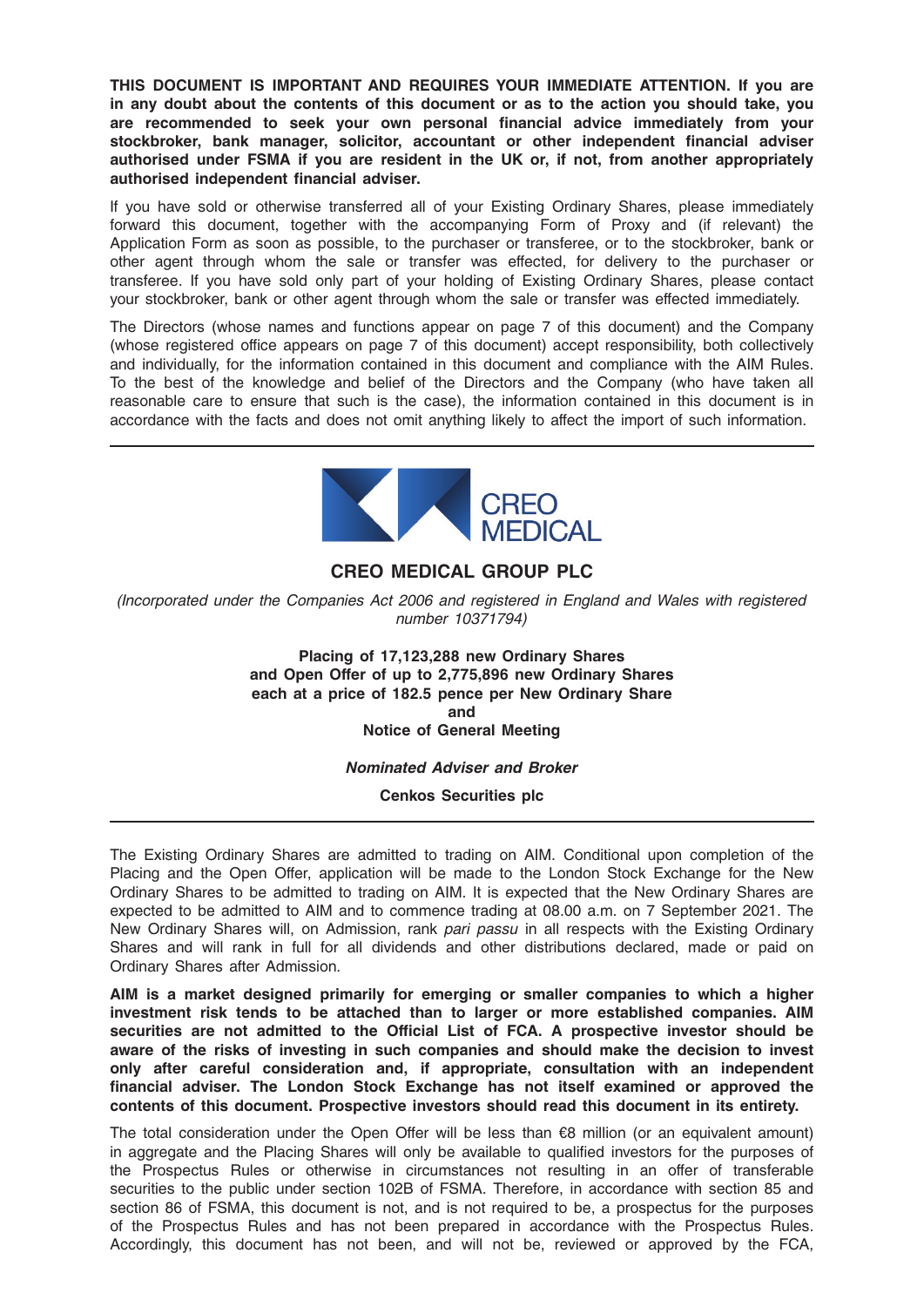pursuant to sections 85 and 87 of FSMA, the London Stock Exchange or any other authority or regulatory body. In addition, this document does not constitute an admission document drawn up in accordance with the AIM Rules.

### Your attention is drawn to the letter from the Chairman of the Company which is set out in Part I of this document and which contains, amongst other things, the Directors' unanimous recommendation that you vote in favour of the Resolutions to be proposed at the General Meeting.

The latest time and date for acceptance and payment in full under the Open Offer is 3 September 2021. The procedure for acceptance and payment is set out in Part IV of this document and, where relevant, in the Application Form.

Cenkos Securities plc ("Cenkos"), which is authorised and regulated in the UK by the FCA, is acting for the Company in connection with the proposed Placing and Open Offer and will not be acting for any other person (including a recipient of this document) or otherwise be responsible to any person for providing the protections afforded to clients of Cenkos or for advising any other person in respect of the proposed Placing and Open Offer or any transaction, matter or arrangement referred to in this document. Cenkos' responsibilities as the Company's nominated adviser and broker under the AIM Rules for Nominated Advisers are owed solely to the London Stock Exchange and are not owed to the Company or to any Director or to any other person in respect of his decision to acquire shares in the Company in reliance on any part of this document.

Apart from the responsibilities and liabilities, if any, which may be imposed on Cenkos by FSMA or the regulatory regime established thereunder, Cenkos does not accept any responsibility whatsoever for the contents of this document, including its accuracy, completeness or verification or for any other statement made or purported to be made by it, or on its behalf, in connection with the Company, the Ordinary Shares or the Fundraising or the Admission. Cenkos accordingly disclaims all and any liability whether arising in tort, contract or otherwise (save as referred to above) in respect of this document or any such statement.

Notice of a General Meeting of Creo Medical Group plc, to be held at the offices of Osborne Clarke LLP at 2 Temple Back East, Temple Quay, Bristol BS1 6EG at 10.00 a.m. on 6 September 2021, is set out at the end of this document. To be valid, the accompanying Form of Proxy for use in connection with the General Meeting should be completed, signed and returned as soon as possible and, in any event, so as to reach the Company's registrars, Equiniti Limited, by not later than 10.00 a.m. on 2 September 2021 (or, if the General Meeting is adjourned, 48 hours (excluding any part of a day that is not a working day) before the time fixed for the adjourned meeting). Completion and return of Forms of Proxy will not preclude Shareholders from attending and voting at the General Meeting should they so wish.

Shareholders who hold their Existing Ordinary Shares in uncertificated form in CREST may alternatively use the CREST Proxy Voting Service in accordance with the procedures set out in the CREST Manual as explained in the notes accompanying the Notice of General Meeting at the end of this document. Proxies submitted via CREST must be received by the issuer's agent (ID RA19) by no later than 10.00 a.m. on 2 September 2021 (or, if the General Meeting is adjourned, 48 hours (excluding any part of a day that is not a working day) before the time fixed for the adjourned meeting). The appointment of a proxy using the CREST Proxy Voting Service will not preclude Shareholders from attending and voting in person at the General Meeting should they so wish.

Qualifying non-CREST Shareholders will find an Application Form accompanying this document. Qualifying CREST Shareholders (none of whom will receive an Application Form) will receive a credit to their stock accounts in CREST in respect of the Open Offer Entitlements which will be enabled for settlement on 17 August 2021. Applications under the Open Offer may only be made by the Qualifying Shareholder originally entitled or by a person entitled by virtue of a bona fide market claim arising out of a sale or transfer of Existing Ordinary Shares prior to the date on which the Existing Ordinary Shares were marked "ex-entitlement" by the London Stock Exchange. If the Open Offer Entitlements are for any reason not enabled by 3.00 p.m. on 31 August 2021 or such later time as the Company may decide on 31 August 2021, an Application Form will be sent to each Qualifying CREST Shareholder in substitution for the Open Offer Entitlements credited to its stock account in CREST. Qualifying CREST Shareholders who are CREST sponsored members should refer to their CREST sponsors regarding the action to be taken in connection with this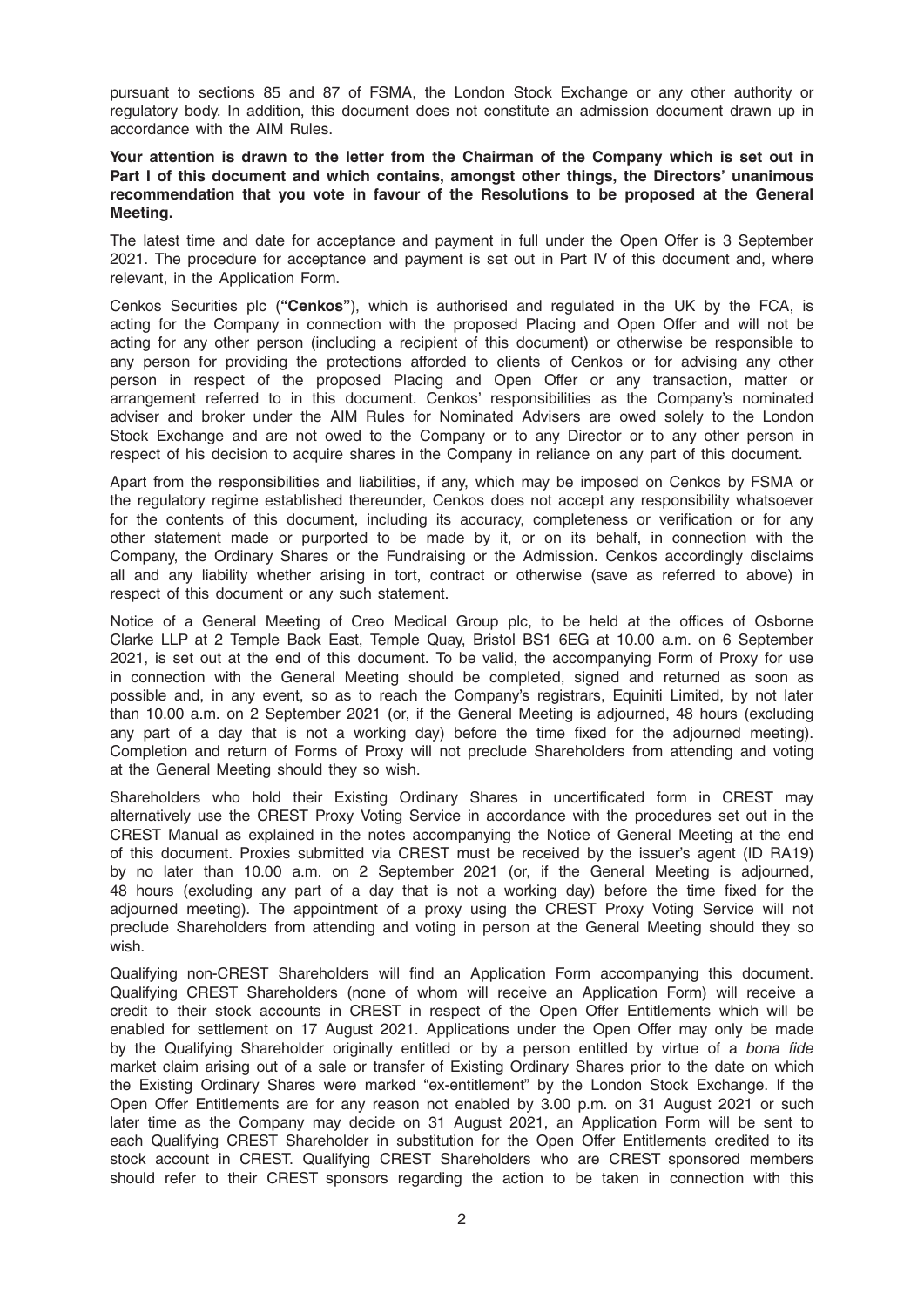document and the Open Offer. Applications for Excess Shares pursuant to the Excess Application Facility may be made by the Qualifying Shareholder provided that their Open Offer Entitlement has been taken up in full and subject to being scaled back in accordance with the provisions of this document.

Holdings of Existing Ordinary Shares in certificated and uncertificated form will be treated as separate holdings for the purpose of calculating entitlements under the Open Offer.

A copy of this document is available, subject to certain restrictions relating to persons resident in certain overseas jurisdictions, at the Company's website investors.creomedical.com.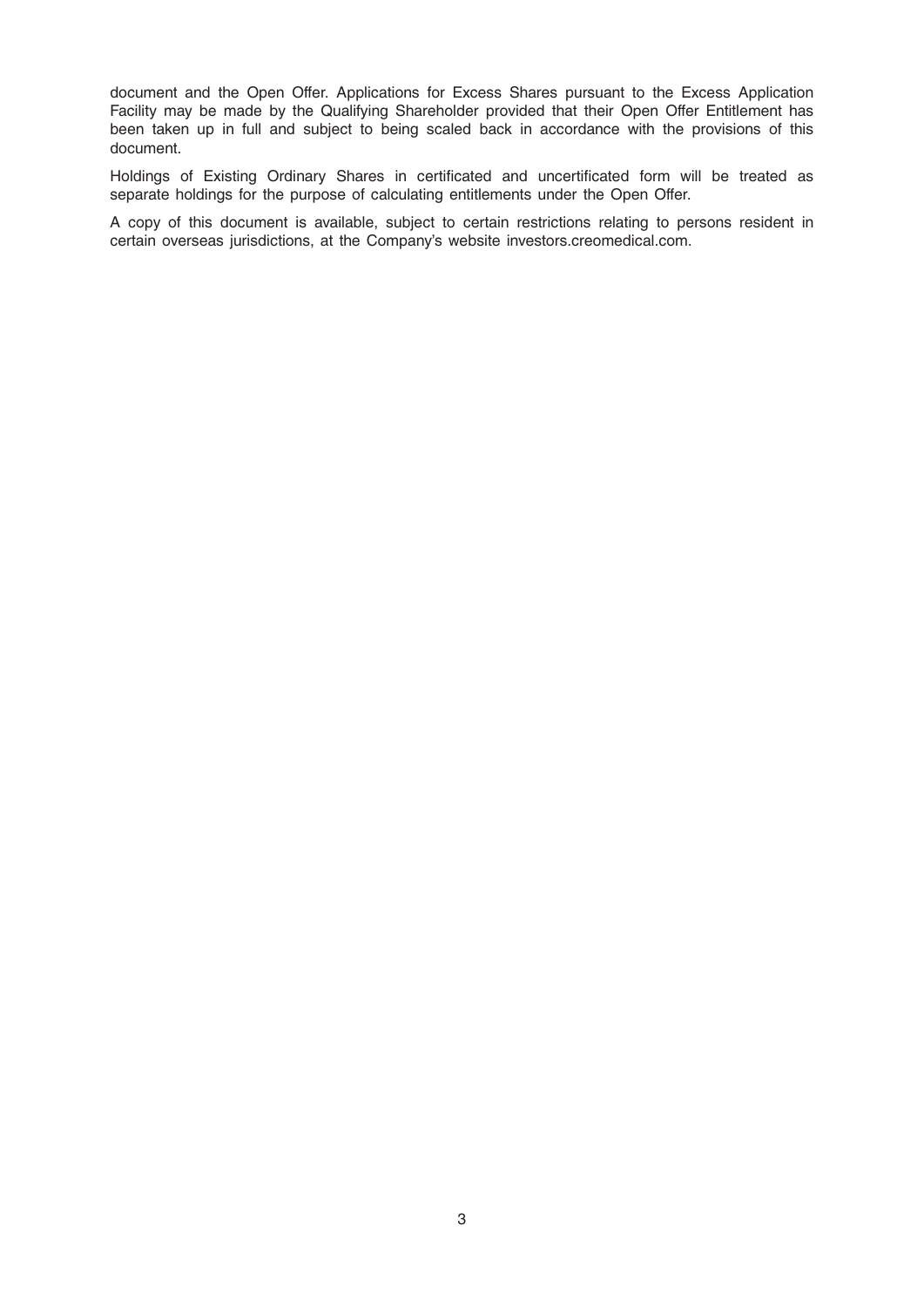# IMPORTANT INFORMATION

# CAUTIONARY NOTE REGARDING FORWARD-LOOKING STATEMENTS

This document includes statements that are, or may be deemed to be, "forward-looking statements". These forward-looking statements can be identified by the use of forward-looking terminology, including the terms "believes", "estimates", "plans", "projects", "anticipates", "expects", "intends", "may", "will", or "should" or, in each case, their negative or other variations or comparable terminology. These forward-looking statements include matters that are not historical facts. They appear in a number of places throughout this document and include statements regarding the Directors' current intentions, beliefs or expectations concerning, among other things, the Group's results of operations, financial condition, liquidity, prospects, growth, strategies and the Group's markets.

By their nature, forward-looking statements involve risk and uncertainty because they relate to future events and circumstances. Actual results and developments could differ materially from those expressed or implied by the forward-looking statements.

Forward-looking statements may and often do differ materially from actual results. Any forwardlooking statements in this document are based on certain factors and assumptions, including the Directors' current view with respect to future events and are subject to risks relating to future events and other risks, uncertainties and assumptions relating to the Group's operations, results of operations, growth strategy and liquidity. Whilst the Directors consider these assumptions to be reasonable based upon information currently available, they may prove to be incorrect. Save as required by law or by the AIM Rules, none of the Company, Cenkos nor their respective Directors undertakes any obligation to publicly release the results of any revisions to any forward-looking statements in this document that may occur due to any change in the Directors' expectations or to reflect events or circumstances after the date of this document.

#### NOTICE TO OVERSEAS PERSONS

The distribution of this document and/or any accompanying documents in certain jurisdictions may be restricted by law and therefore persons into whose possession these documents comes should inform themselves about and observe any such restrictions. Any failure to comply with these restrictions may constitute a violation of the securities laws of any such jurisdiction. In addition, the transfer of Open Offer Entitlements or Excess Open Offer Entitlements through CREST, in jurisdictions other than the UK, including the Restricted Jurisdictions (as defined below), may be restricted by law and therefore persons into whose possession this document comes should inform themselves about and observe any of those restrictions. Any failure to comply with any of those restrictions may constitute a violation of the securities laws of any such jurisdiction.

The New Ordinary Shares, the Open Offer Entitlements and the Excess Open Offer Entitlements have not been, nor will they be, registered under the United States Securities Act of 1933, as amended, (the "US Securities Act") and may not be offered, sold or delivered in, into or from the United States except pursuant to an exemption from, or in a transaction not subject to, the registration requirements of the US Securities Act. Subject to certain exemptions, this document and the Application Form does not constitute an offer of Ordinary Shares to any person with a registered address, or who is resident in, the United States. There will be no public offer in the United States. Outside of the United States, the New Ordinary Shares are being offered in reliance on Regulation S under the US Securities Act. The New Ordinary Shares will not qualify for distribution under the relevant securities laws of the United States, Australia, Canada, the Republic of South Africa, New Zealand or Japan, nor has any prospectus in relation to the New Ordinary Shares been lodged with, or registered by, the Australian Securities and Investments Commission or the Japanese Ministry of Finance. Accordingly, subject to certain exemptions, the New Ordinary Shares may not be offered, sold, taken up, delivered or transferred in, into or from the United States, Australia, Canada, the Republic of South Africa, New Zealand, Japan or any other jurisdiction where to do so would constitute a breach of local securities laws or regulations (each a "Restricted Jurisdiction") or to or for the account or benefit of any national, resident or citizen of a Restricted Jurisdiction. This document does not constitute an offer to issue or sell, or the solicitation of an offer to subscribe for or purchase, any Ordinary Shares to any person in a Restricted Jurisdiction and is not for distribution in, into or from a Restricted Jurisdiction.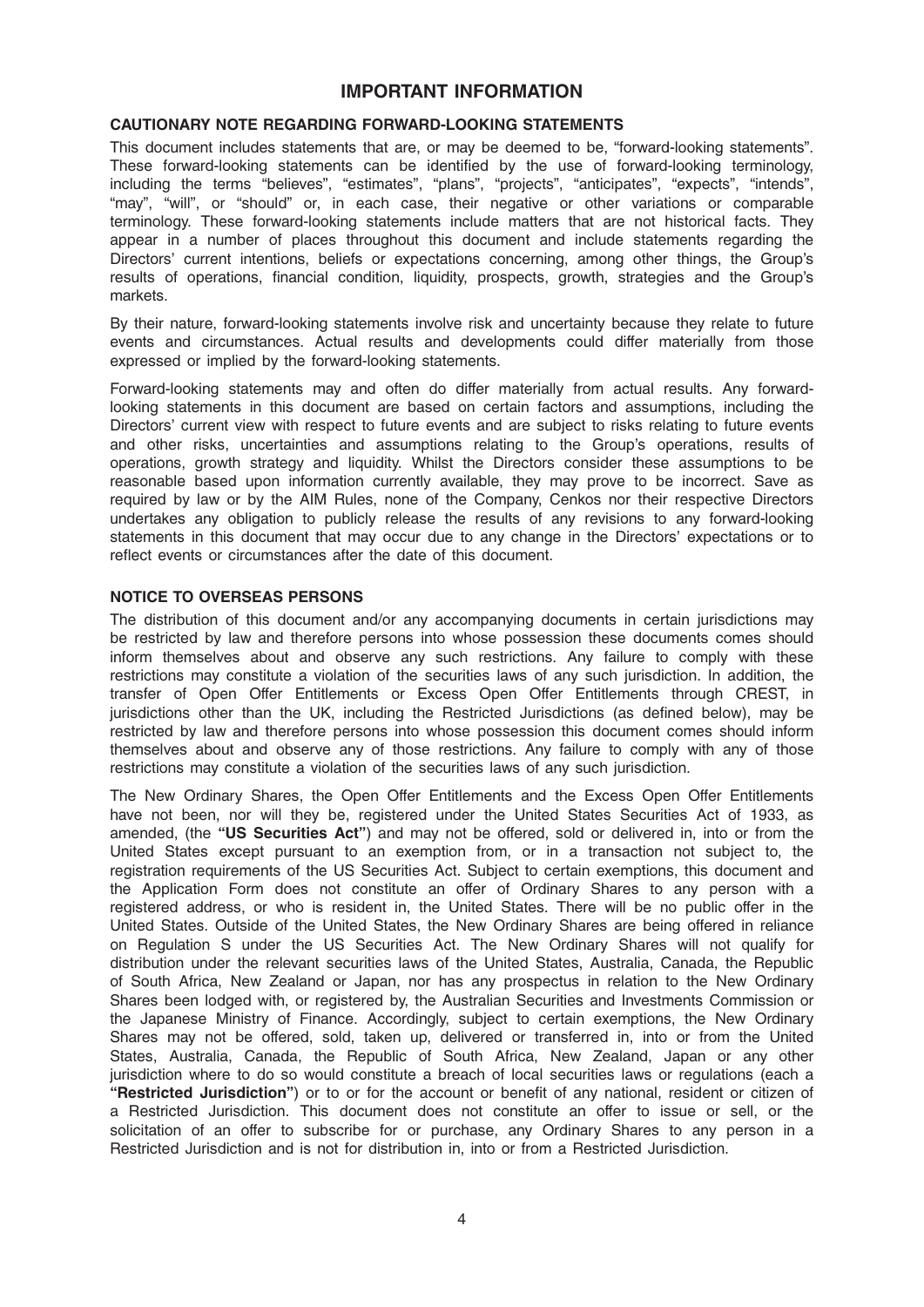The New Ordinary Shares, the Open Offer Entitlements or the Excess Open Offer Entitlements have not been approved or disapproved by the US Securities and Exchange Commission, or any other securities commission or regulatory authority of the United States, nor have any of the foregoing authorities passed upon or endorsed the merits of the offering of the New Ordinary Shares nor have they approved this document or confirmed the accuracy or adequacy of the information contained in this document. Any representation to the contrary is a criminal offence in the United States.

In addition, Application Forms are not being posted to and no Open Offer Entitlements or Excess Open Offer Entitlements will be credited to a stock account of any person in the United States, Canada, Australia, Japan or the Republic of South Africa. The attention of Overseas Shareholders and other recipients of this document who are residents or citizens of any country other than the UK is drawn to the section entitled "Overseas Shareholders" at paragraph 6 of Part IV of this document.

#### PRESENTATION OF FINANCIAL INFORMATION

Certain data in this document, including financial, statistical and operational information has been rounded. As a result of the rounding, the totals of data presented in this document may vary slightly from the actual arithmetical totals of such data. Percentages in tables have been rounded and, accordingly, may not add up to 100 per cent. In this document, references to "pounds sterling", "£", "pence" and "p" are to the lawful currency of the UK, references to "US dollar", "dollar", US\$" or "\$" are to the lawful currency of the United States and references to "Euros" and "€" are to a lawful currency of the European Union.

#### PRESENTATION OF MARKET, ECONOMIC AND INDUSTRY DATA

Where information contained in this document originates from a third party source, it is identified where it appears in this document together with the name of its source. Such third party information has been accurately reproduced and, so far as the Company is aware and is able to ascertain from information published by the relevant third party, no facts have been omitted which would render the reproduced information inaccurate or misleading.

# NO INCORPORATION OF WEBSITE INFORMATION

The contents of the Company's website or any hyperlinks accessible from the Company's website do not form part of this document and Shareholders should not rely on them.

#### INTERPRETATION

Certain terms used in this document are defined and certain technical and other terms used in this document are explained at the section of this document under the heading "Definitions".

All times referred to in this document, the Form of Proxy and the Application Form are, unless otherwise stated, references to London time.

All references to legislation in this document, the Form of Proxy and the Application Form are to the legislation of England and Wales unless the contrary is indicated. Any reference to any provision of any legislation or regulation shall include any amendment, modification, re-enactment or extension thereof.

Words importing the singular shall include the plural and vice versa, and words importing the masculine gender shall include the feminine or neutral gender.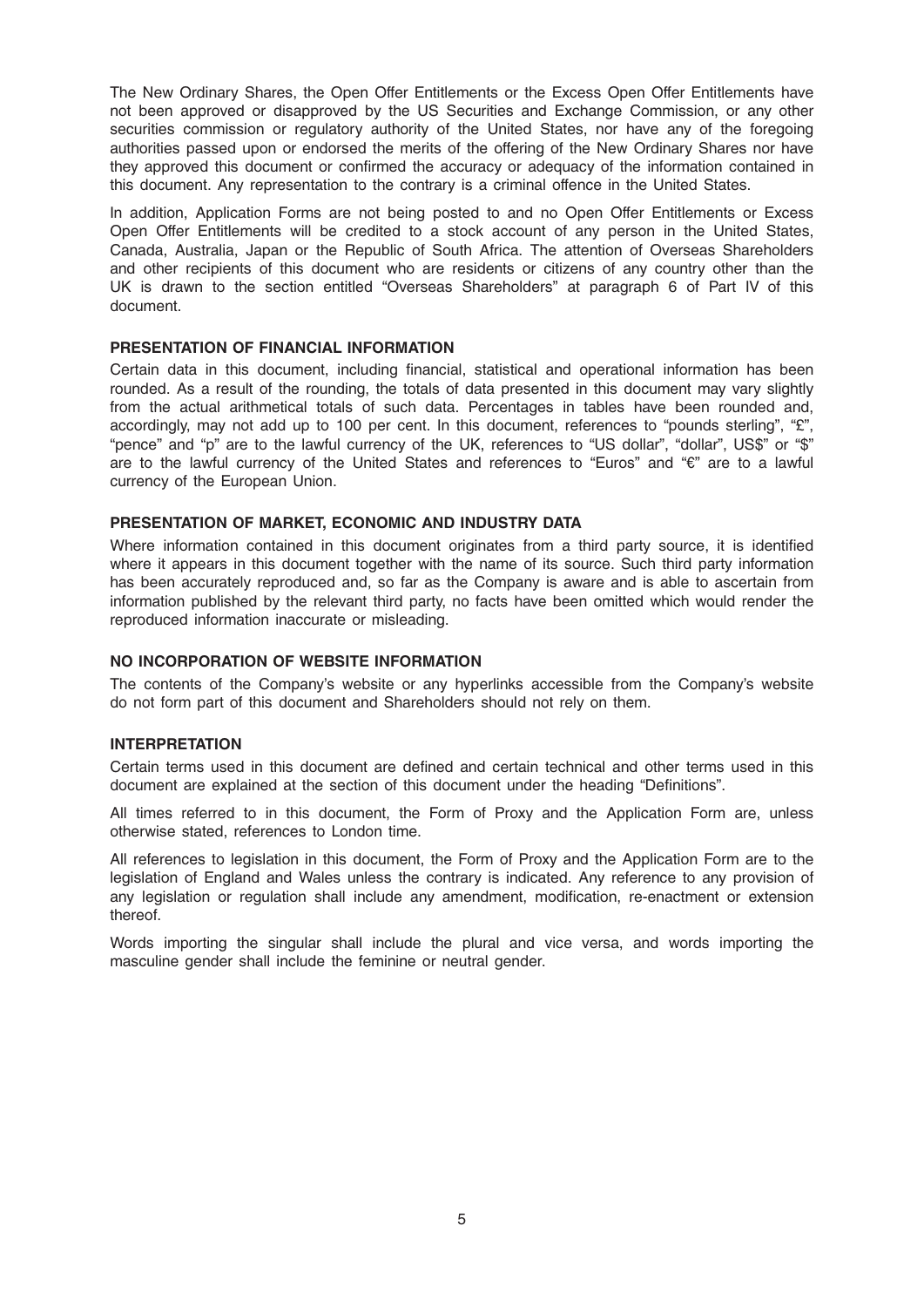# **Contents**

| 8  |
|----|
| 9  |
| 10 |
| 14 |
| 26 |
| 34 |
| 41 |
| 64 |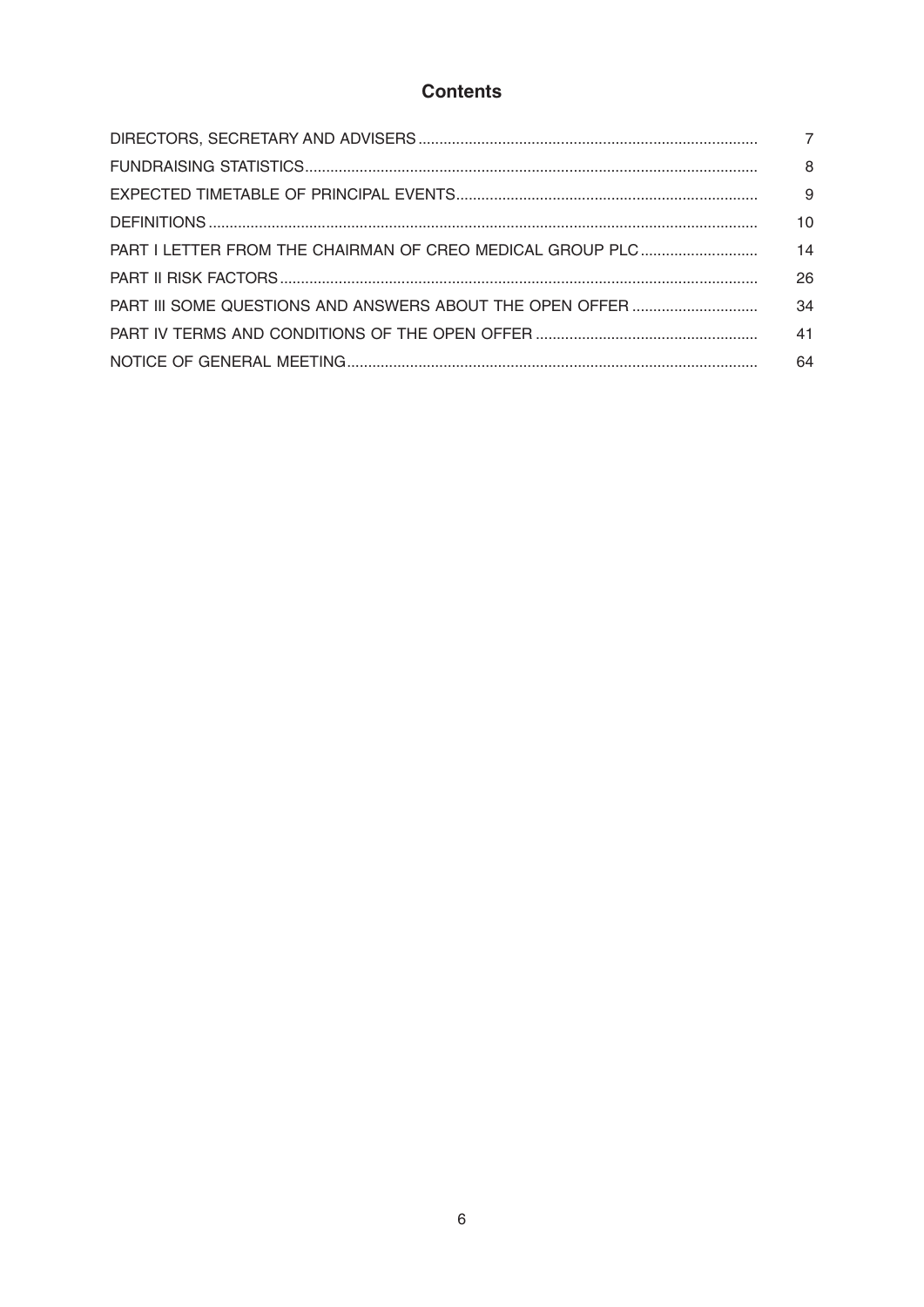# DIRECTORS, SECRETARY AND ADVISERS

| <b>Directors</b>                                  | Charles Spicer (Chairman)<br>Craig Gulliford (Chief Executive Officer)<br>Richard Rees (Chief Financial Officer)<br>Professor Christopher Hancock (Chief Technology Officer)<br>David Woods (Chief Commercial Officer)<br>John Bradshaw (Senior Independent Non-executive Director)<br>Ivonne Cantu (Independent Non-executive Director) |
|---------------------------------------------------|------------------------------------------------------------------------------------------------------------------------------------------------------------------------------------------------------------------------------------------------------------------------------------------------------------------------------------------|
|                                                   | All of whose business address is at the Company's registered<br>office                                                                                                                                                                                                                                                                   |
| <b>Registered Office</b>                          | Creo House<br>Unit 2, Beaufort Park<br><b>Beaufort Park Way</b><br>Chepstow<br>Wales<br><b>NP16 5UH</b>                                                                                                                                                                                                                                  |
| <b>Company website</b>                            | investors.creomedical.com                                                                                                                                                                                                                                                                                                                |
| <b>Company Secretary</b>                          | <b>Richard Rees</b>                                                                                                                                                                                                                                                                                                                      |
| <b>Nominated Adviser and Broker</b>               | Cenkos Securities plc<br>6.7.8 Tokenhouse Yard<br>London<br>EC <sub>2</sub> R 7AS                                                                                                                                                                                                                                                        |
| Legal advisers to the Company                     | Osborne Clarke LLP<br>One London Wall<br>London<br>EC2Y 5EB                                                                                                                                                                                                                                                                              |
| Legal advisers to the<br><b>Nominated Adviser</b> | Simmons & Simmons LLP<br>Citypoint<br>1 Ropemaker Street London<br>EC <sub>2</sub> Y 9SS                                                                                                                                                                                                                                                 |
| <b>Auditors</b>                                   | <b>KPMG LLP</b><br>15 Canada Square<br>London E14 5GL                                                                                                                                                                                                                                                                                    |
| <b>Registrars and Receiving Agent</b>             | Equiniti Limited<br><b>Aspect House</b><br>Spencer Road<br>Lancing<br><b>West Sussex</b><br><b>BN99 6DA</b>                                                                                                                                                                                                                              |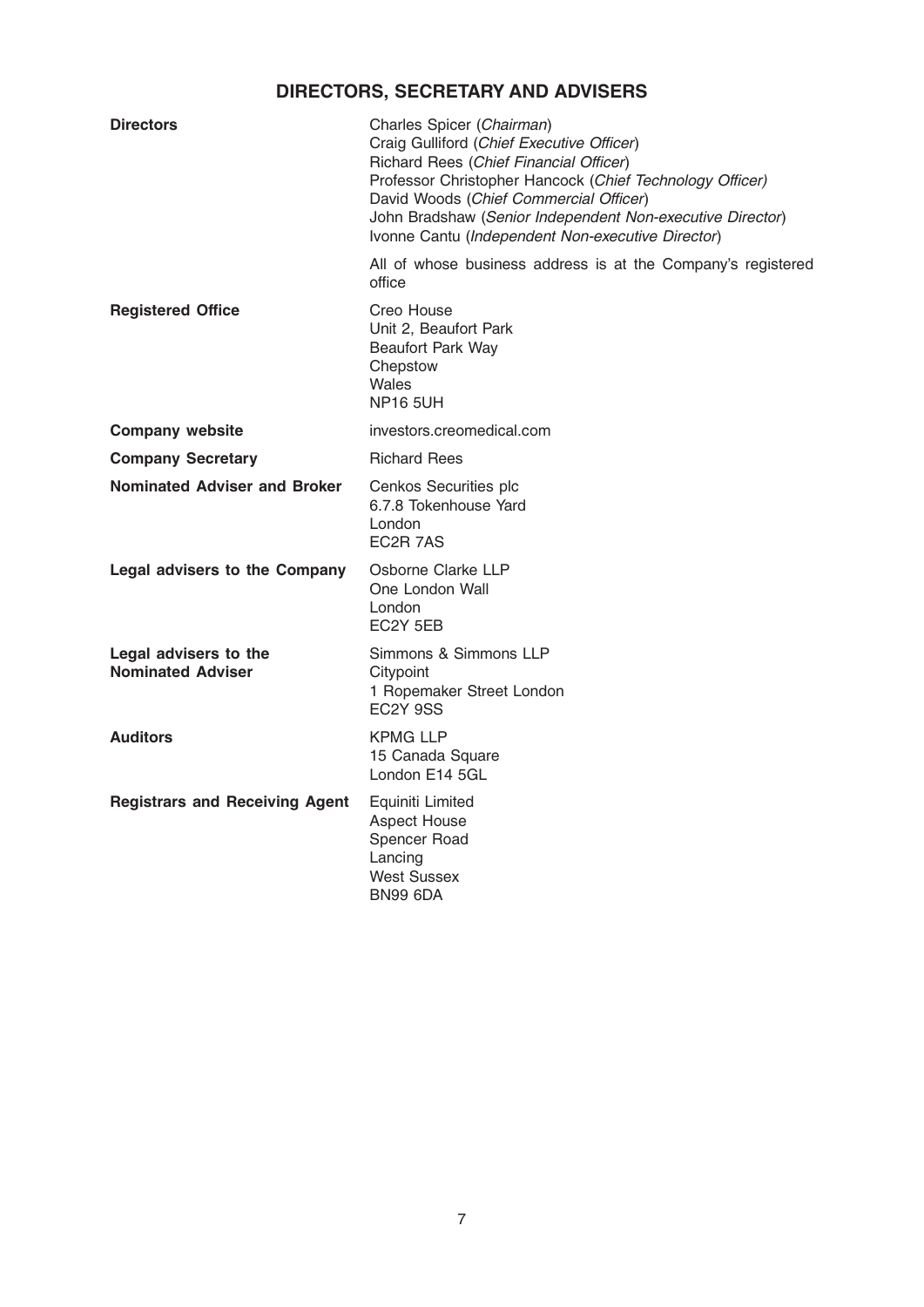# FUNDRAISING STATISTICS

| <b>Issue Price</b>                                                                                                        | 182.5 pence                                                           |
|---------------------------------------------------------------------------------------------------------------------------|-----------------------------------------------------------------------|
| Number of Existing Ordinary Shares                                                                                        | 161,002,002                                                           |
| Number of Placing Shares being issued by the Company pursuant to the<br>Placing                                           | 17,123,288                                                            |
| Open Offer basic entitlement                                                                                              | 1 Open Offer Share for<br>every 58 Existing Ordinary<br><b>Shares</b> |
| Number of Open Offer Shares (in aggregate) (assuming take-up in full of<br>the Open Offer by Qualifying Shareholders)     | up to 2,775,896                                                       |
| Number of Ordinary Shares in issue following the Admission <sup>(1)</sup>                                                 | 180,901,186                                                           |
| Percentage of the existing issued ordinary share capital of the Company<br>being placed pursuant to the Fundraising $(1)$ | 12.36 per cent.                                                       |
| Gross proceeds of the Placing                                                                                             | £31.25 million                                                        |
| Gross proceeds of the Open Offer <sup>(1)</sup>                                                                           | up to approximately<br>£5.07 million                                  |
| Estimated expenses of the Fundraising <sup>(1)</sup>                                                                      | Approximately £2.1 million                                            |
| Estimated net proceeds of the Fundraising receivable by the Company <sup>(1)</sup>                                        | Approximately<br>£34.2 million                                        |
| <b>Ordinary Share ISIN</b>                                                                                                | GB00BZ1BLL44                                                          |
| Open Offer Basic Entitlements ISIN                                                                                        | GB00BND8BN15                                                          |
| Open Offer Excess Entitlements ISIN                                                                                       | GB00BND8BS69                                                          |

<sup>1</sup> Assuming take-up in full of the Open Offer by Qualifying Shareholders.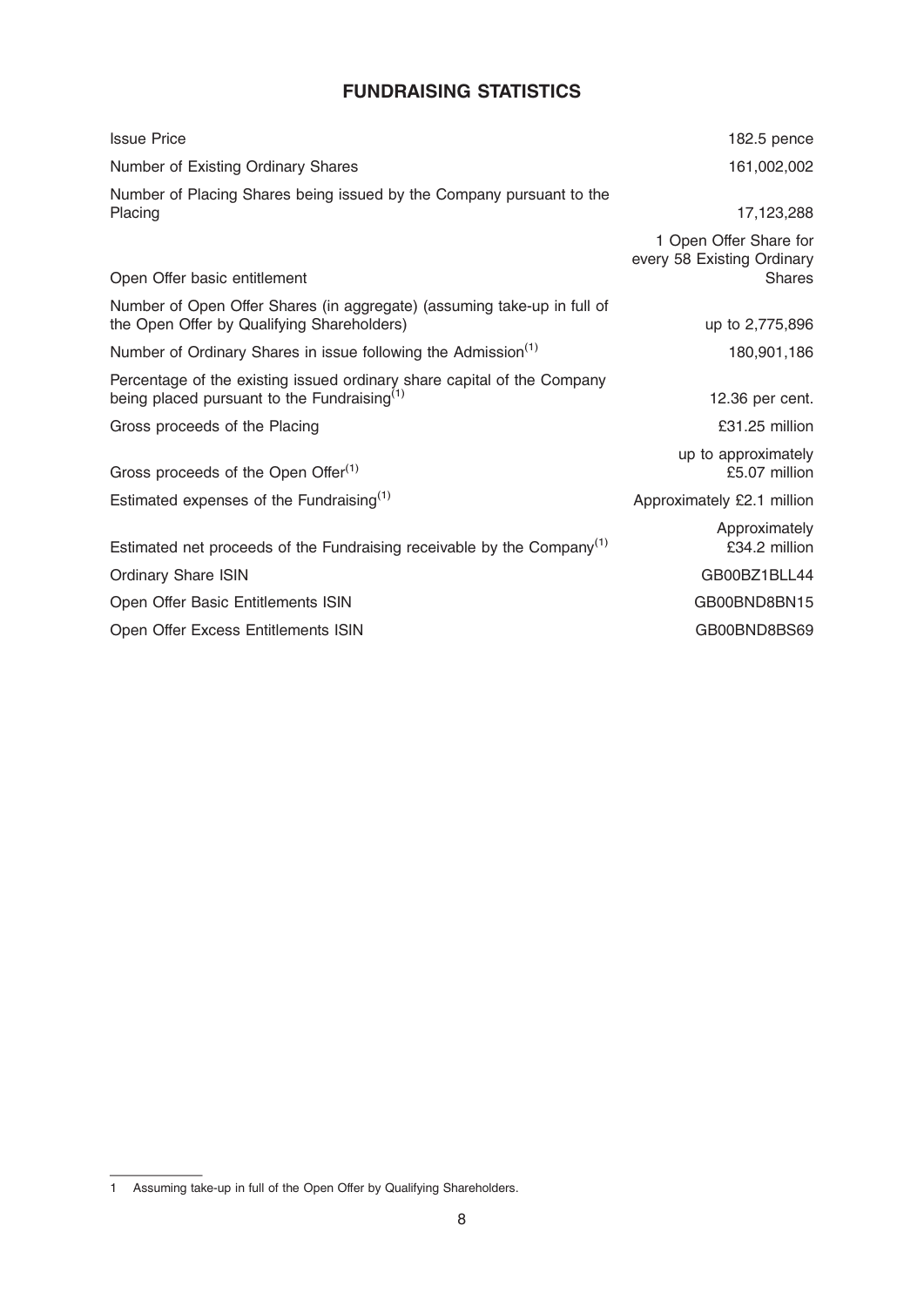# EXPECTED TIMETABLE OF PRINCIPAL EVENTS

|                                                                                                                                                                     | 2021                      |
|---------------------------------------------------------------------------------------------------------------------------------------------------------------------|---------------------------|
| Announcement of the Fundraising                                                                                                                                     | 12 August                 |
| Record Date for entitlement under the Open Offer                                                                                                                    | 12 August                 |
| Announcement of the results of the Placing                                                                                                                          | 13 August                 |
| Publication of this document, Form of Proxy and, to Qualifying Non-Crest<br>Shareholders, the Application Form                                                      | 16 August                 |
| Ex-entitlement date of the Open Offer                                                                                                                               | 16 August                 |
| Open Offer Entitlements and Excess Open Offer Entitlements credited to<br>stock accounts in CREST of Qualifying CREST Shareholders                                  | 17 August                 |
| Latest recommended time and date for requested withdrawal of Basic<br>Open Offer Entitlements from CREST                                                            | 4.30 p.m. on 27 August    |
| Latest time and date for depositing Open Offer Entitlements in CREST                                                                                                | 3.00 p.m. on 31 August    |
| Latest time and date for splitting of Application Forms under the Open<br>Offer                                                                                     | 3.00 p.m. on 1 September  |
| Latest time and date for receipt of Forms of Proxy and CREST voting<br>instructions                                                                                 | 10.00 a.m. on 2 September |
| Latest time and date for receipt of Application Forms and payment in full<br>under the Open Offer and settlement of relevant CREST instructions (as<br>appropriate) | 11.00 a.m. on 3 September |
| General Meeting                                                                                                                                                     | 10.00 a.m. on 6 September |
| Results of the General Meeting and the Open Offer announced                                                                                                         | 6 September               |
| Admission of the New Ordinary Shares to trading on AIM and<br>commencement of dealings                                                                              | 8.00 a.m. on 7 September  |
| Where applicable, expected date for CREST accounts to be credited in<br>respect of New Ordinary Shares in uncertificated form                                       | 7 September               |
| Where applicable, expected date for despatch of definitive share<br>certificates for New Ordinary Shares in certificated form                                       | 21 September              |

Notes:

—————

<sup>1.</sup> Each of the above times and/or dates is subject to change at the absolute discretion of the Company and Cenkos. If any of the above times and/or dates should change, the revised times and/or dates will be announced through a Regulatory Information Service.

<sup>2.</sup> All of the above times refer to London time unless otherwise stated.

<sup>3.</sup> All events listed in the above timetable following the General Meeting are conditional on the passing of the Resolutions at the **General Meeting.**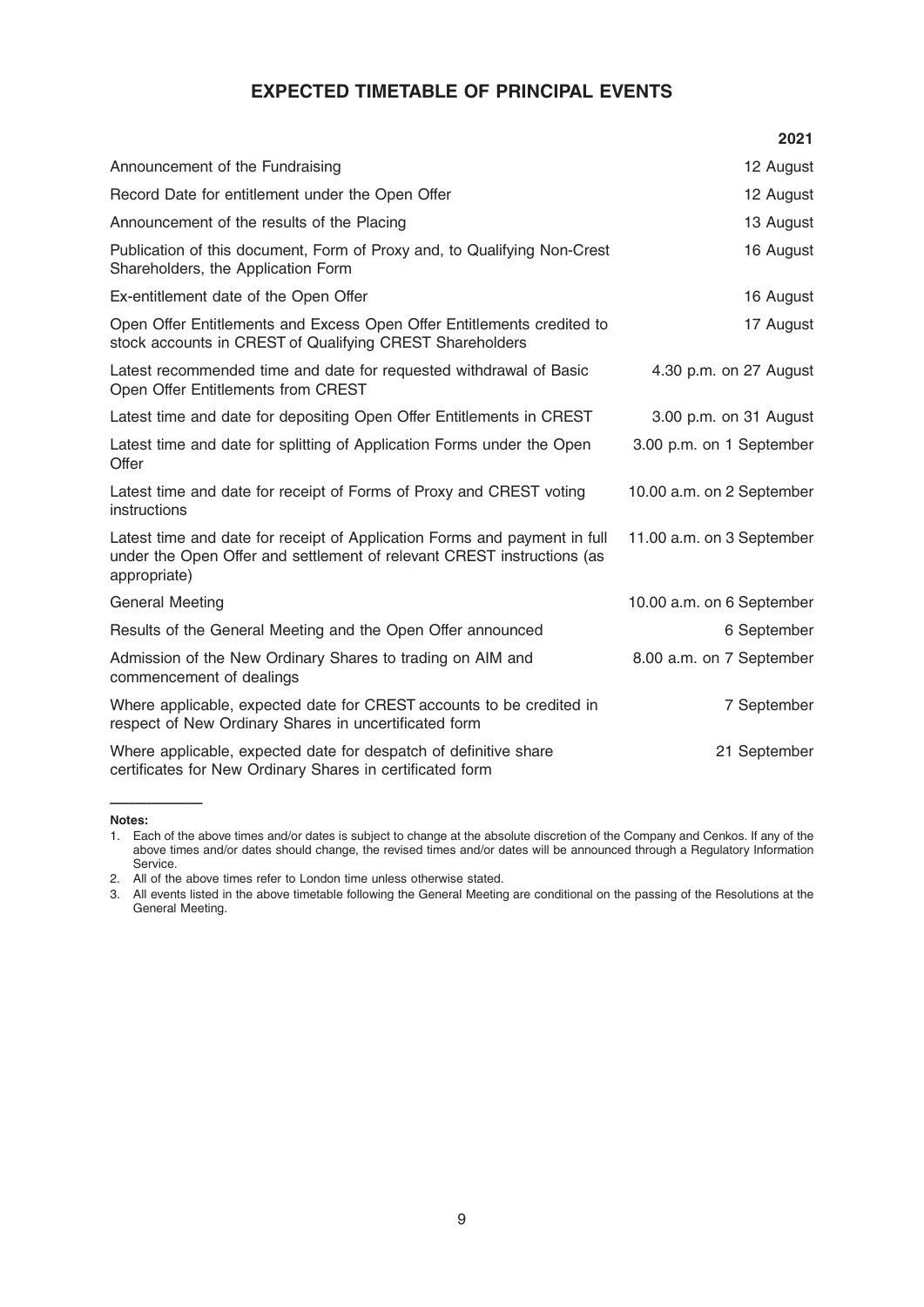# **DEFINITIONS**

The following definitions apply throughout this document unless the context otherwise requires:

| "Admission"                                      | admission of the New Ordinary Shares to trading on AIM<br>becoming effective in accordance with Rule 6 of the AIM Rules                                                                                                                                                                    |
|--------------------------------------------------|--------------------------------------------------------------------------------------------------------------------------------------------------------------------------------------------------------------------------------------------------------------------------------------------|
| "AIM"                                            | the AIM Market operated by the London Stock Exchange                                                                                                                                                                                                                                       |
| "AIM Rules"                                      | the AIM Rules for Companies published by the London Stock<br>Exchange from time to time                                                                                                                                                                                                    |
| "AIM Rules for Nominated<br><b>Advisers"</b>     | the AIM rules for nominated advisers published by the London<br>Stock Exchange from time to time                                                                                                                                                                                           |
| "Albyn" or "Albyn Medical"                       | Albyn Medical S.L., a company incorporated and existing in<br>accordance with the laws of Spain, with its registered office in<br>Cordovilla (Navarra), at Poligono Industrial Cordovilla, Calle D, 1,<br>and holder of Spanish tax identification number (NIF) B-<br>62.943.063           |
| "Application Form"                               | the application form accompanying this document to be used by<br>Qualifying Non-CREST Shareholders in connection with the Open<br>Offer                                                                                                                                                    |
| "APACI"                                          | the Asia-Pacific                                                                                                                                                                                                                                                                           |
| "Articles"                                       | the articles of association of the Company                                                                                                                                                                                                                                                 |
| "Boucart Medical"                                | Boucart Medical SRL, a company incorporated under Belgian law,<br>having its registered offices at 1070 Anderlecht, rue des<br>Vétérinaires 42 and registered with the Banque Carrefour des<br>Entreprises ("Kruispuntbank van Ondernemingen") under number<br>0443.933.069 (RLE Brussels) |
| "Business Day"                                   | a day (other than a Saturday, a Sunday or a public holiday) on<br>which clearing banks are open for all normal banking business in<br>the city of London.                                                                                                                                  |
| "Cenkos" or "Nominated<br>Adviser" or "Broker"   | Cenkos Securities plc, as the Company's nominated adviser and/<br>or broker                                                                                                                                                                                                                |
| "certificated form" or "in<br>certificated form" | an Ordinary Share recorded on a company's share register as<br>being held in certificated form (namely, not in CREST)                                                                                                                                                                      |
| "Company" or "Creo"                              | Creo Medical Group plc, a company incorporated under the laws<br>of England and Wales with company number 10371794                                                                                                                                                                         |
| "COVID-19"                                       | Severe acute respiratory syndrome coronavirus 2 (SARS-CoV-2)                                                                                                                                                                                                                               |
| "CREST"                                          | the relevant system (as defined in the CREST Regulations) in<br>respect of which Euroclear is the operator (as defined in those<br>regulations)                                                                                                                                            |
| "CREST Regulations"                              | the Uncertificated Securities Regulations 2001 (S.I. 2001<br>No. 3755) (as amended)                                                                                                                                                                                                        |
| "CROMA"                                          | the CROMA Advanced Energy Platform                                                                                                                                                                                                                                                         |
| "Directors" or "Board"                           | the directors of the Company whose names are set out on page 7<br>of this document, or any duly authorised committee thereof                                                                                                                                                               |
| "EMEA"                                           | Europe, Middle East, and Africa                                                                                                                                                                                                                                                            |
| "ENT"                                            | ear, nose and throat                                                                                                                                                                                                                                                                       |
| "EU"                                             | the European Union                                                                                                                                                                                                                                                                         |
| "Euroclear"                                      | Euroclear UK & Ireland Limited, the operator of CREST                                                                                                                                                                                                                                      |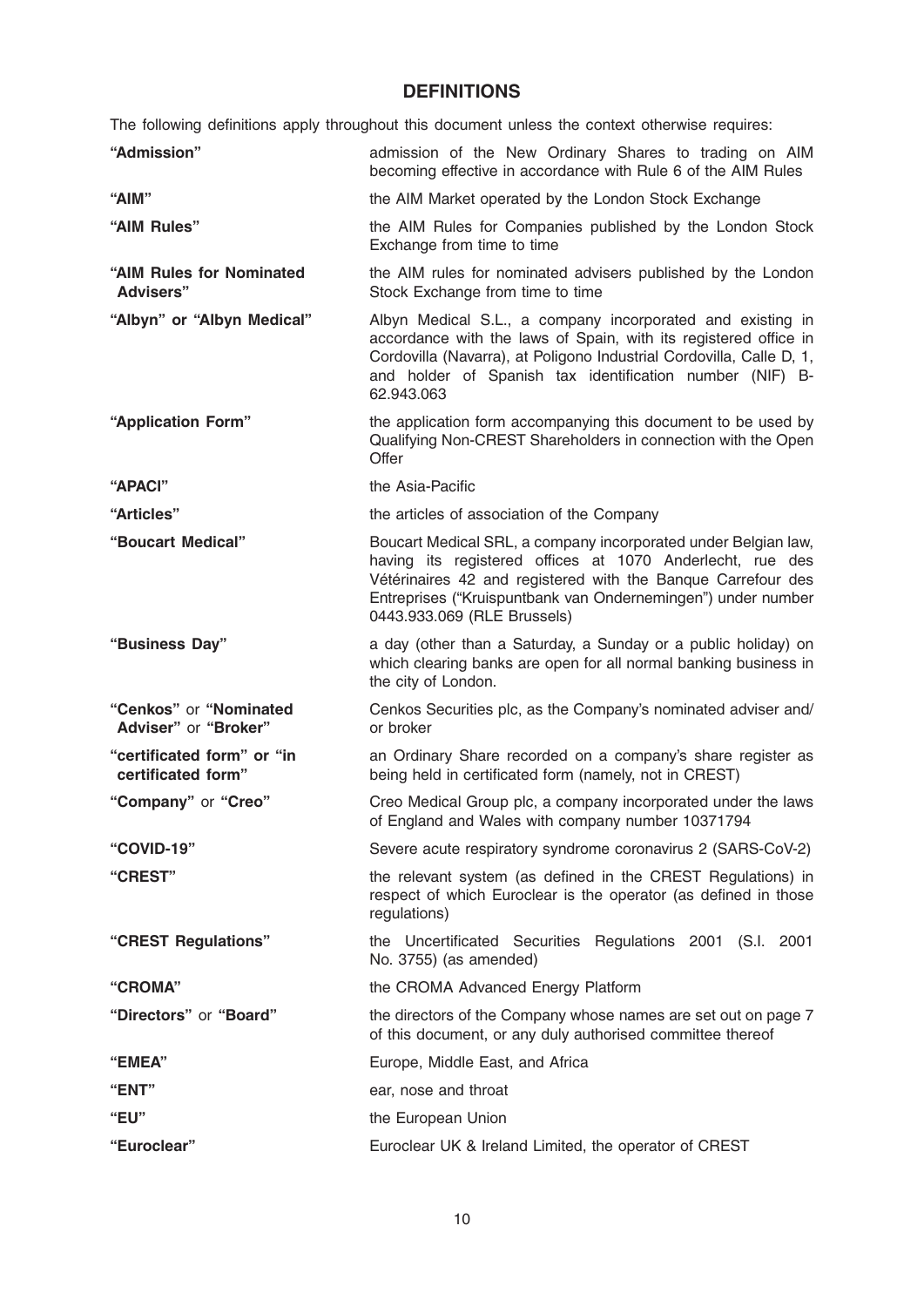| "Excess Application Facility"                    | the arrangement pursuant to which Qualifying Shareholders may<br>apply for additional Open Offer Shares in excess of their Open<br>Offer Entitlement in accordance with the terms and conditions of<br>the Open Offer                                                                                                                                                                                                                                                              |
|--------------------------------------------------|------------------------------------------------------------------------------------------------------------------------------------------------------------------------------------------------------------------------------------------------------------------------------------------------------------------------------------------------------------------------------------------------------------------------------------------------------------------------------------|
| "Excess CREST Open Offer<br><b>Entitlements"</b> | in respect of each Qualifying CREST Shareholder, an entitlement<br>equal to the maximum number of Open Offer Shares available<br>through the Open Offer has been credited (in addition to his Open<br>Offer Entitlement) to apply for Open Offer Shares pursuant to the<br>Excess Application Facility, which is conditional on him taking up<br>his Open Offer Entitlement in full and which may be subject to<br>scaling back in accordance with the provisions of this document |
| "Excess Open Offer<br><b>Entitlements"</b>       | an entitlement for each Qualifying Shareholder to apply to<br>subscribe for Open Offer Shares in addition to his Open Offer<br>Entitlement pursuant to the Excess Application Facility which is<br>conditional on him taking up his Open Offer Entitlement in full and<br>which may be subject to scaling back in accordance with the<br>provisions of this document                                                                                                               |
| "Excess Shares"                                  | Open Offer Shares applied for by Qualifying Shareholders under<br>the Excess Application facility                                                                                                                                                                                                                                                                                                                                                                                  |
| "Ex-entitlement Date"                            | the date on which the Existing Ordinary Shares are marked "ex"<br>for entitlement under the Open Offer, being 16 August 2021                                                                                                                                                                                                                                                                                                                                                       |
| "Existing Ordinary Shares"                       | the 161,002,002 Ordinary Shares in issue at the date of this<br>document, all of which are admitted to trading on AIM                                                                                                                                                                                                                                                                                                                                                              |
| "FCA"                                            | the UK Financial Conduct Authority                                                                                                                                                                                                                                                                                                                                                                                                                                                 |
| "FDA"                                            | The United States Food and Drug Administration                                                                                                                                                                                                                                                                                                                                                                                                                                     |
| "Form of Proxy"                                  | the form of proxy for use in connection with the General Meeting<br>which accompanies this document                                                                                                                                                                                                                                                                                                                                                                                |
| "FSMA"                                           | the Financial Services and Markets Act 2000 (as amended)                                                                                                                                                                                                                                                                                                                                                                                                                           |
| "Fundraising"                                    | the Placing and the Open Offer                                                                                                                                                                                                                                                                                                                                                                                                                                                     |
| "General Meeting"                                | the general meeting of the Company to be held at the offices of<br>Osborne Clarke LLP, 2 Temple Back East, Temple Quay,<br>Bristol BS1 6EG at 10.00 a.m. on 6 September 2021, notice of<br>which is set out at the end of this document                                                                                                                                                                                                                                            |
| "GHz"                                            | gigahertz                                                                                                                                                                                                                                                                                                                                                                                                                                                                          |
| "Gl"                                             | gastrointestinal tract                                                                                                                                                                                                                                                                                                                                                                                                                                                             |
| "Group"                                          | the Company, its subsidiaries and its subsidiary undertakings                                                                                                                                                                                                                                                                                                                                                                                                                      |
| " $IP"$                                          | intellectual property                                                                                                                                                                                                                                                                                                                                                                                                                                                              |
| " $IPO"$                                         | the admission of the Company's Ordinary Shares to trading on<br>AIM, effective on 9 December 2016                                                                                                                                                                                                                                                                                                                                                                                  |
| "Issue Price"                                    | 182.5 pence per New Ordinary Share                                                                                                                                                                                                                                                                                                                                                                                                                                                 |
| "London Stock Exchange"                          | London Stock Exchange plc                                                                                                                                                                                                                                                                                                                                                                                                                                                          |
| "Money Laundering<br><b>Regulations"</b>         | The Money Laundering, Terrorist Financing and Transfer of Funds<br>(Information on the Payer) Regulations 2017 (as amended)                                                                                                                                                                                                                                                                                                                                                        |
| " $MW"$                                          | microwave                                                                                                                                                                                                                                                                                                                                                                                                                                                                          |
| "New Ordinary Shares"                            | the Placing Shares and the Open Offer Shares                                                                                                                                                                                                                                                                                                                                                                                                                                       |
| "Notice of General Meeting"                      | the notice convening the General Meeting which is set out at the<br>end of this document                                                                                                                                                                                                                                                                                                                                                                                           |
| "OBL"                                            | Own Brand Labeller                                                                                                                                                                                                                                                                                                                                                                                                                                                                 |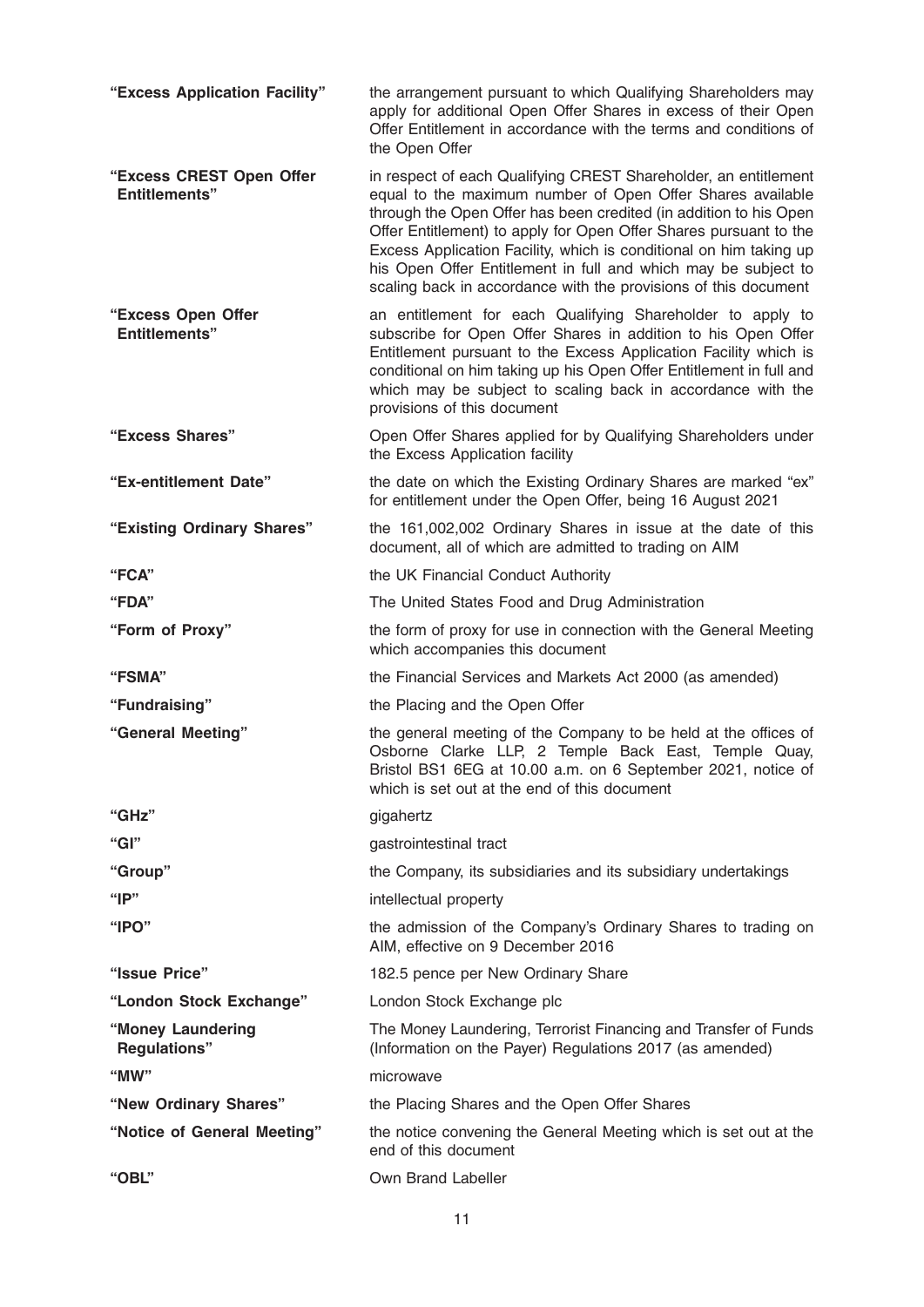| "OEM"                                                     | Original Equipment Manufacturer                                                                                                                                                                                                                                                                         |
|-----------------------------------------------------------|---------------------------------------------------------------------------------------------------------------------------------------------------------------------------------------------------------------------------------------------------------------------------------------------------------|
| "Open Offer"                                              | the conditional invitation by the Company to Qualifying<br>Shareholders to apply to subscribe for the Open Offer Shares at<br>the Issue Price on the terms and subject to the conditions set out<br>in this document and, in the case of Qualifying Non-<br>CREST Shareholders, in the Application Form |
| "Open Offer Entitlement"                                  | the individual entitlements of Qualifying Shareholders to subscribe<br>for Open Offer Shares allocated to Qualifying Shareholders<br>pursuant to the Open Offer                                                                                                                                         |
| "Open Offer Shares"                                       | the up to 2,775,896 new Ordinary Shares to be issued by the<br>Company pursuant to the Open Offer                                                                                                                                                                                                       |
| "Ordinary Shares"                                         | ordinary shares of £0.001 each in the capital of the Company                                                                                                                                                                                                                                            |
| "Overseas Shareholders"                                   | Shareholders with a registered address outside the UK                                                                                                                                                                                                                                                   |
| "Placees"                                                 | subscribers for the Placing Shares                                                                                                                                                                                                                                                                      |
| "Placing"                                                 | the conditional placing of the Placing Shares by the Broker, as<br>agents on behalf of the Company, pursuant to the Placing<br>Agreement, further details of which are set out in this document                                                                                                         |
| "Placing Agreement"                                       | the conditional placing and open offer agreement dated 12 August<br>2021 and made between the Broker and the Company in relation<br>to the Fundraising, further details of which are set out in this<br>document                                                                                        |
| "Placing Shares"                                          | 17,123,288 new Ordinary Shares to be issued pursuant to the<br>Placing                                                                                                                                                                                                                                  |
| "Prospectus Rules"                                        | the prospectus rules made by the FCA pursuant to section 73A of<br>the FSMA                                                                                                                                                                                                                             |
| "Qualifying<br><b>CREST Shareholders"</b>                 | Qualifying Shareholders holding Existing Ordinary Shares in<br>uncertificated form                                                                                                                                                                                                                      |
| "Qualifying Non-CREST<br>Shareholders"                    | Qualifying Shareholders holding Existing Ordinary Shares in<br>certificated form                                                                                                                                                                                                                        |
| "Qualifying Shareholders"                                 | holders of Existing Ordinary Shares on the register of members of<br>the Company at the Record Date but excluding any Overseas<br>Shareholder who has a registered address in any Restricted<br>Jurisdiction                                                                                            |
| "Record Date"                                             | 12 August 2021                                                                                                                                                                                                                                                                                          |
| "Registrars and Receiving<br>Agent" or "Equiniti Limited" | Equiniti Limited, Aspect House, Spencer Road, Lancing, West<br>Sussex BN99 6DA                                                                                                                                                                                                                          |
| "Regulatory Information<br>Service"                       | a service approved by the FCA for the distribution to the public of<br>regulatory announcements and included within the list maintained<br>on the FCA's website                                                                                                                                         |
| "Resolutions"                                             | the resolutions set out in the Notice of General Meeting                                                                                                                                                                                                                                                |
| "BF"                                                      | radiofrequency                                                                                                                                                                                                                                                                                          |
| "Restricted Jurisdiction"                                 | has the meaning set out on page 4 of this document                                                                                                                                                                                                                                                      |
| "Shareholders"                                            | holders of Ordinary Shares                                                                                                                                                                                                                                                                              |
| "UK"                                                      | the United Kingdom of Great Britain and Northern Ireland                                                                                                                                                                                                                                                |
| "UKCA"                                                    | <b>UK Conformity Assessed</b>                                                                                                                                                                                                                                                                           |
| "US" or "United States"                                   | the United States of America, each State thereof, its territories and<br>possessions (including the District of Columbia) and all other<br>areas subject to its jurisdiction                                                                                                                            |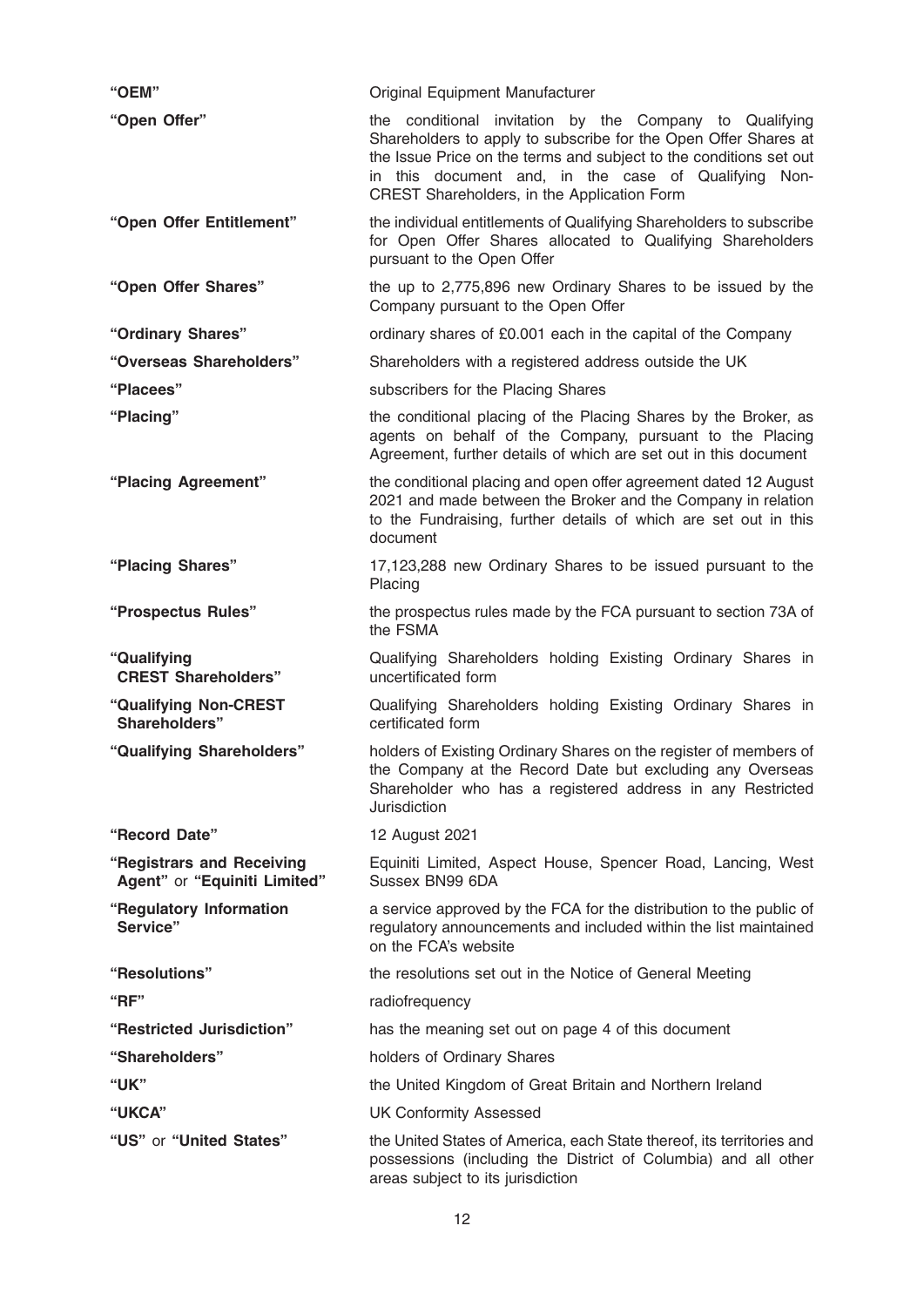| "uncertificated" or "in<br>uncertificated form" | an Ordinary Share recorded on a company's share register as<br>being held in uncertificated form in CREST and title to which, by<br>virtue of the CREST Regulations, may be transferred by means of<br><b>CREST</b> |
|-------------------------------------------------|---------------------------------------------------------------------------------------------------------------------------------------------------------------------------------------------------------------------|
| "£", "pounds sterling", "pence"                 | are references to the lawful currency of UK                                                                                                                                                                         |

or "p"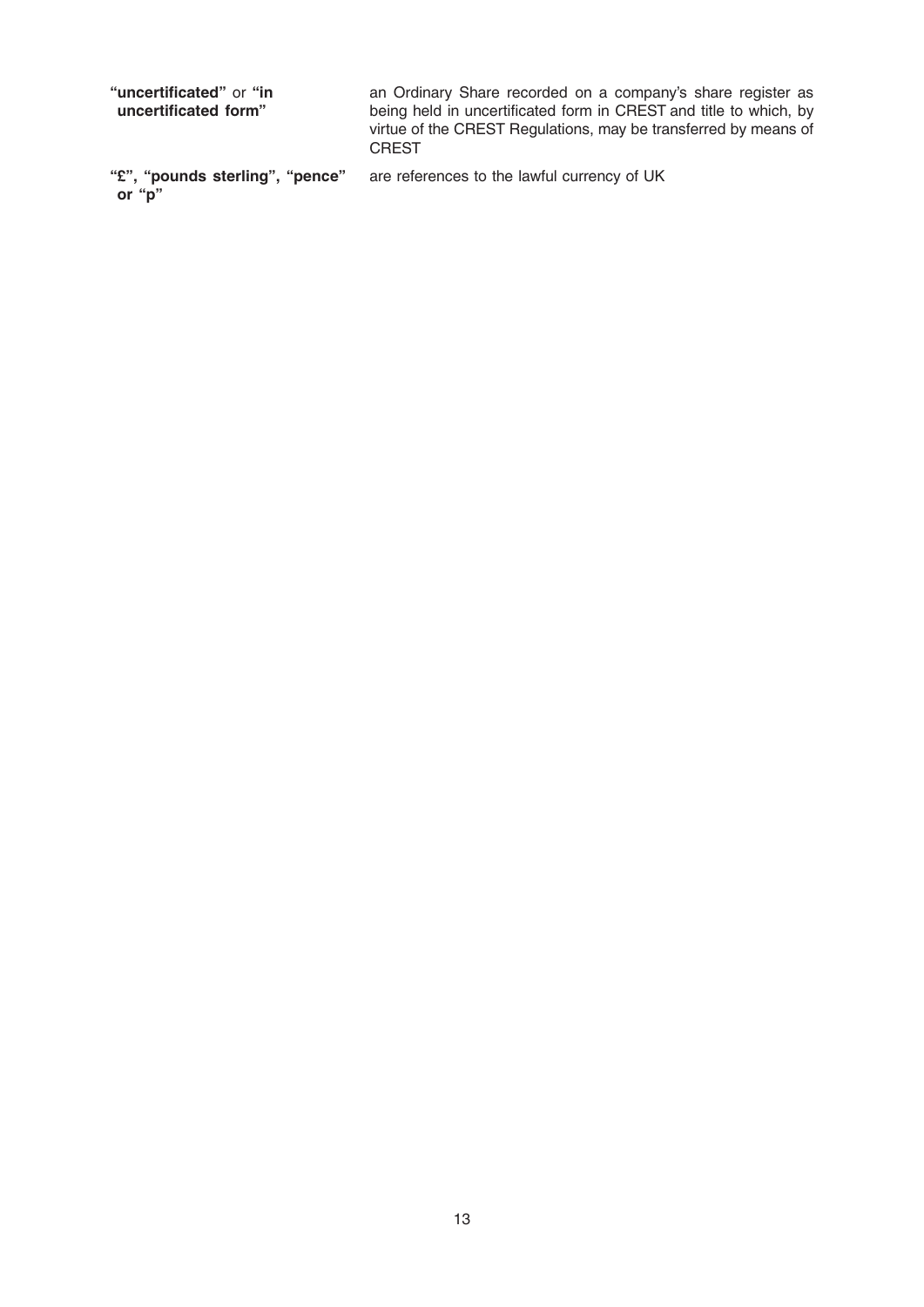# PART I

# LETTER FROM THE CHAIRMAN OF CREO MEDICAL GROUP PLC

# CREO MEDICAL GROUP PLC

(Incorporated under the Companies Act 2006 and registered in England and Wales with registered number 10371794)

Directors: Charles Spicer (Chairman) Craig Gulliford (Chief Executive Officer) Richard Rees (Chief Financial Officer) Professor Christopher Hancock (Chief Technology Officer) David Woods (Chief Commercial Officer) John Bradshaw (Senior Independent Non-executive Director) Ivonne Cantu (Independent Non-executive Director)

Registered office: Creo House Unit 2, Beaufort Park Beaufort Park Way Chepstow Wales NP16 5UH

16 August 2021

Dear Shareholder,

### Proposed Placing of 17,123,288 new Ordinary Shares and Open Offer of up to 2,775,896 new Ordinary Shares at a price of 182.5 pence per share and Notice of General Meeting

#### 1. INTRODUCTION AND SUMMARY

As announced on 12 August 2021, and as supplemented by the announcement made on 12 August 2021, the Company proposes to raise, subject to certain conditions, £31.25 million (before expenses) by the conditional Placing of 17,123,288 new Ordinary Shares at the Issue Price of 182.5 pence to certain institutional and other investors; and up to approximately £5.07 million (before expenses) by way of an Open Offer made to Qualifying Shareholders of up to 2,775,896 Open Offer Shares at the Issue Price.

The Fundraising comprises:

- A Placing (the results of which were announced on 13 August 2021) pursuant to which 17,123,288 Placing Shares have been committed at the Issue Price to raise £31.25 million (before expenses).
- An Open Offer pursuant to which Shareholders will be given the opportunity to participate in the proposed Fundraising at the same Issue Price. Pursuant to the Open Offer, all Qualifying Shareholders will be given the opportunity to subscribe for an aggregate of up to 2.775.896 Open Offer Shares, to raise up to approximately £5.07 million (before expenses), on the basis of 1 Open Offer Share for every 58 Existing Ordinary Shares held on the Record Date, at 182.5 pence per share. Shareholders subscribing for their full entitlement under the Open Offer may also request additional Open Offer Shares through the Excess Application Facility.

The Issue Price represents a discount of approximately 3.8 per cent. to the trailing 30 day volume weighted average price of 189.7 pence.. The Placing Shares will represent approximately 10.64 per cent. of the Company's existing issued ordinary share capital. The New Ordinary Shares together will represent approximately 12.36 per cent. of the Company's existing issued ordinary share capital (assuming the Open Offer Shares are taken-up in full).

The total amount that the Company could raise under the Fundraising is £36.25 million (before expenses), assuming that the Open Offer is fully subscribed.

Neither the Placing nor the Open Offer is being underwritten.

The Fundraising is conditional, *inter alia*, upon Shareholders approving the Resolutions at a General Meeting that will grant to the Directors the authority to allot the New Ordinary Shares for cash, which in the case of the Placing Shares is on a non-pre-emptive basis. The Resolutions are contained in the Notice of General Meeting at the end of this document. Admission is expected to occur no later than 8.00 a.m. on 7 September 2021 or such later time and/or dates as Cenkos and the Company may agree (being in any event no later than 8.00 a.m. on 14 September 2021).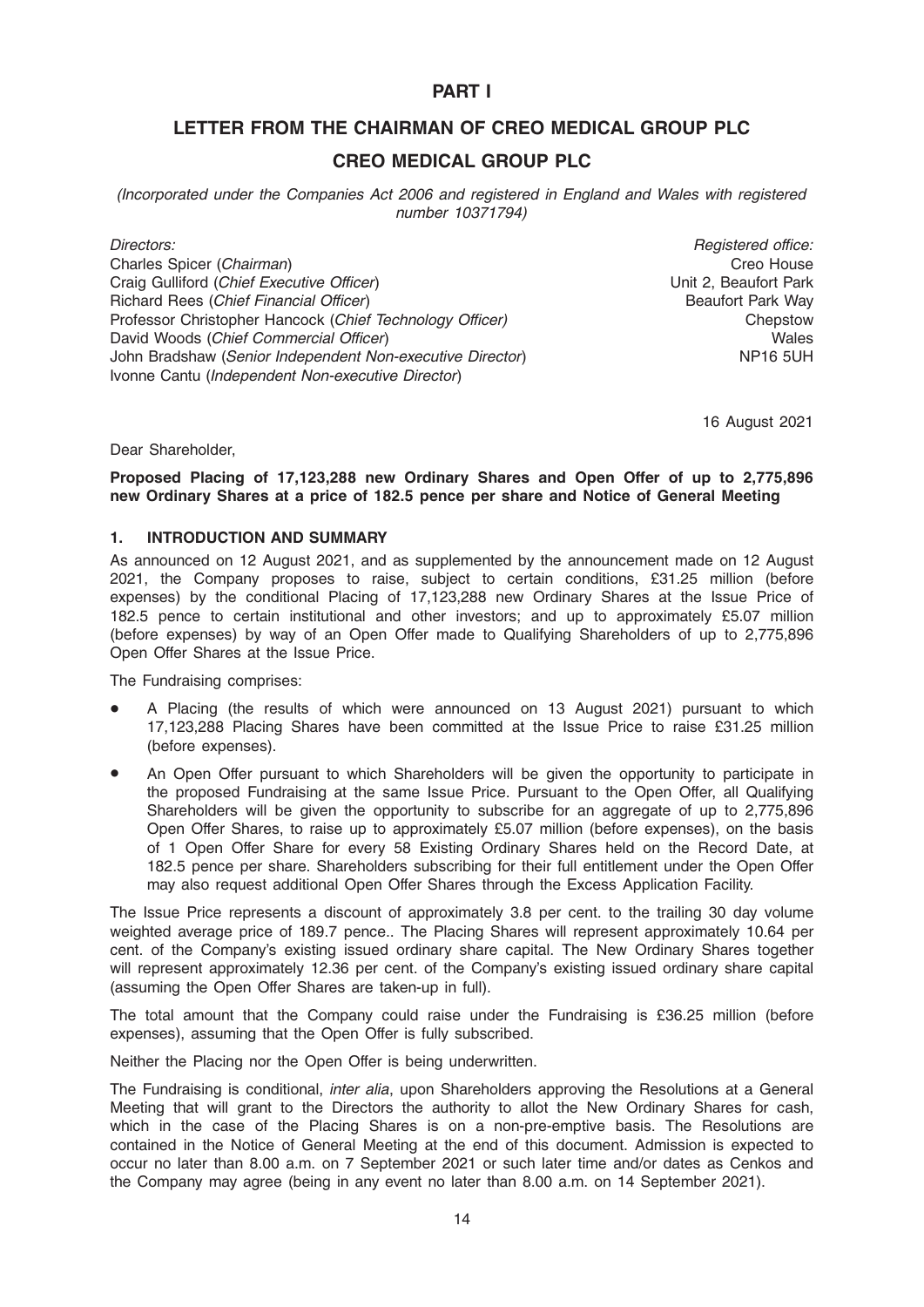The purpose of this document is, amongst other things, to provide you with more information about the background to and reasons for the Fundraising, to explain why the Board considers the Fundraising to be in the best interests of the Company and its Shareholders as a whole and why the Directors unanimously recommend that you vote in favour of the Resolutions to be proposed at the General Meeting, notice of which is set out at the end of this document.

# 2. BACKGROUND TO AND REASONS FOR THE FUNDRAISING

The Directors believe that, despite the impact from the COVID-19 pandemic, 2020 was a transformational year for the Group, the highlights of which were:

- The acquisitions of Albyn Medical and Boucart Medical, providing a direct sales presence in key European markets to facilitate the roll-out of the Group's CE marked advanced energy devices and immediate revenue derived from the sale of own, own label and third party GI and Urology products;
- The appointment of David Woods as Chief Commercial Officer, strengthening the Group's executive leadership and bringing a wealth of knowledge and experience to the business;
- The recruitment of a direct sales team in the US and APAC providing greater access to these important markets;
- \* A tenfold increase in the Group's commercial, marketing and distribution resource;
- An increase in the Group's headcount from 91 employees in 2019 to 217 at the end of 2020;
- The signing of commercialisation agreements with the UK Department of Health and Social Care providing preferential pricing to NHS hospitals for a limited period;
- The clearing of five additional advanced energy devices through the CE mark process and the gaining of US FDA 510(k) clearances for three devices; and.
- The launch of the Kamaptive brand and resulting creation of multiple partnership opportunities with significant commercial and industrial partners to license and develop Creo technology under the "powered by Kamaptive" brand.

The Company is pursuing the Fundraising to continue building on the success of 2020 and the milestones that it has achieved since IPO and to move into the next stage of its development. The Directors believe that, with the technology it has developed along with its pipeline medical devices and the commercial infrastructure that is now in place, the Company continues to be well placed to capitalise on the rise of endoscopic surgery, enabling the performance of clinical procedures to be carried out via an endoscopic procedure minimally and non-invasively and which, many expect, will replace more traditional open and laparoscopic surgical procedures.

The Company has developed a suite of patented electrosurgical devices, each of which is powered by the Company's CROMA Advanced Energy platform, powered by Kamaptive, which enables bipolar RF energy and high frequency focused microwave energy to be delivered to its devices via a single accessory port. The Company intends to use the net proceeds of the Fundraising to:

- accelerate the commercial roll-out of its products in the US, EMEA and APAC;
- explore potential strategic acquisition opportunities;
- continue to develop its pipeline of commercial licensing and partnering opportunities via its CROMA Advanced Energy platform under the "powered by Kamaptive" brand to allow licence potential to be exploited, specifically in relation to robotics to fuel organic growth and expanding the Kamaptive programme;
- continue to develop the Company's IP portfolio in areas such as electroporation, plasma sterilisation and other energy modalities within CROMA;
- undertake clinical trials for Chinese and Japanese markets;
- continue research and development to develop new devices; and
- mitigate funding risk for the foreseeable future.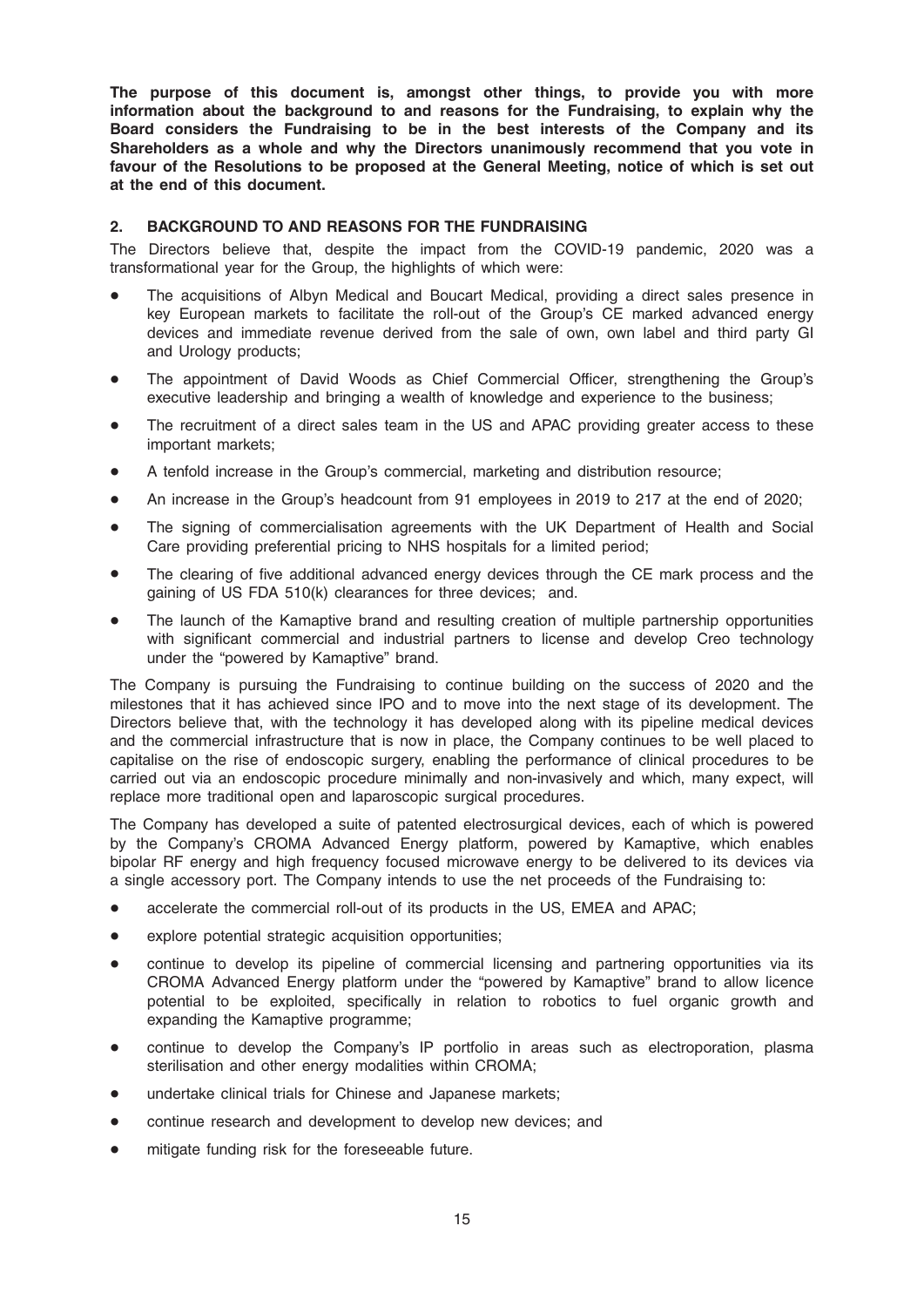# Summary of Creo Medical

The Group is a medical device company focused on the development and commercialisation of minimally invasive electrosurgical devices, bringing advanced energy to endoscopy.

The Company's vision is to improve patient outcomes through the development and commercialisation of a suite of electrosurgical devices that are enabled by CROMA, powered by Kamaptive. The Group has developed CROMA powered by Kamaptive full-spectrum adaptive technology to optimise surgical capability and patient outcomes. Kamaptive is a seamless, intuitive integration of multi-modal energy sources, optimised to dynamically adapt to patient tissue during procedures such as resection, dissection, coagulation and ablation of tissue. Kamaptive technology provides clinicians with increased flexibility, precision and controlled surgical solutions. CROMA currently delivers bipolar RF energy for precise localised cutting and focused high frequency MW energy for controlled coagulation and ablation via a single accessory port. This technology, combined with the Group's range of patented electrosurgical devices, is designed to provide clinicians with flexible, accurate and controlled clinical solutions. The Group's three initial areas of focus are (1) in the GI tract, (2) soft tissue ablation (including but not limited to, the liver, pancreas, kidney) and (3) lung interventions for the resection and/or ablation of pre-cancerous and cancerous lesions. The Directors believe the Company's technology can impact the landscape of surgery and endoscopy by providing a safer, less-invasive and more cost-efficient option for procedures. To date the Company's devices have been used in over 750 procedures.

The Group has four technology families – Speedboat, MicroBlate, SlypSeal and SpydrBlade.

# Core Products Utilising CROMA

CROMA delivers bipolar RF and focused high frequency MW advanced energy through a single accessory port to enable a suite of multi and single modality, matched single-use devices which are optimised around the core tissue effects of dissection, resection, haemostasis and ablation. These core tissue effects are optimised around a wide range of evolving device families:

**Speedboat device technology** – is, the Directors believe, a unique device technology with the only known bipolar surgical dissection blade in any form of surgery. Additionally, Speedboat integrates MW technology allowing for precise control of bleeding during surgery. These features can also be uniquely integrated with irrigation and injection capability. As with all the CREO device families, the Speedboat device technology has applications in many different areas of clinical therapy and surgery.

# Speedboat Inject (targeting Gastrointestinal lesions (including Bowel and Upper GI cancer) & Swallowing Disorders)

The first device launched by the Group along with CROMA with EU and US clearance, has been used in numerous clinical cases worldwide, is supported by excellent clinical publications, and with strong health economic data already established. Speedboat Inject is a flexible device aimed at the endoscopist enabling them to lift tissue with viscous fluid injection via a retractable needle, cut tissue precisely using bipolar RF energy delivered along the edge of the instrument for localised energy transfer, reducing the risks associated with monopolar tissue resection, and deliver high frequency controlled and focused coagulation, all within a single instrument. Data from the UK's leading clinical user of Speedboat demonstrates that its use can save NHS hospitals nearly £10,400 per procedure versus a traditional surgical outcome for patients. The Speedboat Inject device was CE marked for lower GI use and gained FDA clearance for upper and lower GI use in 2017 and was commercially launched in October 2019. The Board is targeting National Institute for Health & Care Excellence accreditation submission for the Speedboat Inject in 2021.

# Speedboat Slim (targeting Gastrointestinal lesions (including Bowel and Upper GI cancer) & Swallowing Disorders)

The second device in the Speedboat family of devices, with a "slim" profile, is Speedboat Slim which enables endoscopists to access more indications in patients where narrower and more flexible devices are required over Speedboat Inject. The Speedboat Slim device was CE marked in June 2020.

MicroBlate device technology – brings very high frequency 5.8GHz microwave energy into clinical practice for the first time. Operating at such a high frequency offers unrivalled levels of control and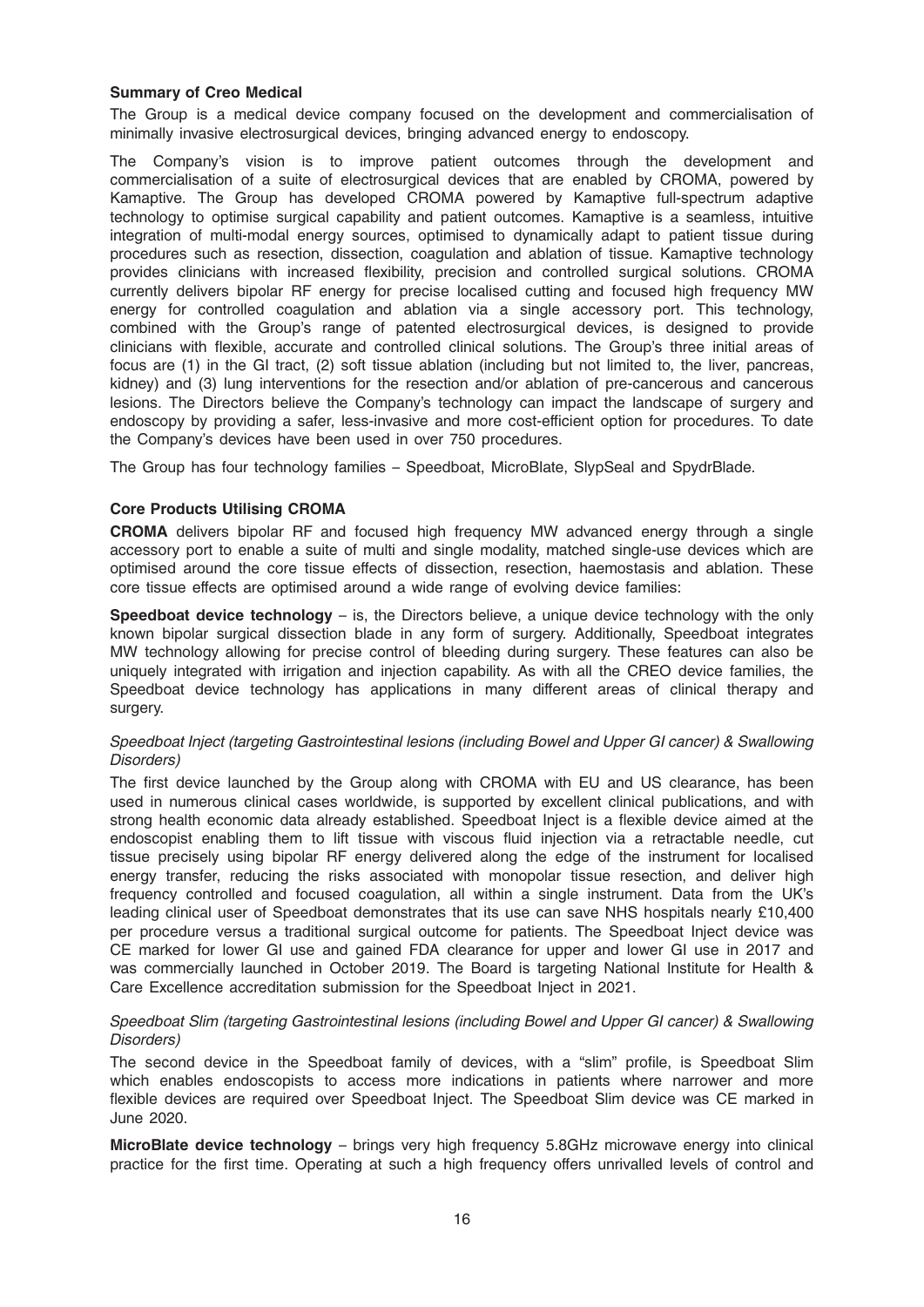feedback via CROMA allowing physicians to precisely ablate diseased tissue in multiple tissue types and many different clinical access methods.

# MicroBlate Fine (targeting Lung, Pancreas, Kidney, Liver & GI lesions)

Brings fine needle microwave ablation into clinical practice for the first time and is believed to be the smallest diameter MW ablation needle antenna in the world. With a diameter of less than 1mm, the MicroBlate Fine device can be used in a variety of ablation procedures such as open, laparoscopic and flexible endoscopic procedures. Designed to be the same form and dimensions as a standard biopsy needle, MicroBlate Fine is designed for the ablation of a wide range of tissue types (such as pancreas, liver, kidney, lung and muscle). Due to the small diameter of the device, it can be used to ablate tumours in highly perfused organs without the risk of bleeding prior to energy delivery due to the sub-mm insertion tract. The MicroBlate Fine device received 510(k) clearance from the US Food & Drug Administration in November 2020 and was CE (for use in the UK and EU) marked in June 2020.

#### MicroBlate Flex (targeting lung lesions)

A new soft tissue ablation device, designed with the aim of being able to ablate nodules and tumours in several tissue types including lung (in particular in the airways), using the highest frequency MW energy used for tumour ablation. This device also has potential to be used to treat a number of other conditions, where a small diameter flexible device enables access into otherwise inaccessible regions of the body. The device could be particularly useful to treat a range of ENT indications, including nasopharyngeal cancer and nasal polyps. Due to its small size and flexibility, MicroBlate Flex has the potential to reach deep into the lung where, once in position, the device can be inserted through a catheter and into the tumour. The MicroBlate Flex device received 510(k) clearance from the US Food & Drug Administration in January 2021 and was CE marked in June 2020.

SpydrBlade device technology optimises the power of CROMA, where advanced bipolar RF energy is used to cut tissue and precisely controlled MW energy is used for the coagulation and sealing of tissue during surgery. The SpydrBlade jaw structure utilises the unique blade technology of the Group's Speedboat technology which allows the surgeon to cut tissue as the jaws close, with the jaws of the device open as well as while the jaws are closed as a blade. No other laparoscopic surgical device is known to have these fundamental resection features. The Directors believe that the patented combination with microwave energy for the sealing and coagulation of tissue adds up to a game-changing device technology platform.

# SpydrBlade Flex (targeting Gastrointestinal lesions (including Bowel and Upper GI cancer) & Swallowing Disorders)

This is the first SpydrBlade device in the family and is described as "the holy grail of interventional endoscopy" by Rob Hawes MD, a world-renowned pioneer in the field of therapeutic endoscopy at the Florida Hospital in Orlando. Designed to operate in flexible endoscopes commonly used around the world, SpydrBlade Flex puts advanced laparoscopic capability into the hands of the endoscopist for the first time. Building on the Speedboat blade technology, SpydrBlade Flex enables the clinician to grasp, cut and coagulate highly perfused tissue (such as in the colon, stomach, liver or spleen). The ability to alternate between cutting and coagulating using RF and MW energy across the 'jaws' of SpydrBlade Flex gives the clinician significantly more control providing a gliding cut using a fixed bipolar RF field as well as a conventional bipolar RF cutting between two jaws at opposite polarities. It offers great utility to bloodlessly resect/dissect and coagulate in a wide range of organs within the human body by sequentially applying the microwave field followed by the RF field to coagulate and then cut. The SpydrBlade Flex device was CE marked in June 2020.

SlypSeal device technology is believed to be the only "non-stick" electrosurgical haemostasis device technology in the market. This key feature overcomes the perennial challenge in surgery and transforms the surgeons' ability to precisely manage bleeding with the unique ability to reapply with the "non-stick" feature addressing the risk of "re-bleeds". This combined with the precision and control of MW coagulation, opens up many different device structures in the future.

#### SlypSeal Flex (targeting Gastrointestinal Bleeding)

The first device in this family of devices targeting GI bleeds which is one of the most common clinical indications in the GI. SlypSeal Flex will target the treatment of upper and lower GI bleeds,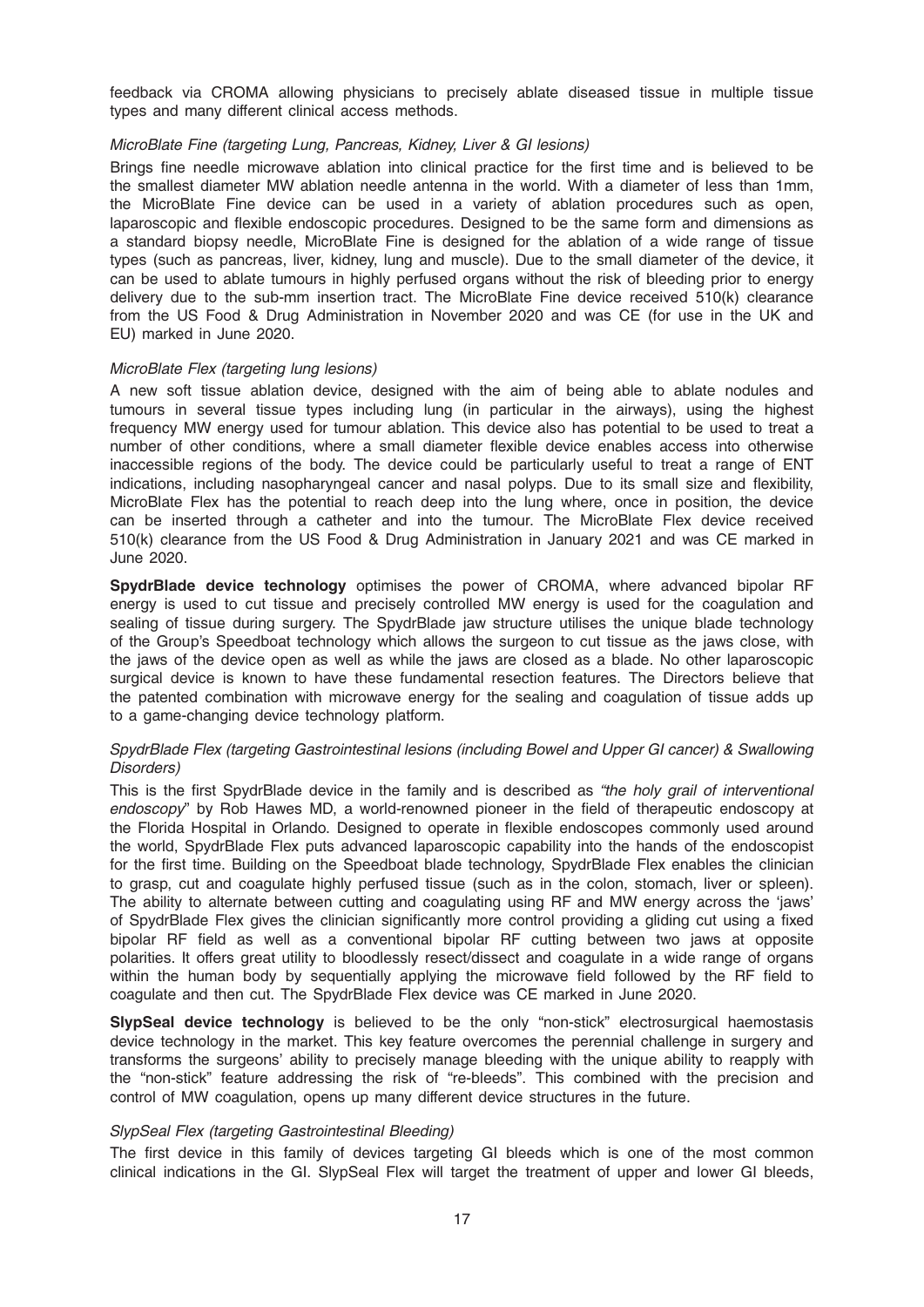such as stomach ulcers or bleeding polyps. SlypSeal™ Flex received FDA clearance in March 2020 and was CE marked in June 2020.

The Group 's products are distributed via direct and indirect sales channels. The Group has a direct presence in 8 countries across Europe, the US and Hong Kong and access to a further 19 countries through 11 signed distribution agreements and 8 more agreements which are currently under negotiation and predominantly in the EMEA and APAC regions.

As of 31 May 2021, the Group has 112 patent families, which currently comprise in total 296 granted patents and 815 pending applications. The Group's patent estate is growing at a steady rate covering existing products, future enhancements to CROMA and future product ideas.

# **Strategy**

The Directors believe that they have the opportunity to develop the business in multiple ways through a three-tiered build, buy and partner strategy.

# Build

The "Build" aspect first tier of the Company's strategy is to organically build the team across global markets to commercialise and develop its existing and continually developing technology. This strategy includes bringing CROMA to market through the suite of electrosurgical devices, described above. Unlike traditional open surgery and more advanced keyhole/laparoscopic surgeries that require incisions to be made in the patient to gain access to diseased tissue, endoscopic devices gain access via natural orifices. As no incisions are made through the skin, the risks associated with infection are significantly reduced, as are the procedure and recovery times. Furthermore, patients can undergo certain procedures without general anaesthetic and under mild or no sedation and can, therefore, usually be treated as day patients in endoscopy suites or outpatient clinics. In turn, this reduces the length of stay in hospital, the risk of infection, and the cost of procedure by transferring therapy from the operating theatre to the endoscopy suite.

#### Market overview, activities and opportunity

Speedboat and Speedboat submucosal dissection procedure. There are c.28 million colonoscopy procedures performed annually in the US and Europe which result in c.5.5 million procedures to remove lesions. Up to 15 per cent. (approximately 800,000) of these procedures are complex lesions which would, the Directors believe, benefit from the use of the Company's Speedboat device and a Speedboat submucosal dissection procedure. Furthermore, the Directors believe that the numbers of addressable procedures will increase as the screening age of patients is lowered as well as a follow on from physicians utilising the devices discovering additional procedures that can leverage the benefits of the devices.

As announced in May 2021, the Group's Speedboat submucosal dissection procedure is estimated to lead to cost savings in NHS Hospitals of over £10,000 per procedure versus a traditional surgical outcome for patients and represents an approximate saving of 50 per cent. compared to a surgical intervention. As a result, the Board expects cumulative NHS savings achieved from the Speedboat devices to be in excess of £2.5 million by the end of 2021. Based on "The 2020 National Bowel Cancer Audit", the Board also believes that potential NHS savings could amount to c. £180 million per annum.

To date the Company has held 35 training programmes, 19 of which were conducted during the global pandemic with 93 clinicians, and has trained over 150 clinicians today. The Company has a further 16 courses scheduled during 2021 to train additional clinicians.

MicroBlate Fine. Pancreatic and liver cancers account for over 1.4 million cancers globally per annum. These types of cancers have a high mortality rate (liver at 80 per cent. and pancreas at 90 per cent. at five years) and most are inoperable due to the late diagnosis (less than 20 per cent. of pancreatic cancers are operable). The Group's MicroBlate Fine device, with endoscopic ultrasound, enables a less invasive, endoscopic alternative to treat hepatobiliary tumours and to treat patients where surgery is not an option and has an estimated cost per procedure of c.£3,000 to £4,000.

The Group has established a key opinion leader user community in the US, EMEA and APAC. The first in-man clinical use of the MicroBlate Fine device to successfully ablate pancreatic tumour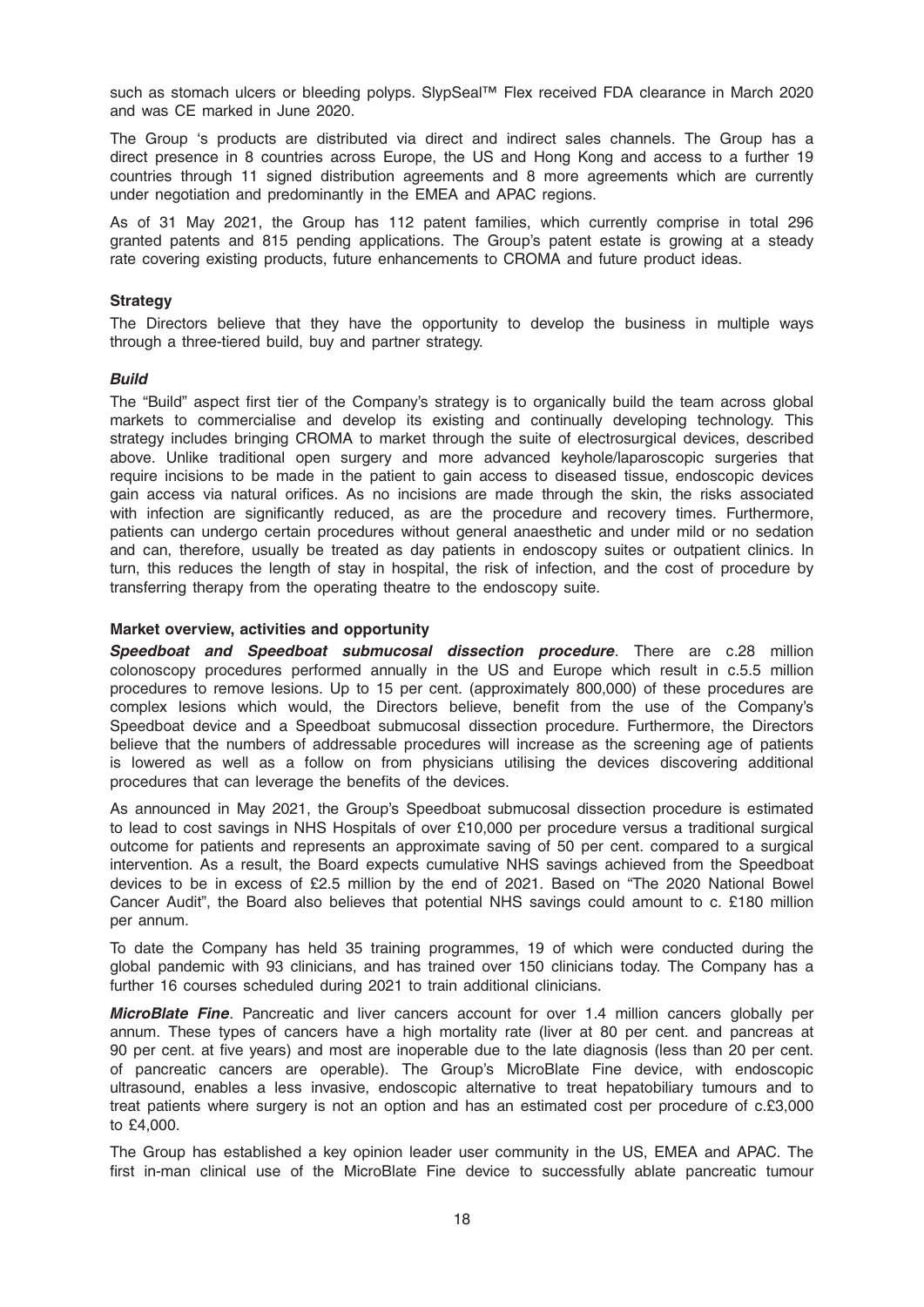tissue under endoscopic ultrasound guidance was completed in December 2020 with further cases expected to follow during Q3 and Q4 2021 in EMEA, Asia and the US. Other activities ongoing are an international, multi-centre trial introducing the first minimally invasive treatment option for liver cancer, a single site study on the use of MicroBlate Fine to treat gastric varices and a single site study for nerve ablation for pain management.

The Board is targeting over 500,000 potential procedures where the MicroBlate Fine device could be used to target inoperable cancers and small tumours. Subject to further studies the Board also believes that as physicians utilise the MicroBlate Fine they will suggest additional procedures that could potentially leverage the benefits of the device.

**MicroBlate Flex.** Lung cancer is the leading cause of cancer deaths globally with over 2.2 million new cases each year. Only 34 per cent. of lung cancers are diagnosed at early stages due to poor screening techniques resulting in high mortality. Surgery or percutaneous approaches have been the primary therapeutic treatments for early-stage cancer although these are invasive with a high risk of complications. Whilst significant investments have been made recently in diagnostic imaging/ pathology for lung cancer, chronic obstructive pulmonary disease, emphysema and others, there is no flexible endoscopic therapy currently available. MicroBlate Flex enables a less invasive, endoscopic alternative to treat pre-cancerous nodules as a first-line option, as well as treatment of patients not eligible for surgery.

The efficacy of the MicroBlate Flex has been validated for all areas of the lung in a cadaver lab. The first in man procedure utilising the device is schedule to be performed by Dr NG Sze Hang Calvin, a professor in thoracic surgery at the Prince of Wales Hospital, The Chinese University of Hong Kong in Q3 2021 with further cases in UK, EMEA and US planned for later in the year. Furthermore, a global multi-centre study is planned to demonstrate efficacy for ablation of liver tumours and pulmonary nodules that are not suitable for surgery, and the Group is investigating compatibility testing with a potential robotics partner.

The Board estimates that each year there are over 754,000 cases that would have the potential for non-surgical treatment of early stage (1 or 2) disease with earlier screening increasing detection rates and thereby increasing the number of potential procedures, and that via the MicroBlate Flex device it may be possible to manage advanced disease by addressing recurring or localised small lesions.

The Board believes that there is a significant and growing market opportunity for the Group's suite of products. To date the Group has trained 150 clinicians with more than 30 hospitals evaluating purchasing the product post training. There are more than 50 CROMA boxes currently in situ and the Board is targeting having over 2000 customers with 500 Power Users (a user who performs at least two procedures per week) within 3-5 years with the potential to create a £40-50 million business.

The Board also believes that there is the scope to create future instruments for use with the Group's CROMA platform which can be evolved to deliver existing and new energy frequencies and modalities including electroporation, for a range of laparoscopic, robotic, surgery and other opensource devices.

# Buy

The "Buy" aspect to the Company's strategy is to acquire target companies with existing and mature sales, distribution and/or manufacturing operations to complement and add infrastructure and capability in our direct sales markets. The Directors believe that an opportunity available to the Group is the ability to enhance the Group's existing technology, accelerate its route to market and/or expand the Company's geographic reach, empower new surgical disciplines (e.g. urology or gynaecology) or access method (e.g. laparoscopy and robotic surgery) when it is commercially more efficient do to so.

The Group made two acquisitions in 2020; Albyn Medical and Boucart Medical. The Board believes that these acquisitions were transformational for the Group providing the Group with direct access to key European markets as well as bringing a wide range of complementary GI products and to broaden the Company's portfolio into urology. The sales teams at both companies have integrated well and the businesses are performing above management's original expectations. The Board is looking to replicate the success of these two acquisitions and, accordingly, continues to identify, and has been presented with, a number of potential acquisition opportunities which, the Board believes,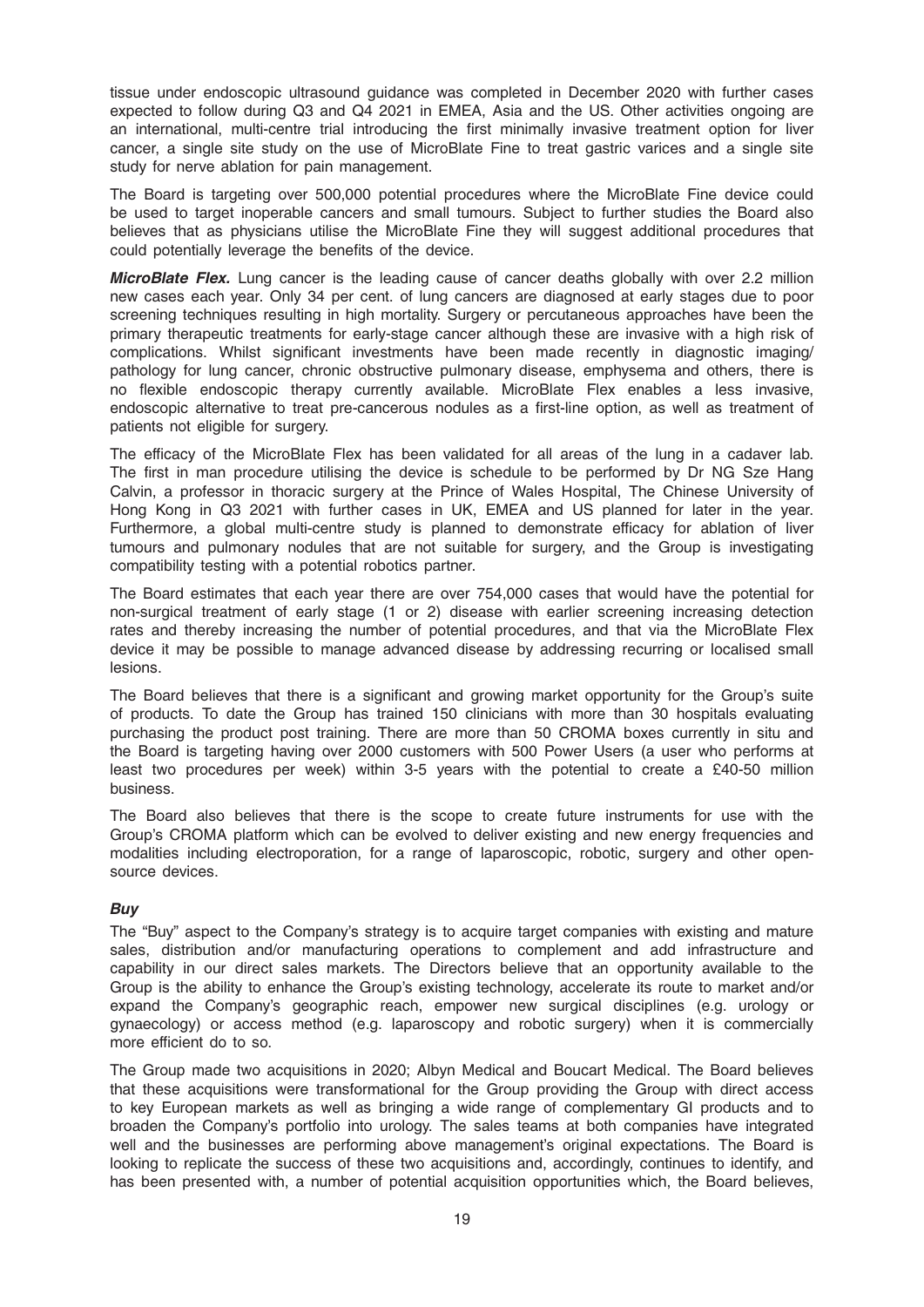could give the Company the opportunity to further utilise the potential in CROMA and accelerate its ability to place products in the market. When assessing opportunities, the Board aims to accelerate access to market either with adjacent technologies or infrastructure whilst seeking synergistic benefits to the Group as a whole.

# Partner

The third aspect of the Company's strategy is to partner. Partnering may include the license of the Group's advanced energy technology, Kamaptive, to third parties to embed in their own solutions, and apply to new markets.

The Directors believe that there is significant potential to work closely with third parties where certain mutual benefits can be identified. The Company has developed relationships with a number of significant industrial and commercial partners to commercialise the Group's technology.

The Board sees a sizeable opportunity for the Group in licensing its advanced energy, Kamaptive, to third parties for use in:

- Laparoscopic and endoscopic robotic applications platform for delivery of advanced energy and device technology into a number of surgical applications;
- Handheld laparoscopic applications a capsule advanced energy platform for delivery of advanced energy and device technology to support a number of surgical applications;
- Non-thermal plasma platform for wound care and scope decontamination; and
- Electroporation platform for non-thermal tissue effects including irreversible tissue "ablation" and cellular level sensitisation.

In addition to the Kamaptive licensing partners mentioned above, discussions with potential industrial partners have recently developed with specific discussion relating to a potential commercial partnership agreement alongside a potential equity investment in Creo.

Concluding any and all such agreements with potential partners is a key focus for management. Whilst the timing of any due diligence processes required to establish such relationships is outside the Company's control, the Board remains confident that pursuing such relationships not only creates long term shareholder value but also aligns with the Company's objectives to improve lives.

# 3. DIRECTORS' INTENTIONS TO PARTICIPATE IN THE OPEN OFFER

Charles Spicer has confirmed that he intends to take up his rights under the Open Offer in full.

# 4. CURRENT TRADING AND PROSPECTS

The Company gave a trading update on 19 May 2021 (RNS No: 0640Z) and subsequently announced its annual results for the 12 months ended 31 December 2020 on 4 June 2021 (RNS No: 8011A). Since 19 May 2021, the Company has performed above management's expectations and has generated revenue in excess of £12 million in the 6 months to 30 June 2021 with the Company's cash balance as at 30 June 2021 being in excess of £30 million. The Executive team continues to execute against the Company's original plan at IPO and deliver against the operational milestones set out at the time and, accordingly, the Board looks to the Company's future with increasing confidence.

#### 5. DETAILS OF THE PLACING

The Company has conditionally raised £31.25 million (before expenses) by the conditional Placing of 17,123,288 new Ordinary Shares at the Issue Price by Cenkos, as agent for the Company, with the Placees.

The Placing is conditional, inter alia, upon:

- (a) the passing of the Resolutions at the General Meeting by Shareholders;
- (b) the Placing Agreement becoming or being declared unconditional in all respects and not having been terminated in accordance with its terms prior to Admission; and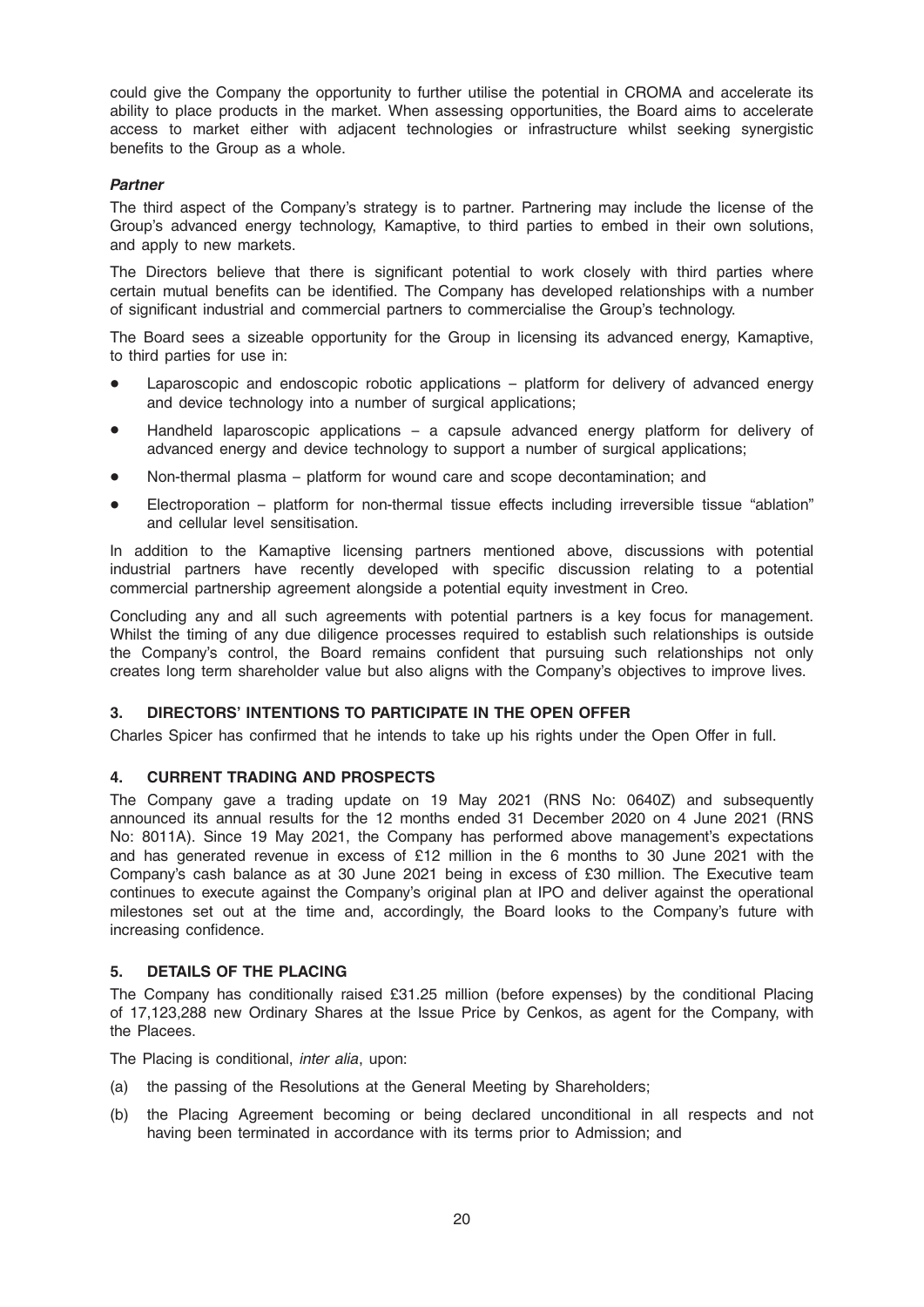(c) Admission becoming effective by no later than 8.00 a.m. on 7 September 2021 or such later time and/or date (being no later than 8.00 a.m. on 14 September 2021) as Cenkos and the Company may agree.

If any of the conditions are not satisfied, the Placing Shares will not be issued and all monies received from the Placees will be returned to the Placees (at the Placees' risk and without interest) as soon as possible thereafter. Neither the Placing nor the Open Offer is being underwritten.

The Placing Shares will be issued free of all liens, charges and encumbrances and will, when issued and fully paid, rank pari passu in all respects with the Existing Ordinary Shares, including the right to receive all dividends and other distributions declared, made or paid after the date of their issue.

For the avoidance of doubt, subscribers for Placing Shares will not be entitled to participate in the Open Offer in respect of those shares.

# 6. THE PLACING AGREEMENT

Pursuant to the terms of the Placing Agreement, the Broker, as agent for the Company, has conditionally agreed to use its reasonable endeavours to procure subscribers for the Placing Shares. The Broker has conditionally placed the Placing Shares with certain institutional and other investors at the Issue Price. Neither the Placing nor the Open Offer has been underwritten by the Broker. The Placing Agreement is conditional upon, *inter alia*, the Resolutions being duly passed at the General Meeting and Admission becoming effective on or before 8.00 a.m. on 7 September 2021 (or such later time and/or date as Cenkos may agree, but in any event by no later than 8.00 a.m. on 14 September 2021).

The Placing Agreement contains customary warranties from the Company in favour of the Broker in relation to, *inter alia*, the accuracy of the information in this document and other matters relating to the Group and its business. In addition, the Company has agreed to indemnify the Broker in relation to certain defined liabilities that it may incur in respect of the Fundraising.

The Broker has the right to terminate the Placing Agreement in certain circumstances prior to the Admission, in particular, in the event that any of the warranties in the Placing Agreement were untrue or inaccurate, or were misleading when given or in the event of a material adverse change affecting the business, financial trading position or prospects of the Company or the Group as a whole, whether or not arising in the ordinary course of business and whether or not foreseeable at the date of the Placing Agreement.

The Placing Agreement also provides for the Company to pay all costs, charges and expenses of, or incidental to, the Fundraising and the Admission including all legal and other professional fees and expenses.

The Placing Shares have not been made available to the public and have not been offered or sold in any jurisdiction where it would be unlawful to do so.

# 7. THE OPEN OFFER

The Company considers it important that Qualifying Shareholders have an opportunity (where it is practicable for them to do so) to participate in the Fundraising and accordingly the Company is making the Open Offer to Qualifying Shareholders. The Company is proposing to raise up to approximately £5.07 million (before expenses) (assuming full take up of the Open Offer) through the issue of up to 2,775,896 Open Offer Shares.

The Open Offer Shares are available to Qualifying Shareholders pursuant to the Open Offer at the Issue Price of 182.5 pence per Open Offer Share, payable in full on acceptance. Any Open Offer Shares not subscribed for by Qualifying Shareholders will be available to Qualifying Shareholders under the Excess Application Facility.

Qualifying Shareholders may apply for Open Offer Shares under the Open Offer at the Issue Price on the following basis:

# 1 Open Offer Share for every 58 Existing Ordinary Shares held by the Shareholder on the Record Date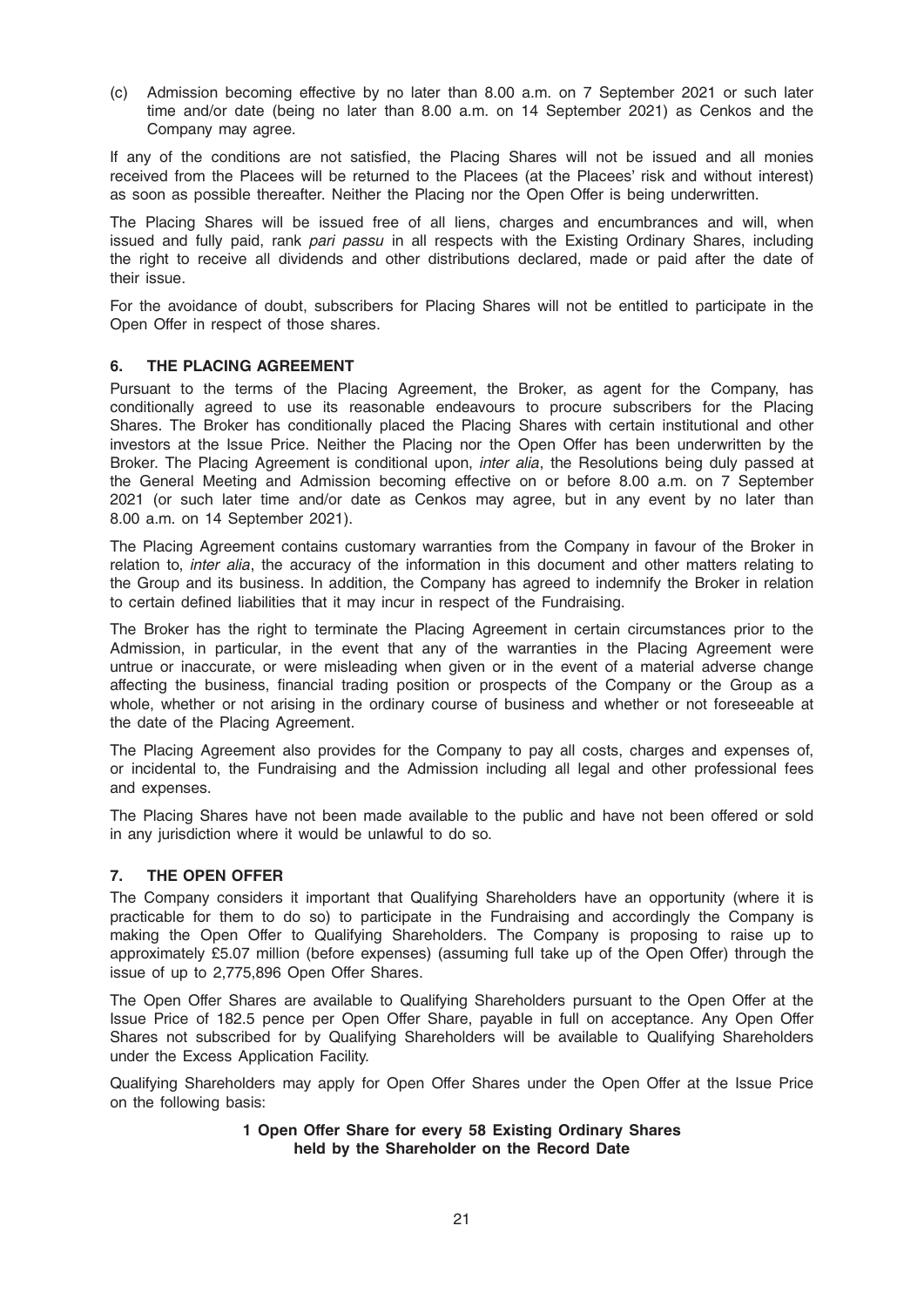Entitlements of Qualifying Shareholders will be rounded down to the nearest whole number of Open Offer Shares. Fractional entitlements which would otherwise arise will not be issued to Qualifying Shareholders but will be made available under the Excess Application Facility. The Excess Application Facility enables Qualifying Shareholders to apply for Excess Shares in excess of their Open Offer Entitlement. Not all Shareholders will be Qualifying Shareholders. Shareholders who are located in, or are citizens of, or have a registered office in certain overseas jurisdictions will not qualify to participate in the Open Offer. The attention of Overseas Shareholders is drawn to paragraph 6 of Part IV of this document.

Valid applications by Qualifying Shareholders will be satisfied in full up to their Open Offer Entitlements as shown on the Application Form. Applicants can apply for less or more than their entitlements under the Open Offer but the Company cannot guarantee that any application for Excess Shares under the Excess Application Facility will be satisfied as this will depend in part on the extent to which other Qualifying Shareholders apply for less than or more than their own Open Offer Entitlements. The Company may satisfy valid applications for Excess Shares of applicants in whole or in part but reserves the right not to satisfy any excess above any Open Offer Entitlement. Applications made under the Excess Application Facility will be scaled back at the Company's discretion if applications are received from Qualifying Shareholders for more than the available number of Excess Shares.

Application has been made for the Open Offer Entitlements to be admitted to CREST. It is expected that such Open Offer Entitlements will be credited to CREST on 17 August 2021. The Open Offer Entitlements will be enabled for settlement in CREST until 11.00 a.m. on 3 September 2021. Applications through the CREST system may only be made by the Qualifying CREST Shareholder originally entitled or by a person entitled by virtue of bona fide market claims. The Open Offer Shares must be paid in full on application. The latest time and date for receipt of completed Application Forms or CREST applications and payment in respect of the Open Offer is 11.00 a.m. on 3 September 2021. The Open Offer is not being made to certain Overseas Shareholders, as set out in paragraph 6 of Part IV of this document.

Qualifying Shareholders should note that the Open Offer is not a rights issue and therefore the Open Offer Shares which are not applied for by Qualifying Shareholders will not be sold in the market for the benefit of the Qualifying Shareholders who do not apply under the Open Offer. The Application Form is not a document of title and cannot be traded or otherwise transferred.

Further details of the Open Offer and the terms and conditions on which it is being made, including the procedure for application and payment, are contained in Part IV of this document and on the accompanying Application Form.

The Open Offer is conditional on the Placing Agreement becoming or being declared unconditional in all respects and not being terminated before Admission (as the case may be). Accordingly, if the conditions to the Placing Agreement are not satisfied or waived (where capable of waiver), the Open Offer will not proceed and the Open Offer Shares will not be issued and all monies received by the Receiving Agent will be returned to the applicants (at the applicant's risk and without interest) as soon as possible thereafter. Any Open Offer Entitlements admitted to CREST will thereafter be disabled.

The Open Offer Shares will be issued free of all liens, charges and encumbrances and will, when issued and fully paid, rank pari passu in all respects with the Existing Ordinary Shares, including the right to receive all dividends and other distributions declared, made or paid after the date of their issue.

#### Settlement and dealings

Application will be made to the London Stock Exchange for the New Ordinary Shares to be admitted to trading on AIM. It is expected that Admission will become effective at 8.00 a.m. on 7 September 2021.

The New Ordinary Shares will, when issued, rank pari passu in all respects with the Existing Ordinary Shares including the right to receive dividends and other distributions declared following the Admission.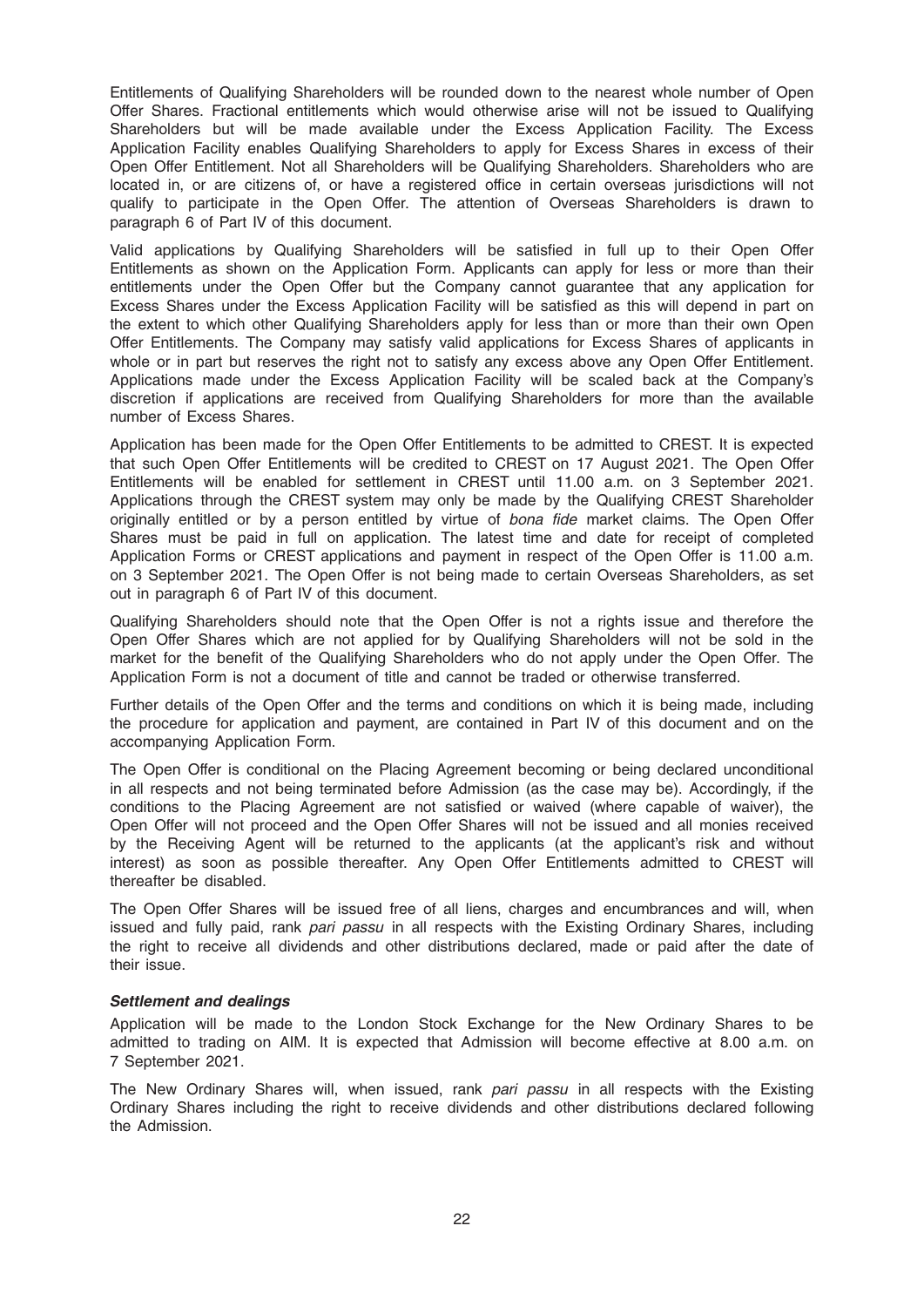# 8. THE GENERAL MEETING

Set out at the end of this document is a notice convening the General Meeting to be held on 6 September 2021 at the offices of Osborne Clarke LLP, 2 Temple Back East, Temple Quay, Bristol BS1 6EG at 10.00 a.m., at which the Resolutions will be proposed for the purposes of implementing the Fundraising.

The Directors recognise the vast improvement to the UK's COVID situation, however in light of the Company's ongoing desire to protect the health and safety of its shareholders and employees, the Directors recommend shareholders to not attend the General Meeting in person but vote via proxy.

Shareholders are recommended to appoint the chair of the meeting as their proxy rather than a named person, as any such named person may not be permitted to attend the General Meeting in the event of unforeseen circumstances (e.g. if they are required to self-isolate).

If shareholders wish to attend the meeting in person you are asked to confirm your attendance by emailing creo@walbrookpr.com no later than 10.00 a.m. on 2 September 2021. All attendees will be required to follow all relevant COVID-19 safety procedures whilst on site.

Should the number of shareholders who notify us of their intention to attend the meeting in person result in our needing to make alternative arrangements to ensure that we can accommodate everyone safely, then this will be notified to shareholders via the regulatory news service.

The General Meeting will comprise only the formal votes on each resolution as set out in Notice, without any business update or Q&As.

Voting will be conducted on each resolution by way of a poll. All shareholders are invited to submit questions on the resolutions to be proposed at the General Meeting electronically before the General Meeting and such questions, limited to matters relating to the business of the General Meeting itself, should be sent to creo@walbrookpr.com by no later than 10.00 a.m. on 2 September 2021.

Resolution 1, which will be proposed as an ordinary resolution and which is conditional upon the passing of Resolution 2 occurring, is to authorise the Directors to allot the New Ordinary Shares in connection with the Fundraising and otherwise to allot relevant securities up to £53,667.34 in nominal value (representing one third of the issued share capital immediately following Admission) provided that such authority shall expire on the date falling 18 months after the date of the resolution or on the date of the next annual general meeting of the Company, whichever is the earlier.

Resolution 2, which will be proposed as a special resolution disapplies Shareholders' statutory preemption rights in relation to the issue of the New Ordinary Shares pursuant to the Fundraising and in connection with an offer of equity securities to Shareholders but subject to such exclusions or other arrangements, such as fractional entitlements and overseas shareholders as the Director's consider necessary. Resolution 2 grants further authority to allot equity securities for cash on a nonpre-emptive basis up to an aggregate nominal amount of £8,050.10 (representing 5.0 per cent. of the issued share capital immediately following Admission) provided that such authority shall expire on the date falling 18 months after the date of the resolution or on the date of the next annual general meeting of the Company, whichever is the earlier.

# 9. ACTION TO BE TAKEN

# In respect of the General Meeting

A Form of Proxy for use at the General Meeting accompanies this document. The Form of Proxy should be completed and signed in accordance with the instructions thereon and returned to the Company's registrars, Equiniti Limited, Aspect House, Spencer Road, Lancing, West Sussex BN99 6DA, as soon as possible, but in any event so as to be received by no later than 10.00 a.m. on 2 September 2021 (or, if the General Meeting is adjourned, 48 hours (excluding any part of a day that is not a working day) before the time fixed for the adjourned meeting).

If you hold your Existing Ordinary Shares in uncertificated form in CREST, you may vote using the CREST Proxy Voting service in accordance with the procedures set out in the CREST Manual. Further details are also set out in the notes accompanying the Notice of General Meeting at the end of this document. Proxies submitted via CREST must be received by the issuer's agent (ID: RA19) by no later than 10.00 a.m. on 12 August 2021 (or, if the General Meeting is adjourned,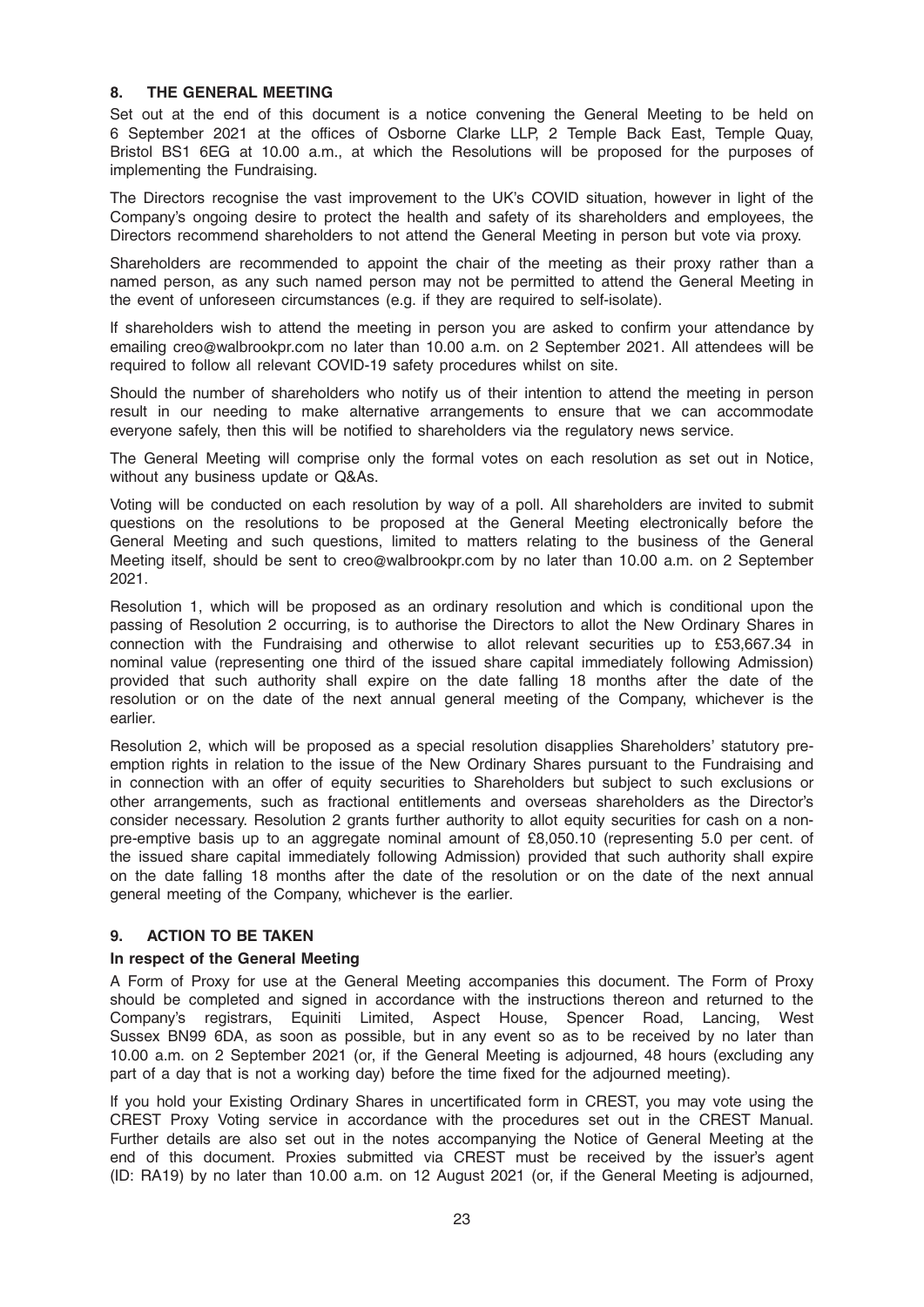48 hours (excluding any part of a day that is not a working day) before the time fixed for the adjourned meeting).

The completion and return of a Form of Proxy or the use of the CREST Proxy Voting Service will not preclude Shareholders from attending the General Meeting and voting in person should they so wish.

As stated above, shareholders are recommended to appoint the chair of the meeting as their proxy rather than a named person, as any such named person may not be permitted to attend the General Meeting in the event of unforeseen circumstances (e.g. if they are required to self-isolate).

### In respect of the Open Offer

Qualifying Non-CREST Shareholders wishing to apply for Open Offer Shares or the Excess Shares must complete the enclosed Application Form in accordance with the instructions set out in paragraph 3 of Part IV of this document and on the accompanying Application Form and return it to Equiniti Limited by post to Corporate Actions, Aspect House, Spencer Road, Lancing, West Sussex BN99 6DA, so as to arrive no later than 11.00 a.m. on 3 September 2021.

If you do not wish to apply for any Open Offer Shares under the Open Offer, you should not complete or return the Application Form. Shareholders are nevertheless requested to complete and return the Form of Proxy.

If you are a Qualifying CREST Shareholder, no Application Form will be sent to you. Qualifying CREST Shareholders will have Open Offer Entitlements and Excess CREST Open Offer Entitlements credited to their stock accounts in CREST. You should refer to the procedure for application set out in paragraph 3 of Part IV of this document. The relevant CREST instructions must have settled in accordance with the instructions in paragraph 3.2 of Part IV of this document by no later than 11.00 a.m. on 3 September 2021.

Save in relation to certain Overseas Shareholders, each Qualifying CREST Shareholder is expected to receive a credit to his CREST stock account of his Open Offer Entitlement equal to the maximum number of New Ordinary Shares for which he is entitled to apply to acquire under the Open Offer, together with a credit of Excess Entitlements equal to 10 times their balance of Existing Ordinary Shares held at the Record Time. Qualifying CREST Shareholders should note that there is no limit on the amount of Open Offer Shares that can be applied for under the Excess Application Facility, save that the maximum amount of Open Offer Shares to be allotted under the Excess Application Facility will be limited by the maximum size of the Open Offer less the aggregate of the Open Offer Shares issued under the Open Offer pursuant to the Qualifying Shareholders' Open Offer Entitlements If they wish to apply for more additional Open Offer Shares than their Excess Open Offer Entitlements they have been credited, subject to the limitation above, they should contact Equiniti Limited on 0371 384 2050 (overseas callers should use +44 371 384 2050). Lines are open 8.30 a.m. to 5.30 p.m., Monday to Friday (excluding English and Welsh public holidays). Calls to the shareholder helpline from outside of the UK will be charged at the applicable international rate. Qualifying CREST Shareholders, when requesting, an increased credit, should ensure that they leave sufficient time for the additional Excess Open Offer Entitlement to be credited to their account and for an application to be made in respect of those entitlements before the application date.

Qualifying CREST Shareholders who are CREST sponsored members should refer to their CREST sponsors regarding the action to be taken in connection with this document and the Open Offer.

# 10. OVERSEAS SHAREHOLDERS

Information for Overseas Shareholders who have registered addresses outside the UK or who are citizens or residents of countries other than the UK appears in paragraph 6 of Part IV of this document, which sets out the restrictions applicable to such persons. If you are an Overseas Shareholder, it is important that you pay particular attention to that paragraph of this document.

# 11. RISK FACTORS

Your attention is drawn to the risk factors in Part II of this document which are important and which should be read in full.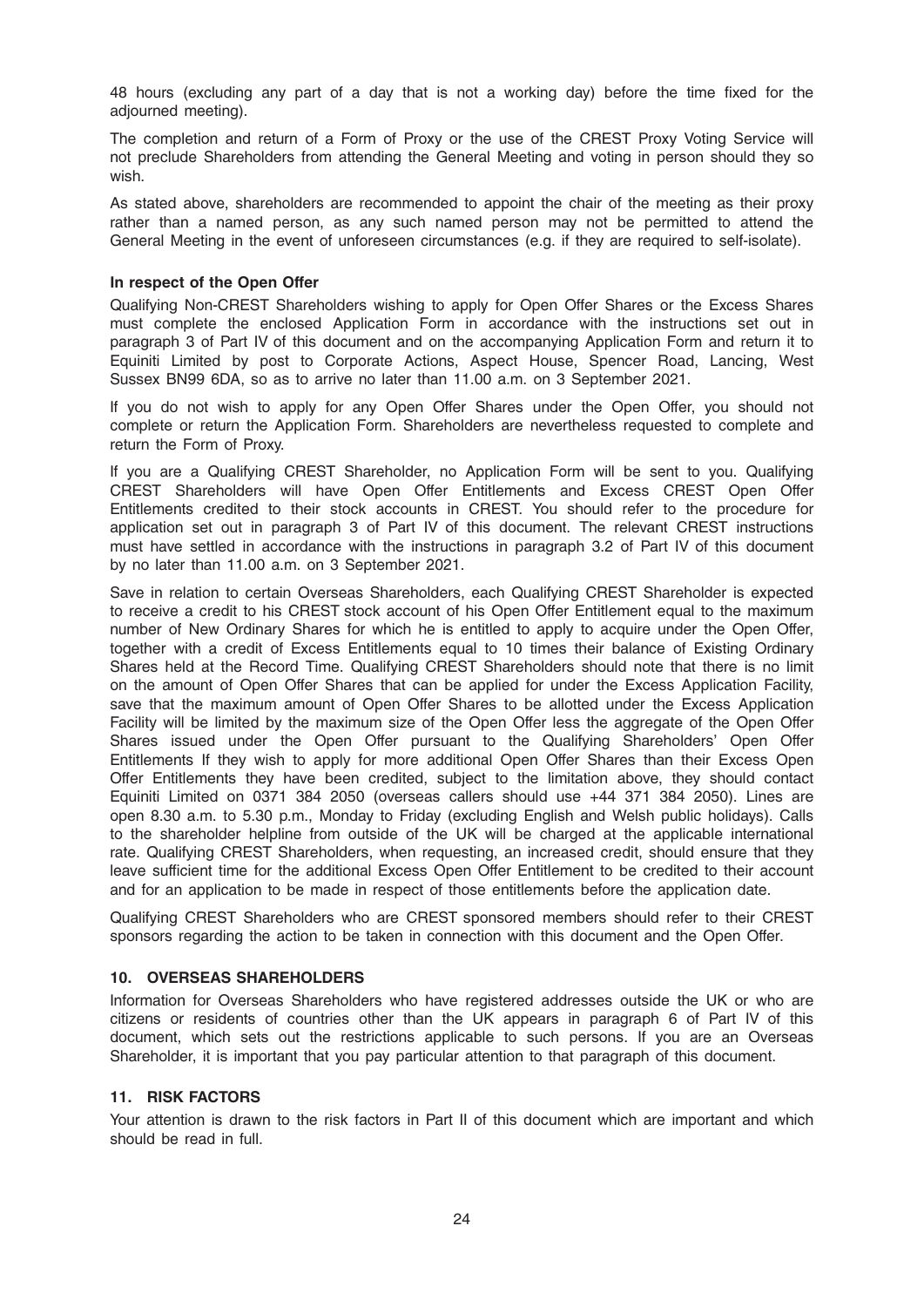# 12. RECOMMENDATION

The Directors consider the Fundraising to be in the best interests of the Company and its Shareholders as a whole and accordingly recommend unanimously Shareholders to vote in favour of the Resolutions to be proposed at the General Meeting and the Directors confirm that they intend to vote in favour of the Resolutions in respect of their beneficial holdings amounting, in aggregate, to 5,156,303 Existing Ordinary Shares, representing approximately 3.2 per cent. of the existing issued Ordinary Share capital of the Company.

Yours faithfully

Charles Spicer Chairman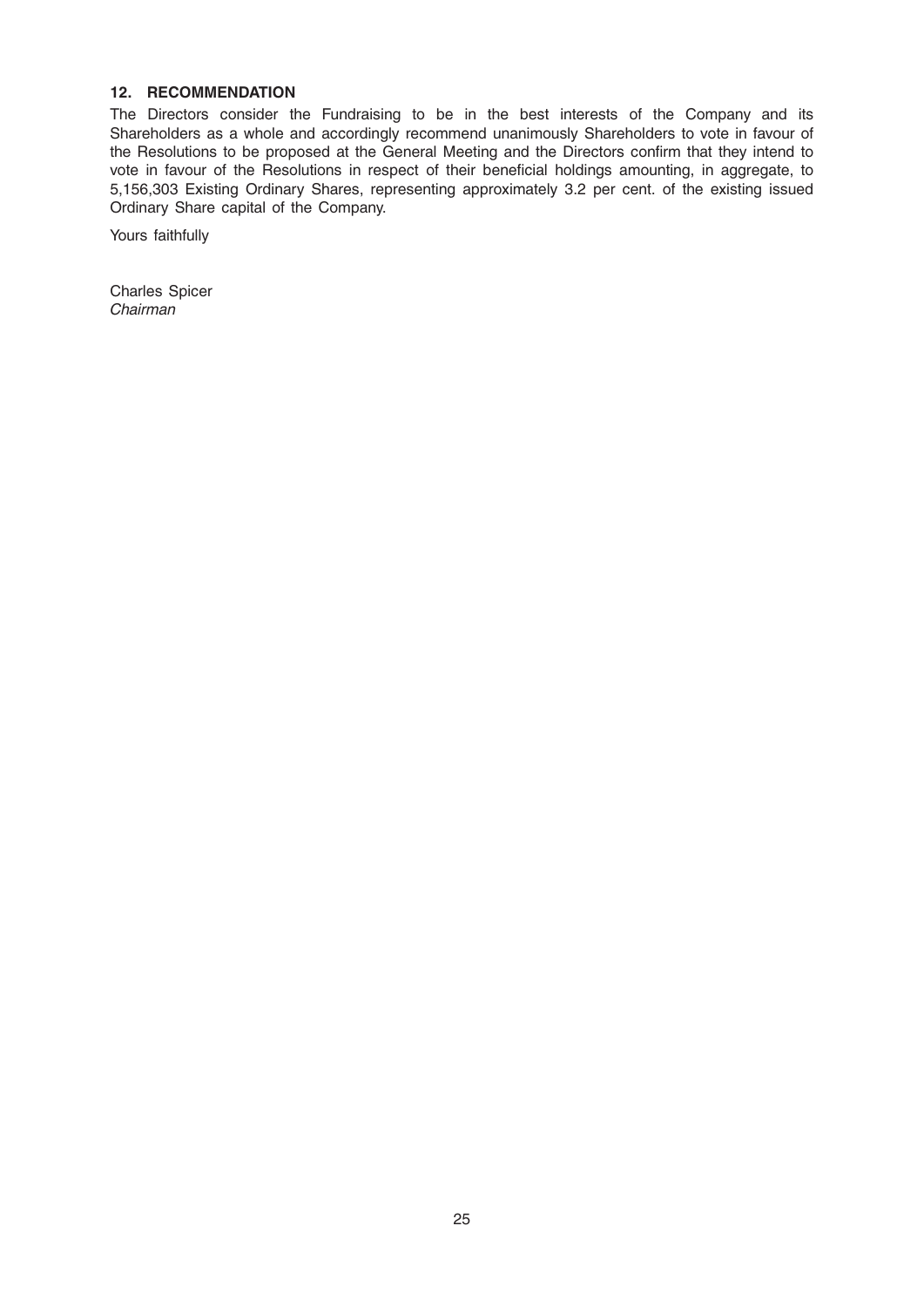# PART II

# RISK FACTORS

Any investment in the Company is subject to a number of risks. Accordingly, prospective investors should carefully consider the risk factors set out below as well as the other information contained in this document before making a decision whether to invest in the Company. The risks described below are not the only risks that the Group faces. Additional risks and uncertainties that the Directors are not aware of or that the Directors currently believe are immaterial may also impair the Group's operations. Any of these risks may have a material adverse effect on the Group's business, financial condition, results of operations and/or prospects. In that case, the price of the Ordinary Shares could decline and investors may lose all or part of their investment. Prospective investors should consider carefully whether an investment in the Company is suitable for them in light of the information in this document and their personal circumstances.

Before making an investment, prospective investors are strongly advised to consult an investment adviser authorised under FSMA who specialises in investments of this kind. A prospective investor should consider carefully whether an investment in the Company is suitable in the light of his or her personal circumstances, the financial resources available to him or her and his or her ability to bear any loss which might result from such investment.

The following factors do not purport to be a complete list or explanation of all the risk factors involved in investing in the Company. In particular, the Company's performance may be affected by changes in the market and/or economic conditions and in legal, regulatory and tax requirements.

### RISKS RELATING TO THE GROUP'S BUSINESS

#### The Group has historically been loss making and its future capital needs are uncertain and may necessitate the need to raise additional funds in the future

The Group has historically been, and continues to be, loss making. This is because the Group is still at a relatively early stage of developing and commercialising its technology and product range. There can be no certainty when, or if, profitability or positive operating cash flow will be achieved. Further, in the longer term, the Group cannot be certain of its future financing needs or that suitable financing will be available in the required amounts or on acceptable terms. The Group's future capital needs, and other business reasons at that time, may require the Company to issue additional equity or obtain a credit facility. If additional equity or equity-linked securities were to be issued this may result in the dilution of existing shareholders' holdings. The incurrence of indebtedness would result in increased debt service obligations and could result in operating and financing covenants that would restrict the Group's operations or the Group's ability to pay dividends to Shareholders or, in the worst scenario, it may not be able to continue operations.

#### Protection of Intellectual Property

The Group's success and ability to compete effectively is, in large part, dependent upon exploitation of proprietary technologies that the Group has developed internally, the Group's ability to protect and enforce its intellectual property rights so as to preserve its exclusive rights in respect of its technologies and its ability to preserve the confidentiality of its know-how. The Group relies primarily on patent laws to protect its intellectual property rights. Worldwide, as of 31t May 2021, the Group has 112 patent families, which currently comprise in total 296 granted patents and 815 pending applications. There can be no assurance that patents pending will be granted or future patent applications will be issued, nor that the lack of any such patents will not have a material adverse effect on the Group's ability to develop and market its proposed products, or that, if issued, the Group would have the resources to protect any such issued patent from infringement. Also, no assurance can be given that the Group will develop products which are patentable or that patents will be sufficiently broad in their scope to provide protection for the Group's intellectual property rights against third parties. Nor can there be any assurance as to the ownership, validity or scope of any patents which have been, or may in the future be, issued to the Group or that claims with respect thereto would not be asserted by other parties.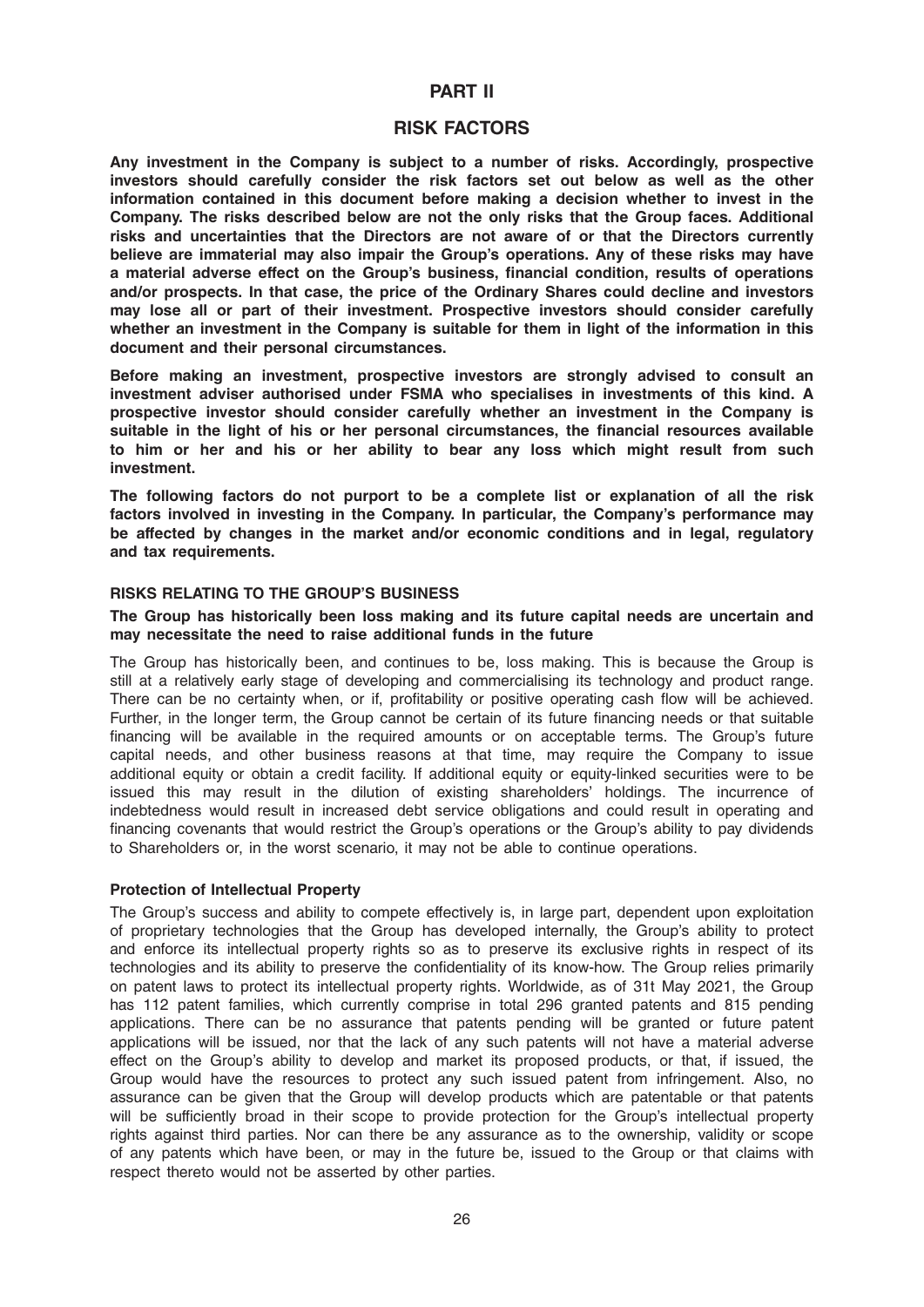To date, the Group has also relied on copyright, trademark and trade secret laws, as well as confidentiality procedures and non-compete agreements with its employees, consultants, contractors, customers and vendors, to establish and protect its rights to its technology and, to the best extent possible, control the access to and distribution of its technology, documentation and other proprietary information. Despite these precautions, it may be possible for a third party to copy or otherwise obtain and use its technology without authorisation.

Once granted, a patent can be challenged both in the patent office and in the courts by third parties. Third parties can bring material and arguments which the patent office granting the patent may not have seen. Therefore, issued patents may be found by a court of law or by the patent office to be invalid or unenforceable or in need of further restriction.

It should be noted that it may be possible for competitors to develop products which have the same or similar functionality and characteristics, and which therefore compete with the Group's products, without infringing on the Group's intellectual property. This risk increases once the Group's products are on the market.

# A third party may infringe the Group's intellectual property rights

Policing unauthorised use of the Group's intellectual property rights is difficult and expensive. There can be no assurance that the steps the Group takes will prevent misappropriation of, or prevent an unauthorised third party from obtaining or using, the technologies the Group relies on. In addition, effective protection may be unavailable or limited in some jurisdictions. Any misappropriation of the Group's proprietary technology and intellectual property could have a negative impact on the Group's business and its operating results. Litigation may be necessary in the future to enforce or protect the Group's rights or to determine the validity or scope of the proprietary rights of others. Litigation could cause the Group to incur substantial costs and divert resources and management attention away from its daily business and there can be no guarantees as to the outcome of any such litigation.

# The Group may inadvertently infringe a third party's intellectual property rights

Although the Group believes that its technologies do not currently infringe upon patents held by others, no assurance can be given that such infringements do not exist or will not exist in the future. The Group may be unaware of filed patent applications and issued patents that could include claims covering the Group's products. There is a risk that the Group may inadvertently infringe a patent held by another party. Further, there can be no assurances that others have not developed or will not develop similar or competing products, duplicate any of the products of the Group or design around any pending patent application or patents (if any) subsequently granted in favour of the Group. Parties making claims of infringement may be able to obtain injunctive or other equitable relief that could effectively block Group's ability to sell or supply its products or license its technology and could cause the Group to pay substantial royalties, licensing fees or damages or incur substantial costs in redesigning those products that contain the allegedly infringing intellectual property or in obtaining alternative technology. There can be no assurance that the Group will be able to obtain alternative technology on a timely basis or, if any licences are required, that the Group will be able to obtain any such licence on commercially favourable terms, if at all. This may have a material adverse effect on the Group and its ability to compete.

The defence of any lawsuit could divert management's efforts and attention from ordinary business operations and result in time-consuming and expensive litigation, regardless of the merits of such claims, which could materially and adversely affect the Group's business, results of operations and financial condition. Any potential intellectual property litigation could also force the Group to lose the opportunity to license its technology to others or to collect royalty payments based upon successful protection and assertion of its intellectual property against others. In addition, the Group may be required to develop alternative non-infringing solutions that may require significant time and substantial unanticipated resources. There can be no assurance that such claims will not have a material adverse effect on the Group's business, financial condition or results.

# IT security

The Group faces the risk of industrial hacking for sensitive information and/or with the intention of deliberate malice resulting in disruption to the Group's business. In the event of a data breach the Group is liable to be fined for a breach of GDPR legislation.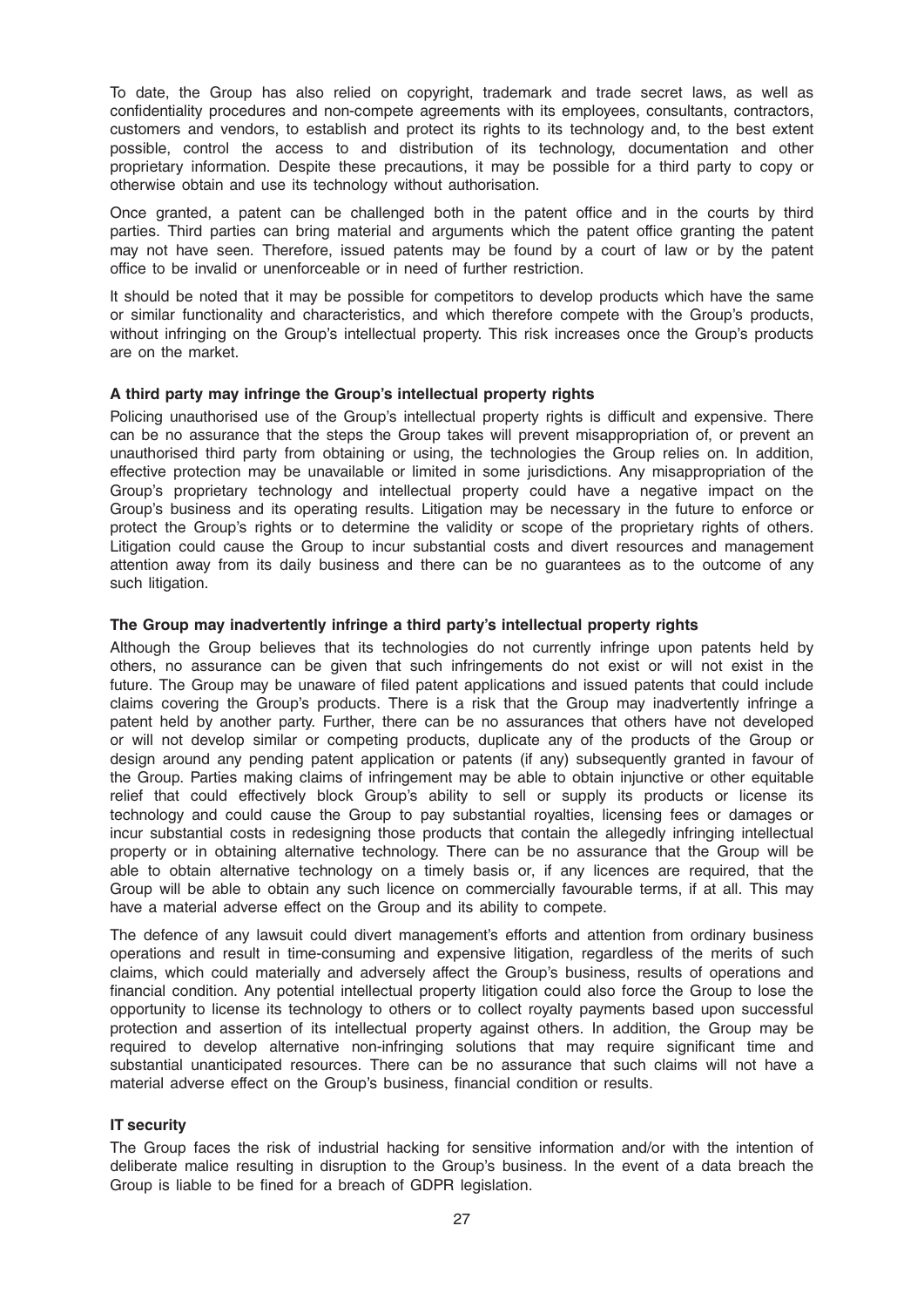# Dependence on key executives and personnel

The Group's development and prospects are dependent upon training and retaining qualified professional, scientific and technical operating staff. In particular, the Group's success depends to a significant degree upon the vision, technical and specialist skills, experience, performance, and continued service of its Directors, senior management and other key personnel. In particular, Professor Christopher Hancock has been, and remains, essential to the development of the Group. Whilst the Group has entered into contractual arrangements with these individuals with the aim of securing the services of each of them, retention of these services cannot be guaranteed and the loss of the services of any of the Directors, senior management or key personnel may have a material adverse effect on the Group and its commercial and financial performance, and damage the value of an investment in the Ordinary Shares.

#### Ability to recruit and retain skilled personnel

The ability to continue to attract and retain employees with the appropriate expertise and skills cannot be guaranteed. Finding and hiring any additional personnel and replacements could be costly and might require the Group to grant significant equity awards or other incentive compensation, which could adversely impact its financial results, and there can be no assurance that the Group will have sufficient financial resources. Effective product development and innovation, upon which the Group's success is dependent, is in turn dependent upon attracting and retaining talented technical and engineering personnel, who represent a significant asset and serve as the source of the Group's technological and product innovations. In addition, to expand the Group's customer base and increase sales, the Group will need to continue to hire qualified sales personnel. If the Group is unable to hire, train and retain such personnel in a timely manner, the development and introduction of the Group's products could be delayed and its ability to sell its products and otherwise to grow its business will be impaired and the delay and inability may have a detrimental effect upon the performance of the Group.

# The Group is dependent on technology and product development

Although the Group has successfully completed the development of several products, continued research and development of additional products will be required. There can be no assurance that any of the Group's product candidates will be successfully developed. The Group may encounter delays and incur additional development and production costs and expenses, over and above those expected by the Directors. Furthermore, there can be no assurance that any of the Group's developed products will successfully complete any applicable regulatory certification or clinical testing process or that they will meet the regulatory requirements necessary for commercial distribution. If the Group's development programme is curtailed due to any of the above issues, this may have an adverse material effect on the Group's business and financial conditions.

The Group's success and ability to compete are dependent on underlying technologies which the Group has developed or may develop in the future. There is a risk that the technology that the Group has developed or may develop in the future may not work as well as planned or that the marketing of the technology may not be as successful as the Group hopes. Further, the markets in which the Group and its customers compete or plan to compete are characterised by constantly and rapidly changing technologies and technological obsolescence. The Group's ability to compete successfully depends on the technological and creative skill of the Group's personnel, consultants and contractors and their ability to design, develop, manufacture, assemble, test, market and support new products and enhancements on a timely and cost effective basis to satisfy the demands and expectations of customers. There is no assurance that the Group will be able to do this. Any failure to anticipate technological changes; to develop, use or procure new technologies; or to react to changes in existing technologies could materially delay its development of new products or enhancements, which could result in product obsolescence, loss of revenue opportunities, and customer migration, negatively affecting the Group's financial results.

#### Dependency on distribution partners for revenue generation

The Group uses, in certain jurisdictions, an indirect sales model whereby distributors, agents and other channel partners sell the Company's products. There are risks in this model because the Group does not control the pricing of its products and services and relies on the skills of partners' sales teams to generate revenue. The Group cannot ensure that it will be able to retain its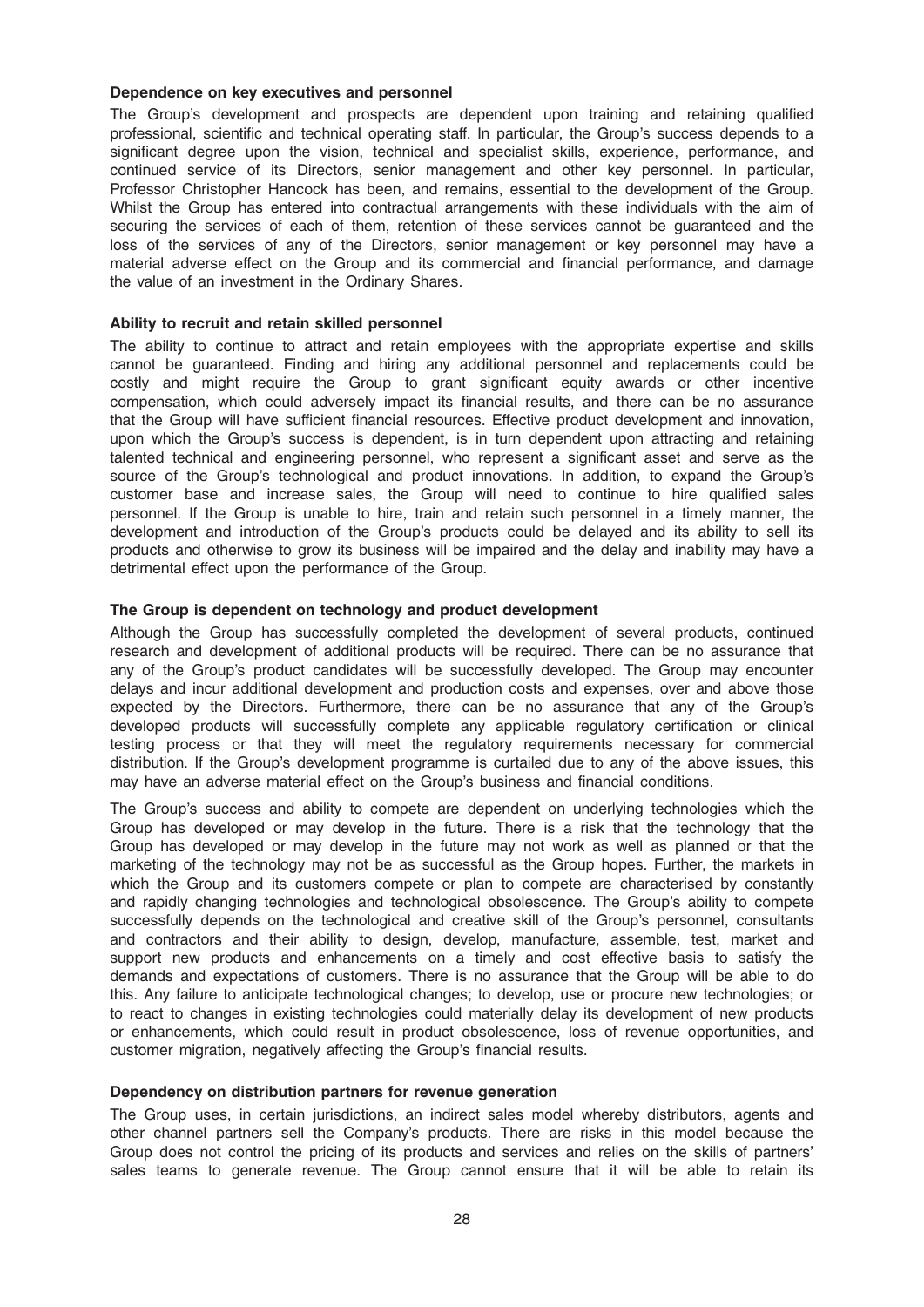distributors, renew existing distribution agreements on commercially favourable terms, enter into new distribution agreements for target geographical markets or that distribution partners will dedicate the resources necessary for the commercial success of the Group's products.

### Dependency on key suppliers

The manufacture of the Group's products involves a number of parts, some of which may only be available from a limited number of third parties. Failure by a third party to deliver components or a third party ceasing to manufacture components could result in delays in the manufacture of products or the need to redesign certain elements. Such an event could have an adverse impact on the revenues and profitability of the Group and its ability to manufacture certain products.

### Counterparty risk

There is a risk that parties with whom the Group trades or has other business relationships (including partners, customers, suppliers and other parties) may default on their contractual obligations or become insolvent. This may be as a result of general economic conditions or factors specific to that company. In the event that a party with whom the Group trades defaults on its obligations or becomes insolvent, this could have an adverse impact on the revenues and profitability of the Group.

# Impact of Brexit

The Group faces risks in relation to the political and economic instability associated with the UK leaving the European Union, as well as potential changes to the legal framework applicable to its business along with consequential risks arising from the removal of the free movement rights both in terms of people, services and goods. The UK may require new standards to the prevailing CE/ UKCA standards requiring additional regulatory approval of the Group's products before they can be offered for sale in the UK.

# Regulatory risk

The Group's products are subject to regulation in every jurisdiction in which they are sold. Further, the Group is in the process of obtaining approvals and/or accreditations that are required for the sale of a number of products in the Group's pipeline. Changes in either the content or timetable of regulatory requirements or the process for obtaining approvals and/or accreditations could affect the functional suitability of some of the Company's products or adversely affect the timing or level of related product sales. Should it be the case that the Group's products become subject to further regulatory or other restrictions, then the Group may incur further research and/or development costs, or could be required to apply for regulatory approvals, that could have a material adverse effect on its financial position or prospects.

The Group also needs to comply with ongoing regulatory requirements, such as to maintain a quality system, for which it is subject to periodic inspections (scheduled and unscheduled), restrictions in relation to promotional materials and post-market safety surveillance programmes.

Reimbursement of medical devices in Europe is determined on a country-by-country basis, at a national level or, in some cases, by regional authorities within countries. Securing reimbursement may require the Group to collect and disseminate further data to demonstrate the clinical value and cost-effectiveness of the Group's products, and there can be no assurance that the reimbursement process will be successful.

# Management of the Group's growth strategy

There can be no certainty that the Group will be able to implement successfully its stated strategy. The ability of the Group to implement its strategy in rapidly evolving and competitive markets will require effective management planning and operational controls.

The Directors anticipate that significant expansion will be required to respond to market opportunities. The Group's growth plans may place a significant strain on the Group's management, operational, financial and personnel resources. The Group's future growth and prospects will depend on its ability to manage this growth and to continue to expand and improve operational and financial performance, whilst at the same time maintaining effective cost controls. The Group's future growth may depend, in part, on its ability to identify suitable acquisition targets. There can be no assurance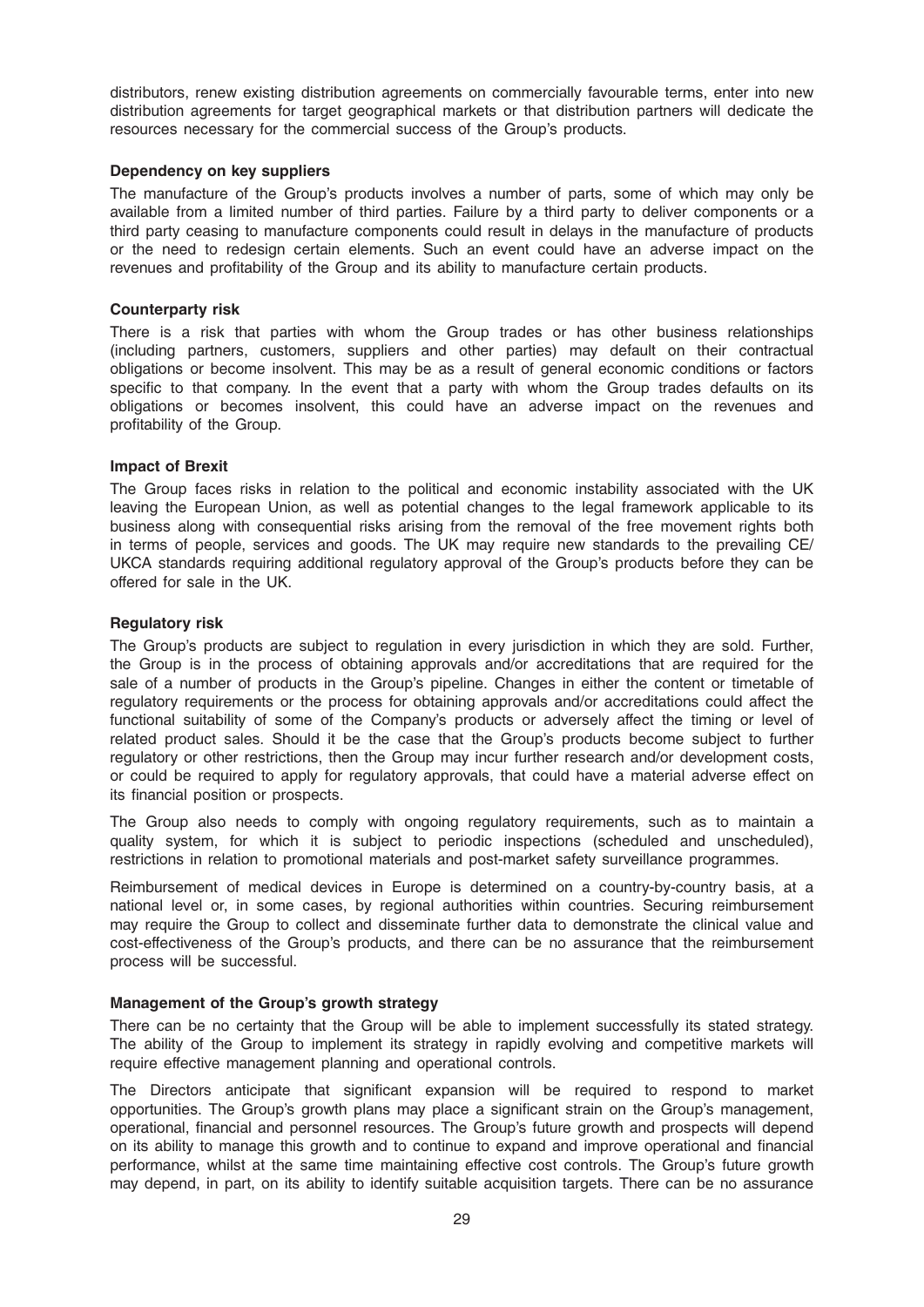that any targets identified will be available at a value which makes them suitable for acquisition at the relevant time, or that third party finance required to fund the acquisition will be available on acceptable terms. Any failure to expand and improve operational, financial and quality control systems in line with the Group's growth could have a material adverse effect on the Group's business, financial condition and results of operation.

#### Market acceptance of the Group's products is uncertain

The Group's success will depend on the market acceptance and valuing of its products and there can be no guarantee that this acceptance will be forthcoming. In relation to products the Group is developing or intends to develop for the medical market, physicians will use the Group's products only if, based on experience, clinical data, side effect profiles and other factors, they determine that they are preferable to other products currently in use or beneficial in combination with other products. Similarly, changes in attitudes towards forms of surgery amongst doctors or patients may adversely affect the commercial prospects and success of the Group's products. Conversely, the Group needs to be able to scale up in the event of rapid adoption of the Group's products. Many other factors influence the adoption of new products, including the emergence of newer, more competitive technologies and products, the cost of the Group's products, regulatory requirements, customer perceptions of the efficacy and reliability of its products and customer reluctance to buy a new product. Any restriction on the Group's ability or the ability of its partners to advertise or otherwise promote claims of superiority, or requirements to conduct additional clinical trials to provide proof of such claims, could negatively affect the sales of its products and/or its costs. The failure of the Group's products to achieve market acceptance, or the failure of a market to develop for the Group's products, could prevent the Group from generating meaningful product revenues, and could negatively affect the Group's financial position.

#### Geopolitical risks

The Group operates internationally, meaning that it is exposed to certain risks relating to international trade, regulation, import/export regimes, sanctions and politics. For example, in relation to countries seeking to on-shore or pursuing a 'buying local' policy, that could fetter international sales of products manufactured outside of such countries.

#### COVID-19

There is significant uncertainty worldwide in relation to the social and economic impact from the spread of COVID-19 and the various national responses. National and international travel restrictions and social distancing measures will prevent the Group's personnel from visiting countries where restrictions are in place and will limit potential users of its products from attending training and/or trainers from providing training on the safe use of its products.

Medical resources at national and local levels will be focused on mitigating the impact of COVID-19 rather than undertaking non-urgent or elective procedures that would otherwise be able to utilise the Group's products.

There are restrictions on the ability of sales representatives to attend customer sites. Should Group personnel become infected or show symptoms, they will be required to self-isolate and/or take extended time off work.

National social distancing responses require alternative working methods (i.e. home-working) which may not be suitable for all Group employees.

#### Events beyond the control of the management of the Group may have adverse effects on the Group's business

There is a possible threat of natural disasters that will affect the Group's ability to trade and manufacture.

# The Group is exposed to potential product liability

Criminal or civil proceedings might be filed against the Group by study subjects, patients, the regulatory authorities, other companies and any other third party using or marketing the Group's products.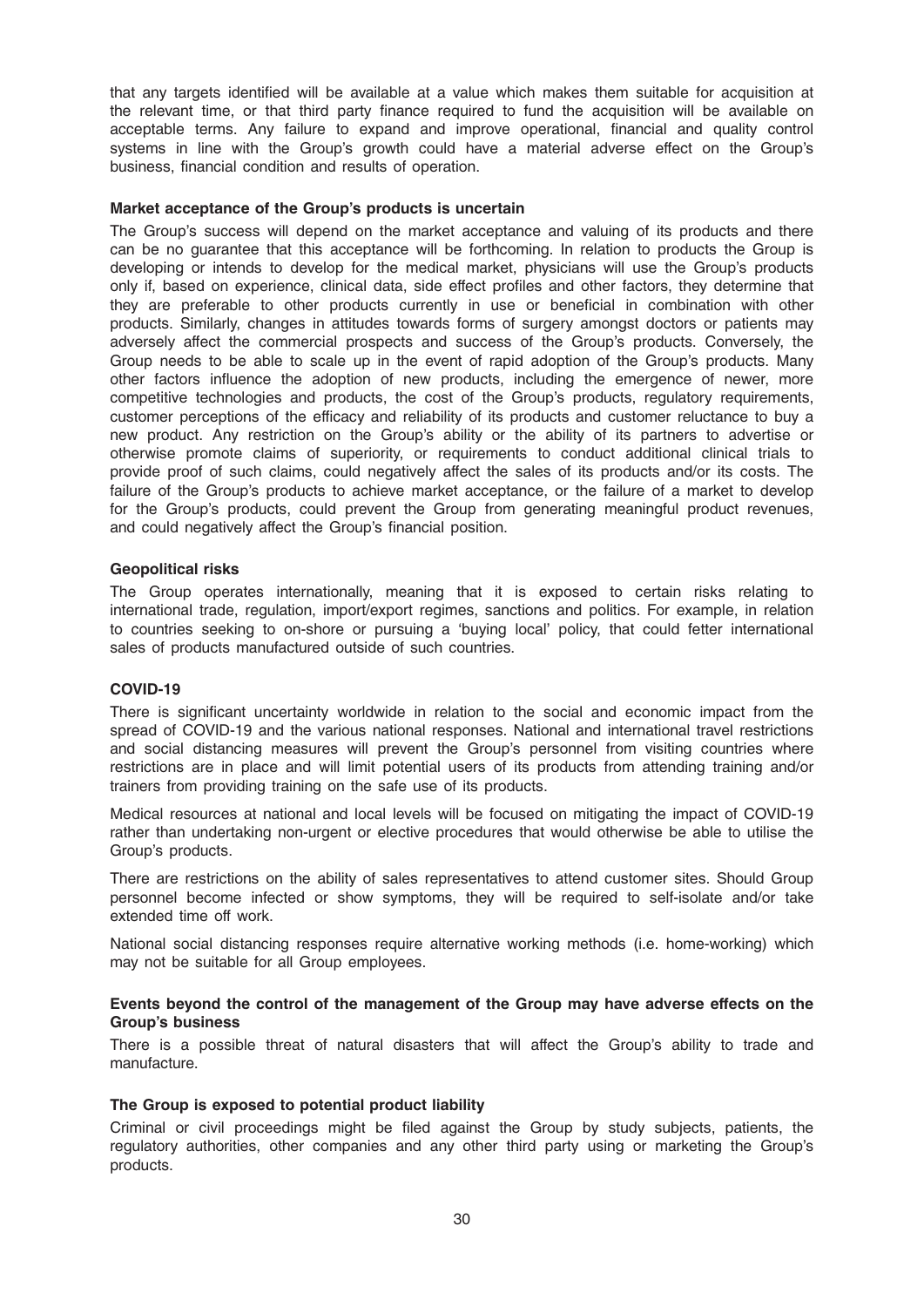If the Group cannot successfully defend itself against product liability claims, it may incur substantial liabilities or be required to limit commercialisation of its products if approved. Successful defence of any such claims could require significant financial and management resources.

# The Group's disaster recovery plans may not be sufficient

The Group depends on the performance, reliability and availability of its laboratory/manufacturing equipment and information technology systems. Any damage to or failure of its equipment and/or systems could result in disruptions to the Group's research and operations. The Group's disaster recovery plans may not adequately address every potential event and its insurance policies may not cover any loss in full or in part (including losses resulting from business interruptions) or damage that it suffers fully or at all, which could have a material adverse effect on the Group's business, financial position or prospects.

# Exchange rate fluctuations

As a consequence of the international nature of its business, the Group is exposed to the risks associated with changes in foreign currency exchange rates. Although the Group is domiciled in the UK and it prepares its financial statements in Sterling, some of the Group revenues are generated in currencies other than Sterling. As well as significant Sterling denominated costs in the UK, the Group may in the future incur costs in non-Sterling territories. To the extent that there are fluctuations in exchange rates, this may have an impact on the figures consolidated in the Group's accounts, which could have a material impact on the Group's financial position or result of operations, as shown in the Group's accounts going forward. The Directors cannot predict the effect of exchange rate fluctuations upon future operating results and there can be no assurance that exchange rate fluctuations will not have a material adverse effect on the business, operating results or financial condition of the Group.

# Financial risk

There are a number of financial risks which are outside the control of the Group and which can affect revenues and/or costs. The Group does not fully hedge against such risks currently. These include varying international exchange rates, interest rates, world commodity prices, energy prices and supplies, raw materials prices and supplies, inflation and international trends in trade, tariffs and protectionism and changes in the legal and regulatory framework. The Group's operations, business and financial performance are affected by these factors, which are beyond the control of the Group.

#### Availability and terms of additional financing required

The Group's financing requirements depend on numerous factors, including the rate of market acceptance of its technologies and its ability to attract customers. The Group may be unable to obtain adequate financing on acceptable terms, if at all, which could cause it to delay, reduce or abandon research and development programmes or hinder commercialisation of some or all of its products.

#### Tax risk

Any change in the Company's tax status or in taxation legislation in any jurisdiction in which the Company operates could affect the Company's financial condition and results and its ability (if any) to provide returns to Shareholders. Statements in this document concerning the taxation of investors in Ordinary Shares are based on current UK tax law and practice which is subject to change. The taxation of an investment in the Company depends on the individual circumstances of investors.

# GENERAL RISKS RELATING TO AN INVESTMENT IN THE ORDINARY SHARES General

An investment in Ordinary Shares is only suitable for financially sophisticated investors who are capable of evaluating the merits and risks of such an investment, or other investors who have been professionally advised with regard to the investment, and who have sufficient resources to be able to bear any losses that may arise therefrom (which may be equal to the whole amount invested). Such an investment should be seen as complementary to existing investments in a wide spread of other financial assets and should not form a major part of an investment portfolio. Prospective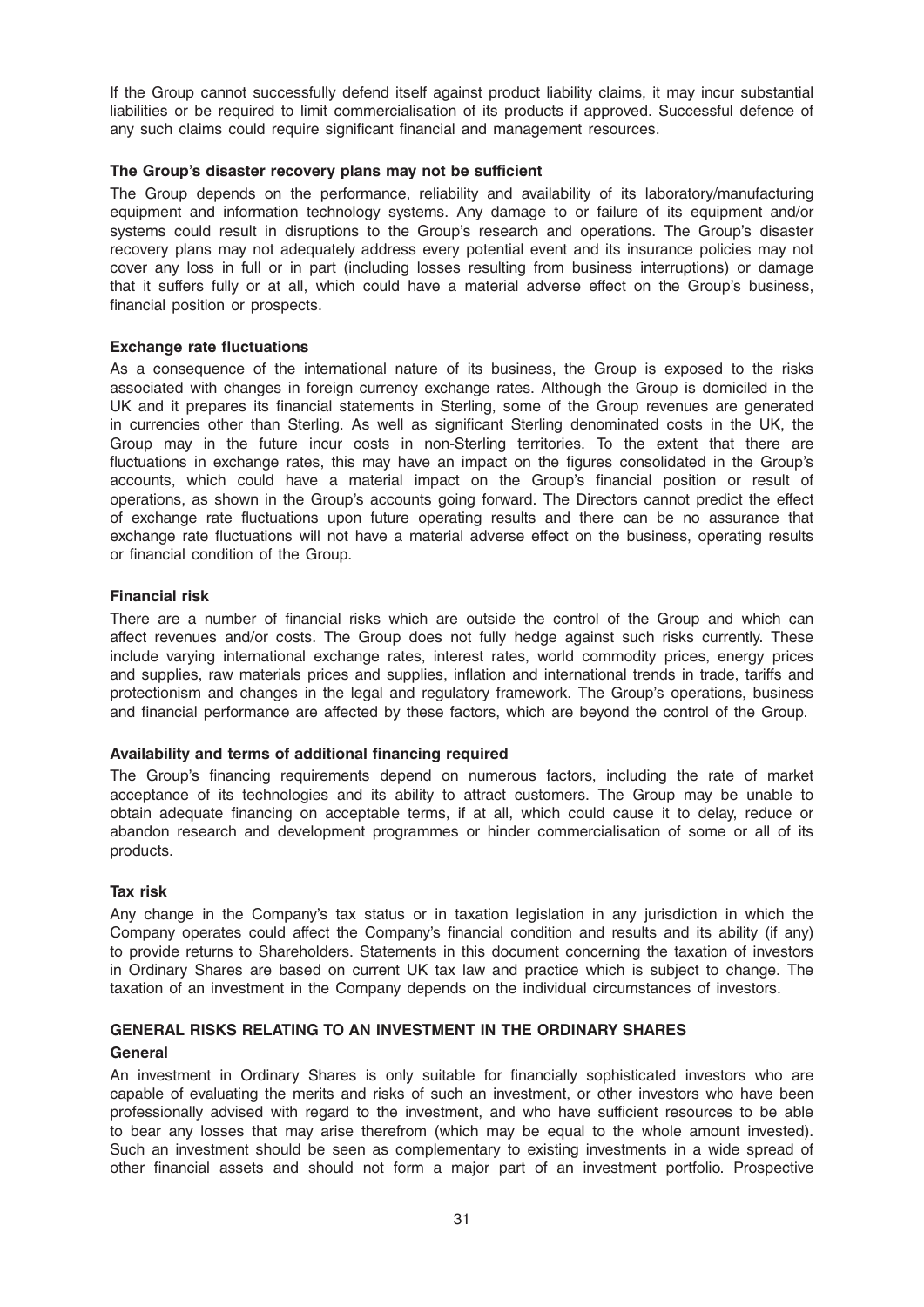investors should not consider investing in the Ordinary Shares unless they already have a diversified investment portfolio.

Prospective investors should be aware that the value of an investment in the Company may go down as well as up and investors may therefore not recover their original investment.

### Share price volatility and liquidity

Following Admission, the market price of the Ordinary Shares may be subject to wide fluctuations in response to many factors which may or may not be outside of the control of the Company, including changes in the performance of the medical technology market as a whole, stock market fluctuations and general economic conditions or changes in political sentiment. This may substantially affect the market price of the Ordinary Shares irrespective of the progress the Company may make in terms of developing and expanding its products or its actual financial, trading or operational performance. These factors could include the performance of the Company, purchases or sales of the Ordinary Shares (or the perception that such may occur, as, for example in the period leading up to the expiration of the restrictions contained in certain lock-in and orderly marketing arrangements), legislative changes and market, economic, political or regulatory conditions or price distortions resulting from limited liquidity in the Company's shares. The share price for publicly traded companies, particularly those at an early stage of development, such as the Company, can be highly volatile.

# Issue of additional Ordinary Shares

Although the Company's business plan does not involve the issue of Ordinary Shares other than in connection with the Fundraising and pursuant to the Company's share option schemes, it is possible that the Company may decide to issue, pursuant to a public offer, an acquisition or otherwise, additional Ordinary Shares in the future at a price or prices higher or lower than the Issue Price. An additional issue of Ordinary Shares by the Company, or the public perception that an issue may occur, could have an adverse effect on the market price of Ordinary Shares and could dilute the proportionate ownership interest, and hence the proportionate voting interest, of Shareholders. This will particularly be the case if and to the extent that such an issue of Ordinary Shares is not effected on a pre-emptive basis, or Shareholders do not take up their rights to subscribe for further Ordinary Shares structured as a pre-emptive offer.

#### Risks relating to Open Offer entitlements

Shareholders' proportionate ownership and voting interest in the Company will be reduced pursuant to the Placing, If a Shareholder does not take up his or her Open Offer entitlement, his or her interest in the Company will be further diluted.

#### Legislation and tax status

This document has been prepared on the basis of current legislation, regulation, rules and practices and the Directors' interpretation thereof. Such interpretation may not be correct and it is always possible that legislation, rules and practice may change. Any change in legislation and in particular in tax status or tax residence of the Company or in tax legislation or practise may have an adverse effect on the returns available on an investment in the Group.

#### General economic climate

Factors such as inflation, currency fluctuation, interest rates, supply and demand of capital and industrial disruption have an impact on business costs and commodity prices and stock market prices. The Group's operations, business and profitability can be affected by these factors, which are beyond the control of the Group.

### There is no guarantee that the Company's Ordinary Shares will continue to be traded on AIM

The Company cannot assure investors that the Ordinary Shares will always continue to be traded on AIM or on any other exchange. If such trading were to cease, certain investors may decide to sell their shares, which could have an adverse impact on the price of the Ordinary Shares. Additionally, if in the future the Company decides to obtain a listing on another exchange in addition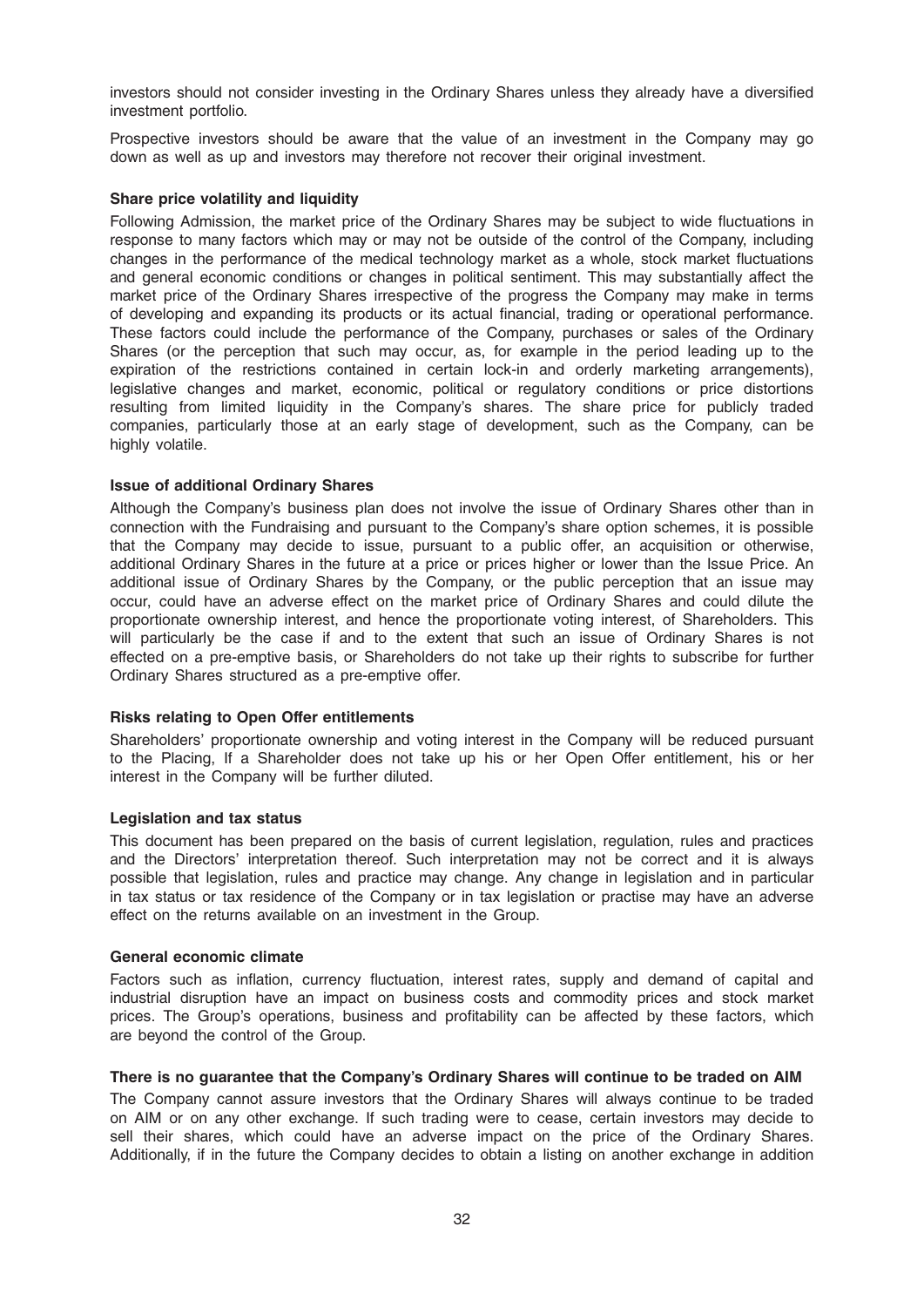or as an alternative to AIM, the level of liquidity of the Ordinary Shares traded on AIM could decline.

The risks above do not necessarily comprise all those faced by the Company and are not intended to be presented in any assumed order of priority. The investment offered in this document may not be suitable for all of its recipients. Investors are accordingly advised to consult an investment adviser, who is authorised under the FSMA, if they are resident in the UK or, if not, from another appropriate authorised independent financial adviser and who or which specialises in investments of this kind before making a decision to apply for New Ordinary Shares.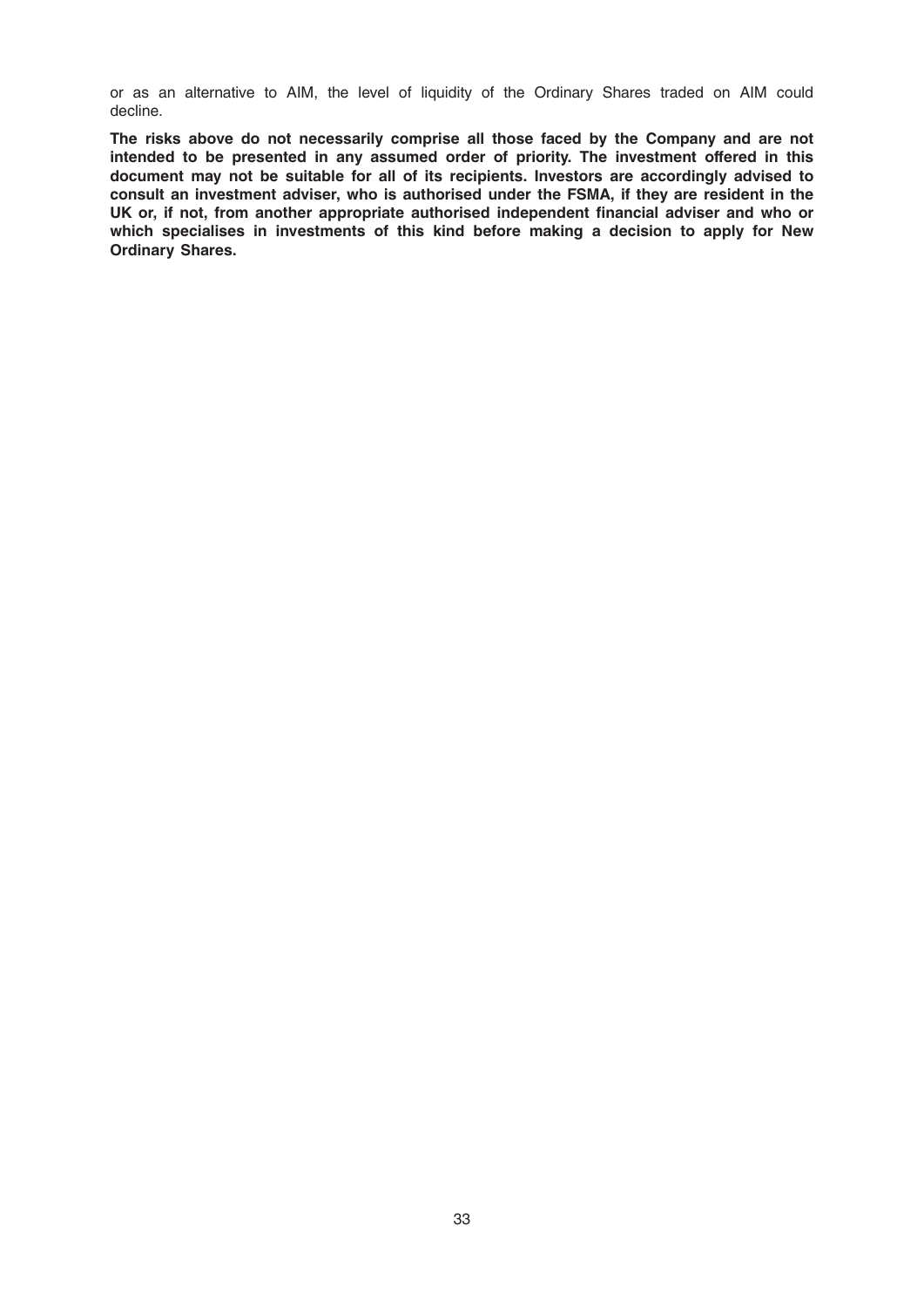# PART III

# SOME QUESTIONS AND ANSWERS ABOUT THE OPEN OFFER

The questions and answers set out in this Part III: "Some Questions and Answers about the Open Offer" are intended to be in general terms only and, as such, you should read Part IV: "Terms and Conditions of the Open Offer" of this document for full details of what action to take. If you are in any doubt as to the action you should take, you are recommended to seek your own personal financial advice immediately from your stockbroker, bank manager, solicitor, accountant or other appropriate independent financial adviser duly authorised under the FSMA if you are in the UK, or if not, from another appropriately authorised independent financial adviser. For certainty, the Open Offer is not being extended into the United States or in any other Restricted Jurisdiction where such offer is not permitted pursuant to applicable securities laws.

This Part III deals with general questions relating to the Open Offer and more specific questions relating principally to persons resident in the UK who hold their Ordinary Shares in certificated form only. If you are an Overseas Shareholder, you should read paragraph 6 of Part IV: "Terms and Conditions of the Open Offer" of this document and you should take professional advice as to whether you are eligible and/or you need to observe any formalities to enable you to take up your Open Offer Entitlement. If you hold your entitlement to Existing Ordinary Shares in uncertificated form (that is, through CREST) you should read Part IV: "Terms and Conditions of the Open Offer" of this document for full details of what action you should take. If you are a CREST sponsored member, you should also consult your CREST sponsor. If you do not know whether your Existing Ordinary Shares are in certificated or uncertificated form, please contact Equiniti Limited, Aspect House, Spencer Road, Lancing, West Sussex BN99 6DA, or you can contact them on 0371-384- 2050 from within the UK or +44 371-384-2050 if calling from outside the UK. Lines are open between 8.30 a.m. and 5.30 p.m., Monday to Friday excluding public holidays in England and Wales. Calls may be recorded and randomly monitored for security and training purposes. The helpline cannot provide advice on the merits of the Fundraising nor give any financial, legal or tax advice.

The contents of this document should not be construed as legal, business, accounting, tax, investment or other professional advice. Each prospective investor should consult his, her or its own appropriate professional advisers for advice. This document is for your information only and nothing in this document is intended to endorse or recommend a particular course of action.

# 1. WHAT IS AN OPEN OFFER?

An open offer is a way for companies to raise money. Companies usually do this by giving their existing shareholders a right to acquire further shares at a fixed price in proportion to their existing shareholdings.

In this instance Shareholders will also be offered the opportunity to apply for additional shares in excess of their entitlement to the extent that other Qualifying Shareholders do not take up their entitlement in full. The Issue Price represents a discount of approximately 3.8 per cent. to the trailing 30 day volume weighted average price of 189.7 pence.

This Open Offer is an invitation by the Company to Qualifying Shareholders to apply to acquire up to an aggregate of 2,775,896 new Ordinary Shares at a price of 182.5 pence per share. If you hold Ordinary Shares on the Open Offer Record Date or have a bona fide market claim, other than, subject to certain exceptions, where you are a Shareholder with a registered address or located in the United States or any other Restricted Jurisdiction, you will be entitled to buy Open Offer Shares under the Open Offer.

The Open Offer is being made on the basis of 1 Open Offer Share for every 58 Existing Ordinary Shares held by Qualifying Shareholders on the Open Offer Record Date.

The Excess Application Facility allows Qualifying Shareholders to apply for Open Offer Shares in excess of their Open Offer Entitlements. Applications made under the Excess Application Facility will be scaled back at the Company's discretion if applications are received from Qualifying Shareholders for more than the available number of Excess Shares. Unlike in a rights issue, Application Forms are not negotiable documents and neither they nor the Open Offer Entitlements can themselves be traded.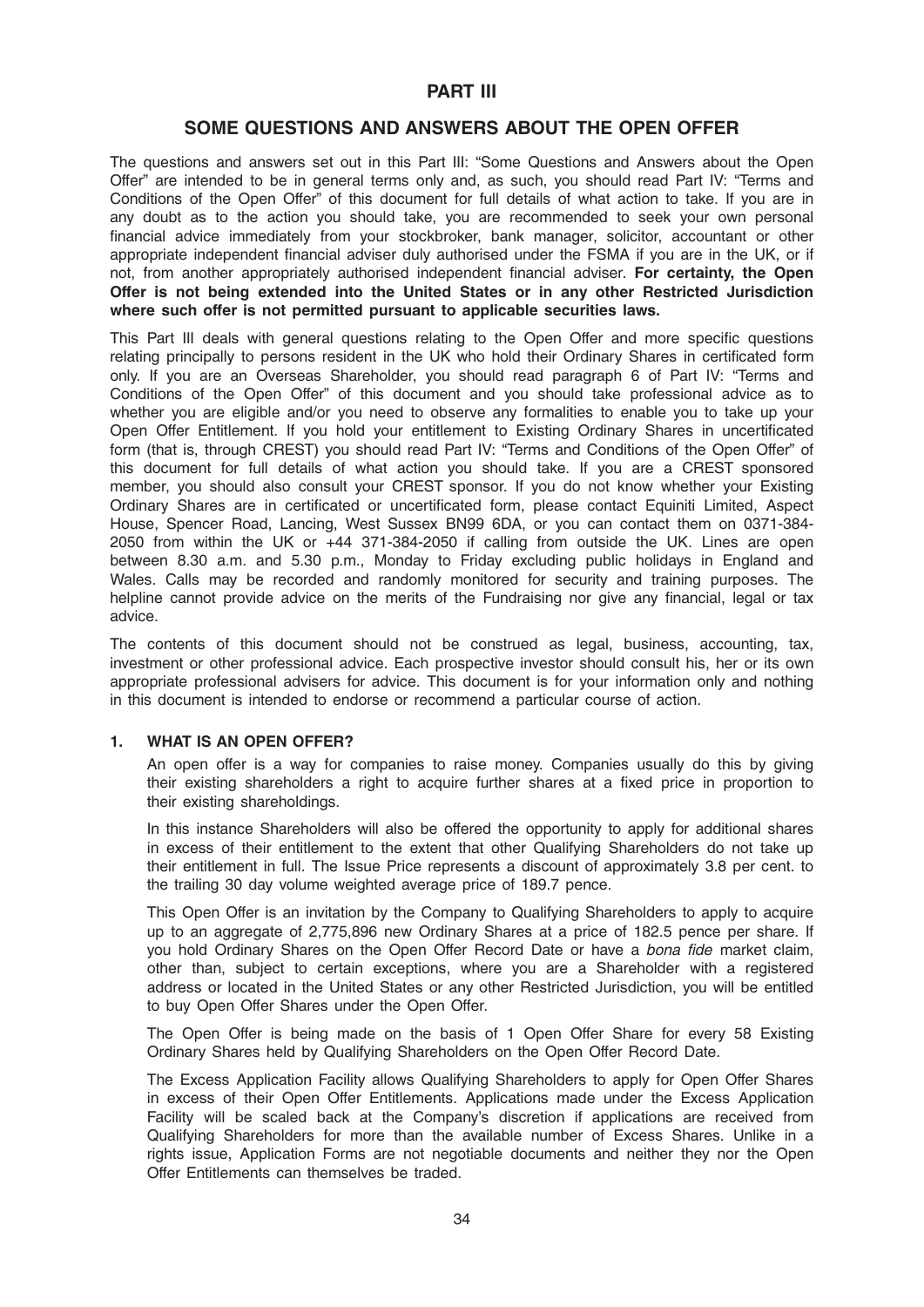# 2. I HOLD MY EXISTING ORDINARY SHARES IN CERTIFICATED FORM. HOW DO I KNOW I AM ELIGIBLE TO PARTICIPATE IN THE OPEN OFFER?

If you receive an Application Form and, subject to certain exceptions, are neither a holder with a registered address nor located in the United States or any other Restricted Jurisdiction, then you should be eligible to participate in the Open Offer as long as you have not sold all of your Existing Ordinary Shares before 16 August 2021 (the time when the Existing Ordinary Shares are expected to be marked "ex-entitlement" by the London Stock Exchange).

# 3. I HOLD MY EXISTING ORDINARY SHARES IN CERTIFICATED FORM. HOW DO I KNOW HOW MANY OPEN OFFER SHARES I AM ENTITLED TO TAKE UP?

If you hold your Existing Ordinary Shares in certificated form and, subject to certain exceptions, do not have a registered address and are not located in the United States or any other Restricted Jurisdiction, you will be sent an Application Form that shows:

- (a) how many Existing Ordinary Shares you held at the close of business on the Open Offer Record Date;
- (b) how many Open Offer Shares are comprised in your Open Offer Entitlement; and
- (c) how much you need to pay if you want to take up your right to buy all your entitlement to the Open Offer Shares.

Subject to certain exceptions, if you have a registered address in the United States or any of the other Restricted Jurisdictions, you will not receive an Application Form.

If you would like to apply for any of or all of the Open Offer Shares comprised in your Open Offer Entitlement or any Excess Open Offer Entitlement you should complete the Application Form in accordance with the instructions printed on it and the information provided in this document. Completed Application Forms should be posted, along with a cheque or banker's draft drawn in the appropriate form, in the accompanying pre-paid envelope or returned to Equiniti Limited (who will act as receiving agent in relation to the Open Offer), by post to Corporate Actions, Aspect House, Spencer Road, Lancing, West Sussex BN99 6DA so as to be received by no later than 11.00 a.m. on 3 September 2021, after which time Application Forms will not be valid.

# 4. I HOLD MY EXISTING ORDINARY SHARES IN CERTIFICATED FORM AND AM ELIGIBLE TO RECEIVE AN APPLICATION FORM. WHAT ARE MY CHOICES IN RELATION TO THE OPEN OFFER?

#### 4.1 If you do not want to take up your Open Offer Entitlement

If you do not want to take up the Open Offer Shares to which you are entitled, you do not need to do anything. In these circumstances, you will not receive any Open Offer Shares. You will also not receive any money when the Open Offer Shares you could have taken up are sold, as would happen under a rights issue. You cannot sell your Application Form or your Open Offer Entitlement to anyone else.

If you do not return your Application Form subscribing for the Open Offer Shares to which you are entitled by 11.00 a.m. on 3 September 2021, the Company has made arrangements under which the Company has agreed to issue the Open Offer Shares to other Qualifying Shareholders under the Excess Application Facility.

If you do not take up your Open Offer Entitlement then following the issue of the Open Offer Shares pursuant to the Open Offer, your interest in the Company will be significantly diluted.

#### 4.2 If you want to take up some but not all of your Open Offer Entitlement

If you want to take up some but not all of the Open Offer Shares to which you are entitled, you should write the number of Open Offer Shares you want to take up in Box 4 of your Application Form; for example, if you are entitled to take up 600 shares but you only want to take up 300 shares, then you should write '300' in Box D. To work out how much you need to pay for the Open Offer Shares, you need to multiply the number of Open Offer Shares you want (in this example, '300') by £1.825, which is the price in pounds of each Open Offer Share (giving you an amount of £547.50 in this example). You should write this amount in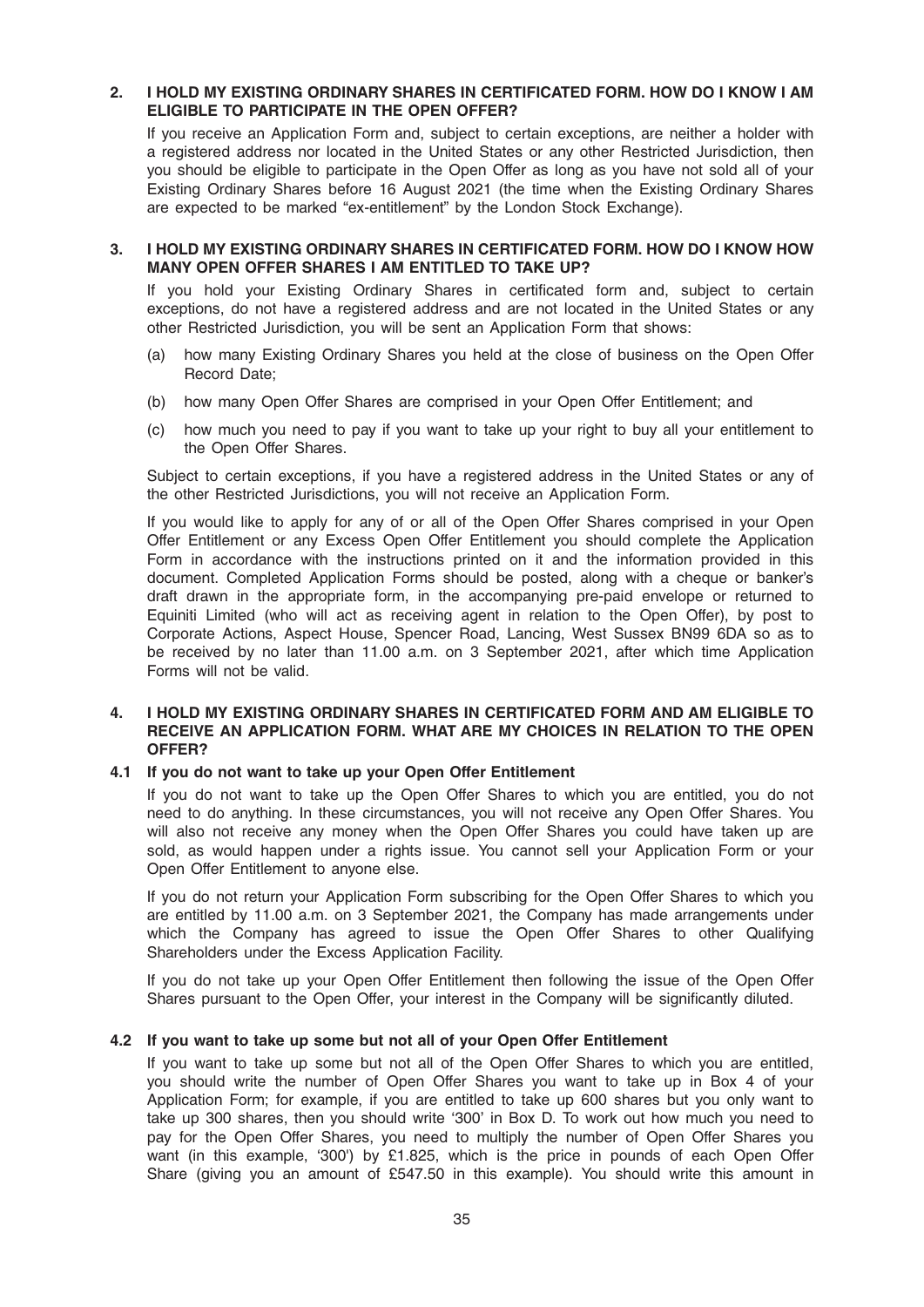Box G, rounding down to the nearest whole pence and this should be the amount your cheque or banker's draft is made out for. You should then return the completed Application Form, together with a cheque or banker's draft for that amount, in the accompanying pre-paid envelope (for use only by Shareholders with registered addresses in the UK) or return by post to Equiniti Limited, Corporate Actions, Aspect House, Spencer Road, Lancing, West Sussex BN99 6DA so as to be received by no later than 11.00 a.m. on 3 September 2021, after which time Application Forms will not be valid. If you post your Application Form by firstclass post, you should allow at least four Business Days for delivery.

All payments must be in pounds sterling and made by cheque or banker's draft made payable to Equiniti Ltd re: Creo Medical Group plc Open Offer Account and crossed "A/C Payee Only". Cheques or banker's drafts must be drawn on a bank or building society or branch of a bank or building society in the UK or Channel Islands which is either a settlement member of the Cheque and Credit Clearing Company Limited or the CHAPS Clearing Company Limited or which has arranged for its cheques and banker's drafts to be cleared through the facilities provided by any of those companies and must bear the appropriate sort code in the top righthand corner and must be for the full amount payable on application. Third party cheques may not be accepted with the exception of building society cheques or banker's drafts where the building society or bank has confirmed the name of the account holder and the number of an account held in the Applicant's name at the building society or bank by stamping or endorsing the cheque or draft to such effect or provided a supporting letter confirming the source of funds. The account name should be the same as that shown on the application. Post-dated cheques will not be accepted.

Cheques or banker's drafts will be presented for payment upon receipt. The Company reserves the right to instruct the Receiving Agent to seek special clearance of cheques and banker's drafts to allow the Company to obtain value for remittances at the earliest opportunity. No interest will be paid on payments made before they are due. It is a term of the Open Offer that cheques shall be honoured on first presentation and the Company may elect to treat as invalid acceptances in respect of which cheques are not so honoured. All documents, cheques and banker's drafts sent through the post will be sent at the risk of the sender. Payments via CHAPS, BACS or electronic transfer will not be accepted.

A definitive share certificate will then be sent to you for the Open Offer Shares that you take up. Your definitive share certificate for Open Offer Shares is expected to be despatched to you by no later than 21 September 2021.

#### 4.3 If you want to take up all of your Open Offer Entitlement

If you want to take up all of the Open Offer Shares to which you are entitled, all you need to do is send the Application Form (ensuring that all joint holders sign (if applicable)), together with your cheque or banker's draft for the amount (as indicated in Box 3 of your Application Form), payable to Equiniti Ltd re: Creo Medical Group plc Open Offer Account and crossed "A/C Payee Only", in the accompanying pre-paid envelope or return to Equiniti Limited by post to Corporate Actions, Aspect House, Spencer Road, Lancing, West Sussex BN99 6DA so as to be received by no later than 11.00 a.m. on 3 September 2021, after which time Application Forms will not be valid. If you post your Application Form by first-class post, you should allow at least four Business Days for delivery.

### 4.4 If you want to apply for more than your Open Offer Entitlement

Provided you have agreed to take up your Open Offer Entitlement in full, you can apply for further Open Offer Shares under the Excess Application Facility. You should write the number of Open Offer Shares comprised in your Open Offer Entitlement (as indicated in Box 2 of the Application Form) in Box 4 and write the number of additional Open Offer Shares for which you would like to apply in Box 5. You should then add the totals in Boxes 2 and 4 and insert the total number of Open Offer Shares for which you would like to apply in Box 6.

For example, if you have an Open Offer Entitlement for 600 Open Offer Shares but you want to apply for 900 Open Offer Shares in total, then you should write '600' in Box 4, '300' in Box 5 and '900' in Box 6. To work out how much you need to pay for the Open Offer Shares, you need to multiply the number of Open Offer Shares you want (in this example, '900') by £1.825, which is the price in pounds sterling of each Open Offer Share (giving you an amount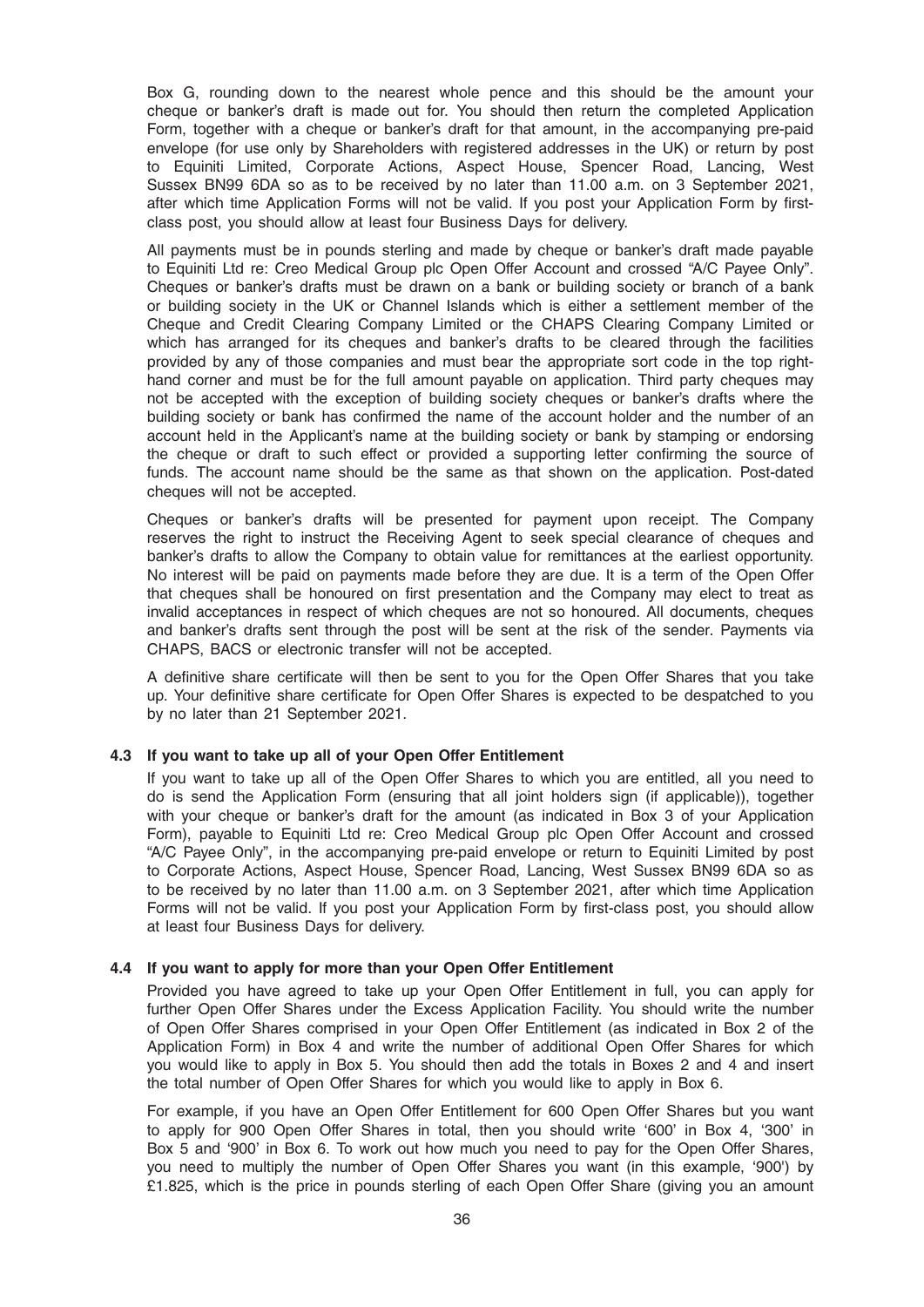of £1,642.50 in this example). You should write this amount in Box 7, rounding down to the nearest whole penny and this should be the amount your cheque or banker's draft is made out for. You should then return the completed Application Form, together with a cheque or banker's draft for that amount, in the accompanying prepaid envelope (for use by Shareholders with registered addresses in the UK only) or return to Equiniti Limited by post to Corporate Actions, Aspect House, Spencer Road, Lancing, West Sussex BN99 6DA so as to be received by no later than 11.00 a.m. on 3 September 2021, after which time Application Forms will not be valid. If you post your Application Form by first-class post, you should allow at least four Business Days for delivery.

If applications under the Excess Application Facility are received for more than the total number of Open Offer Shares available following take up of Open Offer Entitlements, such applications will be scaled back at the Company's absolute discretion if applications are received from Qualifying Shareholders for more than the available number of Excess Shares. It should be noted that applications under the Excess Application Facility may not be satisfied in full. A definitive share certificate will then be sent to you for the Open Offer Shares that you take up and otherwise successfully apply for using the Excess Application Facility. Your definitive share certificate for Open Offer Shares is expected to be despatched to you by no later than 21 September 2021.

# 5. I HOLD MY INTEREST IN EXISTING ORDINARY SHARES IN CREST. WHAT DO I NEED TO DO IN RELATION TO THE OPEN OFFER?

Qualifying CREST Shareholders should follow the instructions set out in Part IV: "Terms and Conditions of the Open Offer" of this document. Persons who hold Existing Ordinary Shares through a CREST member should be informed by the CREST member through which they hold their shares of: (i) the number of Open Offer Shares which they are entitled to acquire under their Open Offer Entitlement; and (ii) how to apply for Open Offer Shares in excess of their Open Offer Entitlements under the Excess Application Facility provided they choose to take up their Open Offer Entitlement in full and should contact them should they not receive this information.

6. I ACQUIRED MY EXISTING ORDINARY SHARES PRIOR TO THE OPEN OFFER RECORD DATE AND HOLD MY EXISTING ORDINARY SHARES IN CERTIFICATED FORM. WHAT IF I DO NOT RECEIVE AN APPLICATION FORM OR I HAVE LOST MY APPLICATION FORM?

If you do not receive an Application Form, this probably means that you are not eligible to participate in the Open Offer. Some Shareholders, however, will not receive an Application Form but may still be eligible to participate in the Open Offer, namely:

- (a) Qualifying Shareholders who held their Existing Ordinary Shares through CREST in uncertificated form on 12 August 2021 and who have converted them to certificated form;
- (b) Qualifying Shareholders who bought Existing Ordinary Shares before 16 August 2021 but were not registered as the holders of those shares at the close of business on 12 August 2021; and
- (c) certain Overseas Shareholders who are not resident in or subject to the laws of a Restricted Jurisdiction.

If you do not receive an Application Form but think that you should have received one or you have lost your Application Form, please contact the shareholder helpline of Equiniti Limited, on 0371-384-2050 (from inside the UK) or +44 371-384-2050 (from outside the UK), which is available between the hours of 8.30 a.m. to 5.30 p.m. on any Business Day.

For legal reasons, the shareholder helpline of Equiniti Limited, will only be able to provide information contained in this document and information relating to the Company's register of members and will be unable to give advice on the merits of the Open Offer or to provide financial, tax or investment advice.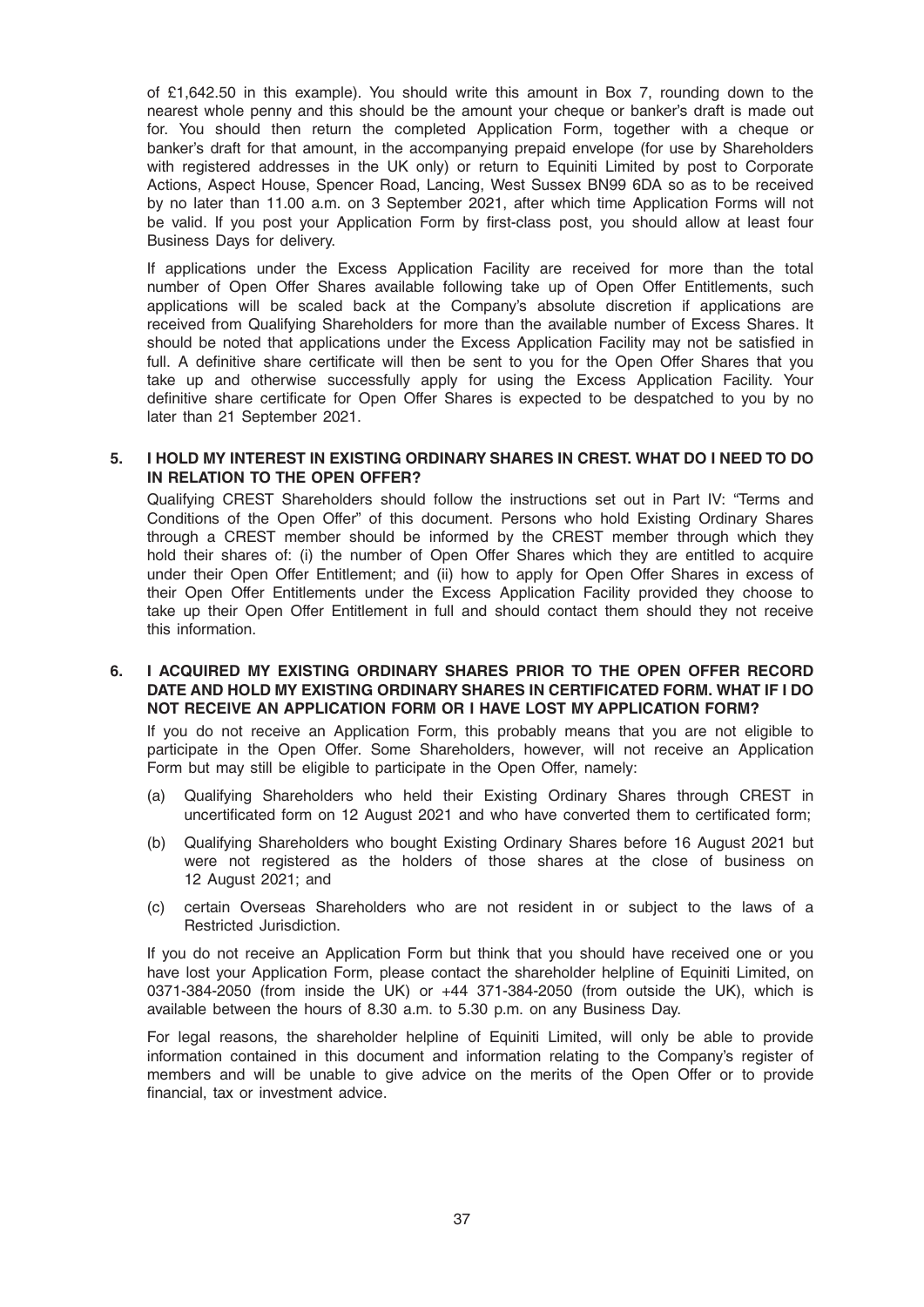# 7. I AM A QUALIFYING SHAREHOLDER, DO I HAVE TO APPLY FOR ALL THE OPEN OFFER SHARES I AM ENTITLED TO APPLY FOR?

You can take up any number of the Open Offer Shares allocated to you under the Open Offer Entitlement. Your Open Offer Entitlement is shown on your Application Form. Any applications by a Qualifying Shareholder for a number of Open Offer Shares which is equal to or less than that person's Open Offer Entitlement will be satisfied, subject to the Open Offer becoming unconditional.

# 8. CAN I TRADE MY OPEN OFFER ENTITLEMENT?

Qualifying Shareholders should be aware that the Open Offer is not a rights issue. As such, Qualifying Shareholders should also note that their Application Forms are not negotiable documents and cannot be traded. Qualifying CREST Shareholders should note that, although the Open Offer Entitlements will be admitted to CREST they will have limited settlement capabilities (for the purposes of market claims only), the Open Offer Entitlements will not be tradable or listed and applications in respect of the Open Offer may only be made by the Qualifying Shareholders originally entitled or by a person entitled by virtue of a bona fide market claim.

Open Offer Shares for which application has not been made under the Open Offer will not be sold in the market for the benefit of those who do not apply under the Open Offer and Qualifying Shareholders who do not apply to take up their Open Offer Entitlement will have no rights under the Open Offer or receive any proceeds from it.

# 9. WHAT IF I CHANGE MY MIND?

If you are a Qualifying Shareholder, once you have sent your Application Form and payment to the Receiving Agent, you cannot withdraw your application or change the number of Open Offer Shares for which you have applied.

# 10. I HOLD MY EXISTING ORDINARY SHARES IN CERTIFICATED FORM. WHAT SHOULD I DO IF I HAVE SOLD SOME OR ALL OF MY EXISTING ORDINARY SHARES?

If you hold shares in the Company directly and you sell some or all of your Existing Ordinary Shares before 12 August 2021, you should contact the buyer or the person/company through whom you sell your shares. The buyer may be entitled to apply for Open Offer Shares under the Open Offer as set out in the Application Form.

If you sell any of your Existing Ordinary Shares on or after 12 August 2021, you may still take up and apply for the Open Offer Shares as set out on your Application Form.

# 11. I HOLD MY EXISTING ORDINARY SHARES IN CERTIFICATED FORM. HOW DO I PAY?

Completed Application Forms should be returned with a cheque or banker's draft drawn in the appropriate form. All payments must be in Pounds Sterling written in black ink and made by cheque or banker's draft made payable to Equiniti Ltd re: Creo Medical Group plc Open Offer Account and crossed "A/C Payee Only". Cheques or banker's drafts must be drawn on a bank or building society or branch of a bank or building society in the UK or Channel Islands which is either a settlement member of the Cheque and Credit Clearing Company Limited or the CHAPS Clearing Company Limited or which has arranged for its cheques and banker's drafts to be cleared through the facilities provided by any of those companies and must bear the appropriate sort code in the top right-hand corner.

Third party cheques may not be accepted with the exception of building society cheques or banker's drafts where the building society or bank has confirmed the name of the account holder and the number of an account held in the Applicant's name at the building society or bank by stamping or endorsing the cheque or draft to such effect or provided with a supporting letter confirming the source of funds. The account name should be the same as that shown on the application.

Post-dated cheques will not be accepted.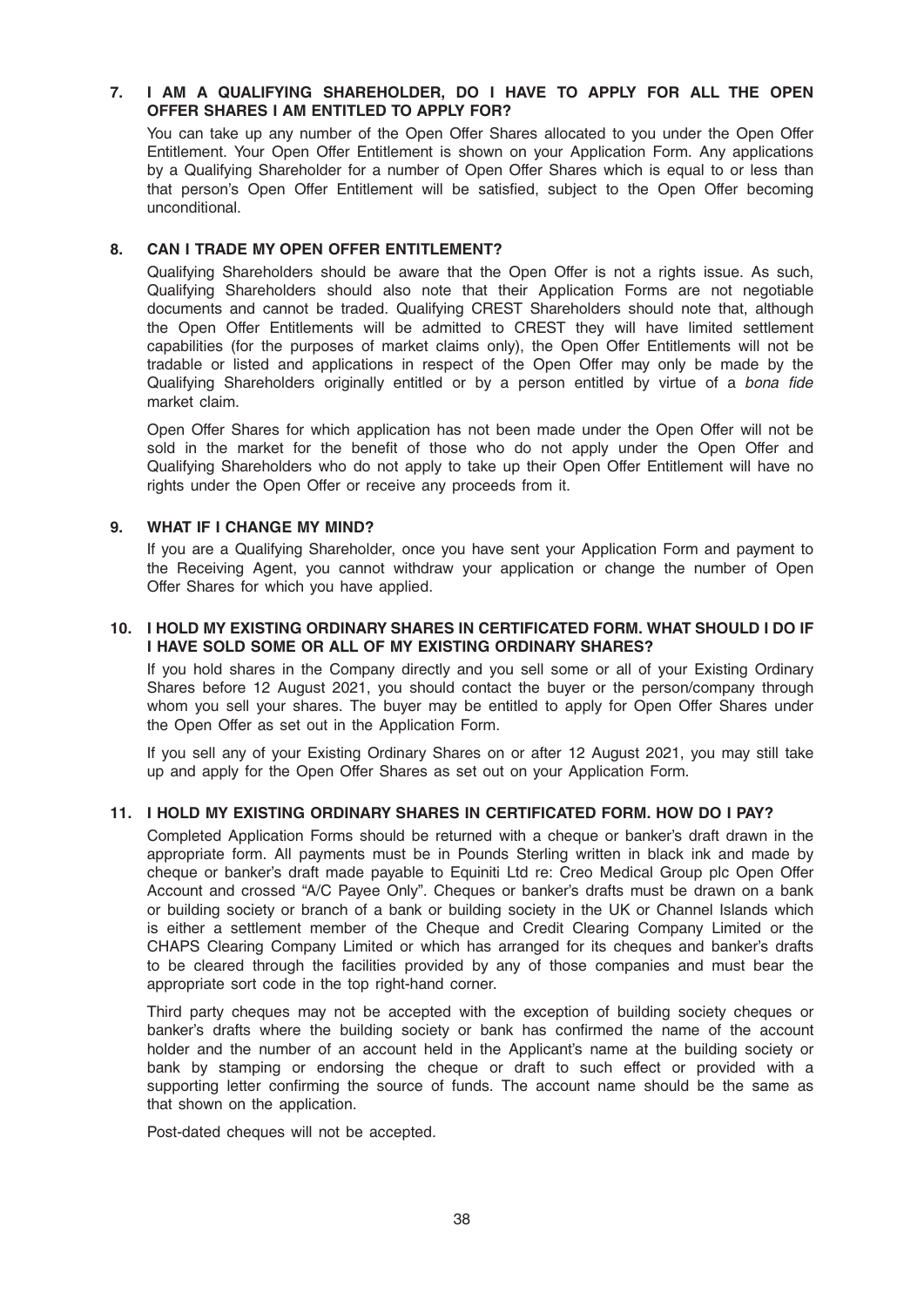# 12. WILL THE EXISTING ORDINARY SHARES THAT I HOLD NOW BE AFFECTED BY THE OPEN OFFER?

If you decide not to apply for any of the Open Offer Shares to which you are entitled under the Open Offer, or only apply for some of your entitlement, your proportionate ownership and voting interest in the Company will be reduced.

# 13. I HOLD MY EXISTING ORDINARY SHARES IN CERTIFICATED FORM. WHERE DO I SEND MY APPLICATION FORM?

You should send your completed Application Form, together with the monies in the appropriate form, in the accompanying pre-paid envelope or return by post to Equiniti Limited, Corporate Actions, Aspect House, Spencer Road, Lancing, West Sussex BN99 6DA, or by hand (during normal office hours only) to: Equiniti Limited, Corporate Actions, Aspect House, Spencer Road, Lancing, West Sussex BN99 6DA (who will act as receiving agent in relation to the Open Offer). If you post your Application Form by first-class post, you should allow at least four Business Days for delivery. If you do not want to take up or apply for Open Offer Shares then you need take no further action.

# 14. I HOLD MY EXISTING ORDINARY SHARES IN CERTIFICATED FORM. WHEN DO I HAVE TO DECIDE IF I WANT TO APPLY FOR OPEN OFFER SHARES?

The Receiving Agent must receive the Application Form by no later than 11.00 a.m. on 3 September 2021, after which time Application Forms will not be valid. If an Application Form is being sent by first class post in the UK, Qualifying Shareholders are recommended to allow at least four Business Days for delivery.

# 15. HOW DO I TRANSFER MY ENTITLEMENTS INTO THE CREST SYSTEM?

If you are a Qualifying Shareholder, but are a CREST member and want your Open Offer Shares to be held through CREST in uncertificated form, you should complete the CREST deposit form (contained in the Application Form), and ensure it is delivered to Euroclear Courier and Sorting Service in accordance with the instructions in the Application Form. CREST sponsored members should arrange for their CREST sponsors to do this.

# 16. I HOLD MY EXISTING ORDINARY SHARES IN CERTIFICATED FORM. WHEN WILL I RECEIVE MY NEW SHARE CERTIFICATE?

It is expected that the Receiving Agent will post all new share certificates by 21 September 2021.

# 17. IF I BUY ORDINARY SHARES AFTER THE OPEN OFFER RECORD DATE, WILL I BE ELIGIBLE TO PARTICIPATE IN THE OPEN OFFER?

If you bought your Ordinary Shares after the Open Offer Record Date, you are unlikely to be able to participate in the Open Offer in respect of such Ordinary Shares.

# 18. WILL I BE TAXED IF I TAKE UP MY ENTITLEMENTS?

Shareholders who are in any doubt as to their tax position in relation to taking up their entitlements under the Open Offer, or who are subject to tax in any jurisdiction other than the UK, should immediately consult a suitable professional adviser.

#### 19. WHAT SHOULD I DO IF I LIVE OUTSIDE THE UK?

Your ability to apply to acquire Open Offer Shares may be affected by the laws of the country in which you live and you should take professional advice as to whether you require any governmental or other consents or need to observe any other formalities to enable you to take up your Open Offer Entitlement. Shareholders with registered addresses or who are located in the United States or any other Restricted Jurisdiction are, subject to certain exceptions, not eligible to participate in the Open Offer. Your attention is drawn to the information in paragraph 6 of Part IV: "Terms and Conditions of the Open Offer" of this document.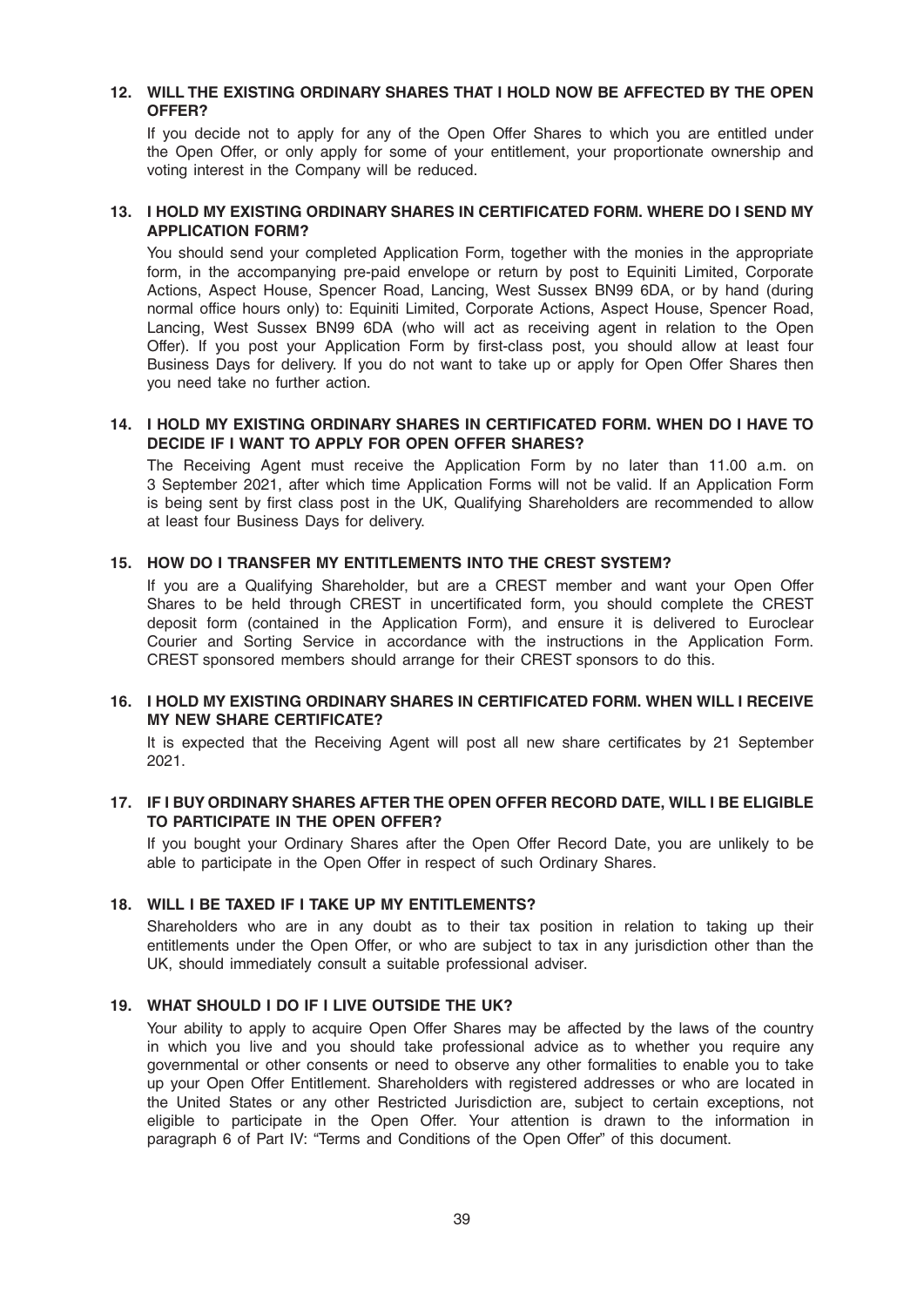# 20. FURTHER ASSISTANCE

Should you require further assistance please contact the Receiving Agent, Equiniti Limited on 0371-384-2050 or if outside of the UK on +44 371-384-2050. Calls outside the UK will be charged at the applicable international rate. The helpline is open between 8:30 a.m. – 5:30 p.m., Monday to Friday excluding public holidays in England and Wales. Please note that Equiniti Limited cannot provide any financial, legal or tax advice and calls may be recorded and monitored for security and training purposes.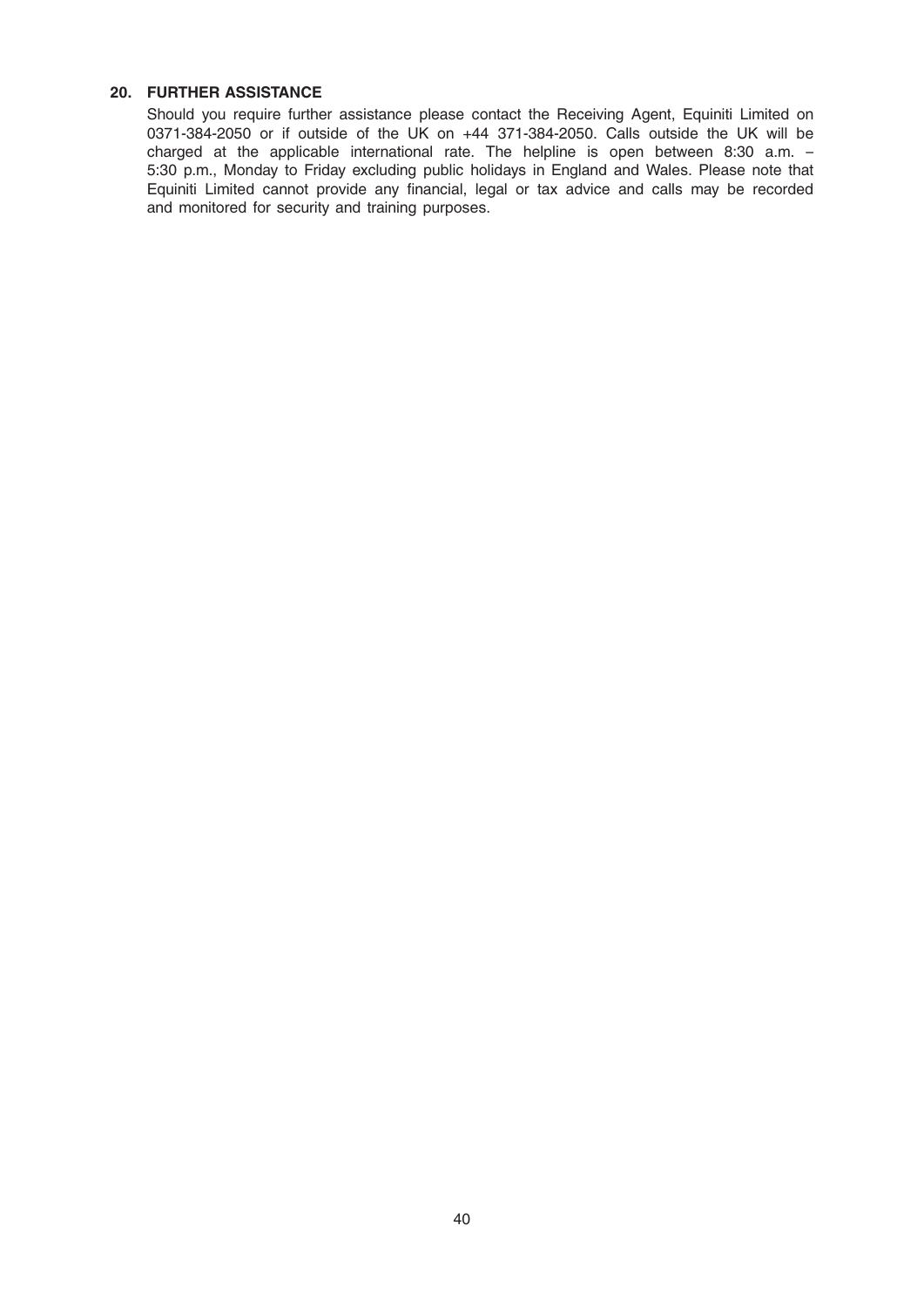# PART IV

# TERMS AND CONDITIONS OF THE OPEN OFFER

# INTRODUCTION

As explained in the letter from the Chairman set out in Part I of this document, the Company is proposing to raise up to £31.25 million (before expenses) through the issue of up to 17,123,288 Placing Shares to institutional and other investors pursuant to the Placing at a price of 182.5 pence per Placing Share, and is proposing to raise up to approximately £5.07 million (before expenses) (assuming full take up of the Open Offer Shares) in addition and separate to the funds raised pursuant to the Placing, through the issue of Open Offer Shares to Qualifying Shareholders at the Issue Price.

The Issue Price of 182.5 pence represents a discount of approximately 3.8 per cent. to the trailing 30 day volume weighted average price of 189.7 pence.

The purpose of this Part IV is to set out the terms and conditions of the Open Offer. Up to 2,775,896 Open Offer Shares will be issued through the Open Offer. Qualifying Shareholders are being offered the right to subscribe for Open Offer Shares in accordance with the terms of the Open Offer. The Open Offer has not been underwritten.

The Record Date for entitlements under the Open Offer for Qualifying CREST Shareholders and Qualifying Non-CREST Shareholders is 12 August 2021. Qualifying Non-CREST Shareholders will have received Application Forms with this document and Open Offer Entitlements are expected to be credited to stock accounts of Qualifying CREST Shareholders in CREST by 17 August 2021.

Subject to availability, the Excess Application Facility will enable Qualifying Shareholders to apply for Excess Shares.

The latest time and date for receipt of a completed Application Form and payment in full under the Open Offer and settlement of relevant CREST instructions (as appropriate) is 11.00 a.m. on 3 September 2021 with Admission and commencement of dealings in Open Offer Shares expected to take place at 8.00 a.m. on 7 September 2021.

This document and, for Qualifying Non-CREST Shareholders only, the Application Form contains the formal terms and conditions of the Open Offer. Your attention is drawn to paragraph 3 of this Part IV, which gives details of the procedure for application and payment for the Open Offer Shares and any Excess Shares applied for pursuant to the Excess Application Facility.

The Open Offer Shares will, when issued and fully paid, rank equally in all respects with the Existing Ordinary Shares, including the right to receive all dividends or other distributions made, paid or declared, if any, by reference to a record date after the date of their issue.

The Open Offer is an opportunity for Qualifying Shareholders to apply for up to 2,775,896 Open Offer Shares pro rata (excepting fractional entitlements) to their current holdings at the Issue Price in accordance with the terms of the Open Offer.

Qualifying Shareholders are also being offered the opportunity to apply for additional Open Offer Shares in excess of their Open Offer Entitlement to the extent that other Qualifying Shareholders do not take up their Open Offer Entitlement in full. The Excess Application Facility enables Qualifying Shareholders to apply for Excess Shares in excess of their Open Offer Entitlement as at the Record Date.

Any Qualifying Shareholder who has sold or transferred all or part of his/her registered holding(s) of Existing Ordinary Shares prior to the Ex-entitlement Date is advised to consult his or her stockbroker, bank or other agent through or to whom the sale or transfer was effected as soon as possible since the invitation to apply for Open Offer Shares under the Open Offer may be a benefit which may be claimed from him/her by the purchasers under the rules of the London Stock Exchange.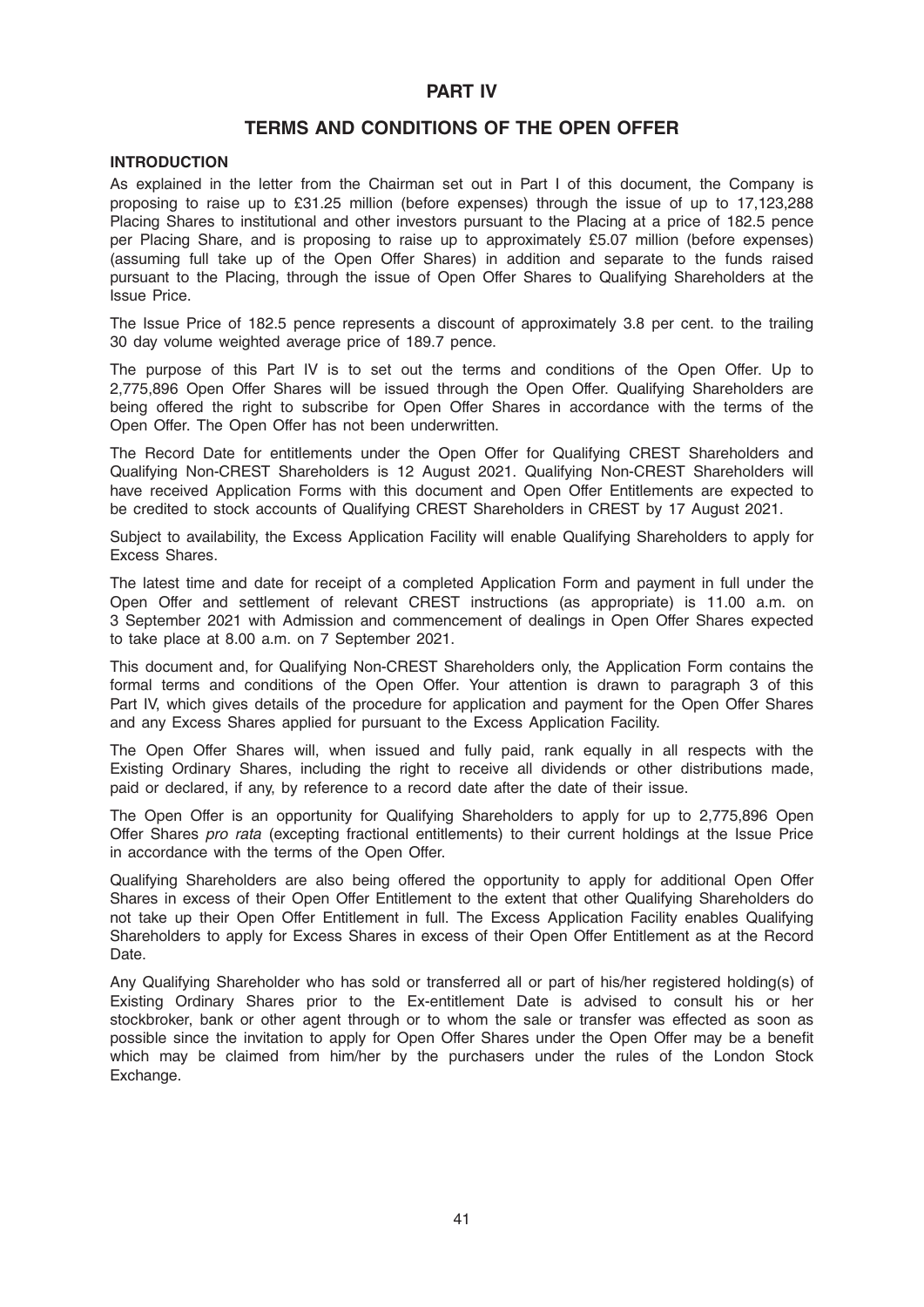# 1. THE OPEN OFFER

Subject to the terms and conditions set out below (and, in the case of Qualifying Non-CREST Shareholders, in the Application Form), Qualifying Shareholders are hereby invited to apply for Open Offer Shares at the Issue Price, payable in full in cash on application, free of all expenses, on the basis of:

- (a) 1 Open Offer Share for every 58 Existing Ordinary Shares held by Qualifying Shareholders at the Record Date and so in proportion for any other number of Ordinary Shares then held; and
- (b) further Open Offer Shares in excess of the Open Offer Entitlement through the Excess Application Facility (although such Open Offer Shares will only be allotted to the extent that not all Qualifying Shareholders apply for their Open Offer Entitlement in full).

Entitlements under the Open Offer will be rounded down to the nearest whole number of Open Offer Shares, with fractional entitlements being aggregated and made available under the Excess Application Facility.

Holdings of Existing Ordinary Shares in certificated and uncertificated form will be treated as separate holdings for the purpose of calculating entitlements under the Open Offer, as will holdings under different designations and in different accounts.

If you are a Qualifying Non-CREST Shareholder, the Application Form shows the number of Existing Ordinary Shares registered in your name on the Record Date (in Box 1) and your Open Offer Entitlements (in Box 2).

If you are a Qualifying CREST Shareholder, application will be made for your Open Offer Entitlement and Excess CREST Open Offer Entitlement to be credited to your CREST account. Open Offer Entitlements and Excess CREST Open Offer Entitlements are expected to be credited to CREST accounts on 17 August 2021. The Existing Ordinary Shares are already admitted to CREST. Accordingly, no further application for admission to CREST is required for the Open Offer Shares. All such shares, when issued and fully paid, may be held and transferred by means of CREST.

Save in relation to certain Overseas Shareholders, each Qualifying CREST Shareholder is expected to receive a credit to his CREST stock account of his Open Offer Entitlement equal to the maximum number of New Ordinary Shares for which he is entitled to apply to acquire under the Open Offer, together with a credit of Excess Entitlements equal to 10 times their balance of Existing Ordinary Shares held at the Record Time. Qualifying CREST Shareholders should note that there is no limit on the amount of Open Offer Shares that can be applied for under the Excess Application Facility, save that the maximum amount of Open Offer Shares to be allotted under the Excess Application Facility will be limited by the maximum size of the Open Offer less the aggregate of the Open Offer Shares issued under the Open Offer pursuant to the Qualifying Shareholders' Open Offer Entitlements If they wish to apply for more additional Open Offer Shares than their Excess Open Offer Entitlements they have been credited, subject to the limitation above, they should contact Equiniti Limited on 0371 384 2050 (overseas callers should use +44 371 384 2050). Lines are open 8.30 a.m. to 5.30 p.m., Monday to Friday (excluding English and Welsh public holidays). Calls to the shareholder helpline from outside of the UK will be charged at the applicable international rate. Qualifying CREST Shareholders, when requesting, an increased credit, should ensure that they leave sufficient time for the additional Excess Open Offer Entitlement to be credited to their account and for an application to be made in respect of those entitlements before the application date.

Subject to availability, the Excess Application Facility will enable Qualifying Shareholders, provided they have taken up their Open Offer Entitlement in full, to apply for further Open Offer Shares in excess of their Open Offer Entitlement. Qualifying CREST Shareholders will have their Open Offer Entitlement and Excess CREST Open Offer Entitlement credited to their stock accounts in CREST and should refer to paragraph 3.2 of this Part IV for information on the relevant CREST procedures and further details on the Excess Application Facility. Qualifying CREST Shareholders can also refer to the CREST Manual for further information on the relevant CREST procedures.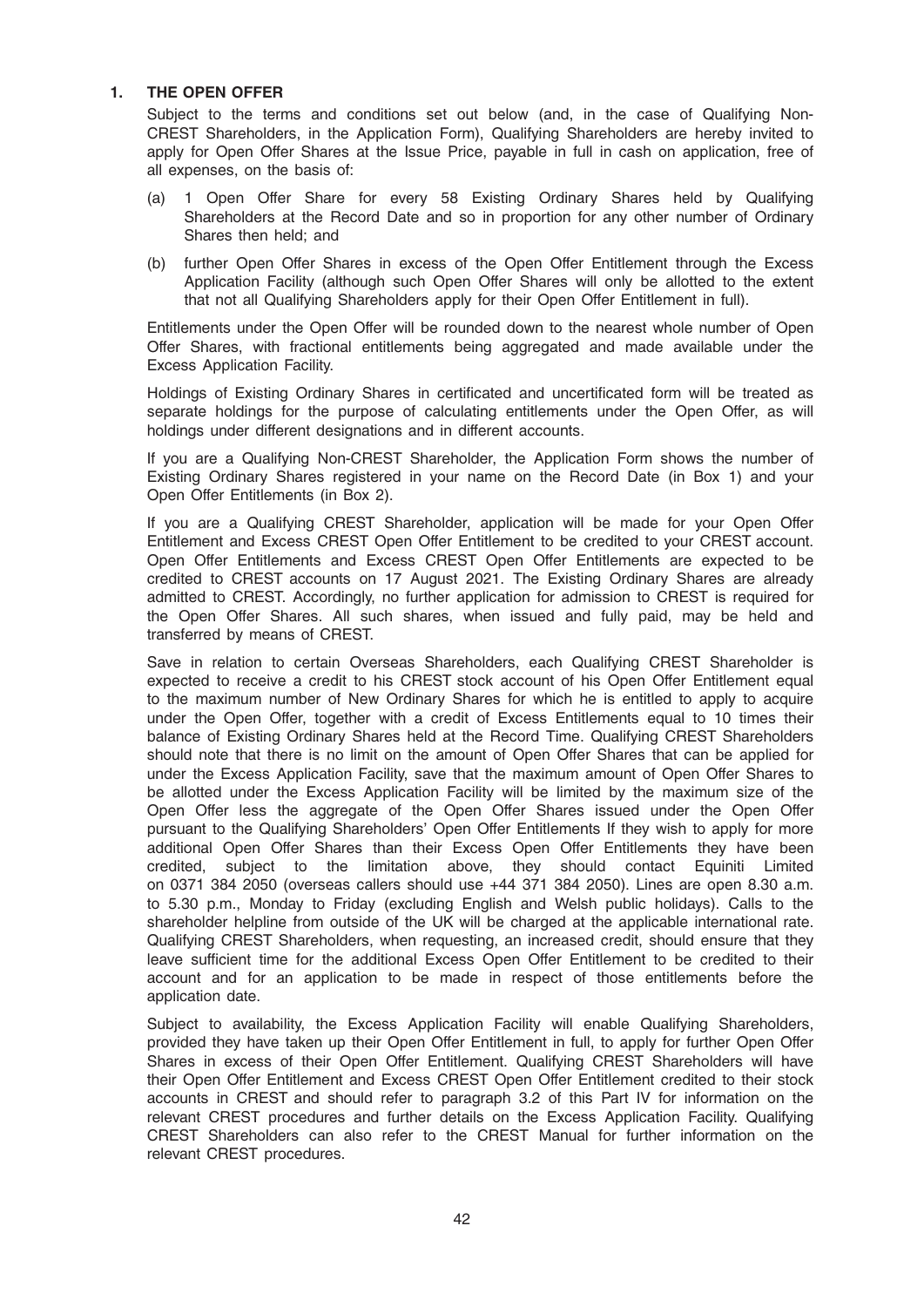If applications under the Excess Application Facility are received for more than the total number of Open Offer Shares available following take up of Open Offer Entitlements, such applications will be scaled back at the Company's absolute discretion and no assurance can be given that excess applications by Qualifying Shareholders will be met in full or in part or at all.

Please refer to paragraphs 3.1(f) and 3.2(k) of this Part IV for further details of the Excess Application Facility.

Qualifying Shareholders should be aware that the Open Offer is not a rights issue. Qualifying Non-CREST Shareholders should also note that their respective Application Forms are not negotiable documents and cannot be traded. Qualifying CREST Shareholders should note that, although the Open Offer Entitlements and Excess CREST Open Offer Entitlements will be credited through CREST and be enabled for settlement, applications in respect of entitlements under the Open Offer may only be made by the Qualifying Shareholder originally entitled or by a person entitled by virtue of a bona fide market claim raised by Euroclear's Claims Processing Unit. Open Offer Shares not applied for under the Open Offer will not be sold in the market for the benefit of those who do not apply under the Open Offer. Any Open Offer Shares which are not applied for by Qualifying Shareholders under the Open Offer will not be issued by the Company as the Open Offer is not underwritten.

#### The attention of Overseas Shareholders is drawn to paragraph 6 of this Part IV.

The Open Offer Shares will, when issued and fully paid, rank in full for all dividends and other distributions declared, made or paid after the date of this document and otherwise pari passu in all respects with the Existing Ordinary Shares. The Open Offer Shares are not being made available in whole or in part to the public except under the terms of the Open Offer.

#### 2. CONDITIONS AND FURTHER TERMS OF THE OPEN OFFER

The Open Offer is conditional on the Placing becoming or being declared unconditional in all respects and not being terminated before Admission. The principal conditions to the Placing are:

- (a) the passing of the Resolutions without amendment at the General Meeting;
- (b) the Placing Agreement having become unconditional (save for Admission) and not having been terminated in accordance with its terms prior to Admission; and
- (c) Admission becoming effective by no later than 8.00 a.m. on 7 September 2021 (or such later date as Cenkos and the Company may agree, being not later than 8.00 a.m. on 14 September 2021).

Accordingly, if these conditions are not satisfied or waived (where capable of waiver), the Open Offer will not proceed and any applications made by Qualifying Shareholders will be rejected. In such circumstances, application monies will be returned (at the applicant's sole risk), without payment of interest, as soon as practicable thereafter.

Any Open Offer Entitlements admitted to CREST will thereafter be disabled.

No temporary documents of title will be issued in respect of Open Offer Shares held in uncertificated form. Definitive certificates in respect of Open Offer Shares taken up are expected to be posted to those Qualifying Shareholders who have validly elected to hold their Open Offer Shares in certificated form by 21 September 2021.

In respect of those Qualifying Shareholders who have validly elected to hold their Open Offer Shares in uncertificated form, the Open Offer Shares are expected to be credited to their stock accounts maintained in CREST by 7 September 2021.

Applications will be made for the Open Offer Shares to be admitted to trading on AIM. Admission of the Open Offer Shares is expected to occur at 8.00 a.m. on 7 September 2021, when dealings in the Open Offer Shares are expected to begin.

If for any reason it becomes necessary to adjust the expected timetable as set out in this document, the Company will notify the London Stock Exchange and make an appropriate announcement to a Regulatory Information Service giving details of the revised dates.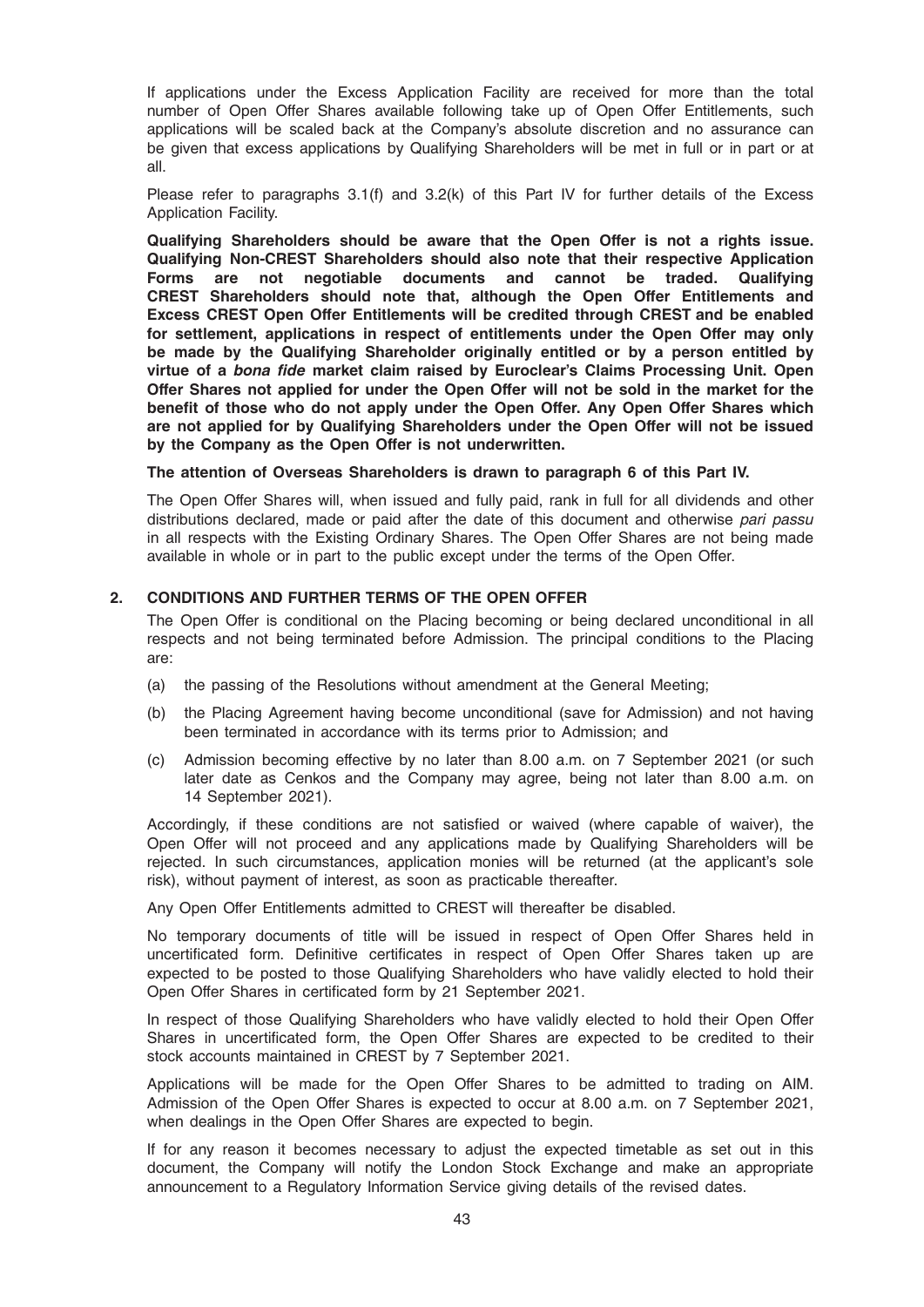# 3. PROCEDURE FOR APPLICATION AND PAYMENT

The action to be taken by you in respect of the Open Offer depends on whether, at the relevant time, you are sent an Application Form in respect of your Open Offer Entitlement under the Open Offer or your Open Offer Entitlement and Excess CREST Open Offer Entitlement is credited to your CREST stock account. Qualifying Shareholders who hold all or part of their Existing Ordinary Shares in certificated form should have received the Application Form, enclosed with this document. The Application Form shows the number of Existing Ordinary Shares held at the Record Date. It will also show Qualifying Shareholders their Open Offer Entitlement that can be allotted in certificated form. Qualifying Shareholders who hold all their Existing Ordinary Shares in CREST will be allotted Open Offer Shares in CREST. Qualifying Shareholders who hold part of their Existing Ordinary Shares in uncertificated form will be allotted Open Offer Shares in uncertificated form to the extent that their entitlement to Open Offer Shares arises as a result of holding Existing Ordinary Shares in uncertificated form. However, it will be possible for Qualifying Shareholders to deposit Open Offer Entitlements into, and withdraw them from, CREST. Further information on deposit and withdrawal from CREST is set out in paragraph 3.2(f) of this Part IV.

CREST sponsored members should refer to their CREST sponsor, as only their CREST sponsor will be able to take the necessary action specified below to apply under the Open Offer in respect of the Open Offer Entitlements and Excess CREST Open Offer Entitlements of such members held in CREST. CREST members who wish to apply under the Open Offer in respect of their Open Offer Entitlements and Excess CREST Open Offer Entitlements in CREST should refer to the CREST Manual for further information on the CREST procedures referred to below.

Qualifying Shareholders who do not want to apply for the Open Offer Shares under the Open Offer should take no action and should not complete or return the Application Form, or send a USE message through CREST.

# 3.1 If you have received an Application Form in respect of your Open Offer Entitlement under the Open Offer:

### (a) General

Subject to paragraph 6 of this Part IV in relation to Overseas Shareholders, Qualifying Non-CREST Shareholders will receive an Application Form. The Application Form shows the number of Existing Ordinary Shares registered in their name on the Record Date in Box 1. It also shows the Open Offer Entitlement allocated to them set out in Box 2. Entitlements to Open Offer Shares are rounded down to the nearest whole number and any fractional entitlements to Open Offer Shares will be aggregated and made available under the Excess Application Facility. Box 3 shows how much they would need to pay if they wish to take up their Open Offer Entitlement in full. Qualifying Non-CREST Shareholders may apply for less than their entitlement should they wish to do so. Qualifying Non-CREST Shareholders may also hold such an Application Form by virtue of a bona fide market claim.

Under the Excess Application Facility, provided they have agreed to take up their Open Offer Entitlement in full, Qualifying Non-CREST Shareholders may apply for more than the amount of their Open Offer Entitlement should they wish to do so. The Excess Application Facility enables Qualifying Shareholders to apply for Excess Shares in excess of their Open Offer Entitlement at the Record Date. The Excess Shares will be scaled back at the Company's absolute discretion and no assurance can be given that excess applications by Qualifying Shareholders will be met in full or in part or at all.

The instructions and other terms set out in the Application Form form part of the terms of the Open Offer in relation to Qualifying Non-CREST Shareholders.

#### (b) Bona fide market claims

Applications to acquire Open Offer Shares may only be made on the Application Form and may only be made by the Qualifying Non-CREST Shareholder named in it or by a person entitled by virtue of a *bona fide* market claim in relation to a purchase of Existing Ordinary Shares through the market prior to the date upon which the Existing Ordinary Shares were marked "ex" the entitlement to participate in the Open Offer. Application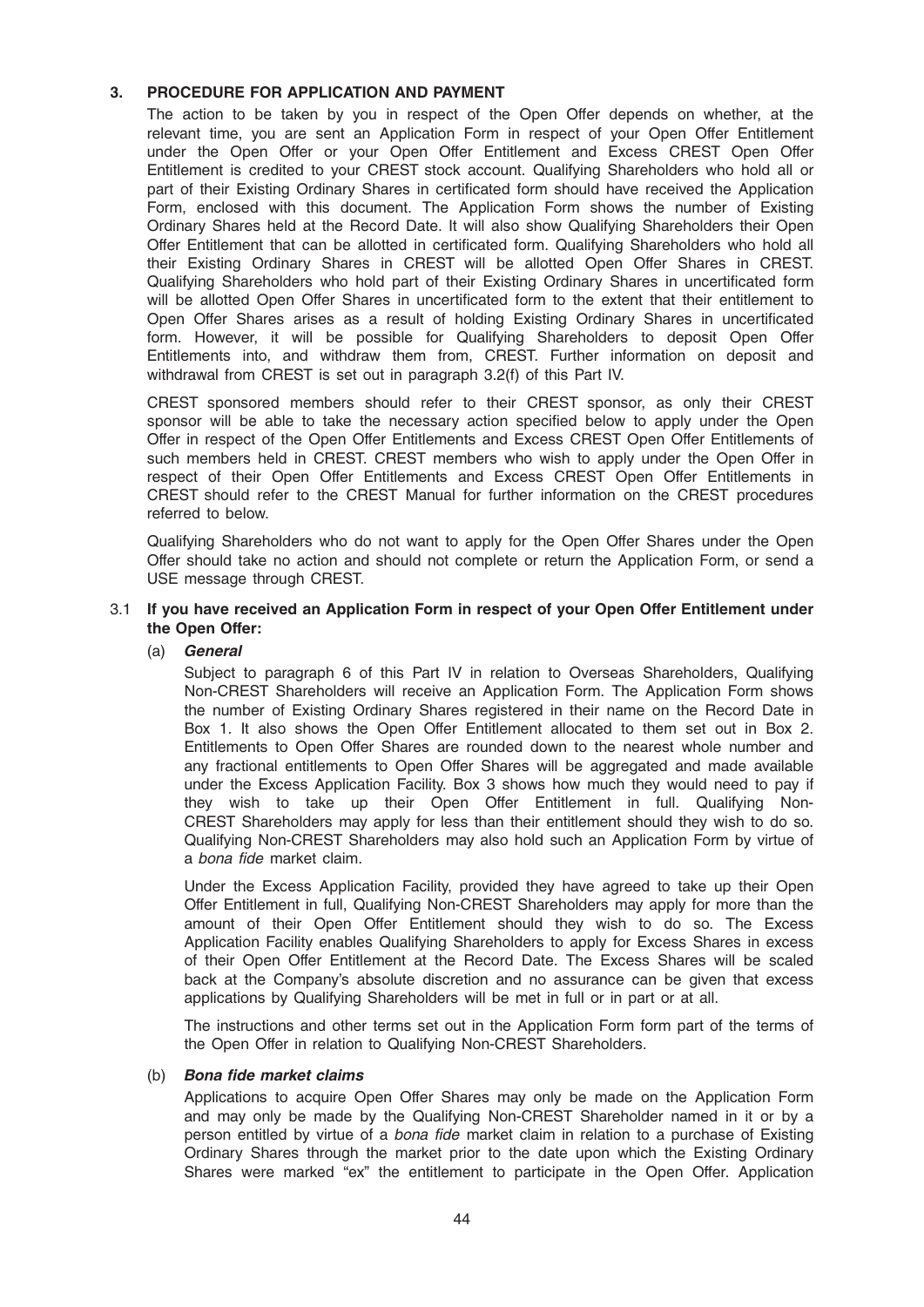Forms may not be sold, assigned, transferred or split, except to satisfy bona fide market claims up to 3.00 p.m. on 1 September 2021. The Application Form is not a negotiable document and cannot be separately traded. A Qualifying Non-CREST Shareholder who has sold or otherwise transferred all or part of his holding of Existing Ordinary Shares prior to the date upon which the Existing Ordinary Shares were marked "ex" the entitlement to participate in the Open Offer, should contact his broker or other professional adviser authorised under FSMA through whom the sale or purchase was effected as soon as possible, as the invitation to acquire Open Offer Shares under the Open Offer may be a benefit which may be claimed by the purchaser(s) or transferee(s).

Excess Open Offer Entitlements will not be subject to Euroclear's market claims process. Qualifying CREST Shareholders claiming Excess Open Offer Entitlements by virtue of a bona fide market claim are advised to contact Equiniti Limited to request a credit of the appropriate number of entitlements to their CREST account.

Qualifying Non-CREST Shareholders who have sold all or part of their registered holding should, if the market claim is to be settled outside CREST, complete Box 8 on the Application Form and immediately send it to the stockbroker, bank or other agent through whom the sale or transfer was effected for transmission to the purchaser or transferee. The Application Form should not, however, be forwarded to or transmitted in or into or from the United States or any Restricted Jurisdiction, nor in or into or from any other jurisdiction where the extension of the Open Offer would breach any applicable law or regulation. If the market claim is to be settled outside CREST, the beneficiary of the claim should follow the procedures set out in the accompanying Application Form. If the market claim is to be settled in CREST, the beneficiary of the claim should follow the procedure set out in paragraph 3.2 of this Part IV below.

#### (c) Application procedures

Qualifying Non-CREST Shareholders wishing to apply to acquire Open Offer Shares (whether in respect of all or part of their Open Offer Entitlement or in addition to their Open Offer Entitlement under the Excess Application Facility) should complete the Application Form in accordance with the instructions printed on it. Qualifying Non-CREST Shareholders may only apply for Excess Shares if they have agreed to take up their Open Offer Entitlements in full.

If applications under the Excess Application Facility are received for more than the total number of Open Offer Shares available following take up of Open Offer Entitlements, such applications will be scaled back at the Company's absolute discretion and no assurance can be given that excess applications by Qualifying Shareholders will be met in full or in part or at all.

Completed Application Forms should be returned by post to Equiniti Limited, Corporate Actions, Aspect House, Spencer Road, Lancing, West Sussex BN99 6DA by no later than 11.00 a.m. on 3 September 2021. The Company reserves the right to treat any application not strictly complying with the terms and conditions of application as nevertheless valid. The Company further reserves the right (but shall not be obliged) to accept either Application Forms or remittances received after 11.00 a.m. on 3 September 2021.

Qualifying Non-CREST Shareholders should note that applications, once made, will be irrevocable and receipt thereof will not be acknowledged. Multiple applications will not be accepted. If an Application Form is being sent by first-class post in the UK, Qualifying Shareholders are recommended to allow at least four Business Days for delivery. The Company may in its sole discretion, but shall not be obliged to, treat an Application Form as valid and binding on the person by whom or on whose behalf it is lodged, even if not completed in accordance with the relevant instructions or not accompanied by a valid power of attorney where required, or if it otherwise does not strictly comply with the terms and conditions of the Open Offer. The Company further reserves the right (but shall not be obliged) to accept either:

(i) Application Forms received after 11.00 a.m. on 3 September 2021; or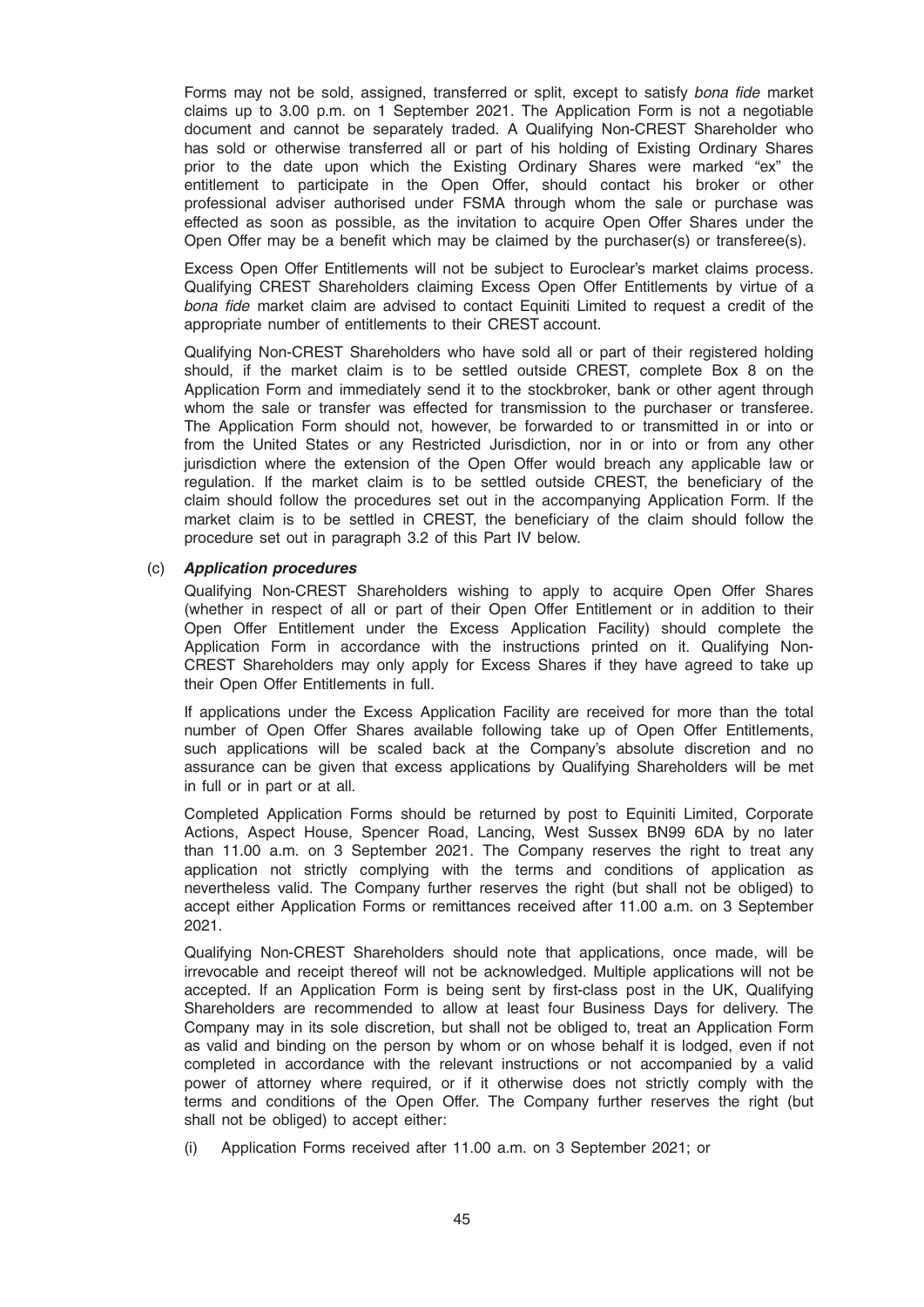(ii) Applications in respect of which remittances are received before 11.00 a.m. on 3 September 2021 from authorised persons (as defined in FSMA) specifying the Open Offer Shares applied for and undertaking to lodge the Application Form in due course but, in any event, within two Business Days.

All documents and remittances sent by post by, to, from or on behalf of an applicant (or as the applicant may direct) will be sent entirely at the applicant's own risk.

#### (d) Payments

All payments must be in pounds sterling and made by cheque written in black ink made payable to Equiniti Ltd re: Creo Medical Group plc Open Offer Account and crossed "A/C Payee Only". Cheques must be drawn on a bank or building society or branch of a bank or building society in the UK which is either a settlement member of the Cheque and Credit Clearing Company Limited or the CHAPS Clearing Company Limited or which has arranged for its cheques to be cleared through the facilities provided by any of those companies and must bear the appropriate sort code in the top right-hand corner and must be for the full amount payable on application. Third party cheques may not be accepted with the exception of building society cheques or banker's drafts where the building society or bank has inserted details of the name of the account holder and have either added the building society or bank branch stamp or have provided a supporting letter confirming the source of funds. The name of the account holder should be the same as the name of the shareholder shown on page 1 of the Open Offer Application Form. Post-dated cheques will not be accepted.

Cheques will be presented for payment upon receipt. The Company reserves the right to instruct Equiniti Limited to seek special clearance of cheques to allow the Company to obtain value for remittances at the earliest opportunity (and withhold definitive share certificates (or crediting to the relevant member account, as applicable) pending clearance thereof). No interest will be paid on payments made before they are due. It is a term of the Open Offer that cheques shall be honoured on first presentation and the Company may elect to treat as invalid acceptances in respect of which cheques are not so honoured. All documents and/or cheques sent through the post will be sent at the risk of the sender. Payments via CHAPS, BACS or electronic transfer will not be accepted. If the Open Offer does not become unconditional, no Open Offer Shares will be issued and all monies will be returned (at the applicant's sole risk), without payment of interest, to applicants as soon as practicable following the lapse of the Open Offer by cheque or return funds direct to the account of the bank or building society on which the relevant cheque or banker's draft was drawn (at the applicant's sole risk), to applicants as soon as practicable following the lapse of the Open Offer. If Open Offer Shares have already been allotted to a Qualifying Non-Crest Shareholder and such Qualifying Non-Crest Shareholder's cheque is not honoured upon first presentation or such Qualifying Non-Crest Shareholder's application is subsequently otherwise deemed to be invalid, the Receiving Agent shall be authorised (in its absolute discretion as to manner, timing and terms) to make arrangements, on behalf of the Company, for the sale of such Qualifying Non-Crest Shareholder's Open Offer Shares and for the proceeds of sale (which for these purposes shall be deemed to be payments in respect of successful applications) to be paid to and retained by the Company. None of the Receiving Agent, either Bank or the Company nor any other person shall be responsible for, or have any liability for, any loss, expense or damage suffered by such Qualifying Non-Crest Shareholders.

#### (e) Incorrect Sums

If an Application Form encloses a payment for an incorrect sum, the Company through the Receiving Agent reserves the right:

- (i) to reject the application in full and return the cheque or refund the payment to the Qualifying Non-CREST Shareholder in question (without interest); or
- (ii) in the case that an insufficient sum is paid, to treat the application as a valid application for such lesser whole number of Open Offer Shares as would be able to be applied for with that payment at the Issue Price, refunding any unutilised sum to the Qualifying non-CREST Shareholder in question (without interest), save that any sums of less than £1.00 will be retained for the benefit of the Company; or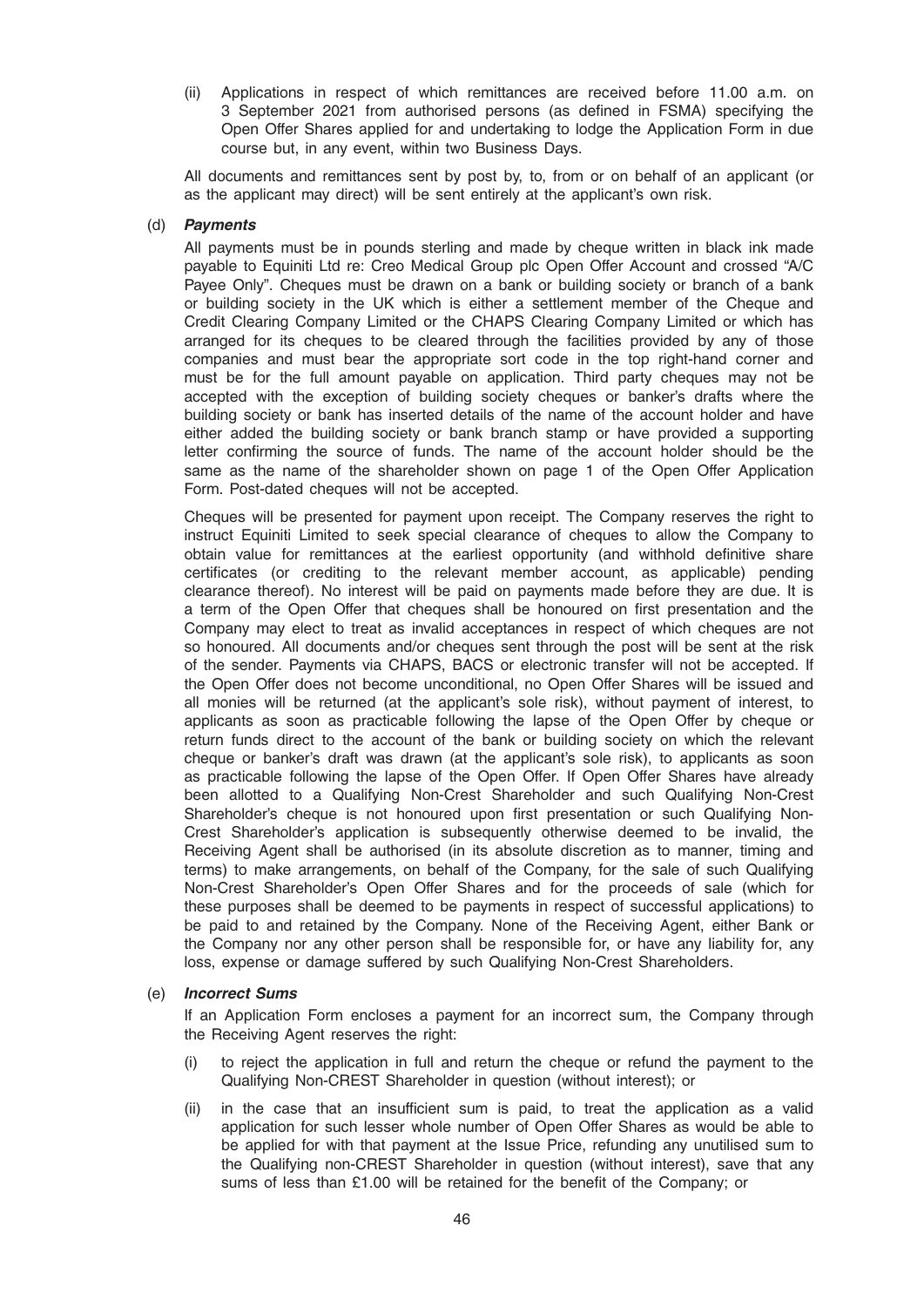(iii) in the case that an excess sum is paid, to treat the application as a valid application for all of the Open Offer Shares referred to in the Application Form, refunding any unutilised sums to the Qualifying Non-CREST Shareholder in question (without interest), save that any sums of less than £1.00 will be retained for the benefit of the Company.

# (f) The Excess Application Facility

- (i) Provided they choose to take up their Open Offer Entitlement in full, the Excess Application Facility enables a Qualifying Non-CREST Shareholder to apply for Excess Shares. Qualifying Non-CREST Shareholders wishing to apply for Excess Shares may do so by completing Box 5 of the Application Form.
- (ii) If applications under the Excess Application Facility are received for more than the total number of Open Offer Shares available following take up of Open Offer Entitlements, the Excess Shares will be scaled back at the Company's absolute discretion and no assurance can be given that excess applications by Qualifying Shareholders will be met in full or in part or at all.
- (iii) Qualifying Non-CREST Shareholders who wish to apply for Excess Shares must complete the Application Form in accordance with the instructions set out on the Application Form.
- (iv) Should the Open Offer become unconditional and applications for Open Offer Shares by Qualifying Shareholders under the Open Offer exceed 2,775,896 Open Offer Shares, resulting in a scale back of applications, each Qualifying Non-CREST Shareholder who has made a valid application for Excess Shares and from whom payment in full for the Excess Shares has been received will receive a pounds sterling amount equal to the number of Excess Shares applied and paid for but not allocated to the relevant Qualifying Non-CREST Shareholder multiplied by the Issue Price. Monies will be returned as soon as reasonably practicable thereafter, without payment of interest and at the applicant's sole risk.

# (g) Effect of valid application

All documents and remittances sent by post by, to, from, or on behalf of or to an applicant (or as the applicant may direct) will be sent entirely at the applicant's own risk. By completing and delivering an Application Form, the applicant:

- (i) represents and warrants to the Company and the Broker that he has the right, power and authority, and has taken all action necessary, to make the application under the Open Offer and to execute, deliver and exercise his rights, and perform his obligations under any contracts resulting therefrom and that he is not a person otherwise prevented by legal or regulatory restrictions from applying for Open Offer Shares or acting on behalf of any such person on a non-discretionary basis;
- (ii) agrees with the Company and the Broker that all applications under the Open Offer and contracts resulting therefrom, and any non-contractual obligations related thereto, shall be governed by and construed in accordance with the laws of England;
- (iii) confirms to the Company and the Broker that in making the application he is not relying on any information or representation in relation to the Company other than that contained in this document, and the applicant accordingly agrees that no person responsible solely or jointly for this document or any part thereof, or involved in the preparation thereof, shall have any liability for any such information or representation not so contained and further agrees that, having had the opportunity to read this document, he will be deemed to have had notice of all the information in relation to the Company contained in this document (including information incorporated by reference);
- (iv) represents and warrants to the Company and the Broker that he is the Qualifying Shareholder originally entitled to the Open Offer Entitlement;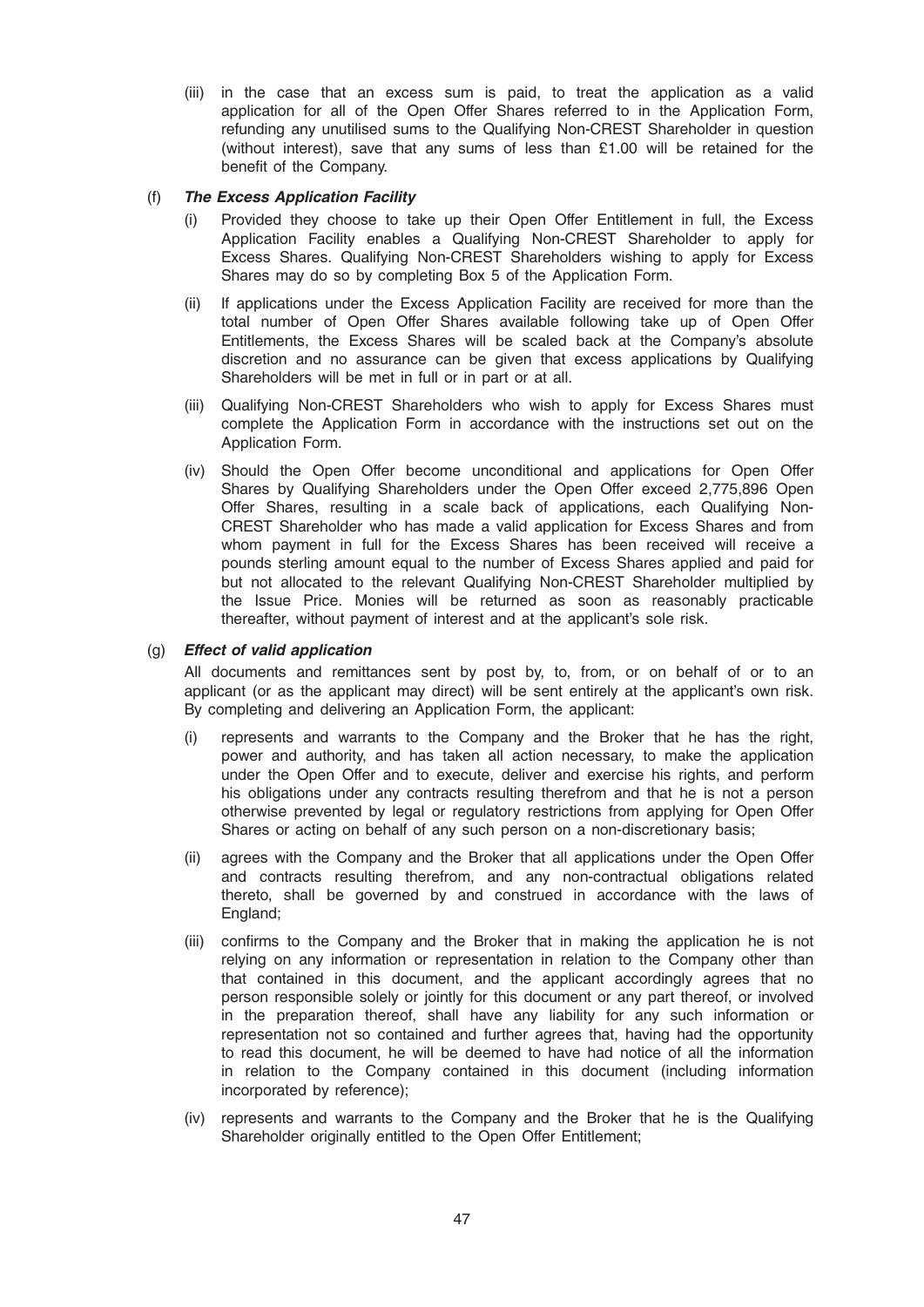- (v) represents and warrants to the Company and the Broker that if he has received some or all of his Open Offer Entitlement from a person other than the Company he is entitled to apply under the Open Offer in relation to such Open Offer Entitlements by virtue of a bona fide market claim;
- (vi) requests that the Open Offer Shares to which he will become entitled be issued to them on the terms set out in this document and the Application Form and subject to the Articles;
- (vii) represents and warrants to the Company and the Broker that he is not, nor is he applying on behalf of any person who is, in the United States or is a citizen or resident, or which is a corporation, partnership or other entity created or organised in or under any laws, of any Restricted Jurisdiction or any other jurisdiction in which the application for Open Offer Shares is prevented by law and he is not applying with a view to re-offering, re-selling, transferring or delivering any of the Open Offer Shares which are the subject of his application in the United States or to, or for the benefit of, a Shareholder who is a citizen or resident or which is a corporation, partnership or other entity created or organised in or under any laws of any Restricted Jurisdiction or any other jurisdiction in which the application for Open Offer Shares is prevented by law (except where proof satisfactory to the Company has been provided to the Company that he is able to accept the invitation by the Company free of any requirement which it (in its absolute discretion) regards as unduly burdensome), nor acting on behalf of any such person on a nondiscretionary basis nor (a) person(s) otherwise prevented by legal or regulatory restrictions from applying for Open Offer Shares under the Open Offer;
- (viii) represents and warrants to the Company and the Broker that he is not, and nor is he applying as nominee or agent for, a person who is or may be liable to notify and account for tax under the Stamp Duty Reserve Tax Regulations 1986 at any of the increased rates referred to in sections 67, 70, 93 or 96 (depositary receipts and clearance services) of the Finance Act 1986; and
- (ix) confirms that in making the application he is not relying and has not relied on the Company or the Broker or any person affiliated with the Company, or the Broker, in connection with any investigation of the accuracy of any information contained in this document or his investment decision.

All enquiries in connection with the procedure for application and completion of the Application Form should be addressed to Equiniti Limited, Aspect House, Spencer Road, Lancing, West Sussex BN99 6DA, or you can contact them on 0371-384-2050 from within the UK or +44 371-384-2050 if calling from outside the UK. Lines are open between 8.30 a.m. and 5.30 p.m., Monday to Friday excluding public holidays in England and Wales. Calls may be recorded and randomly monitored for security and training purposes. The helpline cannot provide advice on the merits of the Fundraising nor give any financial, legal or tax advice.

# (h) Proxy

Qualifying Non-CREST Shareholders who do not want to take up or apply for the Open Offer Shares under the Open Offer should take no action and should not complete or return the Application Form. However, you are encouraged to vote at the General Meeting by completing and returning the enclosed Form of Proxy.

A Qualifying Non-CREST Shareholder who is also a CREST member may elect to receive the Open Offer Shares to which he is entitled in uncertificated form in CREST. Please see paragraph 3.2(f) below for more information.

3.2 If you have an Open Offer Entitlement and an Excess CREST Open Offer Entitlement credited to your stock account in CREST in respect of your entitlement under the Open Offer

#### (a) General

Subject to paragraph 6 of this Part IV in relation to certain Overseas Shareholders, each Qualifying CREST Shareholder will receive a credit to his stock account in CREST of his Open Offer Entitlement equal to the maximum number of Open Offer Shares for which he is entitled to apply under the Open Offer together with a credit Excess CREST Open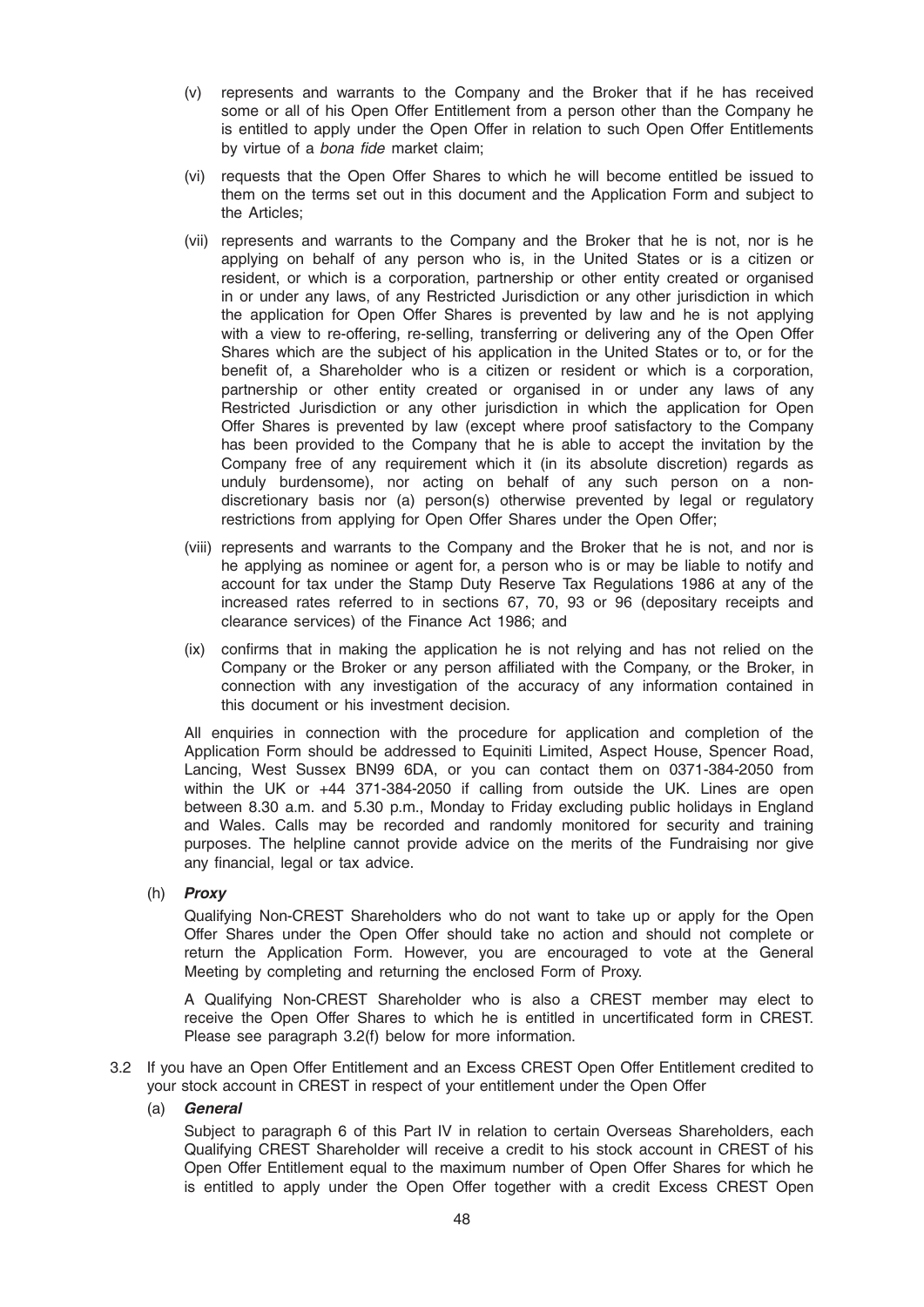Offer Entitlements equal to 10 times their Record Date holding of Ordinary Shares. Qualifying CREST Shareholders should note that this is not a cap on the maximum number of Excess Shares they can apply for and if they wish to apply for more Excess Shares than the Excess CREST Open Offer Entitlements they have been credited then they should contact the Shareholder helpline on 0371-384-2050 from within the UK or +44 371-384-2050 if calling from outside of the UK to request an increased credit, ensuring to leave sufficient time for the additional Excess CREST Open Offer Entitlements to be credited to their account and for an application to be made in respect of those Excess CREST Open Offer Entitlements before the application deadline.

Entitlements to Open Offer Shares will be rounded down to the nearest whole number and any Open Offer Entitlements have therefore also been rounded down. Any fractional entitlements to Open Offer Shares arising will be aggregated and made available under the Excess Application Facility.

The CREST stock account to be credited will be an account under the participant ID and member account ID that apply to the Existing Ordinary Shares held on the Record Date by the Qualifying CREST Shareholder in respect of which the Open Offer Entitlements and Excess CREST Open Offer Entitlements have been allocated.

If for any reason Open Offer Entitlements and/or the Excess CREST Open Offer Entitlements cannot be admitted to CREST by, or the stock accounts of Qualifying CREST Shareholders cannot be credited by, 3.00 p.m. on 17 August 2021, or such later time and/or date as the Company may decide, an Application Form will be sent to each Qualifying CREST Shareholder in substitution for the Open Offer Entitlement and Excess CREST Open Offer Entitlement which should have been credited to his stock account in CREST. In these circumstances the expected timetable as set out in this document will be adjusted as appropriate and the provisions of this document applicable to Qualifying Non-CREST Shareholders with Application Forms will apply to Qualifying CREST Shareholders who receive an Application Form.

CREST members who wish to apply to acquire some or all of their entitlements to Open Offer Shares and their Excess CREST Open Offer Entitlements should refer to the CREST Manual for further information on the CREST procedures referred to below. CREST sponsored members should consult their CREST sponsor if they wish to apply for Open Offer Shares as only their CREST sponsor will be able to take the necessary action to make this application in CREST.

#### (b) Market claims

Each of the Open Offer Entitlements and Excess CREST Open Offer Entitlements will constitute a separate security for the purposes of CREST. Although Open Offer Entitlements and Excess CREST Open Offer Entitlements will be admitted to CREST and be enabled for settlement, applications in respect of Open Offer Entitlements and Excess CREST Open Offer Entitlements may only be made by the Qualifying Shareholder originally entitled or by a person entitled by virtue of a bona fide market claim transaction. Transactions identified by the CREST Claims Processing Unit as "cum" the Open Offer Entitlement will generate an appropriate market claim transaction and the relevant Open Offer Entitlement(s) will thereafter be transferred accordingly. Claims will not be raised on the Excess CREST Open Offer Entitlements. Qualifying CREST Shareholders claiming Excess Open Offer Entitlements by virtue of a bona fide market claim are advised to contact the Receiving Agent to request a credit of the appropriate number of entitlements to their CREST account.

# (c) Unmatched Stock Event (USE Instructions)

Qualifying CREST Shareholders who are CREST members and who want to apply for Open Offer Shares in respect of all or some of their Open Offer Entitlements and their Excess CREST Open Offer Entitlements in CREST must send (or, if they are CREST sponsored members, procure that their CREST sponsor sends) an USE Instruction to Euroclear which, on its settlement, will have the following effect: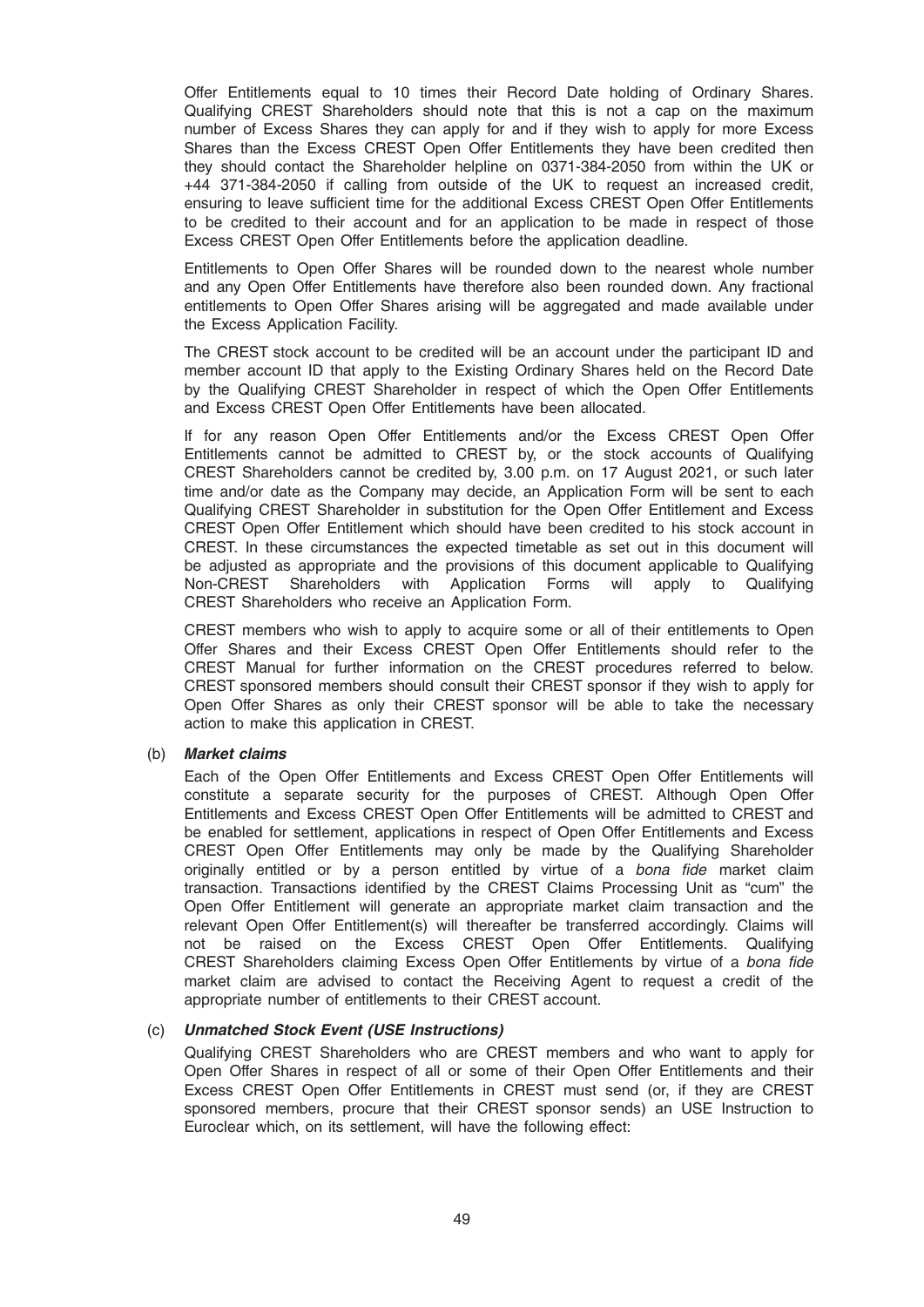- (i) the crediting of a stock account of the Receiving Agent under the participant ID and member account ID specified below, with a number of Open Offer Entitlements or Excess CREST Open Offer Entitlements corresponding to the number of Open Offer Shares applied for; and
- (ii) the creation of a CREST payment, in accordance with the CREST payment arrangements in favour of the payment bank of the Receiving Agent in respect of the amount specified in the USE Instruction which must be the full amount payable on application for the number of Open Offer Shares referred to in paragraph (a).

#### (d) Content of USE Instruction in respect of Open Offer Entitlements

The USE Instruction must be properly authenticated in accordance with Euroclear's specifications and must contain, in addition to the other information that is required for settlement in CREST, the following details:

- (i) the number of Open Offer Shares for which application is being made (and hence the number of the Open Offer Entitlement(s) being delivered to the Receiving Agent);
- (ii) the ISIN of the Open Offer Entitlement. This is GB00BND8BN15;
- (iii) the CREST participant ID of the accepting CREST member;
- (iv) the CREST member account ID of the accepting CREST member from which the Open Offer Entitlements are to be debited;
- (v) the participant ID of Equiniti Limited in its capacity as a CREST receiving agent. This is 2RA51;
- (vi) the member account ID of Equiniti Limited in its capacity as a CREST receiving agent. This is RA367201;
- (vii) the amount payable by means of a CREST payment on settlement of the USE Instruction. This must be the full amount payable on application for the number of Open Offer Shares referred to in (i) above;
- (viii) the intended settlement date. This must be on or before 11.00 a.m. on 3 September 2021; and
- (ix) the Corporate Action Number for the Open Offer. This will be available by viewing the relevant corporate action details in CREST.

In order for an application under the Open Offer to be valid, the USE Instruction must comply with the requirements as to authentication and contents set out above and must settle on or before 11.00 a.m. on 3 September 2021.

In order to assist prompt settlement of the USE Instruction, CREST members (or their sponsors, where applicable) may consider adding the following non-mandatory fields to the USE Instruction:

- (i) a contact name and telephone number (in the free format shared note field); and
- (ii) a priority of at least 80.

CREST members and, in the case of CREST sponsored members, their CREST sponsors, should note that the last time at which a USE Instruction may settle on 3 September 2021 in order to be valid is 11.00 a.m. on that day.

In the event that the Placing and the Open Offer do not become unconditional by 8.00 a.m. on 7 September 2021 (or such later time and date as the Company, and Cenkos determine being no later than 8.00 a.m. on 14 September 2021), the Open Offer will lapse, the Open Offer Entitlements admitted to CREST will be disabled and the Receiving Agent will refund the amount paid by a Qualifying CREST Shareholder by way of a CREST payment, without interest, as soon as practicable thereafter.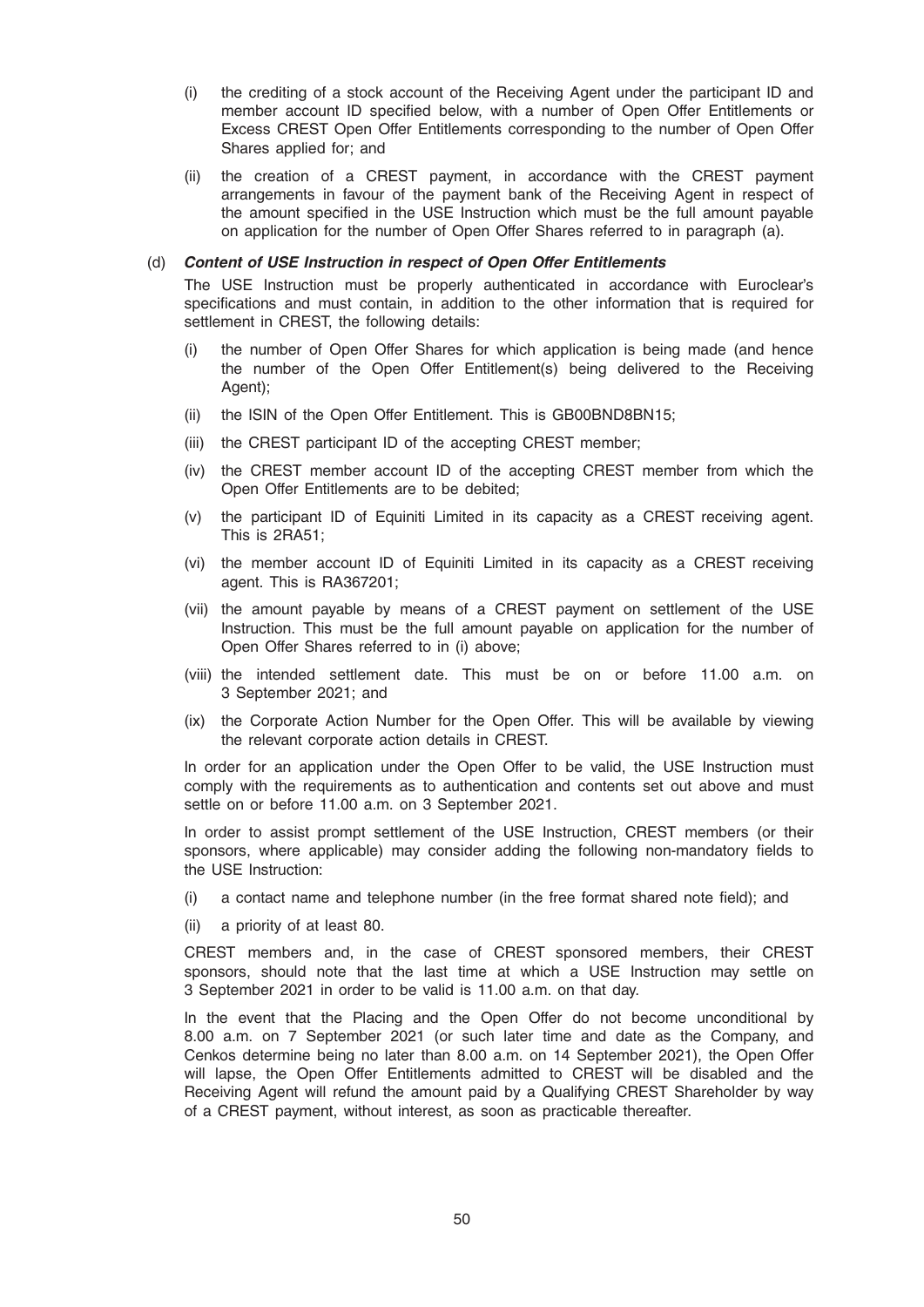# (e) Content of USE Instruction in respect of Excess CREST Open Offer Entitlements

The USE Instruction must be properly authenticated in accordance with Euroclear's specifications and must contain, in addition to the other information that is required for settlement in CREST, the following details:

- (i) the number of Excess Shares for which application is being made (and hence being delivered to the Receiving Agent);
- (ii) the ISIN of the Excess CREST Open Offer Entitlement. This is GB00BND8BS69;
- (iii) the CREST participant ID of the accepting CREST member;
- (iv) the CREST member account ID of the accepting CREST member from which the Excess CREST Open Offer Entitlements are to be debited;
- (v) the participant ID of Equiniti Limited in its capacity as a CREST receiving agent. This is 2RA52;
- (vi) the member account ID of Equiniti Limited in its capacity as a CREST receiving agent. This is RA367202;
- (vii) the amount payable by means of a CREST payment on settlement of the USE Instruction. This must be the full amount payable on application for the number of Excess Shares referred to in (i) above;
- (viii) the intended settlement date. This must be on or before 11.00 a.m. on 3 September 2021; and
- (ix) the Corporate Action Number for the Open Offer. This will be available by viewing the relevant corporate action details in CREST.

In order for an application in respect of an Excess CREST Open Offer Entitlement under the Open Offer to be valid, the USE Instruction must comply with the requirements as to authentication and contents set out above and must settle on or before 11.00 a.m. on 3 September 2021.

In order to assist prompt settlement of the USE Instruction, CREST members (or their sponsors, where applicable) may consider adding the following non-mandatory fields to the USE Instruction:

- (i) a contract name and telephone number (in the free format shared note field); and
- (ii) a priority of at least 80.

CREST members and, in the case of CREST sponsored members, their CREST sponsors, should note that the last time at which a USE Instruction may settle on 3 September 2021 in order to be valid is 11.00 a.m. on that day.

In the event that the Placing and the Open Offer do not become unconditional by 8.00 a.m. on 7 September 2021 (or such later time and date as the Company and Cenkos determine being no later than 8.00 a.m. on 14 September 2021), the Open Offer will lapse, the Open Offer Entitlements and Excess CREST Open Offer Entitlements admitted to CREST will be disabled and the Receiving Agent will refund the amount paid by a Qualifying CREST Shareholder by way of a CREST payment, without interest, as soon as practicable thereafter.

#### (f) Deposit of Open Offer Entitlements into, and withdrawal from, CREST

A Qualifying Non-CREST Shareholder's entitlement under the Open Offer as shown by the number of Open Offer Entitlements set out in his Application Form may be deposited into CREST (either into the account of the Qualifying Shareholder named in the Application Form or into the name of a person entitled by virtue of a bona fide market claim), provided that such Qualifying Non-CREST Shareholder is also a CREST member. Similarly, Open Offer Entitlements held in CREST may be withdrawn from CREST so that the entitlement under the Open Offer is reflected in an Application Form. Normal CREST procedures (including timings) apply in relation to any such deposit or withdrawal, subject (in the case of a deposit into CREST) as set out in the Application Form.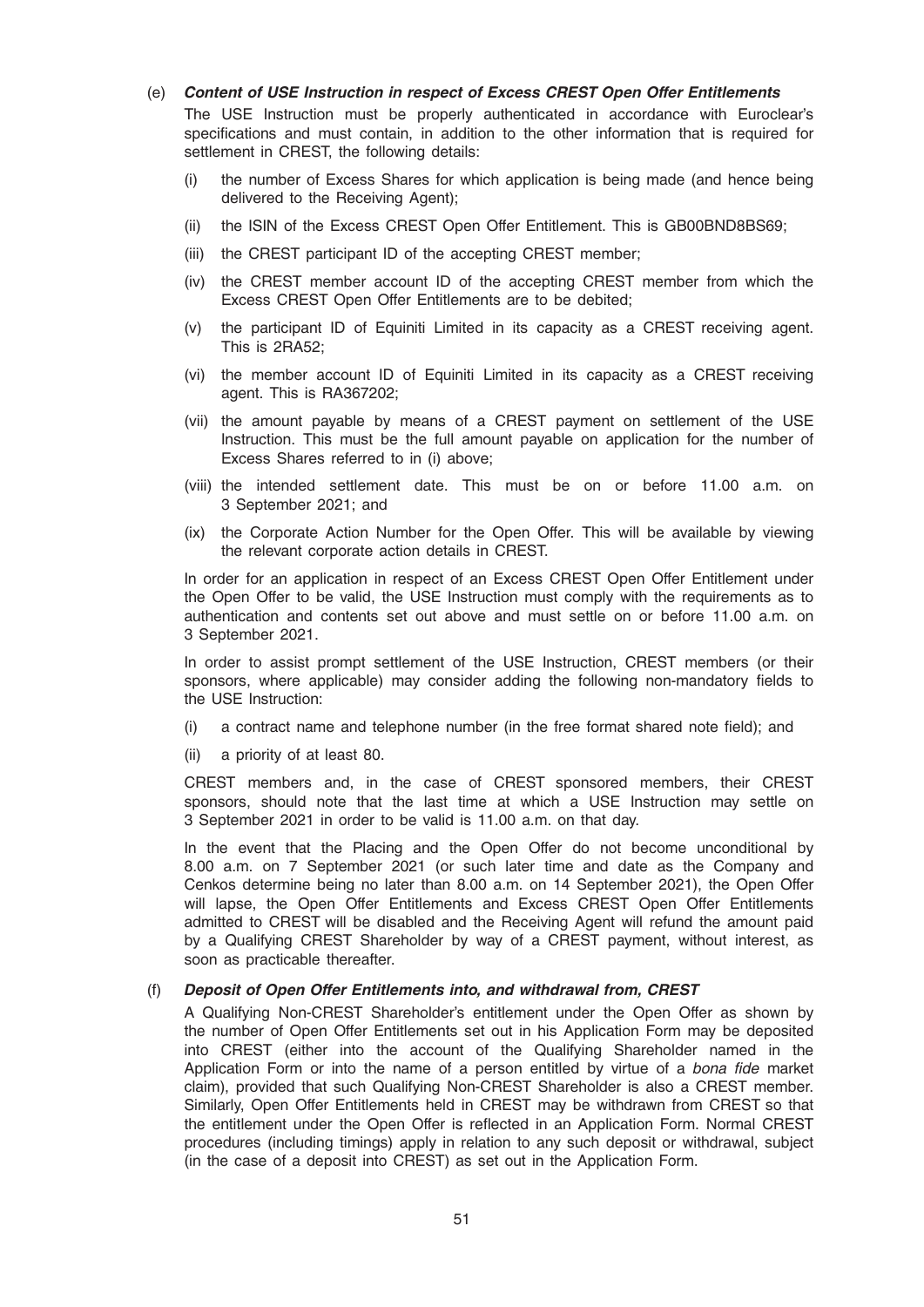A holder of an Application Form who is proposing to deposit the entitlement set out in such form into CREST is recommended to ensure that the deposit procedures are implemented in sufficient time to enable the person holding or acquiring the Open Offer Entitlements and the entitlement to apply under the Excess Application Facility following their deposit into CREST to take all necessary steps in connection with taking up the entitlement prior to 11.00 a.m. on 3 September 2021. After depositing their Open Offer Entitlement into their CREST account, Qualifying CREST Shareholders will shortly thereafter receive a credit for their Excess CREST Open Offer Entitlement, which will be managed by the Receiving Agent.

In particular, having regard to normal processing times in CREST and on the part of the Receiving Agent, the recommended latest time for depositing an Application Form with the CREST Courier and Sorting Service, where the person entitled wishes to hold the entitlement under the Open Offer set out in such Application Form as Open Offer Entitlements and Excess CREST Open Offer Entitlements in CREST, is 3.00 p.m. on 31 August 2021 and the recommended latest time for receipt by Euroclear of a dematerialised instruction requesting withdrawal of Open Offer Entitlements from CREST is 3.00 p.m. on 1 September 2021 in either case so as to enable the person acquiring or (as appropriate) holding the Open Offer Entitlements and the entitlement to apply under the Excess Application Facility following the deposit or withdrawal (whether as shown in an Application Form or held in CREST) to take all necessary steps in connection with applying in respect of the Open Offer Entitlements and the entitlement to apply under the Excess Application Facility, as the case may be, prior to 11.00 a.m. on 3 September 2021.

Delivery of an Application Form with the CREST deposit form duly completed, whether in respect of a deposit into the account of the Qualifying Shareholder named in the Application Form or into the name of another person, shall constitute a representation and warranty to the Company and the Receiving Agent by the relevant CREST member(s) that it/they is/are not in breach of the provisions of the notes under the paragraph headed "Instructions for depositing entitlements under the Open Offer into CREST" on page 3 of the Application Form, and a declaration to the Company and the Receiving Agent from the relevant CREST member(s) that it/they is/are not in the United States or citizen(s) or resident(s) of any Restricted Jurisdiction or any other jurisdiction in which the application for Open Offer Shares is prevented by law and, where such deposit is made by a beneficiary of a market claim, a representation and warranty that the relevant CREST member(s) is/are entitled to apply under the Open Offer by virtue of a bona fide market claim.

#### (g) Validity of application

A USE Instruction complying with the requirements as to authentication and contents set out above which settles by no later than 11.00 a.m. on 3 September 2021 will constitute a valid application under the Open Offer.

#### (h) CREST procedures and timings

CREST members and (where applicable) their CREST sponsors should note that Euroclear does not make available special procedures in CREST for any particular corporate action. Normal system timings and limitations will therefore apply in relation to the input of a USE Instruction and its settlement in connection with the Open Offer. It is the responsibility of the CREST member concerned to take (or, if the CREST member is a CREST sponsored member, to procure that his CREST sponsor takes) such action as shall be necessary to ensure that a valid application is made as stated above by 11.00 a.m. on 3 September 2021. In this connection CREST members and (where applicable) their CREST sponsors are referred in particular to those sections of the CREST Manual concerning practical limitations of the CREST system and timings.

#### (i) Proxy

If a Qualifying CREST Shareholder does not wish to apply for the Open Offer Shares under the Open Offer, they should take no action. They are however, encouraged to vote at the General Meeting by completing and returning the enclosed Form of Proxy.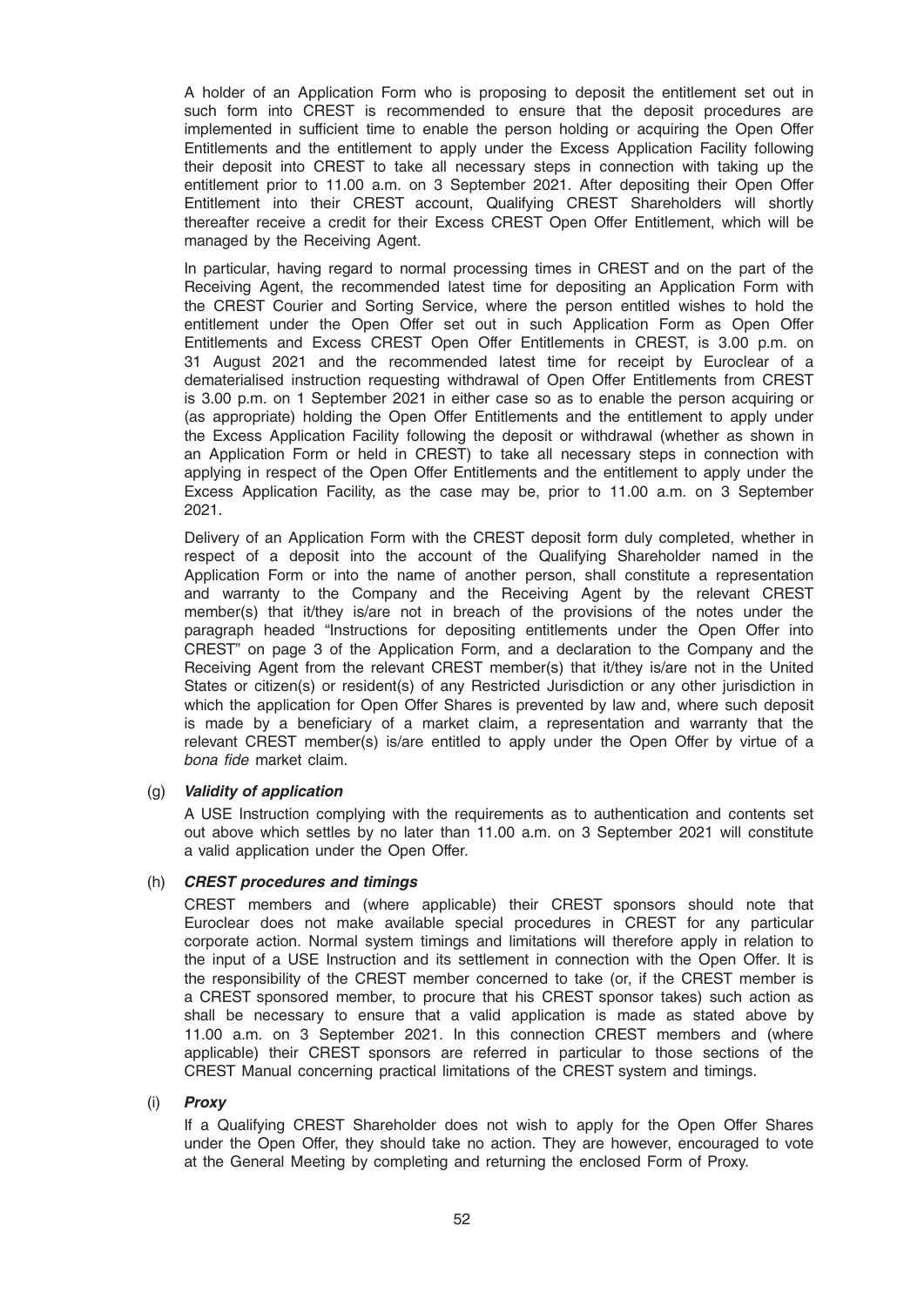# (j) Incorrect or incomplete applications

If a USE Instruction includes a CREST payment for an incorrect sum, the Company, through the Receiving Agent, reserves the right:

- (i) to reject the application in full and refund the payment to the CREST member in question (without interest);
- (ii) in the case that an insufficient sum is paid, to treat the application as a valid application for such lesser whole number of Open Offer Shares as would be able to be applied for with that payment at the Issue Price, refunding any unutilised sum to the CREST member in question (without interest); and
- (iii) in the case that an excess sum is paid, to treat the application as a valid application for all the Open Offer Shares referred to in the USE Instruction, refunding any unutilised sum to the CREST member in question (without interest).

# (k) The Excess Application Facility

The Excess Application Facility enables Qualifying CREST Shareholders, who have taken up their Open Offer Entitlement in full, to apply for Excess Shares in excess of their Open Offer Entitlement as at the Record Date. If applications under the Excess Application Facility are received for more than the total number of Open Offer Shares available following take up of Open Offer Entitlements, the Excess Shares will be scaled back at the Company's absolute discretion and no assurance can be given that excess applications by Qualifying Shareholders will be met in full or in part or at all. Excess CREST Open Offer Entitlements may not be sold or otherwise transferred. Subject as provided in paragraph 6 of this Part IV in relation to Overseas Shareholders, the CREST accounts of Qualifying CREST Shareholders will be credited with Excess CREST Open Offer Entitlements to enable applications for Excess Shares to be settled through CREST. Qualifying CREST Shareholders should note that, although the Open Offer Entitlement and the Excess CREST Open Offer Entitlements will be admitted to CREST, they will have limited settlement capabilities. Neither the Open Offer Entitlement nor the Excess CREST Open Offer Entitlements will be tradable or listed and applications in respect of the Open Offer may only be made by the Qualifying Shareholders originally entitled or by a person entitled by virtue of a bona fide market claim.

To apply for Excess Shares pursuant to the Open Offer, Qualifying CREST Shareholders should follow the instructions above and must not return a paper form and cheque.

Should a transaction be identified by the CREST Claims Processing Unit as "cum" the Open Offer Entitlement and the relevant Open Offer Entitlement(s) be transferred, the Excess CREST Open Offer Entitlements will not transfer with the Open Offer Entitlement(s) claim. Please note that an additional USE Instruction must be sent in respect of any application under the Excess CREST Open Offer Entitlement.

Should the Open Offer become unconditional and applications for Open Offer Shares by Qualifying Shareholders under the Open Offer exceed 2,775,896 Open Offer Shares, resulting in a scale back of applications under the Excess Application Facility, each Qualifying CREST Shareholder who has made a valid application pursuant to his Excess CREST Open Offer Entitlement, and from whom payment in full for the excess Open Offer Shares has been received, will receive a pounds sterling amount equal to the number of Open Offer Shares validly applied and paid for but which are not allocated to the relevant Qualifying CREST Shareholder multiplied by the Issue Price. Monies will be returned as soon as reasonably practicable following the completion of the scale back, without payment of interest and at the applicant's sole risk. Qualifying CREST Shareholders will receive the refund not later than 4 business days following the date that the results of the Open Offer are announced. Qualifying Non-CREST Shareholders will receive the refund either as a cheque by first class post to the address set out in the Application Form or payment will be returned by cheque or directly to the account on which the relevant cheque or banker's draft was drawn, not later than 10 business days following the date on which the results of the Open Offer are announced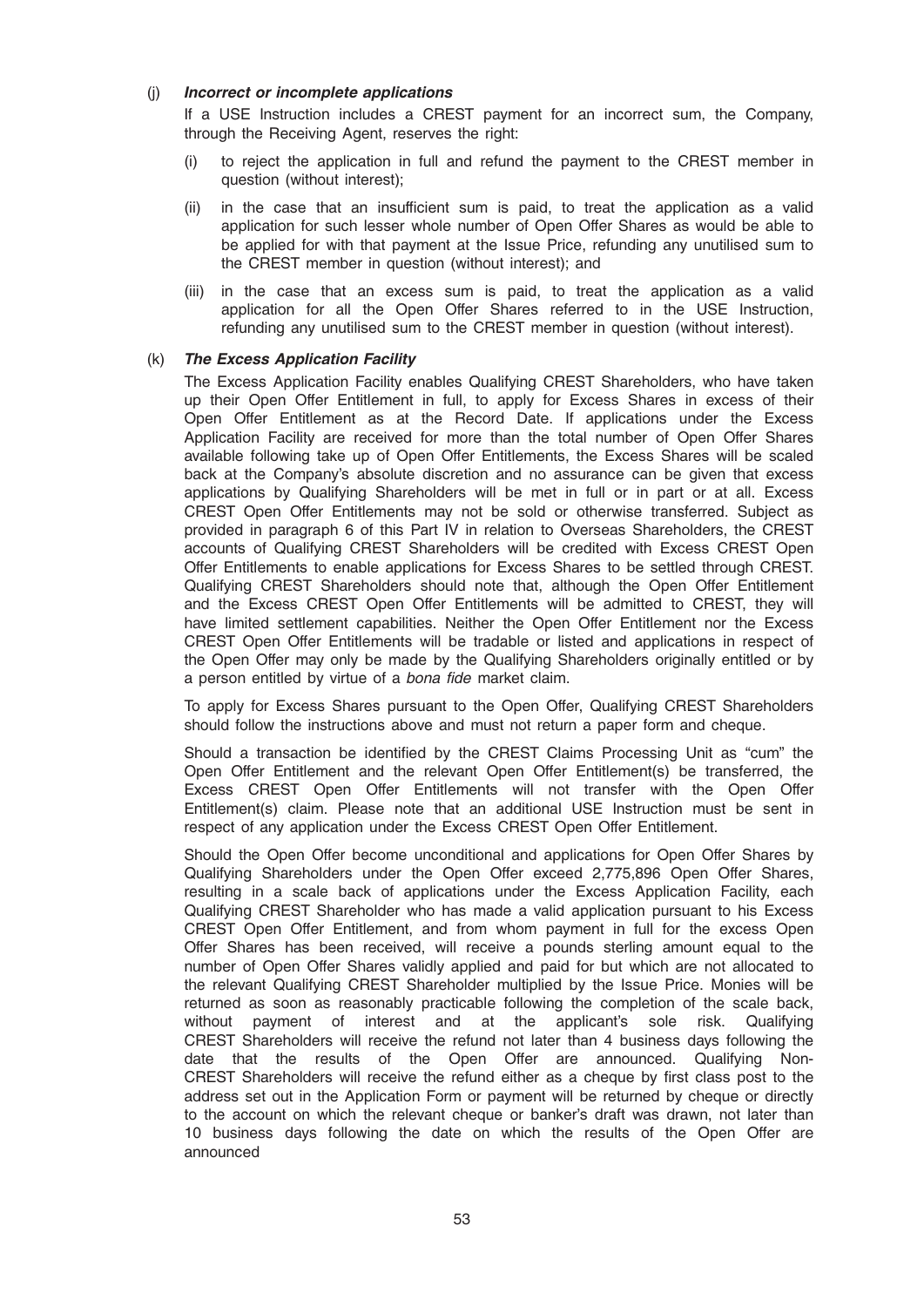All enquiries in connection with the procedure for applications under the Excess Application Facility and Excess CREST Open Offer Entitlements should be addressed to Equiniti Limited, Aspect House, Spencer Road, Lancing, West Sussex BN99 6DA. Equiniti Limited can be contacted on 0371-384-2050 from within the UK or +44 371-384- 2050 if calling from outside the UK. Lines are open between 8.30 a.m. and 5.30 p.m., Monday to Friday excluding public holidays in England and Wales. Calls may be recorded and randomly monitored for security and training purposes. The helpline cannot provide advice on the merits of the Fundraising nor give any financial, legal or tax advice.

#### (l) Effect of valid application

A CREST member who makes or is treated as making a valid application for some or all of his pro rata entitlement to Open Offer Shares in accordance with the above procedures hereby:

- (i) represents and warrants to the Company and the Broker that he has the right, power and authority, and has taken all action necessary, to make the application under the Open Offer and to execute, deliver and exercise his rights, and perform his obligations, under any contracts resulting therefrom and that he is not a person otherwise prevented by legal or regulatory restrictions from applying for Open Offer Shares or acting on behalf of any such person on a non-discretionary basis;
- (ii) agrees to pay the amount payable on application in accordance with the above procedures by means of a CREST payment in accordance with the CREST payment arrangements (it being acknowledged that the payment to the Receiving Agents' payment bank in accordance with the CREST payment arrangements shall, to the extent of the payment, discharge in full the obligation of the CREST member to pay to the Company the amount payable on application);
- (iii) agrees with the Company and the Broker that all applications under the Open Offer and contracts resulting therefrom, and any non-contractual obligations related thereto, shall be governed by, and construed in accordance with, the laws of England;
- (iv) confirms to the Company and the Broker that in making the application he is not relying on any information or representation in relation to the Company other than that contained in this document, and the applicant accordingly agrees that no person responsible solely or jointly for this document or any part thereof, or involved in the preparation thereof, shall have any liability for any such information or representation not so contained and further agrees that, having had the opportunity to read this document, he will be deemed to have had notice of all the information in relation to the Company contained in this document (including information incorporated by reference);
- (v) represents and warrants to the Company and the Broker that he is the Qualifying Shareholder originally entitled to the Open Offer Entitlements;
- (vi) represents and warrants to the Company and the Broker that if he has received some or all of his Open Offer Entitlements from a person other than the Company, he is entitled to apply under the Open Offer in relation to such Open Offer Entitlement by virtue of a bona fide market claim;
- (vii) requests that the Open Offer Shares to which he will become entitled be issued to them on the terms set out in this document and subject to the Articles; and
- (viii) represents and warrants to the Company and the Broker that he is not, nor is he applying on behalf of any Shareholder who is, in the United States or is a citizen or resident, or which is a corporation, partnership or other entity created or organised in or under any laws, of any Restricted Jurisdiction or any other jurisdiction in which the application for Open Offer Shares is prevented by law and he is not applying with a view to re-offering, re-selling, transferring or delivering any of the Open Offer Shares which are the subject of his application in the United States or to, or for the benefit of, a Shareholder who is a citizen or resident or which is a corporation, partnership or other entity created or organised in or under any laws of any Restricted Jurisdiction or any other jurisdiction in which the application for Open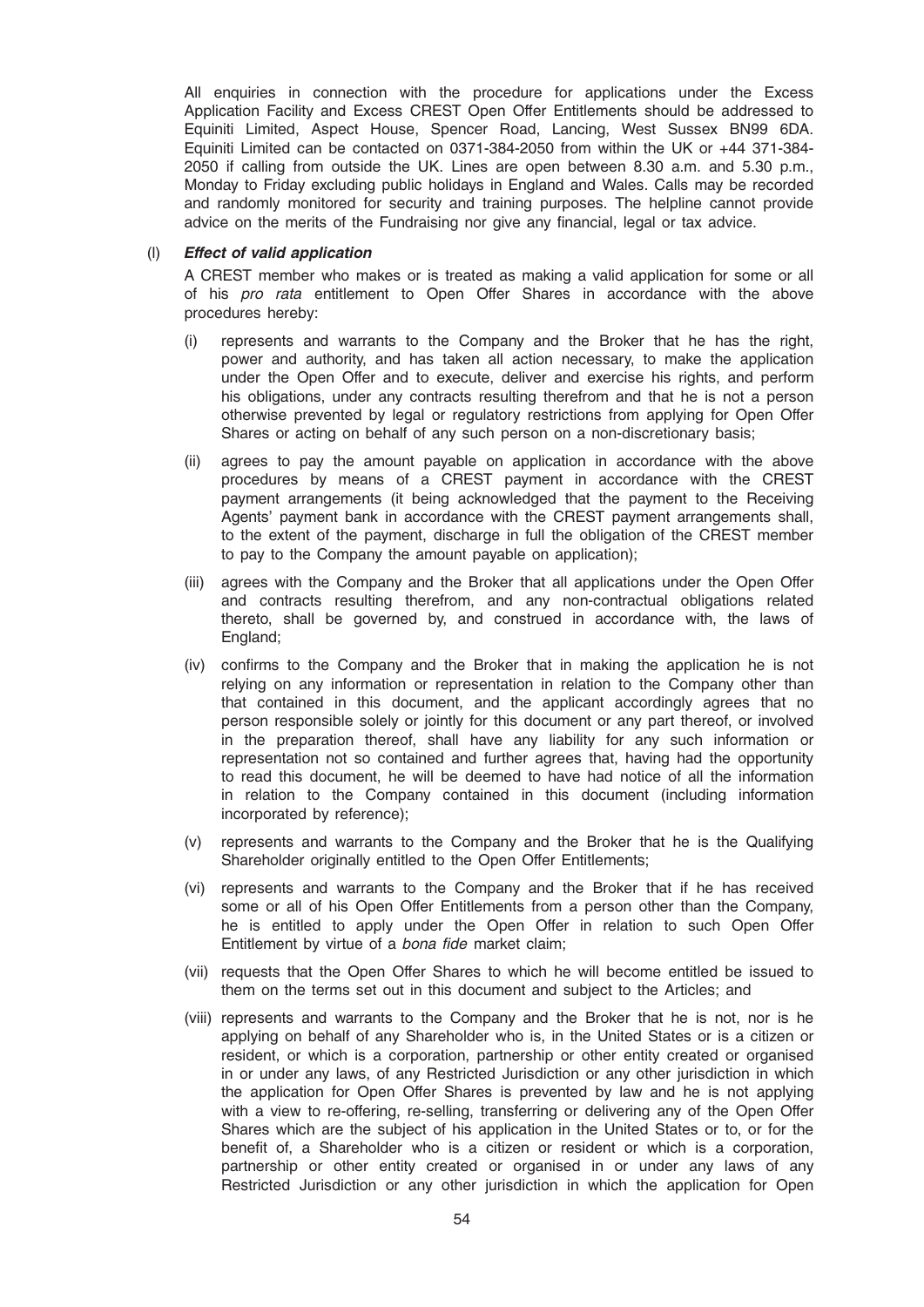Offer Shares is prevented by law (except where proof satisfactory to the Company has been provided to the Company that he is able to accept the invitation by the Company free of any requirement which it (in its absolute discretion) regards as unduly burdensome), nor acting on behalf of any such person on a nondiscretionary basis nor (a) person(s) otherwise prevented by legal or regulatory restrictions from applying for Open Offer Shares under the Open Offer; represents and warrants to the Company and the Broker that he is not, and nor is he applying as nominee or agent for, a person who is or may be liable to notify and account for tax under the Stamp Duty Reserve Tax Regulations 1986 at any of the increased rates referred to in sections 67, 70, 93 or 96 (depositary receipts and clearance services) of the Finance Act 1986; and confirms that in making the application he is not relying and has not relied on the Company or the Broker or any person affiliated with the Company, or the Broker, in connection with any investigation of the accuracy of any information contained in this document or his investment decision.

#### (m) Company's discretion as to the rejection and validity of applications

The Company may in its sole discretion, but shall not be obliged to:

- (i) treat as valid (and binding on the CREST member concerned) an application which does not comply in all respects with the requirements as to validity set out or referred to in this Part IV;
- (ii) accept an alternative properly authenticated dematerialised instruction from a CREST member or (where applicable) a CREST sponsor as constituting a valid application in substitution for or in addition to a USE instruction and subject to such further terms and conditions as the Company may determine;
- (iii) treat a properly authenticated dematerialised instruction (in this sub-paragraph the "first instruction") as not constituting a valid application if, at the time at which the Receiving Agent receives a properly authenticated dematerialised instruction giving details of the first instruction or thereafter, either the Company or the Receiving Agent has received actual notice from Euroclear of any of the matters specified in Regulation 35(5)(a) of the CREST Regulations in relation to the first instruction. These matters include notice that any information contained in the first instruction was incorrect or notice of lack of authority to send the first instruction; and
- (iv) accept an alternative instruction or notification from a CREST member or CREST sponsored member or (where applicable) a CREST sponsor, or extend the time for settlement of a USE Instruction or any alternative instruction or notification, in the event that, for reasons or due to circumstances outside the control of any CREST member or CREST sponsored member or (where applicable) CREST sponsor, the CREST member or CREST sponsored member is unable validly to apply for Open Offer Shares by means of the above procedures. In normal circumstances, this discretion is only likely to be exercised in the event of any interruption, failure or breakdown of CREST (or any part of CREST) or on the part of the facilities and/or systems operated by the Receiving Agent in connection with CREST.

#### (n) Lapse of the Open Offer

In the event that the Open Offer does not become unconditional by 8.00 a.m. on 7 September 2021 or such later time and date as the Company and Cenkos determine (being no later than 8.00 a.m. on 14 September 2021), the Open Offer will lapse, the Open Offer Entitlements and Excess CREST Open Offer Entitlements admitted to CREST will be disabled and the Receiving Agent will refund the amount paid by a Qualifying CREST Shareholder by way of a CREST payment, without interest, as soon as practicable thereafter.

#### 4. MONEY LAUNDERING REGULATIONS

#### 4.1 Holders of Application Forms

To ensure compliance with the Money Laundering Regulations, Equiniti Limited may require, at its absolute discretion, verification of the identity of the person by whom or on whose behalf the Application Form is lodged with payment (which requirements are referred to below as the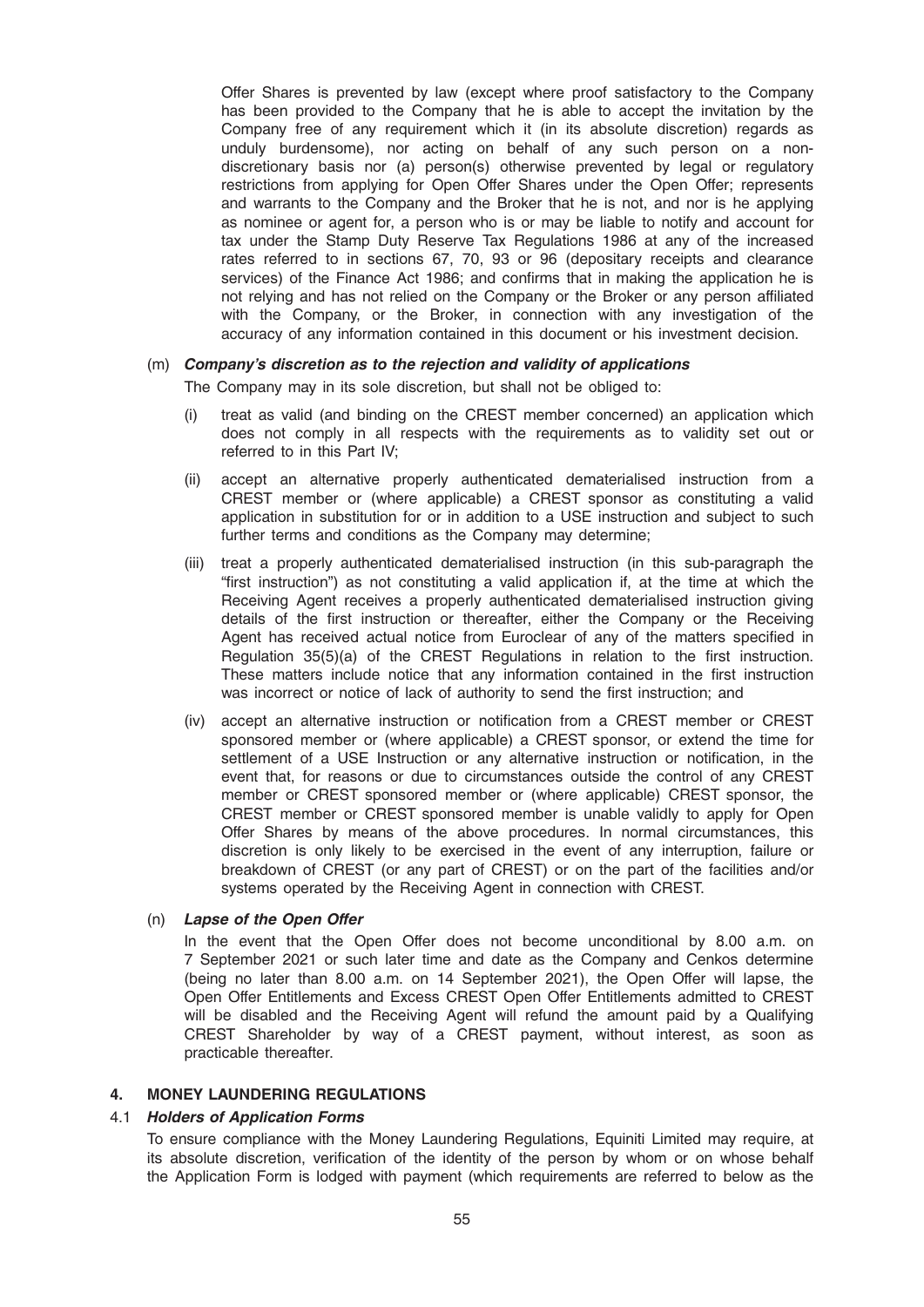"verification of identity requirements"). If the Application Form is submitted by a UK regulated broker or intermediary acting as agent and which is itself subject to the Money Laundering Regulations, any verification of identity requirements are the responsibility of such broker or intermediary and not of the Receiving Agents. In such case, the lodging agent's stamp should be inserted on the Application Form.

The person lodging the Application Form with payment and in accordance with the other terms as described above (the "acceptor"), including any person who appears to Equiniti Limited to be acting on behalf of some other person, accepts the Open Offer in respect of such number of Open Offer Shares as is referred to therein (for the purposes of this paragraph 4 the "relevant Open Offer Shares") and shall thereby be deemed to agree to provide Equiniti Limited with such information and other evidence as they may require to satisfy the verification of identity requirements.

If Equiniti Limited determines that the verification of identity requirements apply to any acceptor or application, the relevant Open Offer Shares (notwithstanding any other term of the Open Offer) will not be issued to the relevant acceptor unless and until the verification of identity requirements have been satisfied in respect of that acceptor or application. Equiniti Limited is entitled, in its absolute discretion, to determine whether the verification of identity requirements apply to any acceptor or application and whether such requirements have been satisfied, and neither Equiniti Limited nor the Company will be liable to any person for any loss or damage suffered or incurred (or alleged), directly or indirectly, as a result of the exercise of such discretion.

If the verification of identity requirements apply, failure to provide the necessary evidence of identity within a reasonable time may result in delays in the despatch of share certificates or in crediting CREST accounts. If, within a reasonable time following a request for verification of identity, Equiniti Limited has not received evidence satisfactory to it as aforesaid, the Company may, in its absolute discretion, treat the relevant application as invalid, in which event the monies payable on acceptance of the Open Offer will be returned (at the acceptor's risk) without interest to the account of the bank or building society on which the relevant cheque was drawn.

Submission of an Application Form with the appropriate remittance will constitute a warranty to each of the Company, Equiniti Limited and the Broker from the applicant that the Money Laundering Regulations will not be breached by application of such remittance.

The verification of identity requirements will not usually apply:

- (a) if the applicant is an organisation required to comply with the Money Laundering Directive (the Council Directive on prevention of the use of the financial system for the purpose of money laundering or terrorist financing (no. 2015/849/EU));
- (b) if the acceptor is a regulated UK broker or intermediary acting as agent and is itself subject to the Money Laundering Regulations;
- (c) if the applicant (not being an applicant who delivers his application in person) makes payment by way of a cheque drawn on an account in the applicant's name; or
- (d) if the aggregate subscription price for the Open Offer Shares is less than €15,000 (approximately £12,800).

In other cases the verification of identity requirements may apply. Satisfaction of these requirements may be facilitated in the following ways:

(e) if payment is made by cheque in sterling drawn on a branch in the UK of a bank or building society which bears a UK bank sort code number in the top right hand corner the following applies. Cheques should be made payable to Equiniti Ltd re: Creo Medical Group plc Open Offer Account in respect of an application by a Qualifying Shareholder and crossed "A/C Payee Only". Third party cheques may not be accepted with the exception of building society cheques or banker's drafts where the building society or bank has inserted details of the name of the account holder and have either added the building society or bank branch stamp or have provided a supporting letter confirming the source of funds. The name of the account holder should be the same as the name of the shareholder shown on page 1 of the Open Offer Application Form; or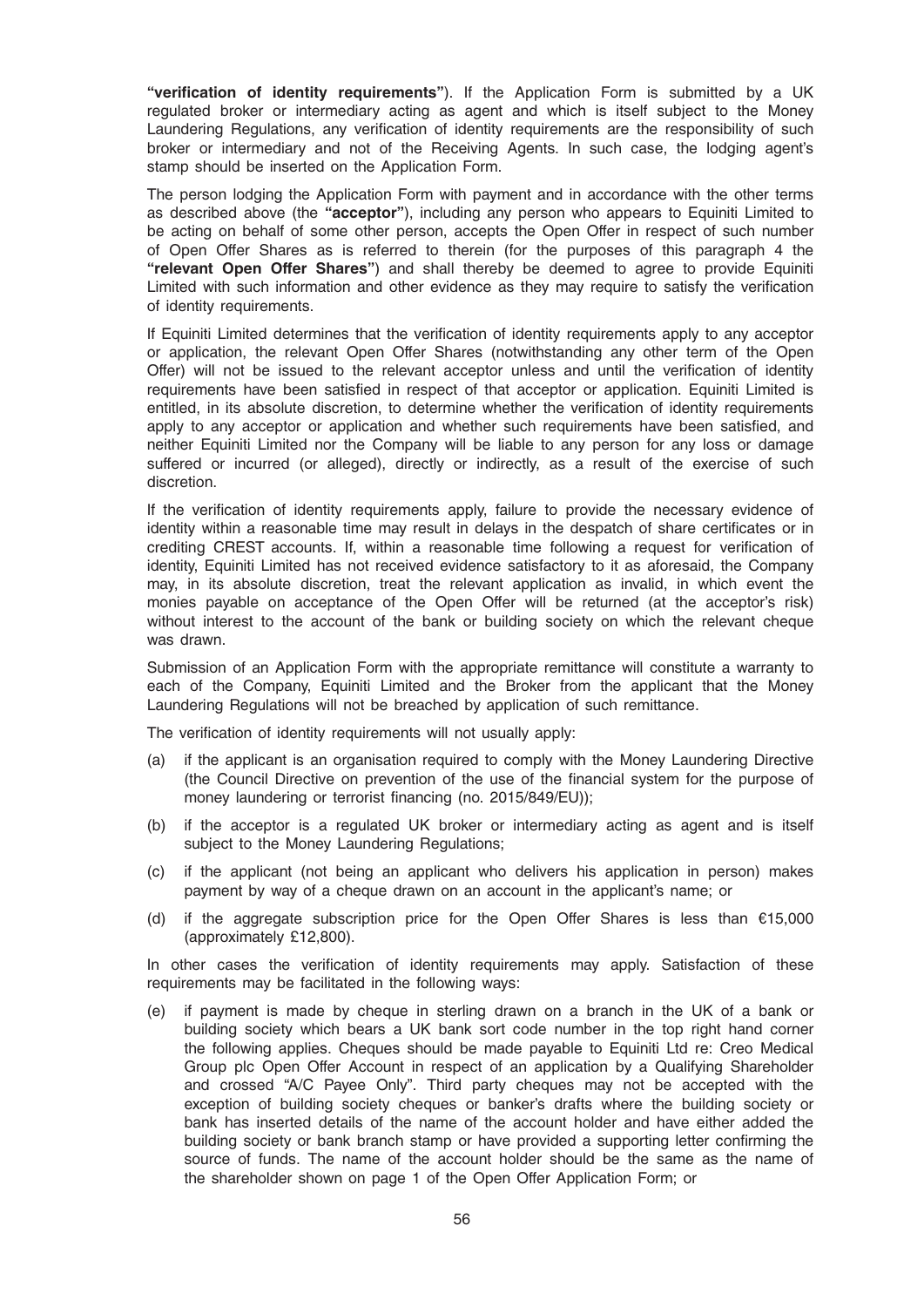(f) if the Application Form is lodged with payment by an agent which is an organisation of the kind referred to in paragraph 4.1(a) above or which is subject to anti-money laundering regulation in a country which is a member of the Financial Action Task Force, the agent should provide with the Application Form written confirmation that it has that status and a written assurance that it has obtained and recorded evidence of the identity of the person for whom it acts and that it will on demand make such evidence available to the Receiving Agent. If the agent is not such an organisation, it should contact Equiniti Limited, Aspect House, Spencer Road, Lancing, West Sussex BN99 6DA.

To confirm the acceptability of any written assurance referred to in (b) above, or in any other case, the acceptor should contact Equiniti Limited on 0371-384-2050 from within the UK or +44 371-384-2050 if calling from outside the UK. Lines are open between 8.30 a.m. and 5.30 p.m., Monday to Friday excluding public holidays in England and Wales. Calls may be recorded and randomly monitored for security and training purposes. The helpline cannot provide advice on the merits of the Fundraising nor give any financial, legal or tax advice.

If the Application Form(s) is/are in respect of Open Offer Shares and is/are lodged by hand by the acceptor in person, or if the Application Form(s) in respect of Open Offer Shares is/are lodged by hand by the acceptor and the accompanying payment is not the acceptor's own cheque, he or she should ensure that he or she has with him or her evidence of identity bearing his or her photograph (for example, his or her passport) and separate evidence of his or her address.

If, within a reasonable period of time following a request for verification of identity, and in any case by no later than 11.00 a.m. on 3 September 2021, Equiniti Limited has not received evidence satisfactory to it as aforesaid, Equiniti Limited may, at its discretion, as agent of the Company, reject the relevant application, in which event the monies submitted in respect of that application will be returned without interest to the account at the payee bank from which such monies were originally debited (without prejudice to the rights of the Company to undertake proceedings to recover monies in respect of the loss suffered by it as a result of the failure to produce satisfactory evidence as aforesaid).

# 4.2 Open Offer Entitlements in CREST

If you hold your Open Offer Entitlement and Excess CREST Open Offer Entitlement in CREST and apply for Open Offer Shares in respect of some or all of your Open Offer Entitlement and Excess CREST Open Offer Entitlement as agent for one or more persons and you are not a UK or EU regulated person or institution (e.g. a UK financial institution), then, irrespective of the value of the application, Equiniti Limited is obliged to take reasonable measures to establish the identity of the person or persons on whose behalf you are making the application. You must therefore contact Equiniti Limited before sending any USE or other instruction so that appropriate measures may be taken.

Submission of a USE Instruction, which on its settlement constitutes a valid application as described above, constitutes a warranty and undertaking by the applicant to provide promptly to Equiniti Limited such information as may be specified by Equiniti Limited as being required for the purposes of the Money Laundering Regulations. Pending the provision of evidence satisfactory to Equiniti Limited as to identity, Equiniti Limited may in its absolute discretion take, or omit to take, such action as it may determine to prevent or delay issue of the Open Offer Shares concerned. If satisfactory evidence of identity has not been provided within a reasonable time, then the application for the Open Offer Shares represented by the USE Instruction will not be valid. This is without prejudice to the right of the Company to take proceedings to recover any loss suffered by it as a result of failure to provide satisfactory evidence.

#### 5. ADMISSION, SETTLEMENT AND DEALINGS

The result of the Open Offer is expected to be announced on 6 September 2021. Application will be made to the London Stock Exchange for the Open Offer Shares to be admitted to trading on AIM. Subject to the Open Offer becoming unconditional in all respects (save only as to Admission), it is expected that Admission of the Open Offer Shares will become effective and that dealings in the Open Offer Shares, fully paid, will commence at 8.00 a.m. on 7 September 2021.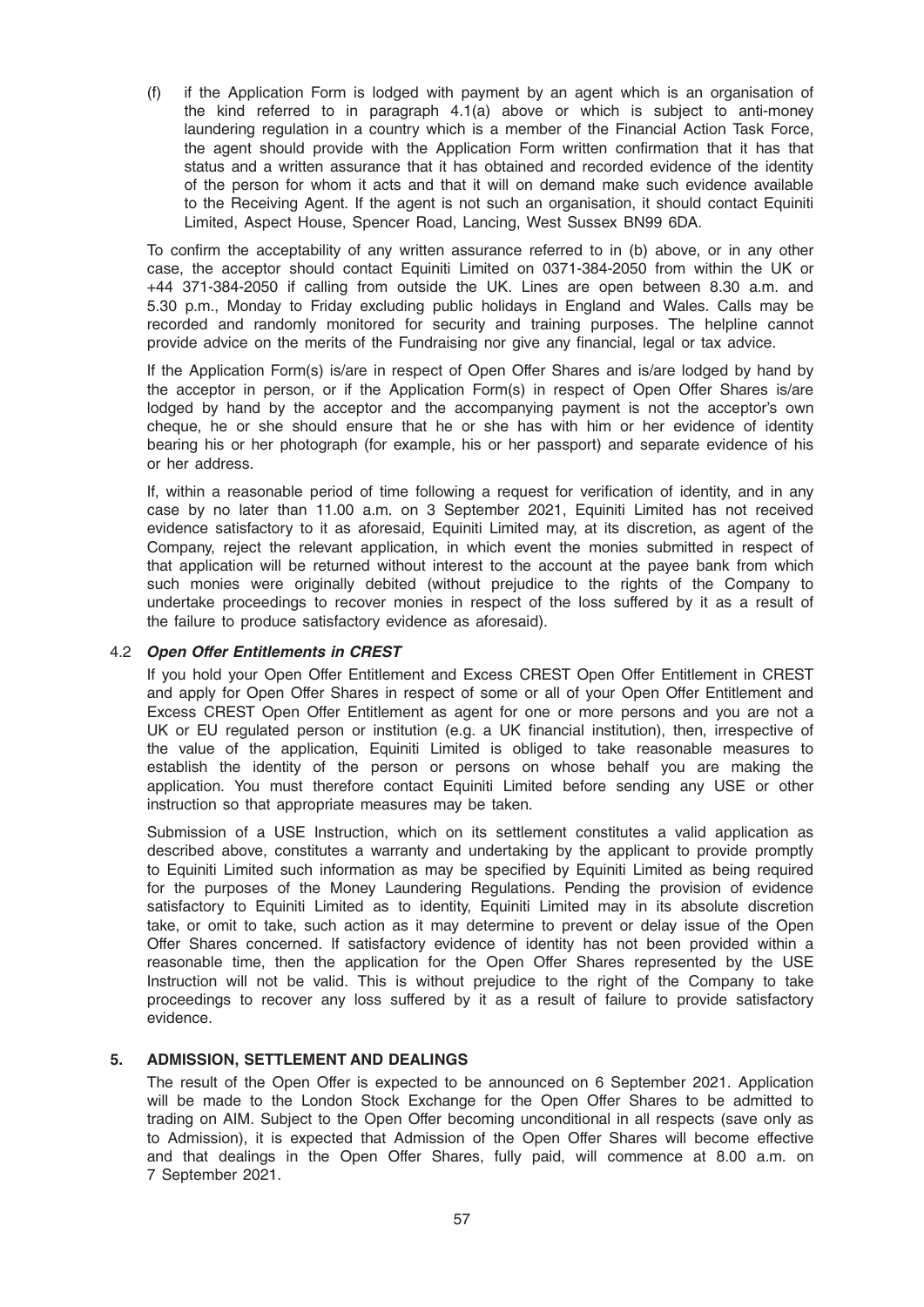The Existing Ordinary Shares are already admitted to CREST. No further application for admission to CREST is accordingly required for the Open Offer Shares. All such shares, when issued and fully paid, may be held and transferred by means of CREST.

Open Offer Entitlements and Excess CREST Open Offer Entitlements held in CREST are expected to be disabled in all respects after 11.00 a.m. on 3 September 2021 (the latest date for applications under the Open Offer). If the condition(s) to the Open Offer described above are satisfied, Open Offer Shares will be issued in uncertificated form to those persons who submitted a valid application for Open Offer Shares by utilising the CREST application procedures and whose applications have been accepted by the Company.

On 7 September 2021, the Receiving Agent will instruct Euroclear to credit the appropriate stock accounts of such persons with such persons' entitlements to Open Offer Shares with effect from Admission. The stock accounts to be credited will be accounts under the same CREST participant IDs and CREST member account IDs in respect of which the USE Instruction was given. Notwithstanding any other provision of this document, the Company reserves the right to send Qualifying CREST Shareholders an Application Form instead of crediting the relevant stock account with Open Offer Entitlements and Excess CREST Open Offer Entitlements, and to allot and/or issue any Open Offer Shares in certificated form. In normal circumstances, this right is only likely to be exercised in the event of any interruption, failure or breakdown of CREST (or of any part of CREST) or on the part of the facilities and/or systems operated by the Receiving Agents in connection with CREST.

No temporary documents of title will be issued, and transfers will be certified against the share register of the Company. All documents or remittances sent by, to, from or on behalf of applicants, or as they may direct, will (in the latter case) be sent through the post and will (in both cases) be at the risk of the applicant.

For more information as to the procedure for application, Qualifying Non-CREST Shareholders are referred to paragraph 3.1 above and their respective Application Form.

#### 6. OVERSEAS SHAREHOLDERS

The comments set out in this paragraph 6 are intended as a general guide only and any Overseas Shareholders who are in any doubt as to their position should consult their professional advisers without delay.

#### 6.1 General

The distribution of this document and the making or acceptance of the Open Offer to or by persons who have registered addresses in, or who are resident or ordinarily resident in, or citizens of, or which are corporations, partnerships or other entities created or organised under the laws of countries other than the UK or to persons who are nominees of or custodians, trustees or guardians for citizens, residents in or nationals of, countries other than the UK, may be affected by the laws or regulatory requirements of the relevant jurisdictions. It is the responsibility of those persons to consult their professional advisers as to whether they require any governmental or other consents or need to observe any applicable legal requirement or other formalities to enable them to apply for Open Offer Shares under the Open Offer.

No action has been or will be taken by the Company, the Broker, or any other person, to permit a public offering or distribution of this document (or any other offering or publicity materials or application form(s) relating to the Open Offer Shares) in any jurisdiction where action for that purpose may be required, other than in the UK. Receipt of this document and/or an Application Form and/or a credit of an Open Offer Entitlement or an Excess CREST Open Offer Entitlement to a stock account in CREST will not constitute an invitation or offer of securities for subscription, sale or purchase in whose jurisdictions in which it would be illegal to make such an invitation or offer and, in those circumstances, this document and/or the Application Form must be treated as sent for information only and should not be copied or redistributed.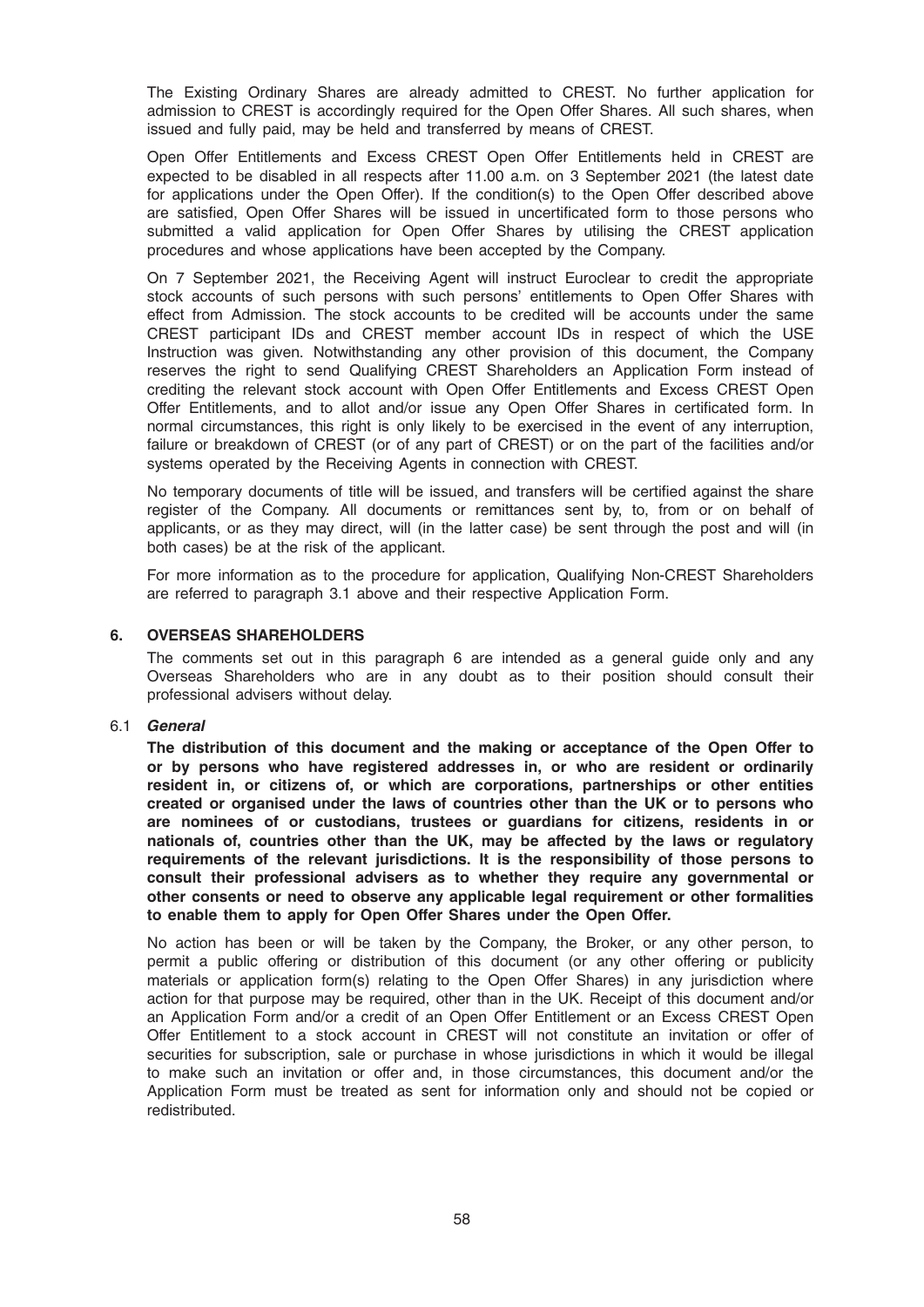Application Forms will not be sent to, and Open Offer Entitlements and Excess CREST Open Offer Entitlements will not be credited to stock accounts in CREST of, persons with registered addresses in the United States or a Restricted Jurisdiction or their agent or intermediary, except where the Company is satisfied that such action would not result in the contravention of any registration or other legal requirement in any jurisdiction.

No person receiving a copy of this document and/or an Application Form and/or a credit of Open Offer Entitlements or Excess CREST Open Offer Entitlements to a stock account in CREST in any territory other than the UK may treat the same as constituting an invitation or offer to him or her, nor should he or she in any event use any such Application Form and/or credit of Open Offer Entitlements or Excess CREST Open Offer Entitlements to a stock account in CREST unless, in the relevant territory, such an invitation or offer could lawfully be made to him or her and such Application Form and/or credit of Open Offer Entitlements or Excess CREST Open Offer Entitlements to a stock account in CREST could lawfully be used, and any transaction resulting from such use could be effected, without contravention of any registration or other legal or regulatory requirements. In circumstances where an invitation or offer would contravene any registration or other legal or regulatory requirements, this document and/or the Application Form must be treated as sent for information only and should not be copied or redistributed.

It is the responsibility of any person (including, without limitation, custodians, agents, nominees and trustees) outside the UK wishing to apply for Open Offer Shares under the Open Offer to satisfy themselves as to the full observance of the laws of any relevant territory in connection therewith, including obtaining any governmental or other consents that may be required, observing any other formalities required to be observed in such territory and paying any issue, transfer or other taxes due in such territory.

None of the Company, the Broker nor any of their respective representatives is making any representation or warranty to any offeree or purchaser of the Open Offer Shares regarding the legality of an investment in the Open Offer Shares by such offeree or purchaser under the laws applicable to such offeree or purchaser.

Persons (including, without limitation, custodians, agents, nominees and trustees) receiving a copy of this document and/or an Application Form and/or a credit of Open Offer Entitlements or Excess CREST Open Offer Entitlements to a stock account in CREST, in connection with the Open Offer or otherwise, should not distribute or send either of those documents nor transfer Open Offer Entitlements or Excess CREST Open Offer Entitlements in or into any jurisdiction where to do so would or might contravene local securities laws or regulations. If a copy of this document and/or an Application Form and/or a credit of Open Offer Entitlements or Excess CREST Open Offer Entitlements to a stock account in CREST is received by any person in any such territory, or by his or her custodian, agent, nominee or trustee, he or she must not seek to apply for Open Offer Shares in respect of the Open Offer unless the Company and the Broker determine that such action would not violate applicable legal or regulatory requirements. Any person (including, without limitation, custodians, agents, nominees and trustees) who does forward a copy of this document and/or an Application Form and/or transfers Open Offer Entitlements or Excess CREST Open Offer Entitlements into any such territory, whether pursuant to a contractual or legal obligation or otherwise, should draw the attention of the recipient to the contents of this Part IV and specifically the contents of this paragraph 6.

The Company reserves the right to treat as invalid any application or purported application for Open Offer Shares that appears to the Company or its agents to have been executed, effected or dispatched from the United States or a Restricted Jurisdiction or in a manner that may involve a breach of the laws or regulations of any other jurisdiction or if the Company or its agents believe that the same may violate applicable legal or regulatory requirements or if it provides an address for delivery of the share certificates of Open Offer Shares or in the case of a credit of Open Offer Entitlements or Excess CREST Open Offer Entitlements to a stock account in CREST, to a CREST member whose registered address would be, in the United States or a Restricted Jurisdiction or any other jurisdiction outside the UK in which it would be unlawful to deliver such share certificates or make such a credit.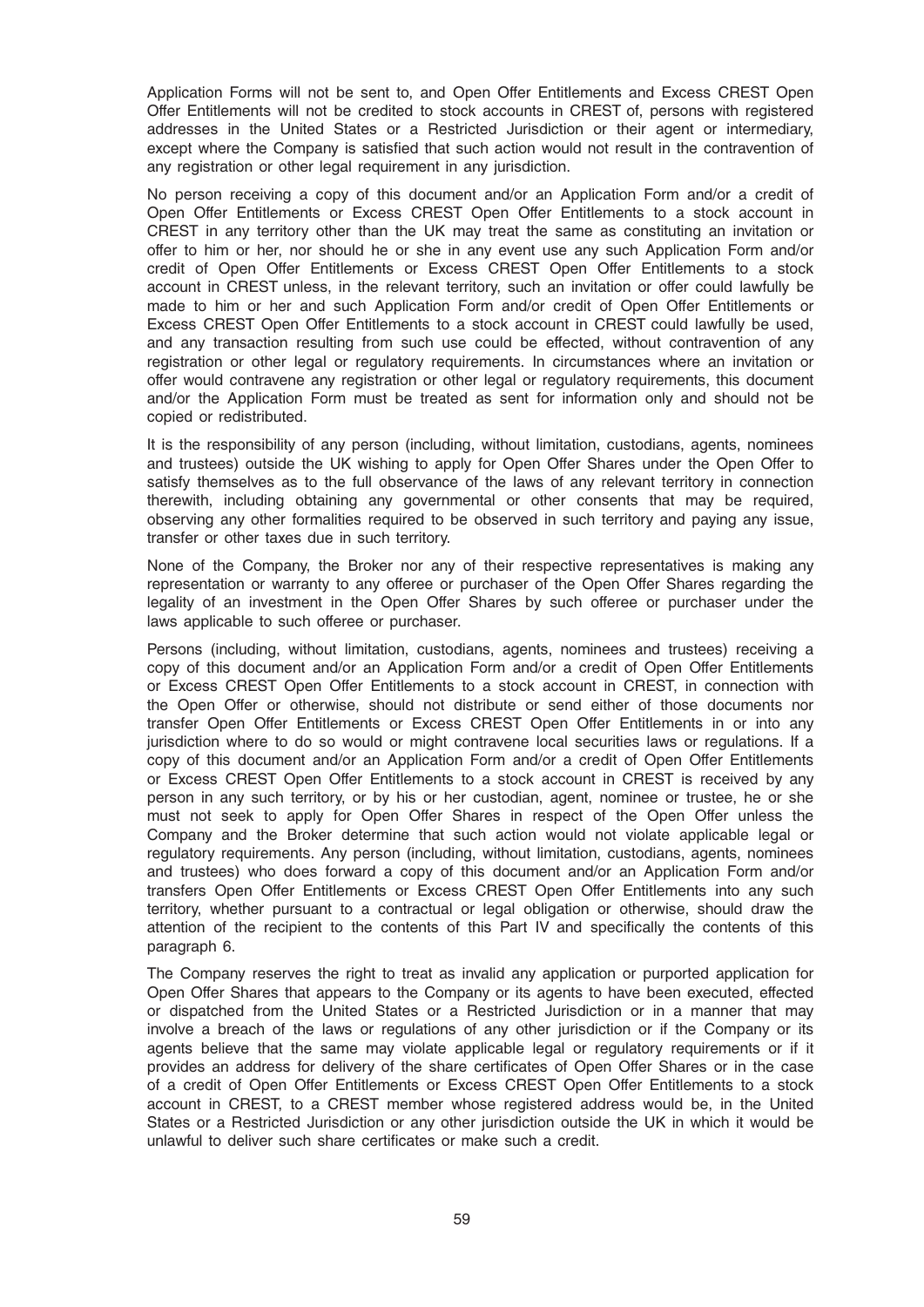Notwithstanding any other provision of this document or the relevant Application Form, the Company, and the Broker reserves the right to permit any person to apply for Open Offer Shares in respect of the Open Offer if the Company, in its sole and absolute discretion, is satisfied that the transaction in question is exempt from, or not subject to, the legislation or regulations giving rise to the restrictions in question.

Overseas Shareholders who wish, and are permitted, to apply for Open Offer Shares should note that payment must be made in sterling denominated cheques or where such Overseas Shareholder is a Qualifying CREST Shareholder, through CREST. Due to restrictions under the securities laws of the United States and the Restricted Jurisdictions, and subject to certain exceptions, Qualifying Shareholders in the United States or who have registered addresses in, or who are resident or ordinarily resident in, or citizens of, any Restricted Jurisdiction will not qualify to participate in the Open Offer and will not be sent an Application Form nor will their stock accounts in CREST be credited with Open Offer Entitlements. No public offer of Open Offer Shares is being made by virtue of this document or the Application Forms into the United States or any Restricted Jurisdiction.

Receipt of this document and/or an Application Form and/or a credit of an Open Offer Entitlement to a stock account in CREST will not constitute an invitation or offer of securities for subscription, sale or purchase in those jurisdictions in which it would be illegal to make such an invitation or offer and, in those circumstances, this document and/or the Application Form must be treated as sent for information only and should not be copied or redistributed.

# 6.2 United States

The Open Offer Shares have not been and will not be registered under the US Securities Act or with any securities regulatory authority of any state or other jurisdiction of the United States and, accordingly, may not be offered or sold, re-sold, taken up, transferred, delivered or distributed, directly or indirectly, within the United States except in reliance on an exemption from the registration requirements of the US Securities Act and in compliance with any applicable securities laws of any state or other jurisdiction of the United States.

Accordingly, the Company is not extending the Open Offer into the United States unless an exemption from the registration requirements of the US Securities Act is available and, subject to certain exceptions, neither this document nor the Application Form constitutes or will constitute an offer or an invitation to apply for or an offer or an invitation to acquire any Open Offer Shares in the United States. Subject to certain exceptions, neither this document nor an Application Form will be sent to, and no Open Offer Shares will be credited to a stock account in CREST of, any Qualifying Shareholder with a registered address in the United States. Subject to certain exceptions, Application Forms sent from or postmarked in the United States will be deemed to be invalid and all persons acquiring Open Offer Shares and wishing to hold such Open Offer Shares in registered form must provide an address for registration of the Open Offer Shares issued upon exercise thereof outside the United States.

Subject to certain exceptions, any person who acquires Open Offer Shares will be deemed to have declared, warranted and agreed, by accepting delivery of this document or the Application Form and delivery of the Open Offer Shares, that they are not, and that at the time of acquiring the Open Offer Shares they will not be, in the United States or acting on behalf of, or for the account or benefit of a person on a non-discretionary basis in the United States or any state of the United States.

The Company reserves the right to treat as invalid any Application Form that appears to the Company or its agents to have been executed in, or despatched from, the United States, or that provides an address in the United States for the receipt of Open Offer Shares, or which does not make the warranty set out in the Application Form to the effect that the person completing the Application Form does not have a registered address and is not otherwise located in the United States and is not acquiring the Open Offer Shares with a view to the offer, sale, resale, transfer, delivery or distribution, directly or indirectly, of any such Open Offer Shares in the United States or where the Company believes acceptance of such Application Form may infringe applicable legal or regulatory requirements.

The Company will not be bound to allot or issue any Open Offer Shares to any person with an address in, or who is otherwise located in, the United States in whose favour an Application Form or any Open Offer Shares may be transferred. In addition, the Company, and the Broker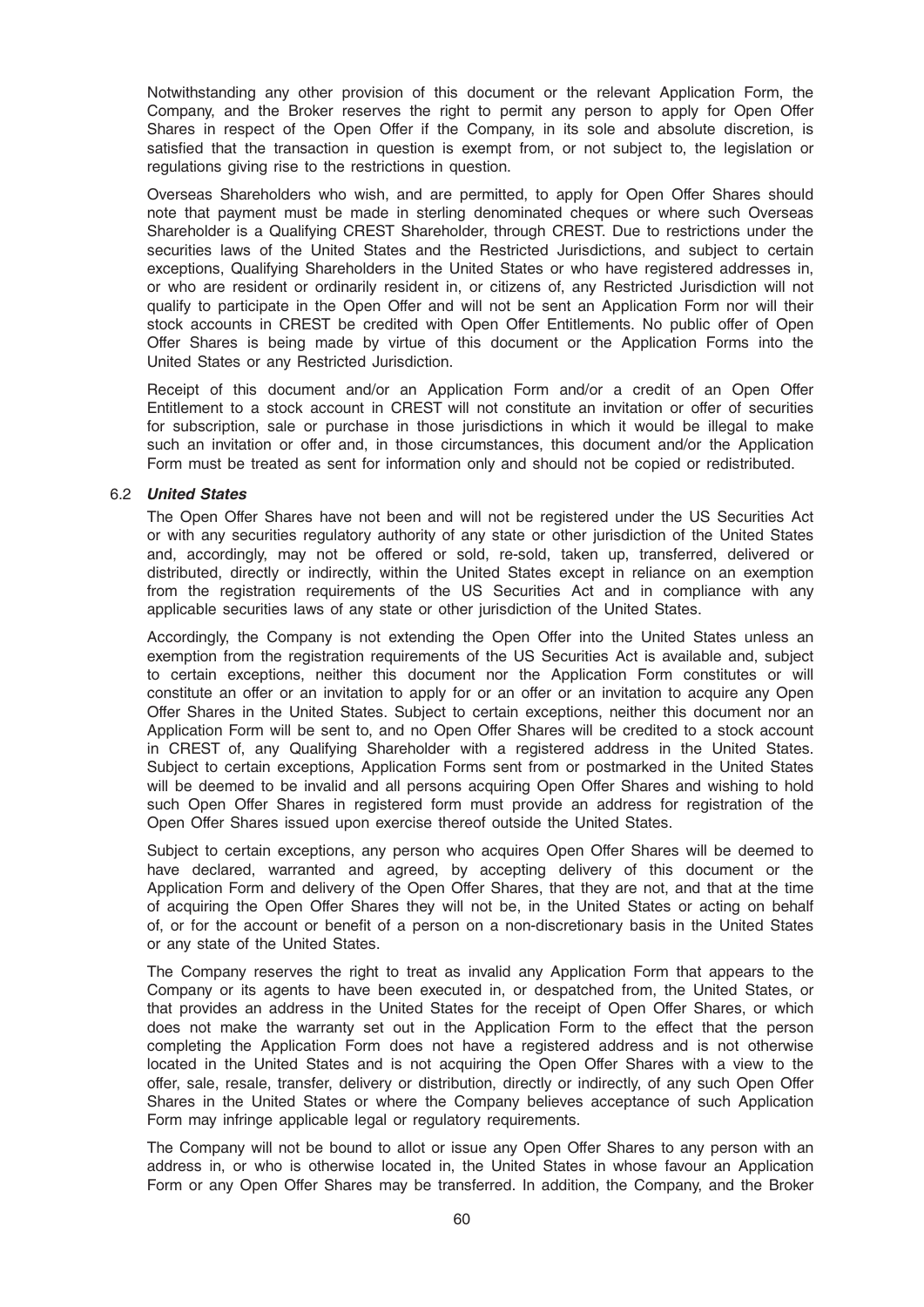reserves the right to reject any USE Instruction sent by or on behalf of any CREST member with a registered address in the United States in respect of the Open Offer Shares. In addition, until 45 days after the commencement of the Open Offer, an offer, sale or transfer of the Open Offer Shares within the United States by a dealer (whether or not participating in the Open Offer) may violate the registration requirements of the US Securities Act.

#### 6.3 Restricted Jurisdictions

Due to restrictions under the securities laws of the other Restricted Jurisdictions and subject to certain exemptions, Shareholders who have registered addresses in, or who are resident or ordinarily resident in, or citizens of, any Restricted Jurisdiction will not qualify to participate in the Open Offer and will not be sent an Application Form nor will their stock accounts in CREST be credited with Open Offer Entitlements or Excess CREST Open Offer Entitlements. The Open Offer Shares have not been and will not be registered under the relevant laws of any Restricted Jurisdiction or any state, province or territory thereof and may not be offered, sold, resold, delivered or distributed, directly or indirectly, in or into any Restricted Jurisdiction or to, or for the account or benefit of, any person with a registered address in, or who is resident or ordinarily resident in, or a citizen of, any Restricted Jurisdiction except pursuant to an applicable exemption.

No offer or invitation to apply for Open Offer Shares is being made by virtue of this document or the Application Form into any Restricted Jurisdiction.

#### 6.4 Other overseas territories

Application Forms will be sent to Qualifying Non-CREST Shareholders and Open Offer Entitlements and Excess CREST Open Offer Entitlements will be credited to the stock account in CREST of Qualifying CREST Shareholders. Qualifying Shareholders in jurisdictions other than the United States or the Restricted Jurisdictions may, subject to the laws of their relevant jurisdiction, take up Open Offer Shares under the Open Offer in accordance with the instructions set out in this document and the Application Form. Qualifying Shareholders who have registered addresses in, or who are resident or ordinarily resident in, or citizens of, countries other than the UK should, however, consult appropriate professional advisers as to whether they require any governmental or other consents or need to observe any further formalities to enable them to apply for any Open Offer Shares in respect of the Open Offer.

# 6.5 Representations and warranties relating to Overseas Shareholders

# (a) Qualifying Non-CREST Shareholders

Any person completing and returning an Application Form or requesting registration of the Open Offer Shares comprised therein represents and warrants to the Company, the Broker and the Receiving Agents that, except where proof has been provided to the Company's satisfaction that such person's use of the Application Form will not result in the contravention of any applicable legal requirements in any jurisdiction: (i) such person is not requesting registration of the relevant Open Offer Shares from within the United States or any Restricted Jurisdiction; (ii) such person is not in any territory in which it is unlawful to make or accept an offer to acquire Open Offer Shares in respect of the Open Offer or to use the Application Form in any manner in which such person has used or will use it; (iii) such person is not acting on a non-discretionary basis for a person located within any Restricted Jurisdiction (except as agreed with the Company) or any territory referred to in (ii) above at the time the instruction to accept was given; and (iv) such person is not acquiring Open Offer Shares with a view to offer, sale, resale, transfer, deliver or distribute, directly or indirectly, any such Open Offer Shares into any of the above territories. The Company and/or the Receiving Agents may treat as invalid any acceptance or purported acceptance of the allotment of Open Offer Shares comprised in an Application Form if it: (i) appears to the Company or its agents to have been executed, effected or dispatched from the United States or a Restricted Jurisdiction or in a manner that may involve a breach of the laws or regulations of any jurisdiction or if the Company or its agents believe that the same may violate applicable legal or regulatory requirements; or (ii) provides an address in the United States or a Restricted Jurisdiction for delivery of the share certificates of Open Offer Shares (or any other jurisdiction outside the UK in which it would be unlawful to deliver such share certificates); or (iii) purports to exclude the warranty required by this sub-paragraph 6.5(a).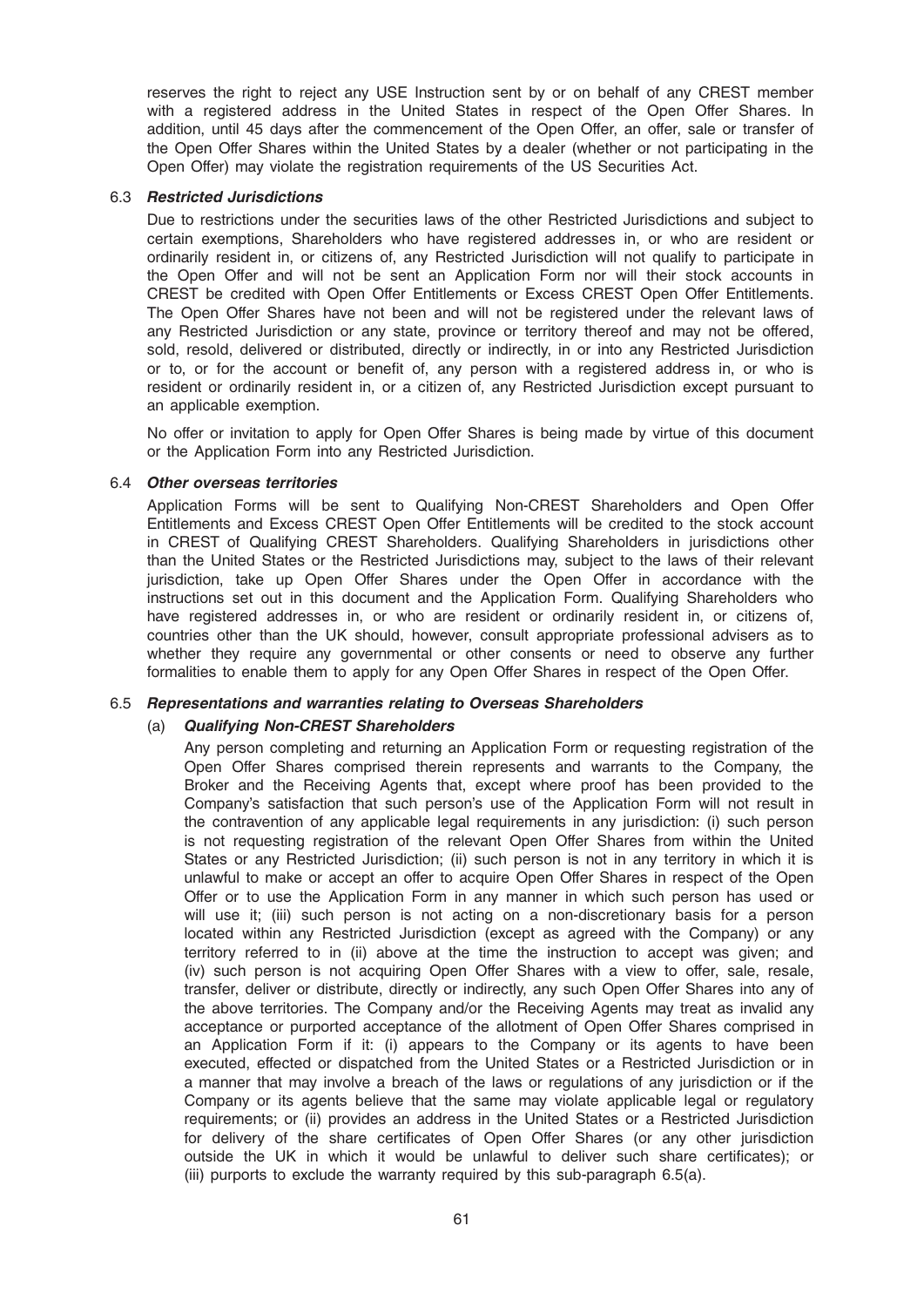# (b) Qualifying CREST Shareholders

A CREST member or CREST sponsored member who makes a valid acceptance in accordance with the procedures set out in this Part IV represents and warrants to the Company, the Broker and the Receiving Agents that, except where proof has been provided to the Company's satisfaction that such person's acceptance will not result in the contravention of any applicable legal requirement in any jurisdiction: (i) such person is not within the United States or any Restricted Jurisdiction; (ii) such person is not in any territory in which it is unlawful to make or accept an offer to acquire Open Offer Shares; (iii) such person is not accepting on a nondiscretionary basis for a person located within any Restricted Jurisdiction (except as otherwise agreed with the Company) or any territory referred to in (ii) above at the time the instruction to accept was given; and (iv) such person is not acquiring any Open Offer Shares with a view the offer, sale, resale, transfer, delivery or distribute, directly or indirectly, any such Open Offer Shares into any of the above territories.

#### 6.6 Waiver

The provisions of this paragraph 6 and of any other terms of the Open Offer relating to Overseas Shareholders may be waived, varied or modified as regards specific Shareholders or on a general basis by the Company and the Broker in their absolute discretion. Subject to this, the provisions of this paragraph 6 supersede any terms of the Open Offer inconsistent herewith. References in this paragraph 6 to Shareholders shall include references to the person or persons executing an Application Form and, in the event of more than one person executing an Application Form, the provisions of this paragraph 6 shall apply to them jointly and to each of them.

#### 7. TIMES AND DATES

The Company shall, in agreement with the Broker and after consultation with its financial and legal advisers, be entitled to amend the dates that Application Forms are despatched or amend or extend the latest date for acceptance under the Open Offer and all related dates set out in this document and in such circumstances shall notify the London Stock Exchange, and make an announcement on a Regulatory Information Service, but Qualifying Shareholders may not receive any further written communication.

If a supplementary circular is issued by the Company two or fewer Business Days prior to the latest time and date for acceptance and payment in full under the Open Offer specified in this document, the latest date for acceptance under the Open Offer shall be extended to the date that is three Business Days after the date of issue of the supplementary circular (and the dates and times of principal events due to take place following such date shall be extended accordingly).

#### 8. TAXATION

Shareholders who are in any doubt as to their tax position in relation to taking up their entitlements under the Open Offer, or who are subject to tax in any jurisdiction other than the UK, should immediately consult a suitable professional adviser.

#### 9. FURTHER INFORMATION

Your attention is drawn to the further information set out in this document and also, in the case of Qualifying Non-CREST Shareholders and other Qualifying Shareholders to whom the Company has sent Application Forms, to the terms, conditions and other information printed on the accompanying Application Form.

# 10. GOVERNING LAW AND JURISDICTION

The terms and conditions of the Open Offer as set out in this document, the Application Form and any non-contractual obligation related thereto shall be governed by, and construed in accordance with, English law.

The courts of England and Wales are to have exclusive jurisdiction to settle any dispute which may arise out of or in connection with the Open Offer, this document or the Application Form. By taking up Open Offer Shares, by way of their Open Offer Entitlement and the Excess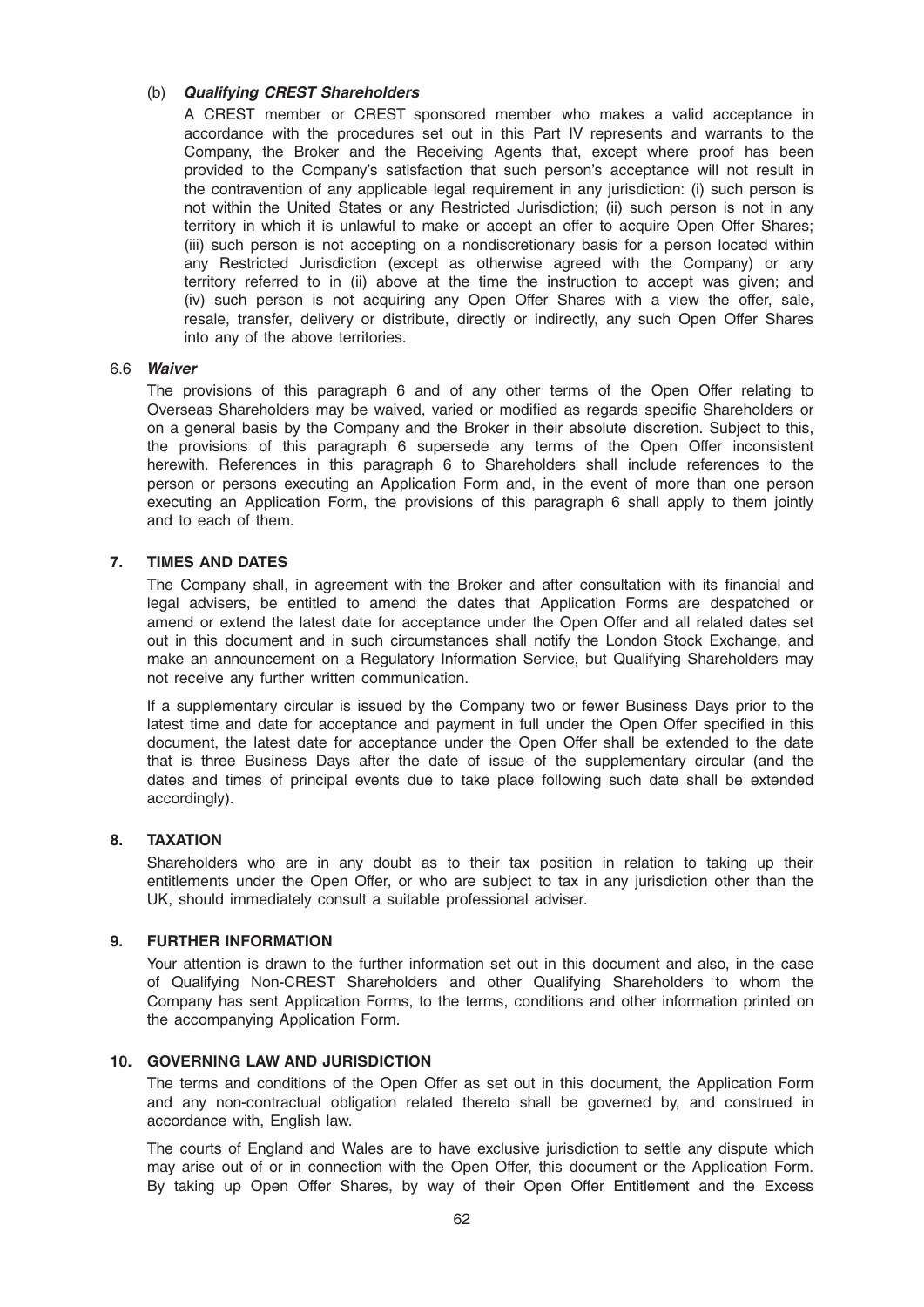Application Facility (as applicable), in accordance with the instructions set out in this document and, where applicable, the Application Form, Qualifying Shareholders irrevocably submit to the jurisdiction of the courts of England and Wales and waive any objection to proceedings in any such court on the ground of venue or on the ground that proceedings have been brought in an inconvenient forum.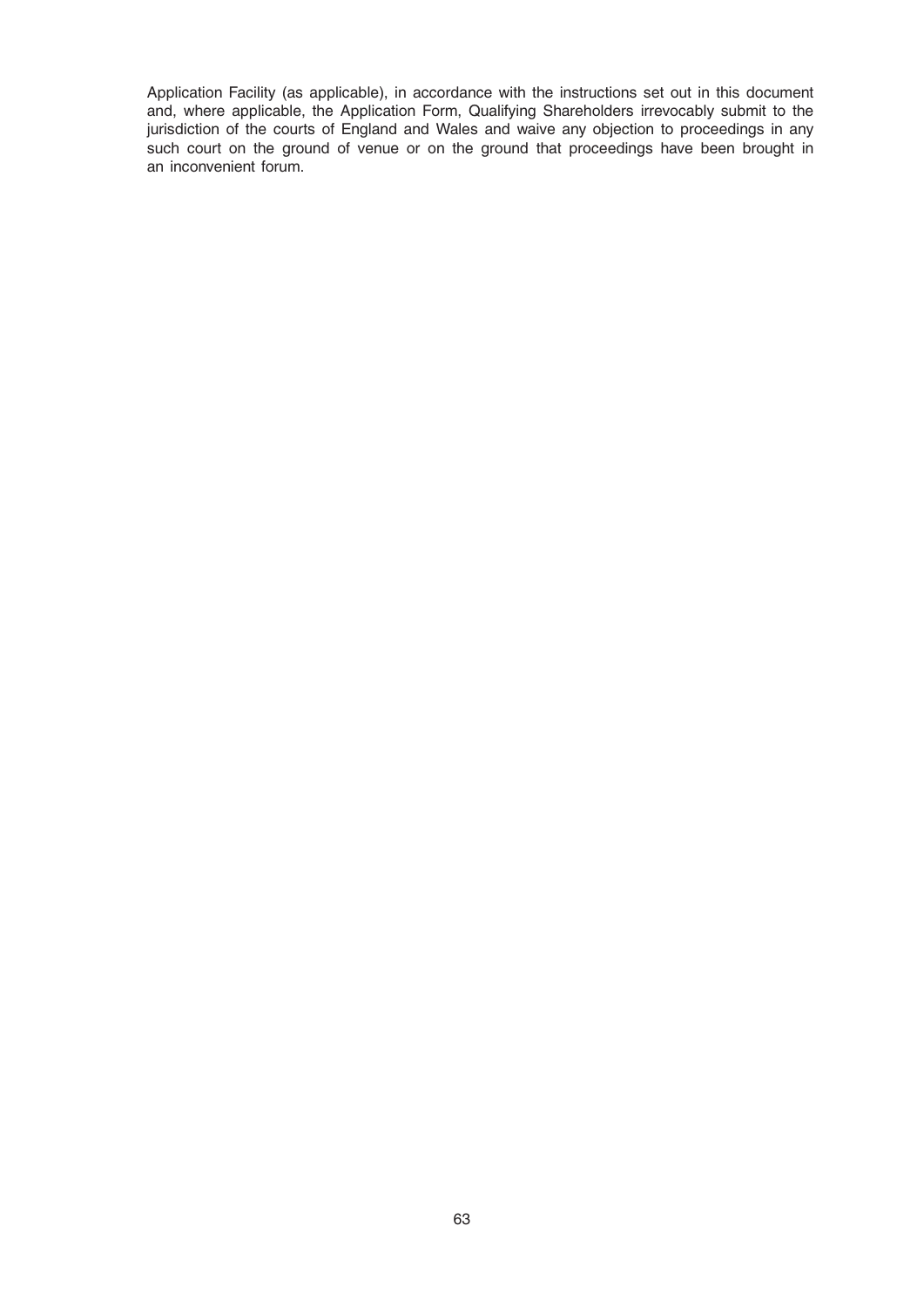# NOTICE OF GENERAL MEETING

# CREO MEDICAL GROUP PLC

(Incorporated under the Companies Act 2006 and registered in England and Wales with registered number 10371794)

NOTICE IS HEREBY GIVEN THAT a general meeting of Creo Medical Group plc (the "Company") will be held at the offices of Osborne Clarke LLP at 2 Temple Back East, Temple Quay, Bristol BS1 6EG at 10.00 a.m. on 6 September 2021 (the "General Meeting") to consider and, if thought fit, to pass the following resolutions.

#### Important notice regarding COVID-19

In the lead up to the general meeting, we will continue to closely monitor the impact of COVID-19. The health and wellbeing of our members of staff and shareholders is paramount and we shall take all appropriate actions necessary to mitigate any risks.

The Directors recognise the vast improvement to the UK's COVID situation, however in light of the Company's ongoing desire to protect the health and safety of its shareholders and employees, the Directors recommend shareholders to not attend the General Meeting in person but vote via proxy.

You are recommended to appoint the chair of the meeting as their proxy rather than a named person, as any such named person may not be permitted to attend the General Meeting in the event of unforeseen circumstances (e.g. if they are required to self-isolate).

If you wish to attend the meeting in person you are asked to confirm your attendance by emailing creo@walbrookpr.com no later than 10.00 a.m. on 2 September 2021. All attendees will be required to follow all relevant COVID-19 safety procedures whilst on site.

Should the number of shareholders who notify us of their intention to attend the meeting in person result in our needing to make alternative arrangements to ensure that we can accommodate everyone safely, then this will be notified to you via the regulatory news service.

The General Meeting will comprise only the formal votes on each resolution as set out in this notice, without any business update or Q&As.

In the event that further disruption to the General Meeting becomes unavoidable, we will announce any changes to the meeting (such as timing or venue) as soon as practicably possible via the Company's website and the RNS.

#### **Resolutions**

Resolution 1 will be proposed as an ordinary resolution of the Company and resolution 2 will be proposed as a special resolution of the Company:

# ORDINARY RESOLUTION

- 1. THAT, conditional upon the passing of resolution 2, and in substitution for any equivalent authorities and powers granted to the directors pursuant to section 551 of the Companies Act 2006 (the "Act") prior to the date of the passing of this resolution, the directors be and they are hereby generally and unconditionally authorised pursuant to section 551 of the Act to exercise all powers of the Company to allot shares in the Company, and grant rights to subscribe for or to convert any security into shares of the Company (such shares, and rights to subscribe for or to convert any security into shares of the Company being "relevant securities") provided that this authority shall be limited to:
	- (a) the allotment of up to 17,123,288 new ordinary shares of £0.001 each in the capital of the Company ("Ordinary Shares") in connection with the Placing (as defined in the circular to shareholders of the Company dated 16 August 2021 (the "Circular"));
	- (b) the allotment of up to 2,775,896 new Ordinary Shares in connection with the Open Offer (as such term is defined in the Circular); and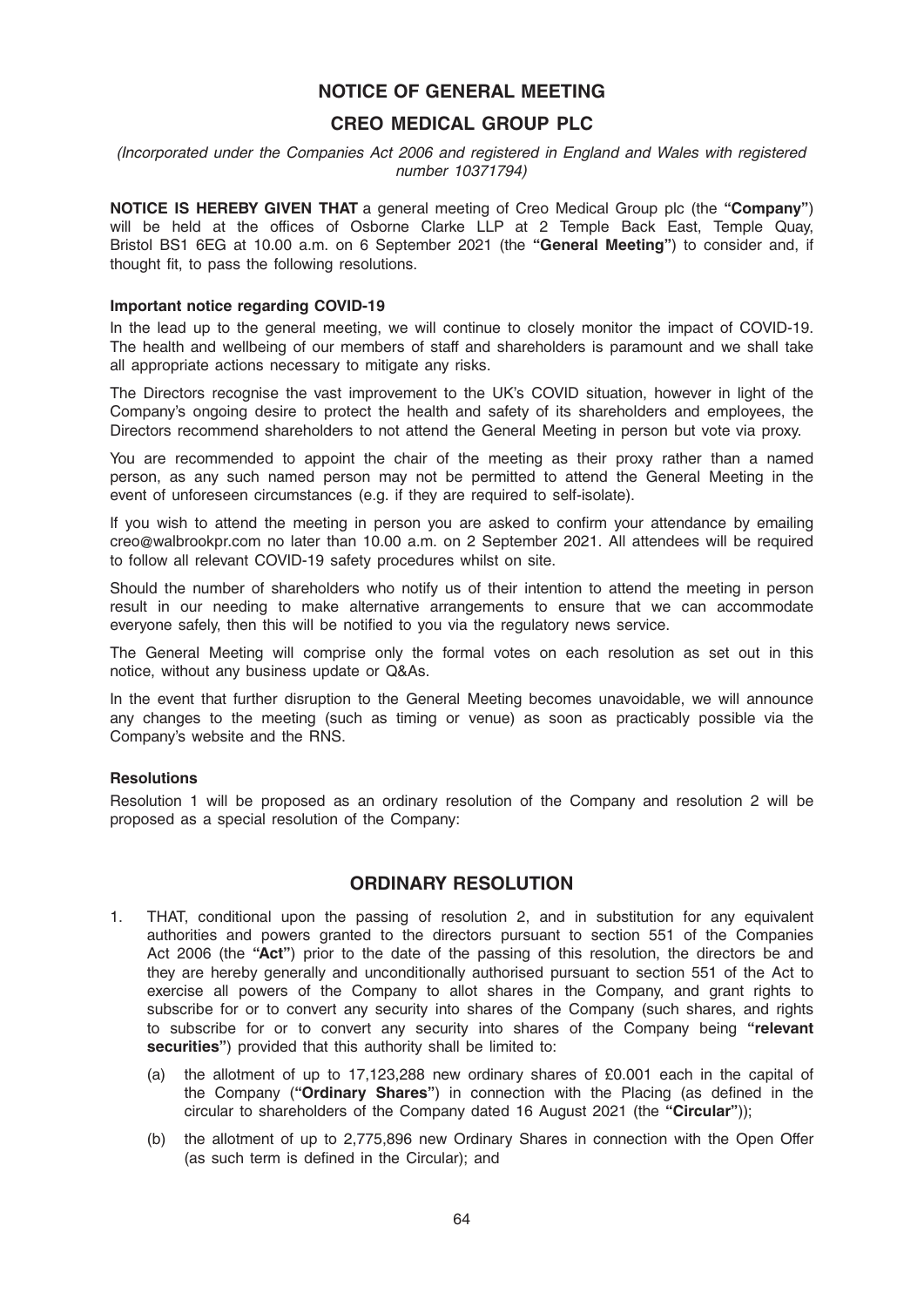(c) the allotment (otherwise pursuant to sub-paragraphs (a) and (b) above) of relevant securities up to an aggregate nominal amount of £53,667.34,

and unless previously renewed, revoked, varied or extended, this authority shall expire at the earlier of the date which is 18 months from the date of the passing of this resolution and the conclusion of the next annual general meeting of the Company except that the Company may at any time before such expiry make an offer or agreement which would or might require relevant securities to be allotted after such expiry and the directors may allot relevant securities in pursuance of such an offer or agreement as if this authority had not expired.

# SPECIAL RESOLUTION

- 2. THAT, in substitution for any equivalent authorities and powers given to the directors pursuant to section 570 of the Act prior to the passing of this resolution, the directors be and they are empowered, pursuant to section 570(1) and 571(1) of the Act, as applicable, to allot equity securities (as defined in section 560 of the Act) of the Company for cash pursuant to the authority of the directors under section 551 of the Act conferred by Resolution 1, and/or where such allotment constitutes an allotment of equity securities by virtue of section 560(2) of the Act, as if section 561(1) of the Act did not apply to such allotment provided that the power conferred by this resolution shall be limited to:
	- (a) the allotment of up to 17,123,288 new Ordinary Shares in connection with the Placing (as such terms are defined in the Circular);
	- (b) the allotment of up to 2,775,896 new Ordinary Shares in connection with the Open Offer (as such term is defined in the Circular); and
	- (c) the allotment of equity securities in connection with an invitation or offer of equity securities to the holders of Ordinary Shares (excluding any shares held by the Company as treasury shares (as defined in section 724(5) of the Act)) on a fixed record date in proportion (as nearly as practicable) to their respective holdings of such shares or in accordance with the rights attached to such shares (but subject to such exclusions or other arrangements as the directors may deem necessary or expedient in relation to fractional entitlements or as a result of legal or practical problems under the laws of, or the requirements of any regulatory body or any stock exchange in any territory or otherwise howsoever); and
	- (d) the allotment (otherwise than pursuant to sub-paragraphs (a), (b) and (c) above) of equity securities up to an aggregate nominal value equal to £8,050.10,

and unless previously renewed, revoked, varied or extended this power shall expire on the earlier of the conclusion of the next annual general meeting of the Company and the date falling 18 months after the date of the passing of this resolution except that the Company may before the expiry of this power make an offer or agreement which would or might require equity securities to be allotted under this authority after such expiry and the directors may allot equity securities in pursuance of such offer or agreement as if this power had not expired.

Dated: 16 August 2021

Registered Office: Creo House Unit 2, Beaufort Park Beaufort Park Way **Chepstow** Wales NP16 5UH

By order of the Board: Richard Rees Company Secretary

Registered in England and Wales No. 10371794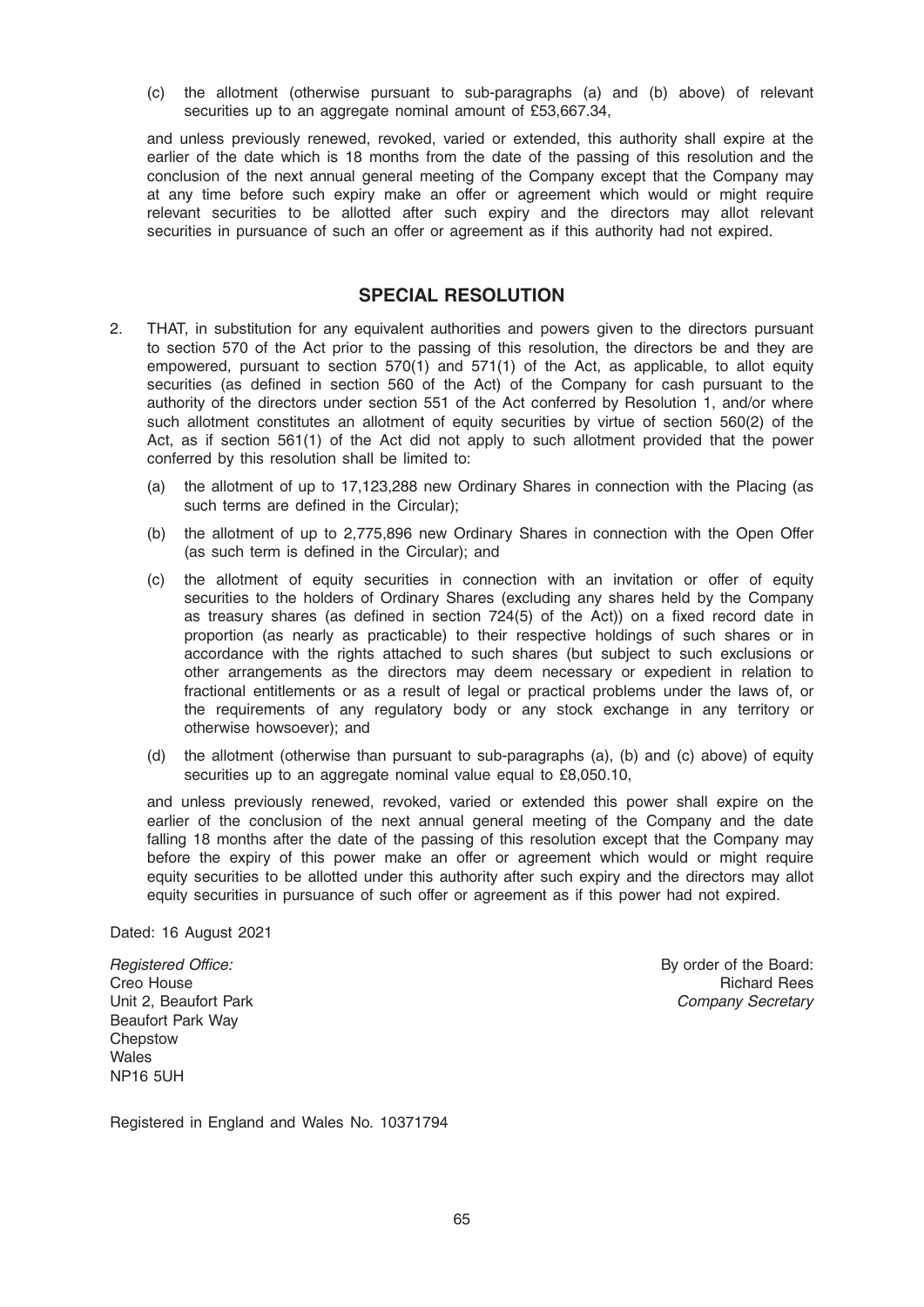# Explanatory Notes:

- 1. Pursuant to Regulation 41 of the Uncertificated Securities Regulations 2001 (as amended), only those members registered in the register of members of the Company at 6.30 p.m. on 2 September 2021 (or if the Meeting is adjourned, 48 hours before the time fixed for the adjourned Meeting) shall be entitled to attend and vote at the Meeting in respect of the number of shares registered in their name at that time. In each case, changes to the register of members after such time shall be disregarded in determining the rights of any person to attend or vote at the Meeting.
- 2. A member who is entitled to attend, speak and vote at the Meeting may appoint a proxy to attend, speak and vote instead of him. A member may appoint more than one proxy provided each proxy is appointed to exercise rights attached to different shares (so a member must have more than one share to be able to appoint more than one proxy). A proxy need not be a member of the Company but must attend the Meeting in order to represent you. A proxy must vote in accordance with any instructions given by the member by whom the proxy is appointed. Appointing a proxy will not prevent a member from attending in person and voting at the Meeting (although voting in person at the Meeting will terminate the proxy appointment). A proxy form is enclosed. The notes to the proxy form include instructions on how to appoint the Chairman of the Meeting or another person as a proxy. You can only appoint a proxy using the procedures set out in these notes and in the notes to the proxy form.
- 3. To be valid, a proxy form, and the original or duly certified copy of the power of attorney or other authority (if any) under which it is signed or authenticated, should reach the Company's registrar, Equiniti Limited, Aspect House, Spencer Road, Lancing, West Sussex, BN99 6DA, by no later than 10.00 a.m. on 2 September 2021.
- 4. CREST members who wish to appoint a proxy or proxies through the CREST electronic proxy appointment service may do so for the Meeting (and any adjournment thereof) by using the procedures described in the CREST Manual. CREST personal members or other CREST sponsored members, and those CREST members who have appointed a voting service provider should refer to their CREST sponsors or voting service provider(s), who will be able to take the appropriate action on their behalf.
- 5. In order for a proxy appointment or instruction made by means of CREST to be valid, the appropriate CREST message (a "CREST Proxy Instruction") must be properly authenticated in accordance with Euroclear UK & Ireland Limited's specifications and must contain the information required for such instructions, as described in the CREST Manual. The message (regardless of whether it relates to the appointment of a proxy, the revocation of a proxy appointment or to an amendment to the instruction given to a previously appointed proxy) must be transmitted so as to be received by the Company's agent, Equiniti Limited (CREST Participant ID: RA19), no later than 48 hours before the time appointed for the meeting. For this purpose, the time of receipt will be taken to be the time (as determined by the time stamp applied to the message by the CREST Application Host) from which the Company's agent is able to retrieve the message by enquiry to CREST in the manner prescribed by CREST.
- 6. CREST members and, where applicable, their CREST sponsor or voting service provider, should note that Euroclear UK & Ireland Limited does not make available special procedures in CREST for any particular messages. Normal system timings and limitations will therefore apply in relation to the input of CREST Proxy Instructions. It is the responsibility of the CREST member concerned to take (or, if the CREST member is a CREST personal member or sponsored member or has appointed a voting service provider, to procure that his CREST sponsor or voting service provider takes) such action as shall be necessary to ensure that a message is transmitted by means of the CREST system by any particular time. In this connection, CREST members and, where applicable, their CREST sponsor or voting service provider are referred in particular to those sections of the CREST Manual (available at www.euroclear.com/CREST) concerning practical limitations of the CREST system and timings.
- 7. The Company may treat as invalid a CREST Proxy Instruction in the circumstances set out in Regulation 35(5)(a) of the Uncertificated Securities Regulations 2001.
- 8. In the case of joint holders of shares, the vote of the first named in the register of members who tenders a vote, whether in person or by proxy, shall be accepted to the exclusion of the votes of other joint holders.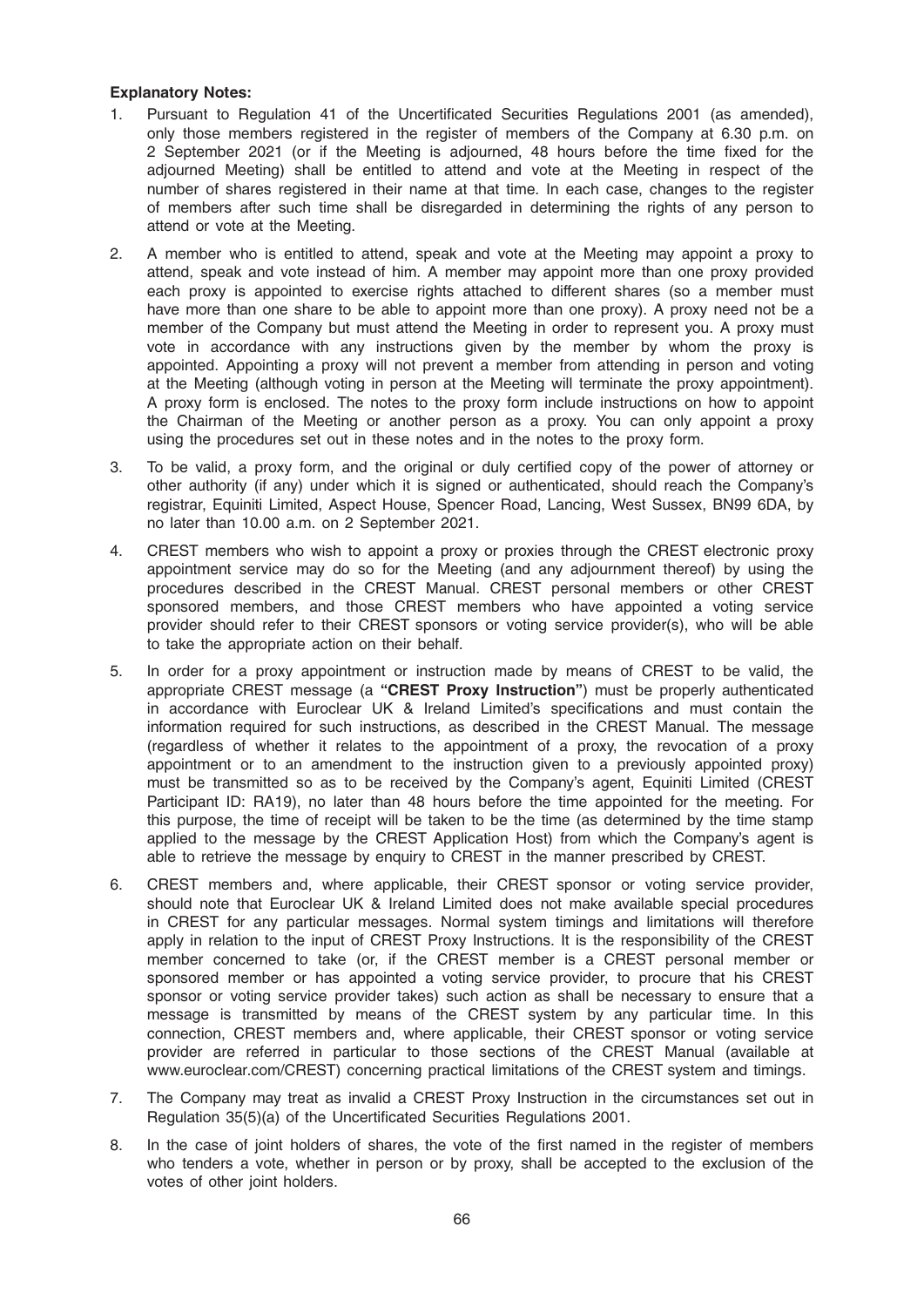9. A member that is a company or other organisation not having a physical presence cannot attend in person but can appoint someone to represent it. This can be done in one of two ways: either by the appointment of a proxy (described in notes 2 to 4 above) or of a corporate representative. Members considering the appointment of a corporate representative should check their own legal position, the Company's articles of association and the relevant provision of the Companies Act 2006.

All Correspondence to:

Equiniti Limited Aspect House Spencer Road Lancing West Sussex BN99 6DA